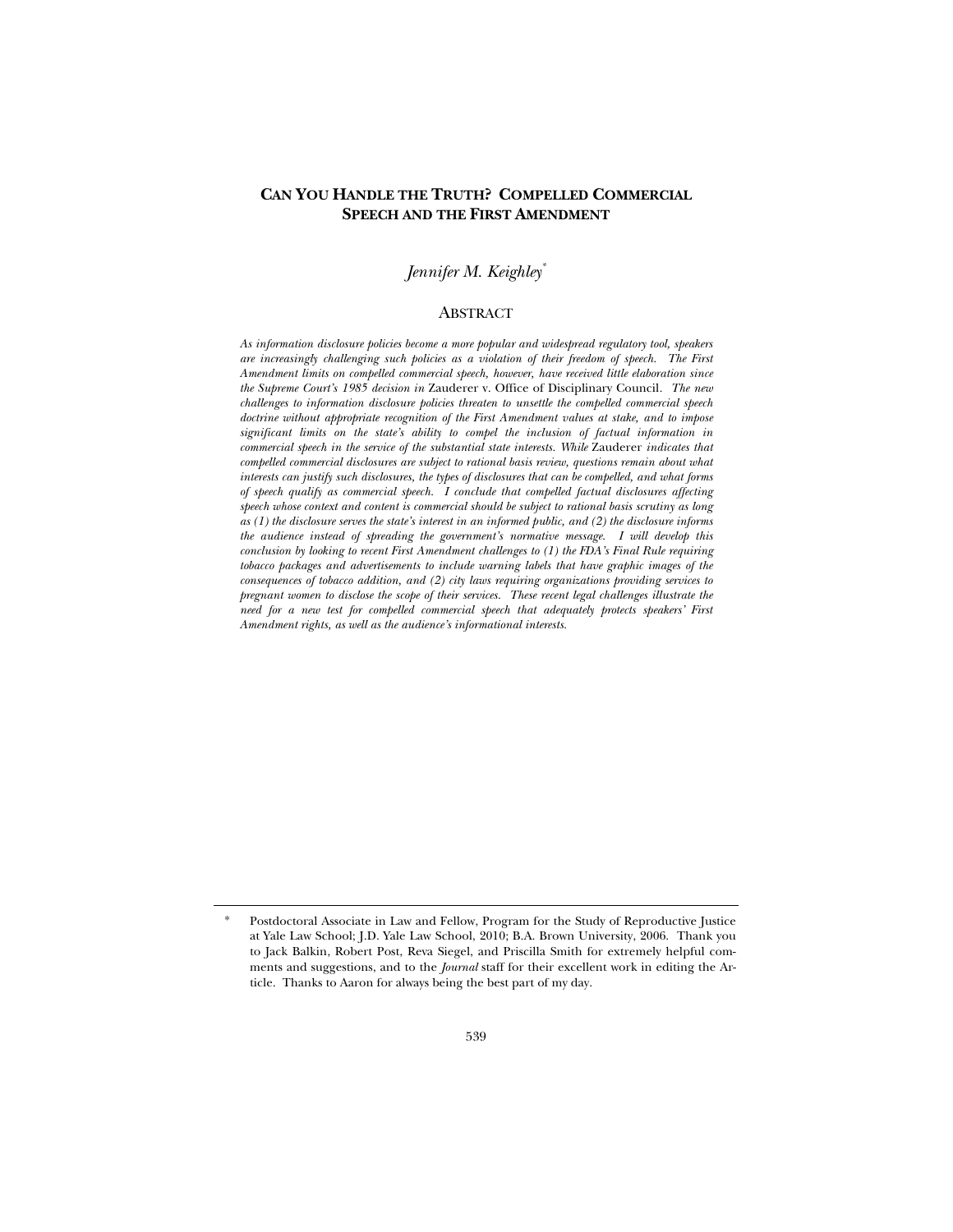# TABLE OF CONTENTS

| I.  | THE FIRST AMENDMENT LIMITS ON COMPELLED SPEECH:<br>Distinguishing Compelled Commercial Speech 546<br>A.<br>Compelled Factual Disclosures in Public Discourse  548<br><b>B.</b>                                                                                                                                                      |
|-----|-------------------------------------------------------------------------------------------------------------------------------------------------------------------------------------------------------------------------------------------------------------------------------------------------------------------------------------|
| II. | THEORIES OF THE FIRST AMENDMENT: FACTUAL<br>DISCLOSURES IMPOSED ON COMMERCIAL SPEECH SERVE<br>Marketplace of Ideas and Democratic Self-<br>А.<br><b>B.</b><br>$C_{\cdot}$<br>Applying First Amendment Theories to Compelled                                                                                                         |
|     | III. THE SCOPE OF THE STATE INTERESTS JUSTIFYING<br>Lower Court Interpretations of the State's Interest in<br>A.<br>The Prevalence of Disclosures Serving the State's<br><b>B.</b><br>C.                                                                                                                                            |
|     | IV. THE CONTENT OF THE DISCLOSURE: WHAT ARE THE<br>LIMITS ON THE TYPES OF DISCLOSURE THAT CAN BE<br>Overview of Tobacco Warning Laws575<br>A.<br>Drawing the Line Between Factual Disclosures and<br><b>B.</b><br>Applying Central Hudson to the Visual Tobacco Laws586<br>C.<br>Implications for Other Commercial Disclosure<br>D. |
| V.  | ZAUDERER'S SCOPE: WHAT TYPE OF SPEECH CAN BE<br>REQUIRED TO INCLUDE A FACTUAL DISCLOSURE?589<br>The Current Doctrine's Confused Definition of<br>А.<br>Commercial Speech<br>589<br>Disclosure Laws Targeting Pregnancy Service<br><b>B.</b><br>Centers<br>595<br>The Background Behind Pregnancy Service<br>1.                      |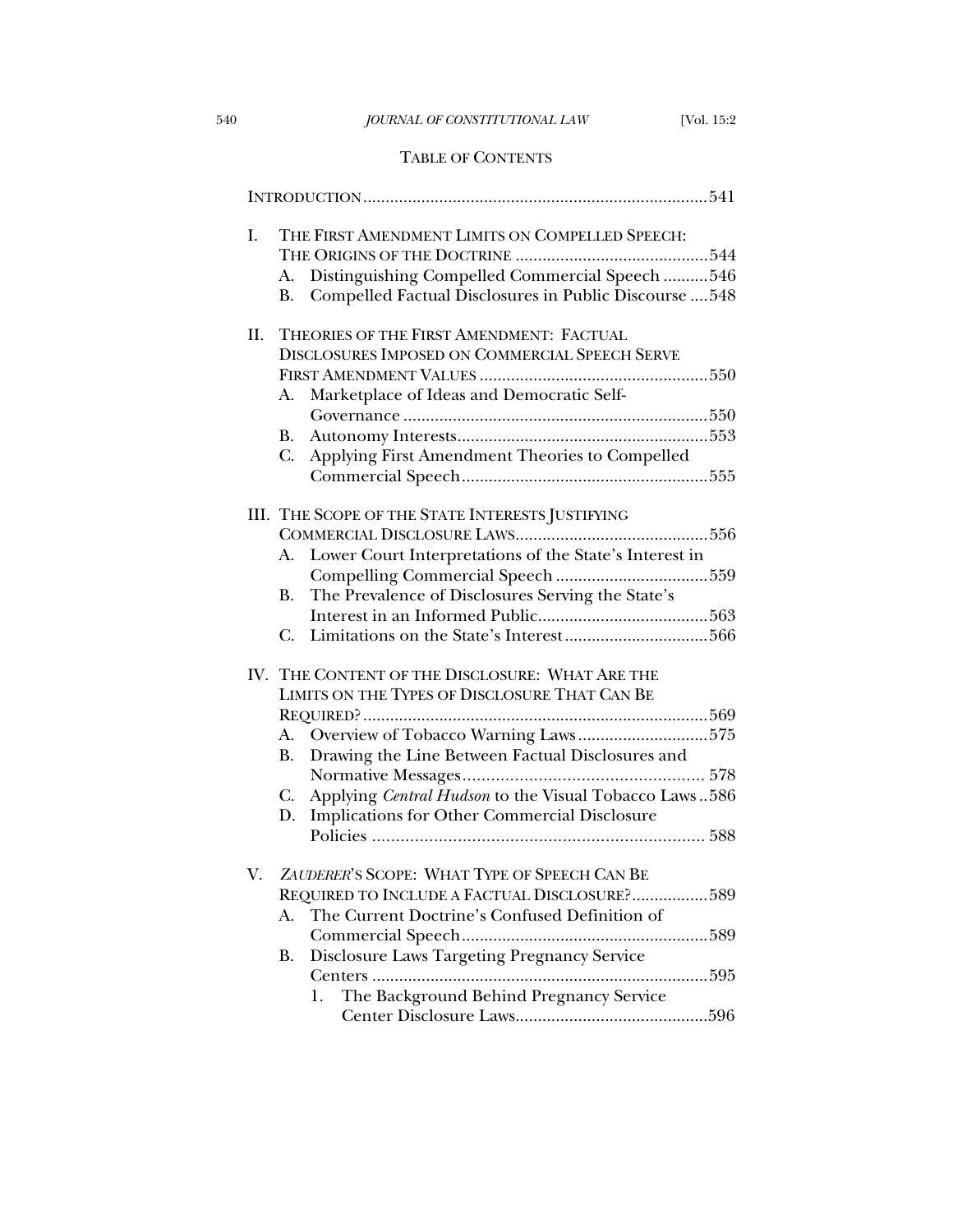|  | 2. Baltimore and New York City's Disclosure Laws  599 |  |
|--|-------------------------------------------------------|--|
|  |                                                       |  |
|  | 4. A More In-Depth Commercial Speech Analysis  605    |  |
|  |                                                       |  |
|  |                                                       |  |
|  |                                                       |  |
|  |                                                       |  |

#### **INTRODUCTION**

Government-compelled commercial speech is ubiquitous. The government requires that cigarette and alcohol packaging display health warnings, corporations file financial disclosure reports, new cars' showroom stickers include vehicles' safety ratings, and food labels display ingredients and nutritional content. $^1$  These are but a few examples of the ways in which the government requires private actors to 'speak' in order to give the public more information about products and services in the commercial marketplace. Despite the prevalence and widespread acceptance of disclosure policies as an important regulatory tool, recent First Amendment challenges threaten to impose significant limits on the state's ability to compel commercial disclosures that serve substantial state goals.

The First Amendment "guarantees 'freedom of speech,' a term necessarily comprising the decision of both what to say and what not to say."<sup>2</sup> However, very little doctrine analyzes the First Amendment implications of compelled commercial disclosures. Instead, the constitutionality of government-mandated commercial disclosures rests on the Supreme Court's twenty-seven-year-old decision in *Zauderer v. Office of Disciplinary Counsel*. 3 In *Zauderer*, the Court held that the state can require commercial speech to include "purely factual and uncontroversial information" without violating the First Amendment "as long as the [State's] disclosure requirements are reasonably related to the State's interest in preventing deception of consumers."<sup>4</sup> Even as mandated disclosures have become an increasingly popular form

<sup>1</sup> *See* ARCHON FUNG, MARY GRAHAM, & DAVID WEIL, FULL DISCLOSURE: THE PERILS AND PROMISE OF TRANSPARENCY 3-7 (2007).

<sup>2</sup> Riley v. Nat'l Fed. of the Blind, 487 U.S. 781, 797 (1988) (emphasis omitted).

<sup>3 471</sup> U.S. 626 (1985).

<sup>4</sup> *Id.* at 651.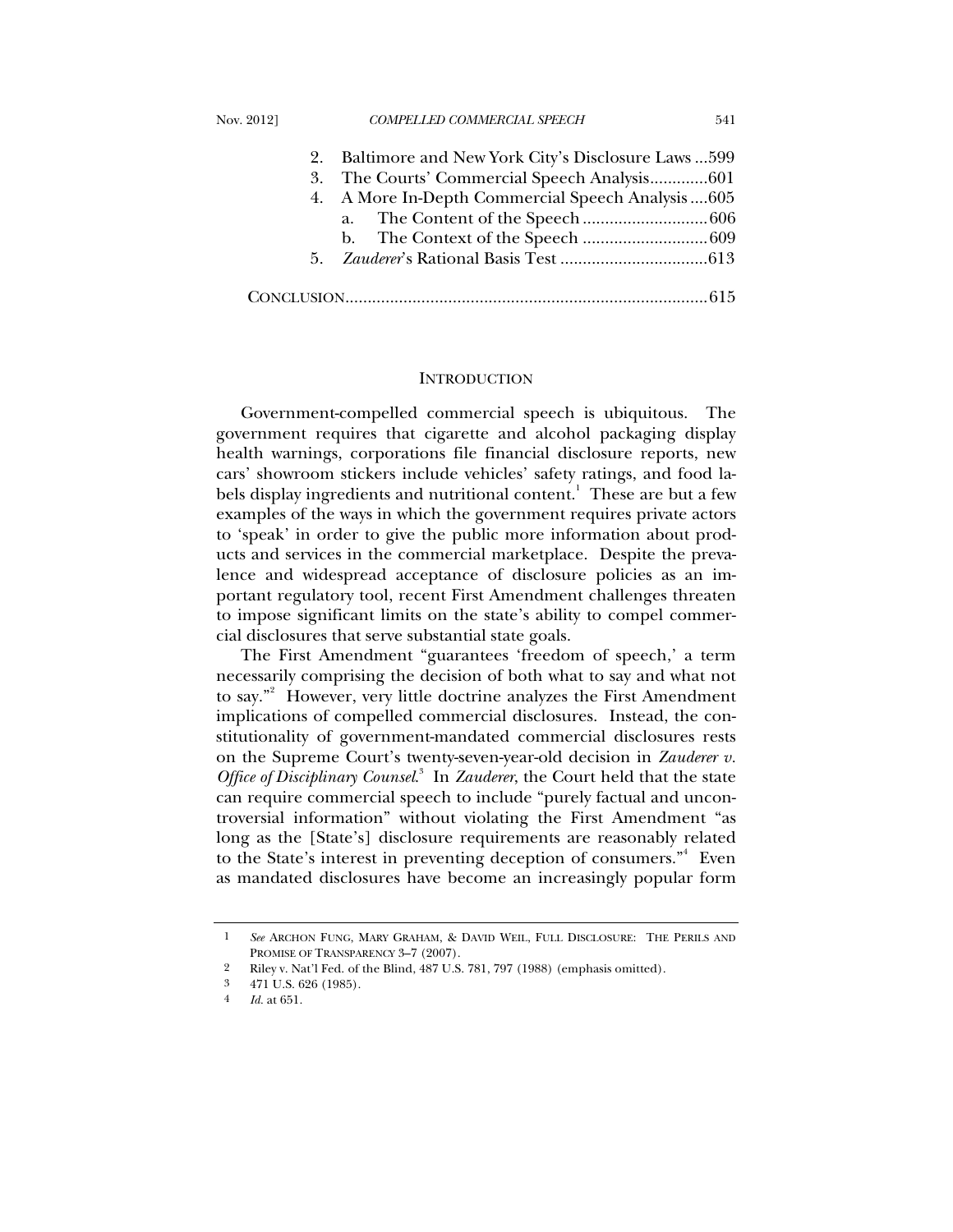of government regulation, there has been little elaboration on the scope of *Zauderer*'s holding.

One of the reasons that so little doctrine and academic writing explores the First Amendment implications of compelled commercial disclosures is because so few of these policies have actually been challenged in the courts on First Amendment grounds.<sup>5</sup> In recent years, however, a number of legal challenges to disclosure policies have forced the lower courts to consider the scope and applicability of *Zauderer*'s holding. Given these new legal challenges to compelled disclosure policies, courts have the opportunity to clarify the questions left open by *Zauderer* and to articulate a coherent doctrine that analyzes the First Amendment implications of government-mandated commercial speech. With this opportunity, however, also comes the danger that courts will either limit or expand *Zauderer*'s holding without recognizing the pertinent First Amendment values at stake.

There are three important questions facing the courts as they analyze First Amendment challenges to compelled factual disclosures. First, the courts must decide whether disclosure policies that serve state interests other than curing consumer deception qualify for *Zauderer*'s rational basis review. While some circuits have read *Zauderer* as condoning disclosure policies that serve other valid state interests, $6\overline{6}$ the D.C. Circuit recently limited *Zauderer* to disclosure policies curing consumer deception.<sup>7</sup> The Supreme Court, however, has yet to confront this question, and *Zauderer*'s language is less than clear. Second, the courts must evaluate what types of speech can be compelled under *Zauderer* by deciding when a disclosure ceases to provide "purely factual and uncontroversial information," and instead requires the speaker to recite a government message. Third, since *Zauderer* only applies to commercial speech, the courts must confront the First Amendment doctrine's confused definition of commercial

<sup>5</sup> Justice Thomas noted the lack of clarity in the compelled commercial speech doctrine in his dissent from the denial of certiorari in *Borgner v. Florida Board of Dentistry*, 537 U.S. 1080, 1082 (2002) (Thomas, J., dissenting from denial of certiorari), when stating that: "Our decisions have not presumptively endorsed government-scripted disclaimers or sufficiently clarified the nature and the quality of the evidence a State must present to show that the challenged legislation directly advances the governmental interest asserted." *Id.*

<sup>6</sup> Most notably, the Second Circuit has adopted this expansive reading of *Zauderer*. *See* Nat'l Elec. Mfg. Assoc. v. Sorrell, 272 F.3d 104, 115 (2nd Cir. 2001) (applying *Zauderer* to a disclosure policy designed to raise consumer awareness of the presence of mercury in certain products).

<sup>7</sup> R.J. Reynolds Tobacco Co. v. FDA, Nos. 11-5332, 12-5063, 2012 WL 3632003, at \*8 (D.C. Cir. Aug. 24, 2012) ("[B]y its own terms, *Zauderer*'s holding is limited to cases in which disclosure requirements are 'reasonably related to the State's interest in preventing deception of consumers.'" (quoting *Zauderer*, 471 U.S. at 651)).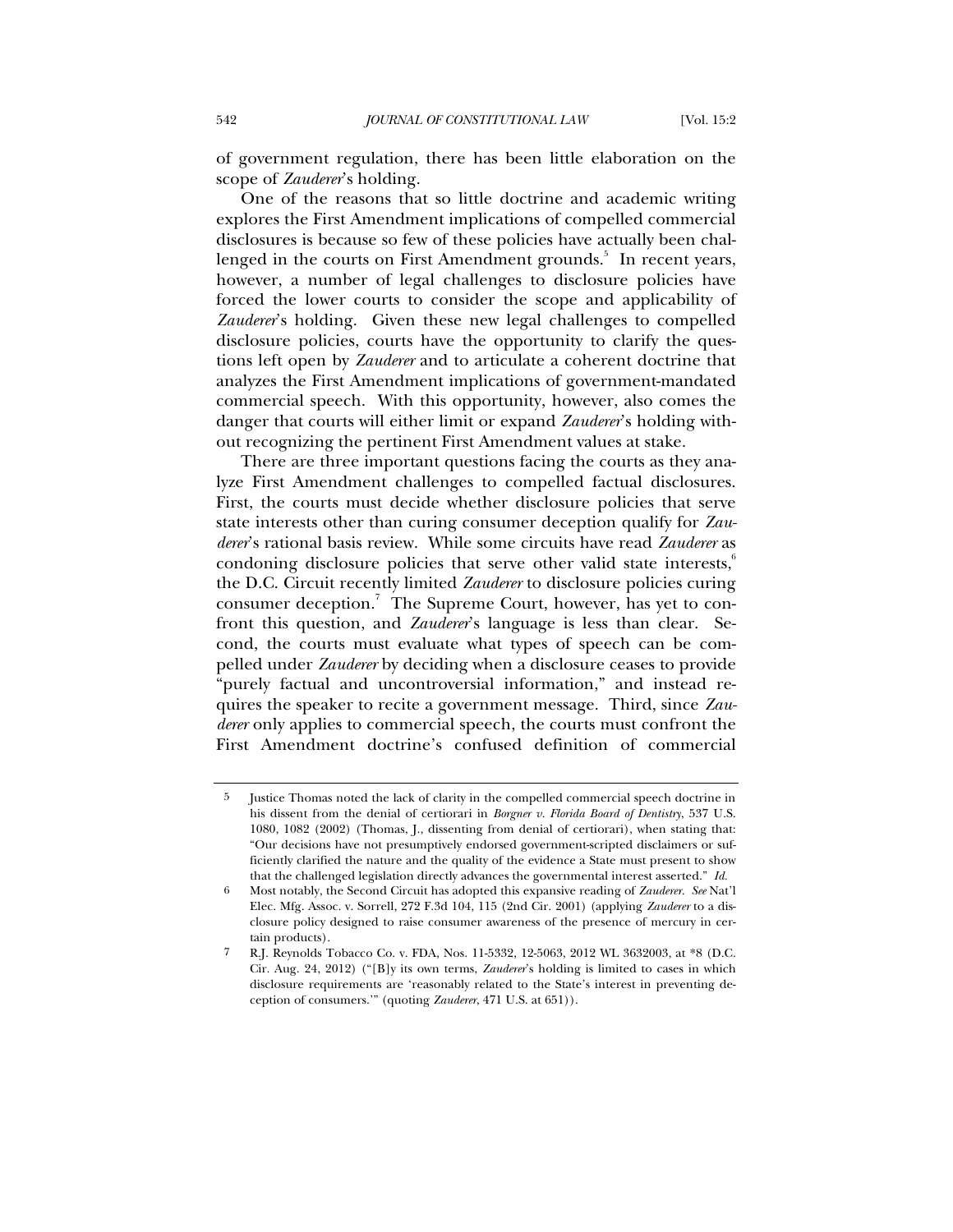speech in deciding what types of speech can be required to include factual disclosures. Courts must decide whether *Zauderer*'s rational basis test should be strictly limited to laws that require disclosures in the context of commercial transactions, and if not so limited, what other types of speech fall within the definition of commercial speech.

This Article begins with an analysis of the current compelled commercial speech doctrine and its underlying First Amendment theories. I then address the three questions discussed above in order to articulate a workable test for when disclosure requirements should be subject to *Zauderer*'s rational basis review given the First Amendment interests at stake. Under my proposed test, compelled factual disclosures affecting speech whose context and content is commercial should be subject to rational basis scrutiny as long as: (1) the disclosure serves the state's interest in an informed public, and (2) the disclosure informs the audience for the commercial speech instead of spreading the government's normative message.

First, I analyze whether *Zauderer* should apply to disclosures serving a broader range of state interests by looking to *Zauderer*'s reasoning itself, lower court doctrine addressing this question, and the policy reasons supporting a broad reading of the scope of state interests. I conclude that *Zauderer* should apply to commercial disclosure laws that serve the state's interest in an informed public, even if the speaker has not engaged in deceptive or misleading speech.

Second, in order to develop a better understanding of what should qualify as a "factual" disclosure, I look to recent laws requiring that tobacco products be accompanied by graphic warnings that provide visual depictions of the negative health consequences of smoking. I conclude that *Zauderer* does not apply when the government compels normative speech that tells consumers how they should behave, and that for compelled visual disclosures, courts will need to look to the government's purpose for mandating the disclosure in order to decide whether the graphic displays factual information or a normative message. I conclude that the graphic tobacco warnings do not merely display factual information because the government's purpose in mandating the warnings is not to inform consumers, but rather to advance the government's normative message "do not smoke" through shock and disgust. While this conclusion does not mean that the graphic warning law is per se unconstitutional, it does mean that the law should be subject to more than rational basis scrutiny.

Third, given that *Zauderer* only applies to commercial speech, the final section addresses how to determine whether a given speech act qualifies as commercial speech. I analyze recent laws requiring facili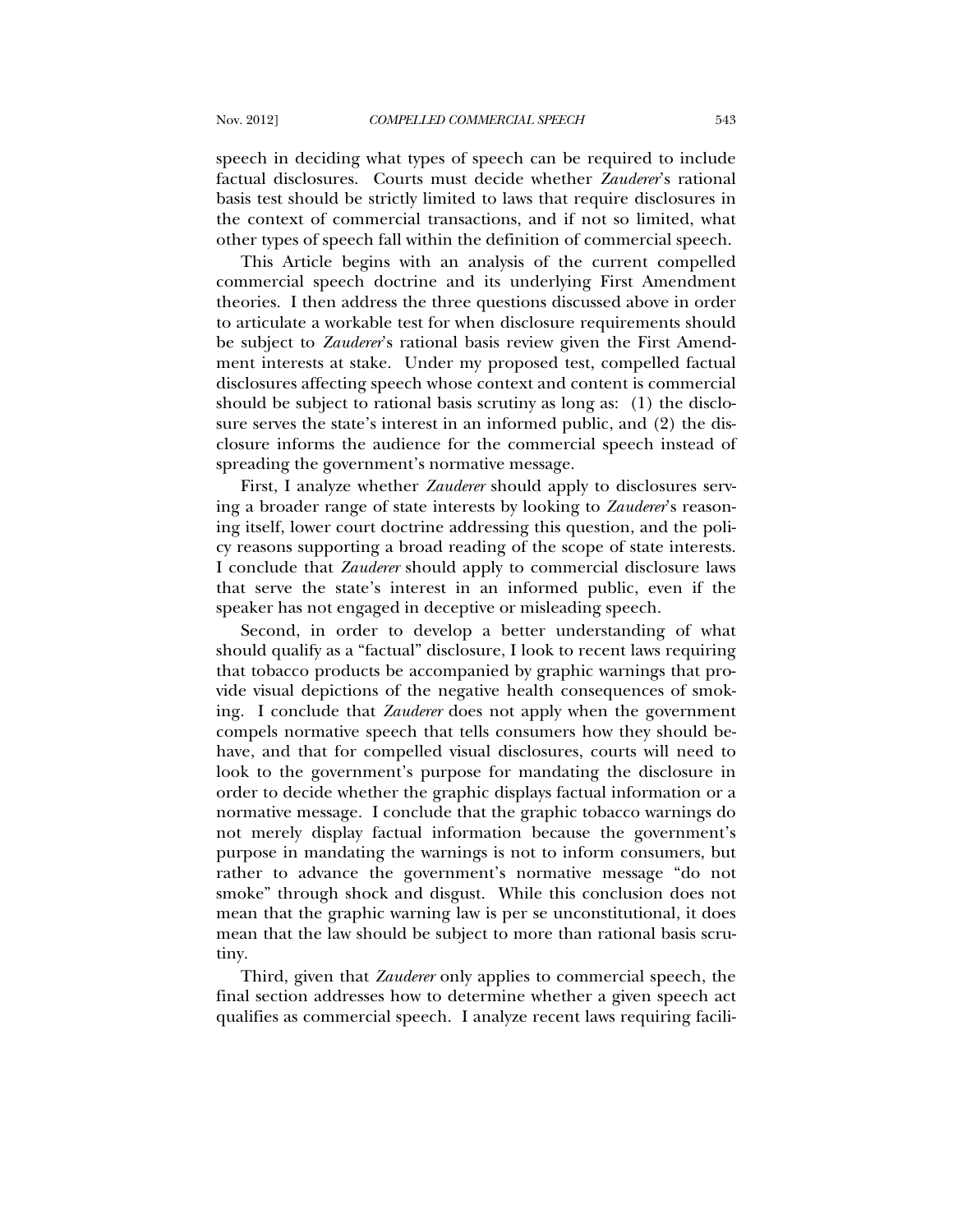ties that provide women with pregnancy-related services to disclose whether a medical provider is on staff and/or the scope of services provided at the facility. Because these facilities often provide services free-of-charge, lower federal courts have concluded that the facilities' speech falls outside the commercial speech doctrine and that *Zauderer*, consequently, does not apply. However, I conclude that such a narrow definition of commercial speech fails to appreciate that the purpose of the commercial speech doctrine is to protect the informational interests of the listener-audience, and that a more contextual, multi-factor analysis is needed. From the perspective of the speech's audience, women who are or may be pregnant, these facilities are service-providers competing with other market participants that provide pregnancy-related services. While *Zauderer* should not be applied to ideological speech that forms part of the public discourse, I conclude that compelled disclosures applied to speech whose context and content is of a commercial nature should be subject to rational basis review, regardless of whether the speaker has an economic motivation for engaging in the speech.

As courts consider the proper scope of *Zauderer* in a variety of factual contexts, there is the possibility that the doctrine may become even more confused. By taking a step back and evaluating *Zauderer*'s scope in light of the origins and purposes of the compelled commercial speech doctrine, this Article will articulate a coherent test that both recognizes the First Amendment values at stake while also giving appropriate weight to the substantial interests served by such disclosure policies.

## I. THE FIRST AMENDMENT LIMITS ON COMPELLED SPEECH: THE ORIGINS OF THE DOCTRINE

The Supreme Court's compelled speech doctrine began with the 1943 case West Virginia State Board of Education v. Barnette.<sup>9</sup> This case "is seen as enshrining the principle of First Amendment protection against compelled speech."10 In *Barnette*, a family of Jehovah's Witnesses challenged the West Virginia State Board of Education's re-

<sup>8</sup> For example, lesser scrutiny would not apply if the state passed a law requiring disclosures to be given during religious sermons. This type of law would impermissibly interfere with ideological speech. *See, e.g.*, Riley v. Nat'l Fed'n of the Blind, 487 U.S. 781, 796 (1988) ("[W]here . . . the component parts of a single speech are inextricably intertwined, we cannot parcel out the speech, applying one test to one phrase and another test to another phrase.").

<sup>9 319</sup> U.S. 624 (1943).

<sup>10</sup> Nat Stern, *The Subordinate Status of Negative Speech Rights*, 59 BUFF. L. REV. 847, 851 (2011).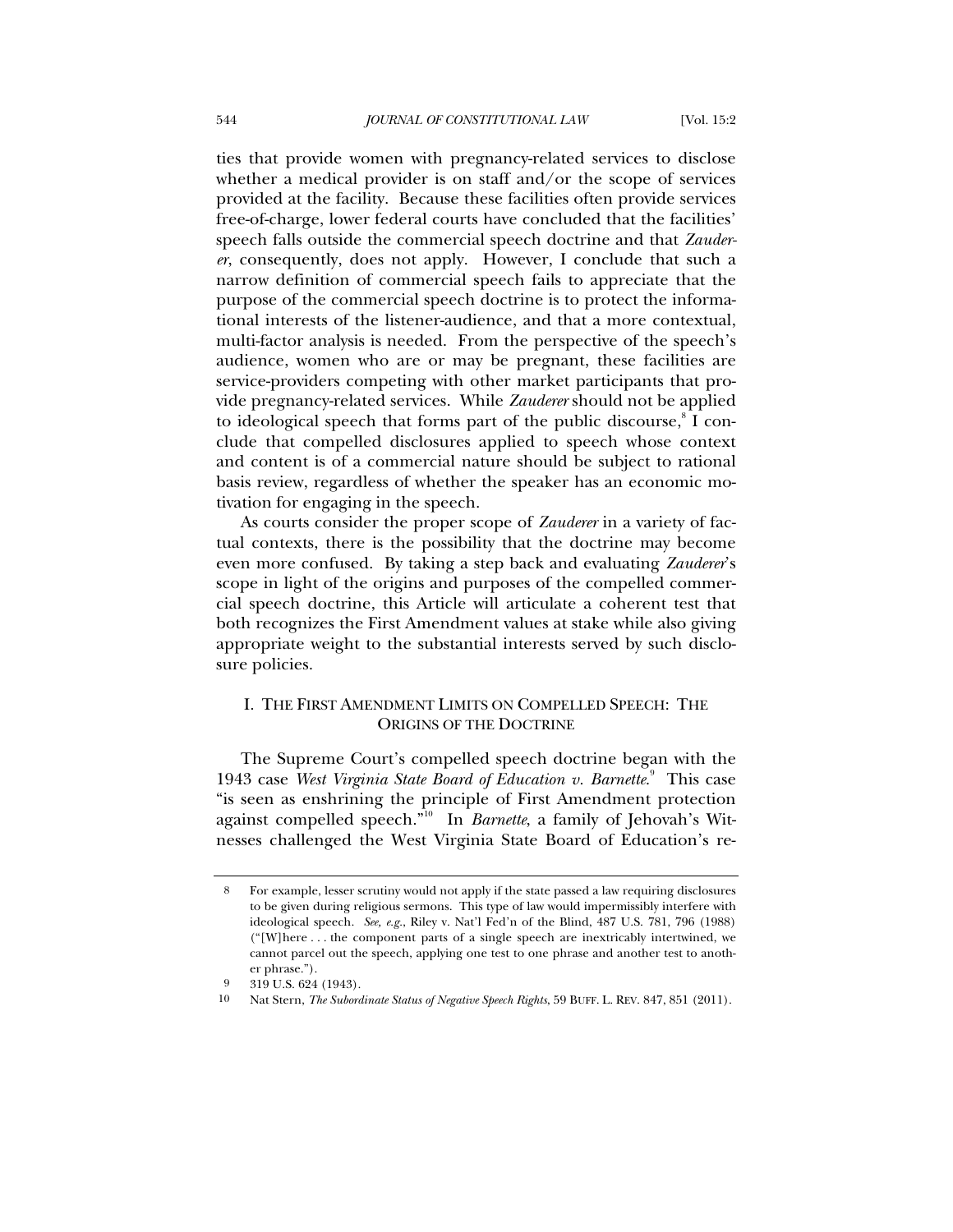quirement that all schoolchildren begin the school day by reciting the pledge of allegiance and saluting the American flag. Students who refused to participate in this compulsory ceremony were expelled, and their parents faced criminal prosecution.<sup>11</sup> The Court struck down this requirement as interfering with "the sphere of intellect and spirit which it is the purpose of the First Amendment to our Constitution to reserve from all official control."<sup>12</sup> The Court justified its conclusion that the First Amendment prohibited this form of compelled speech by pointing to the Amendment's applicability to restrictions on speech—to uphold the compelled pledge and salute would mean that "a Bill of Rights which guards the individual's right to speak his own mind, left it open to public authorities to compel him to utter what is not in his mind."<sup>13</sup> The Court rejected such a narrow reading of the First Amendment and made the following oftcited pronouncement: "If there is any fixed star in our constitutional constellation, it is that no official, high or petty, can prescribe what shall be orthodox in politics, nationalism, religion, or other matters of opinion or force citizens to confess by word or act their faith therein."<sup>14</sup> The compelled speech doctrine's origins can be traced back to *Barnette*'s prohibition on mandating private individuals to engage in "public declarations of ideological positions."<sup>15</sup>

The Court extended *Barnette*'s reasoning in the 1977 case *Wooley v. Maynard*. 16 In *Wooley*, the plaintiff, who was also a follower of the Jehovah's Witness faith, sought to invalidate New Hampshire's requirement that all noncommercial vehicles bear a license plate embossed with the state's motto: "Live Free or Die." The plaintiff argued that the state law coerced him into "advertising a slogan which I find morally, ethically, religiously and politically abhorrent. $n<sup>17</sup>$ The Court, citing *Barnette*, began with a broad pronouncement about the First Amendment's protection against compelled speech:

We begin with the proposition that the right of freedom of thought protected by the First Amendment against state action includes both the right to speak freely and the right to refrain from speaking at all. A system which secures the right to proselytize religious, political, and ideological causes must also guarantee the concomitant right to decline to foster such concepts. The right to speak and the right to refrain from

16 430 U.S. 705, 706 (1977).

<sup>11</sup> *See Barnette*, 319 U.S. at 629.<br>12 *Id.* at 649

*Id.* at 642.

<sup>13</sup> *Id.* at 634.

<sup>14</sup> *Id.* at 642.

<sup>15</sup> Stern, *supra* note 10, at 900.

<sup>17</sup> *Id.* at 713 (internal quotation marks omitted).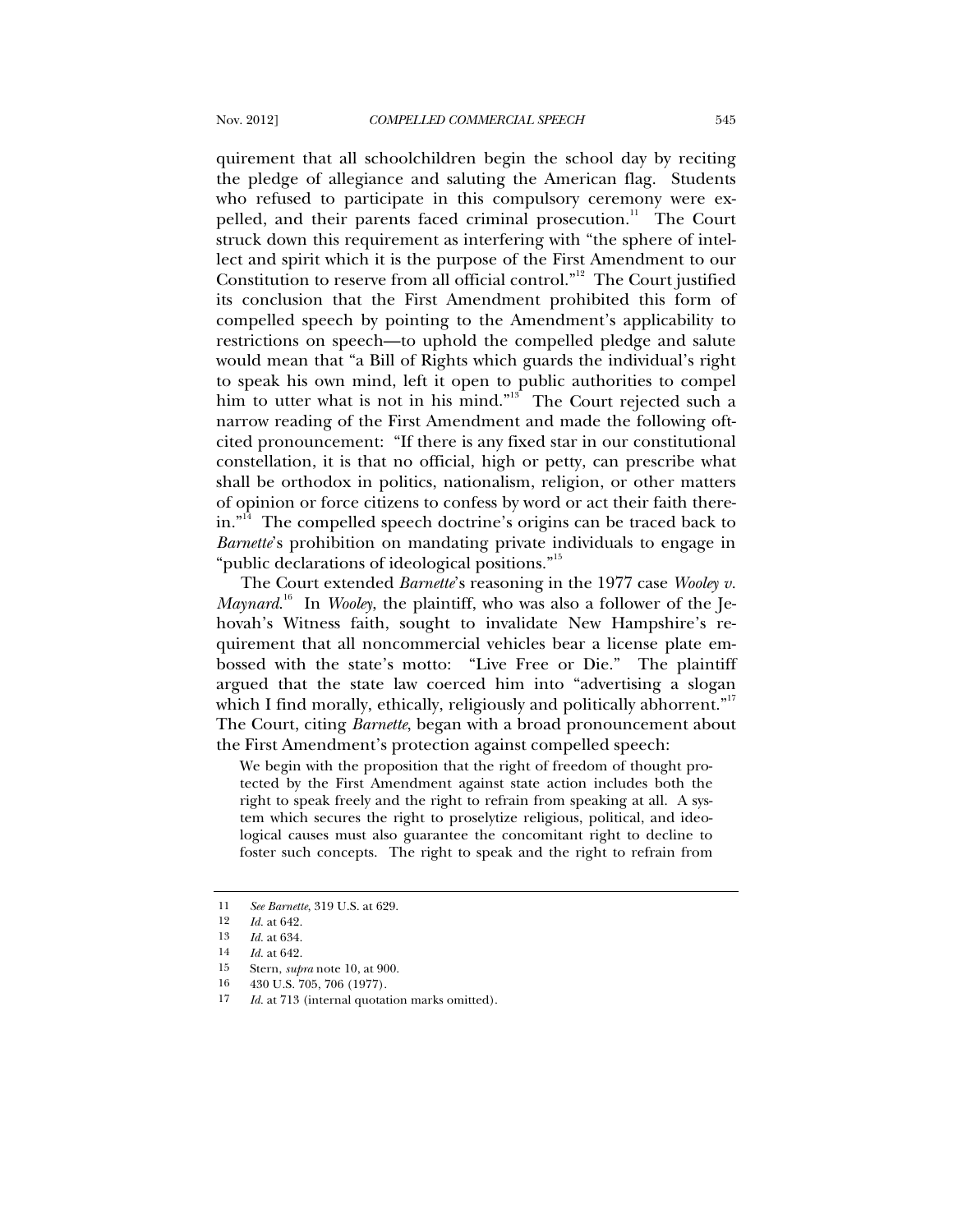speaking are complementary components of the broader concept of "individual freedom of mind."

While recognizing that *Barnette* "involved a more serious infringement upon personal liberties than the passive act of carrying the state motto on a license plate,"<sup>19</sup> the Court overturned New Hampshire's license plate law after concluding that the difference was merely a matter of degree. In both cases, the Court was "faced with a state measure which forces an individual, as part of his daily life . . . to be an instrument for fostering public adherence to an ideological point of view he finds unacceptable."<sup>20</sup>

#### *A. Distinguishing Compelled Commercial Speech*

Despite the Court's broad pronouncements about the First Amendment's protection against compelled speech, *Zauderer* reduces the level of scrutiny for compulsory factual disclosure laws targeting commercial speech. In *Zauderer*, an Ohio attorney challenged the state's rule requiring advertisements offering legal services on a contingency-fee basis to include a statement indicating whether a client is liable for costs if his claim is unsuccessful. $^{21}$  The Court first noted the "material differences between disclosure requirements and outright prohibitions on speech."<sup>22</sup> While recognizing prior holdings that "in *some instances* compulsion to speak may be as violative of the First Amendment as prohibitions on speech," the Court rejected the plaintiff's argument that Ohio's rule imposed compelled speech of the type considered in *Barnette* and *Wooley* because "the interests at stake in this case are not of the same order."<sup>23</sup> Instead of forcing Ohio attorneys to express the state's ideological position, the State "has attempted only to prescribe what shall be orthodox in commercial advertising, and its prescription has taken the form of a requirement that appellant include in his advertising purely factual and uncontroversial information about the terms under which his services will be available."<sup>24</sup>

The Court's analysis in *Zauderer* was directly tied to its classification of the type of speech that was affected by Ohio's law. Attorney advertisements qualified as commercial speech, a type of speech that

<sup>18</sup> *Id.* at 714 (citations omitted) (quoting *Barnette*, 319 U.S. at 637).<br>19 *Id.* at 715

*Id.* at 715.

<sup>20</sup> *Id.*

<sup>21</sup> Zauderer v. Office of Disciplinary Counsel, 471 U.S. 626, 650 (1985).

<sup>22</sup> *Id.*

<sup>23</sup> *Id.* at 650–51.

<sup>24</sup> *Id.* at 651.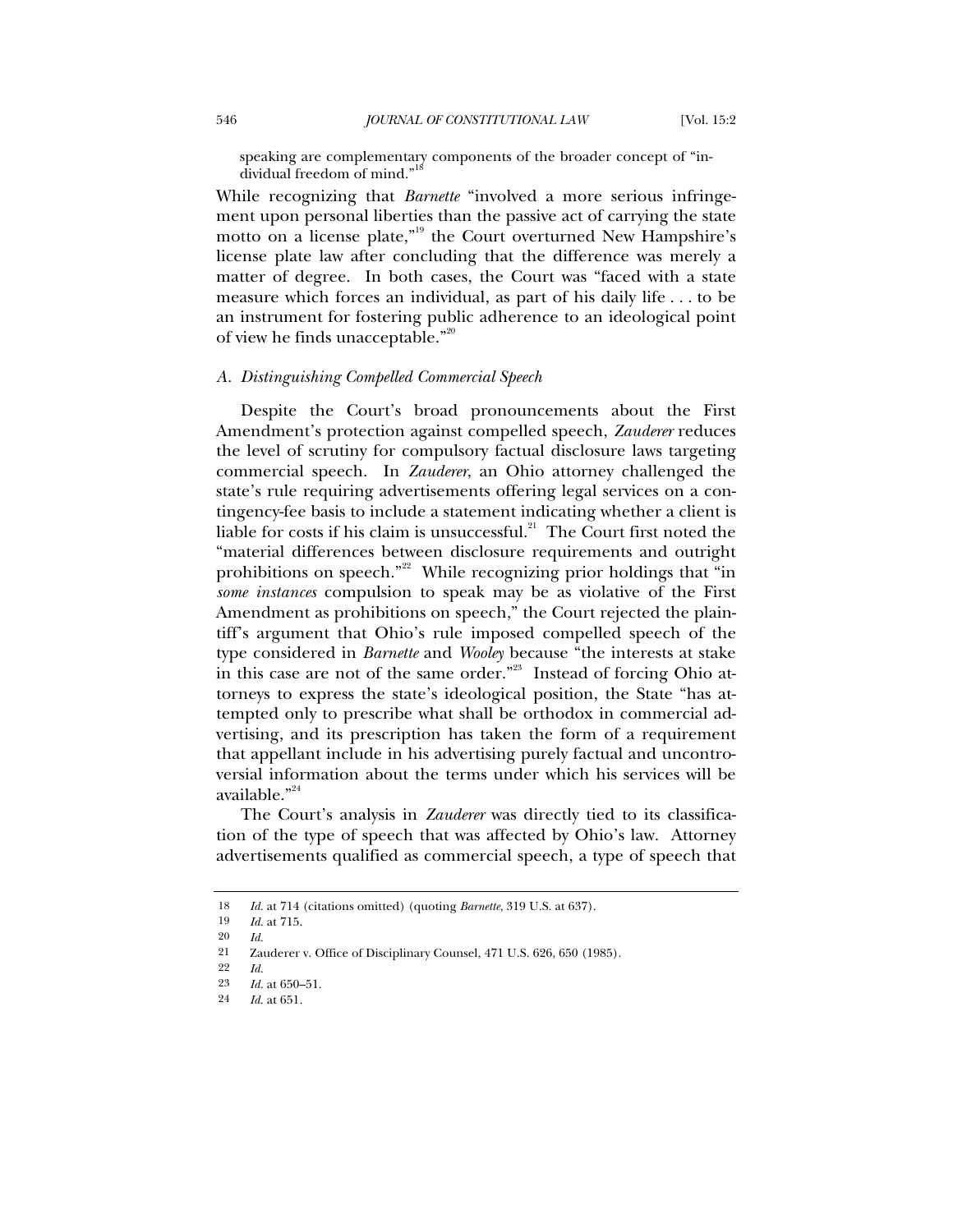received little, if any, First Amendment protection until the Court's 1976 decision in *Virginia State Board of Pharmacy v. Virginia Citizens Consumer Council, Inc.*25 In *Virginia Pharmacy*, the Court evaluated the constitutionality of a Virginia statute prohibiting pharmacists from advertising the prices of prescription drugs. The Court was confronted squarely with the question of whether commercial speech, described in *Virginia Pharmacy* as "speech which does no more than propose a commercial transaction, $\overline{r}^{26}$  was devoid of First Amendment protection. Noting that an individual's economic motivation for speaking does not "disqualif[y] him from protection under the First Amendment,<sup>"27</sup> and that a "consumer's interest in the free flow of commercial information . . . may be as keen, if not keener by far, than his interest in the day's most urgent political debate,"<sup>28</sup> the Court extended the First Amendment's protections to commercial speech. In doing so, the Court recognized that society's interest in the free flow of commercial information serves the First Amendment's goal of "enlighten[ed] public decisionmaking in a democra- $\text{cv.} \cdot$ <sup>29</sup>

The Court recognized, however, that commercial speech warrants "a different degree of protection" than other speech, and, foreshadowing *Zauderer*, noted that it may be "appropriate to require that a commercial message appear in such a form, or include such additional information, warnings, and disclaimers, as are necessary to prevent its being deceptive."30 The Court later clarified in another seminal commercial speech decision, *Central Hudson Gas & Electric Corp. v. Public Service Commission of New York*, 31 that "[t]he protection available for particular commercial expression turns on the nature both of the expression and of the governmental interests served by its regula-

<sup>25 425</sup> U.S. 748 (1976). While the Court had not squarely held that commercial speech received no First Amendment protection, cases before *Virginia Pharmacy* strongly suggested such a result. *See, e.g.*, Breard v. Alexandria, 341 U.S. 622, 642–43 (1951) (upholding conviction of ordinance prohibiting door-to-door magazine subscription solicitation and distinguishing religious solicitation, which involves "no element of the commercial"); Valentine v. Chrestensen, 316 U.S. 52, 54 (1942) (holding that while the First Amendment would prohibit the State from banning handbills in public spaces, it imposes "no such restraint on government as respects purely commercial advertising").

<sup>26 425</sup> U.S. at 762 (internal quotation marks omitted).

<sup>27</sup> *Id.*

<sup>28</sup> *Id.* at 763.

<sup>29</sup> *Id.* at 765.

<sup>30</sup> *Id.* at 771 n.24.

<sup>31 447</sup> U.S. 557 (1980).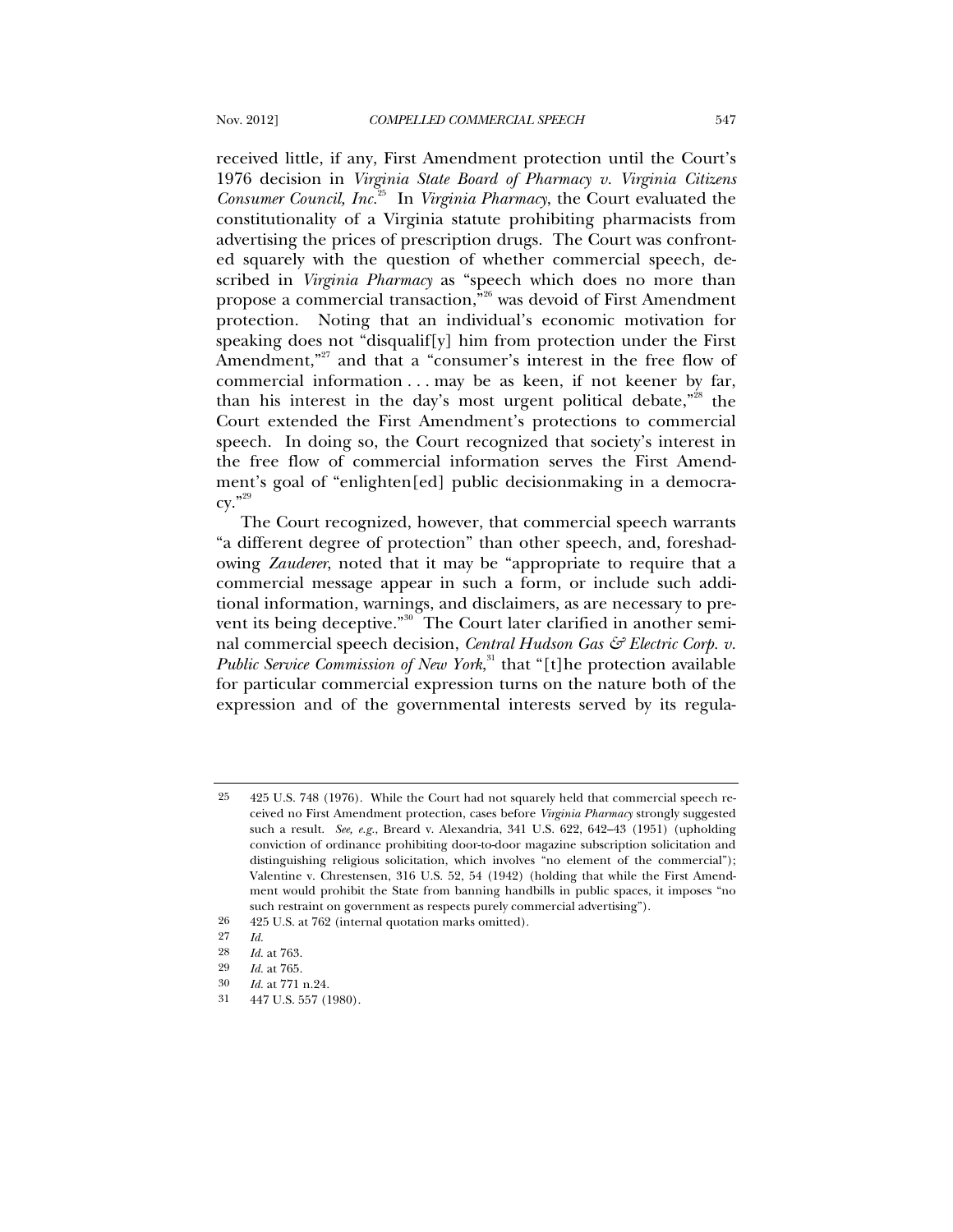tion."32 The *Central Hudson* Court outlined a four-part test for analyzing commercial speech regulations:

At the outset, we must determine whether the expression is protected by the First Amendment. For commercial speech to come within that provision, it at least must concern lawful activity and not be misleading. Next, we ask whether the asserted governmental interest is substantial. If both inquiries yield positive answers, we must determine whether the regulation directly advances the governmental interest asserted, and whether it is not more extensive than is necessary to serve that interest.

It was against the backdrop of the new, and yet reduced, level of protection for commercial speech that *Zauderer* was decided. The Court cites to *Virginia Pharmacy* in recognizing that "[b]ecause the extension of First Amendment protection to commercial speech is justified principally by the value to consumers of the information such speech provides, appellant's constitutionally protected interest in *not* providing any particular factual information in his advertising is minimal."34 And instead of applying *Central Hudson*'s four-part test, the Court adopts rational basis review, recognizing that:

[I]n virtually all our commercial speech decisions to date, we have emphasized that because disclosure requirements trench much more narrowly on an advertiser's interests than do flat prohibitions on speech, "warning[s] or disclaimer[s] might be appropriately required . . . in order to dissipate the possibility of consumer confusion or deception."

The Court holds that a compelled disclosure law imposed on commercial speech is constitutional so long as it is "reasonably related to the State's interest in preventing deception of consumers.<sup>36</sup> While the Court places a limit on disclosures by cautioning that "unjustified or unduly burdensome disclosure requirements might offend the First Amendment by chilling protected commercial speech, $\frac{357}{100}$  the Court's language suggests that the only First Amendment interest implicated by compelled commercial disclosures of purely factual information is the potential that the disclosure will prevent the speaker from engaging in protected, truthful commercial speech.

#### *B. Compelled Factual Disclosures in Public Discourse*

As this Article makes clear, *Zauderer* leaves open many questions about the applicability of its rational basis test to other types of factual

<sup>32</sup> *Id.* at 563.

<sup>33</sup> *Id.* at 566.

<sup>34</sup> Zauderer v. Office of Disciplinary Counsel, 471 U.S. 626, 651 (1985) (citation omitted).

<sup>35</sup> *Id.* (alteration in original) (quoting *In re* R.M.J., 455 U.S. 191, 201 (1982)).

<sup>36</sup> *Id.* (footnote omitted).

<sup>37</sup> *Id.*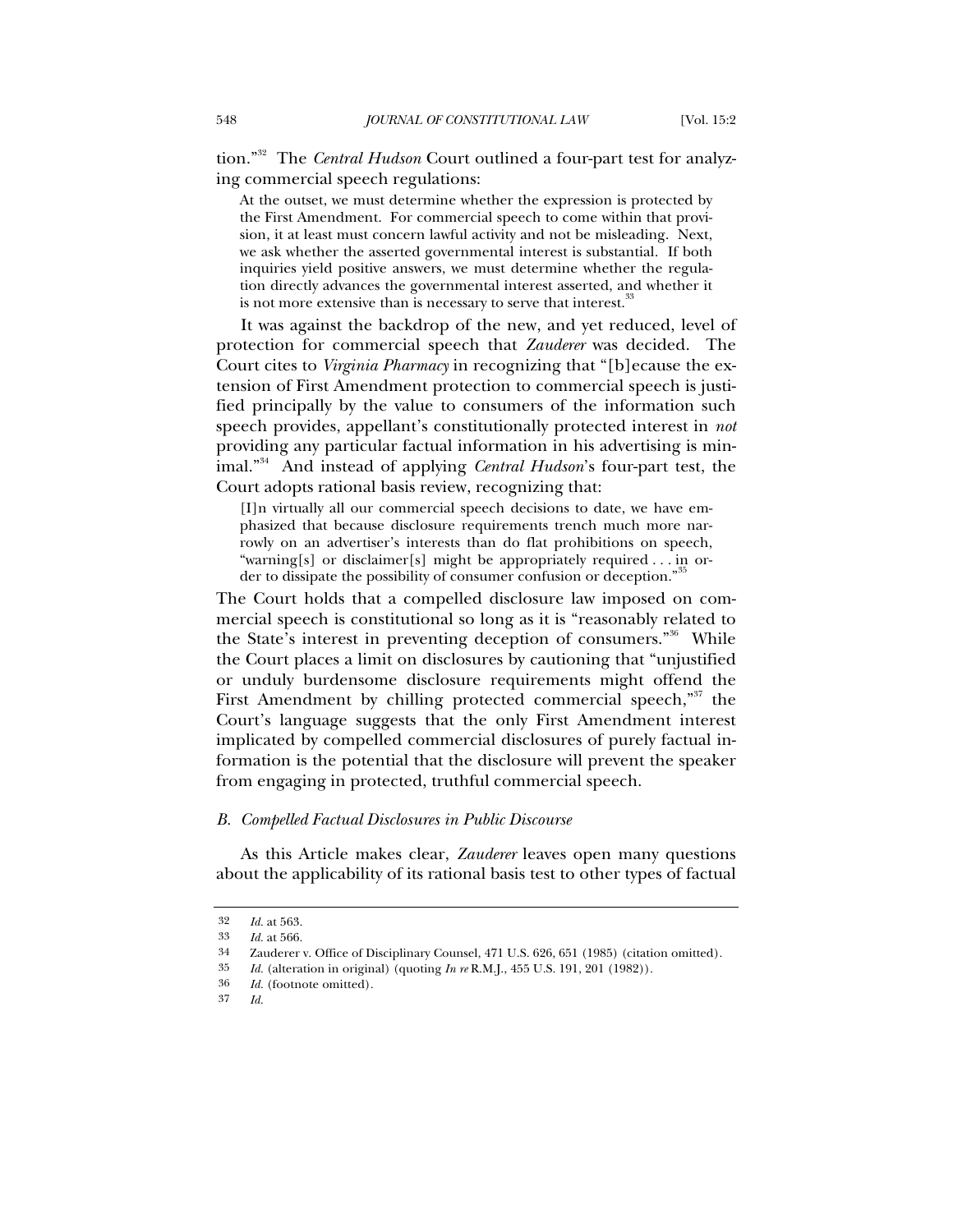disclosure laws. Very soon after *Zauderer*, however, the Court was presented with an opportunity to clarify the First Amendment implications of factual disclosure laws that interfere with fully-protected speech. *Riley v. National Federation of the Blind of North Carolina, Inc.*<sup>38</sup> includes broad language indicating that compelled factual disclosures are impermissible outside of the commercial speech context: "[t]here is certainly some difference between compelled speech and compelled silence, but in the context of protected speech, the difference is without constitutional significance, for the First Amendment guarantees 'freedom of speech,' a term necessarily comprising the decision of both what to say and what *not* to say."39 While there has been much criticism of the Court's broad language, $40$  given that the Court's reasoning was closely tied to the effect of *Riley*'s factual disclosure on fully-protected, ideological speech,<sup>41</sup> it is possible to read *Riley* as suggesting that full First Amendment protection applies to factual disclosures imposed on any speech that does not qualify as "commercial speech" under the Court's precedents.<sup>42</sup>

<sup>38 487</sup> U.S. 781 (1988).

<sup>39</sup> *Id.* at 796–97.

<sup>40</sup> *See* David W. Ogden, *Is There a First Amendment "Right to Remain Silent"?: The Supreme Court's "compelled speech" doctrine*, 40 FED. B. NEWS & J. 368, 370–71 (1993) (discussing how *Riley*'s language "appears to be overbroad" and goes "far beyond the prior case law").

<sup>41</sup> In *Riley*, the Court considered a North Carolina law requiring professional fundraisers soliciting charitable donations to disclose the percentage of the donation that they would retain as their fee. The Court concluded that the commercial speech doctrine did not apply because the commercial elements of the speech were "inextricably intertwined" with the fundraisers' ideological advocacy. *Riley*, 487 U.S. at 796. Although the fundraisers were assuredly soliciting money, the Court was concerned with "the reality that solicitation is characteristically intertwined with informative and perhaps persuasive speech" and that "without solicitation the flow of such information and advocacy would likely cease." *Id.* Thus, it is important to read the language in *Riley* in light of the Court's concern about the effect that the disclosure would have on the fundraisers' ideological, and thus fully-protected, speech—the Court was very concerned with the possibility that the disclosure would "hamper the legitimate efforts of professional fundraisers to raise money for the charities they represent." *Id.* at 799. The disclosure would make solicitation more difficult, as potential donors would be less likely to give funds if informed that the fundraiser was retaining a high percentage of the donation. The Court believed that the disclosure would thereby make it more difficult for charities, particularly smaller and more unpopular charities, to engage in their ideological advocacy. *Id.* at 799–800.

<sup>42</sup> *But see* Stern, *supra* note 10, at 914–15 (discussing *Riley* and concluding that "negative speech rights appear to draw strength largely from combination with separate constitutionally cognizable interests"). Moreover, it is worth noting that, alongside its broad language, *Riley* also suggests that more limited factual disclosures are permissible under the First Amendment, even when imposed on fully-protected speech. For example, the Court speaks favorably of an unchallenged provision of the law requiring the fundraisers to disclose their professional status to potential donors, and explicitly cautions that "nothing in this opinion should be taken to suggest that the State may not require a fundraiser to disclose unambiguously his or her professional status." *Riley*, 487 U.S. at 799 n.11. The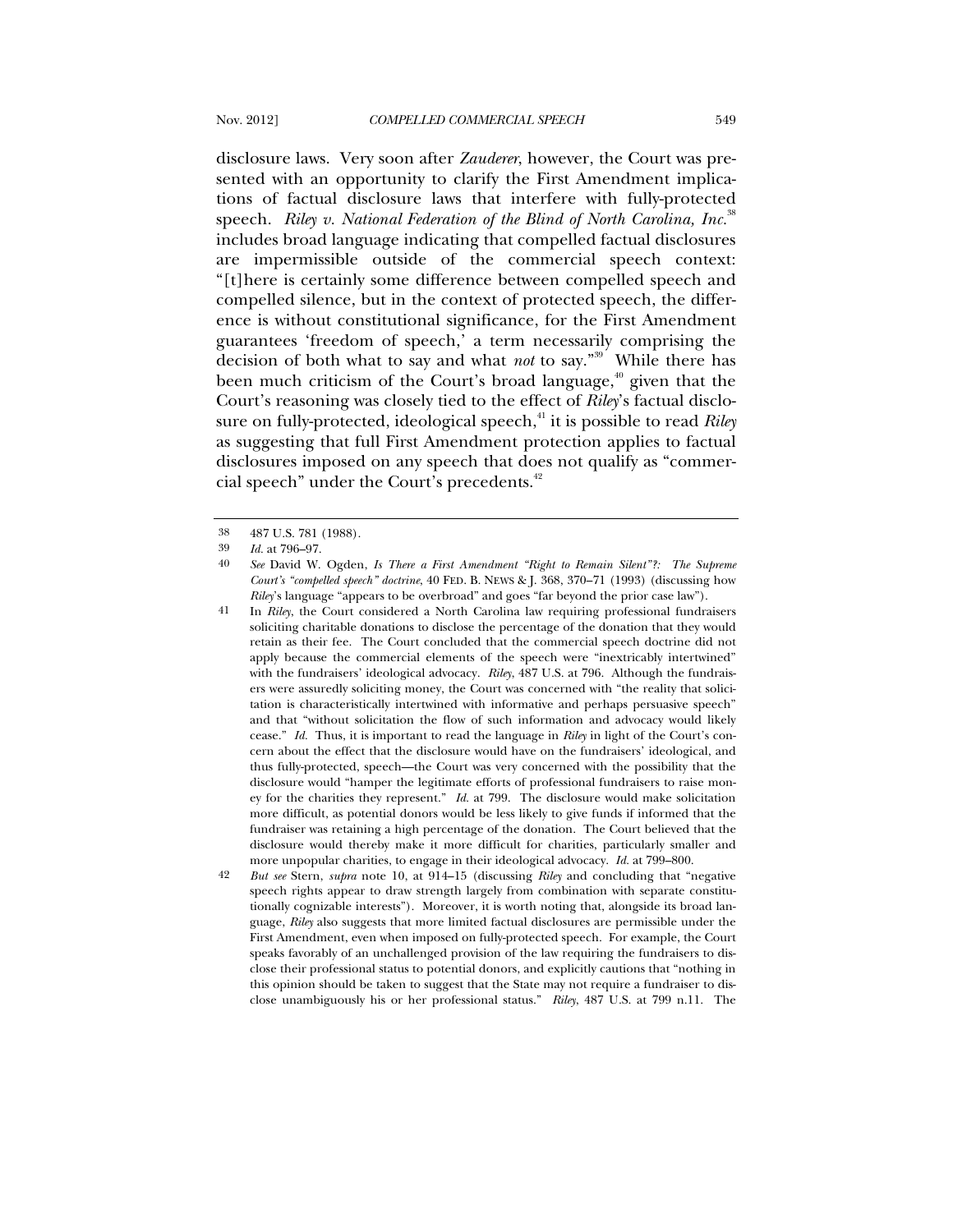Though this Article will focus on the scope of *Zauderer*, the Court's language in *Riley* serves as an important reminder of the constitutional stakes of extending complete First Amendment protection to compelled factual disclosures, and the significance of the boundary between commercial and non-commercial speech. If *Riley* applied to disclosures in commercial speech, the government would be severely restricted in its ability to compel factual disclosures. The importance of articulating a coherent definition of commercial speech becomes all the more clear when one considers the alternative strict First Amendment scrutiny presented by a broad reading of *Riley*.

### II. THEORIES OF THE FIRST AMENDMENT: FACTUAL DISCLOSURES IMPOSED ON COMMERCIAL SPEECH SERVE FIRST AMENDMENT VALUES

Now that I have provided a brief overview of the state of the compelled speech doctrine, it is worth exploring the theoretical justifications underlying the Court's decision to give lesser scrutiny to regulations compelling factual commercial speech. The First Amendment theories supporting *Zauderer* help to illustrate the values at stake in deciding whether and how to extend *Zauderer* to new types of disclosure laws.

#### *A. Marketplace of Ideas and Democratic Self-Governance*

The concept of the First Amendment as protecting a "marketplace of ideas" in which robust debate will ultimately lead to discovery of truth was injected into Supreme Court jurisprudence by Justice Holmes in his 1919 dissent in *Abrams v. United States*. 43 Rooted in the philosophies of John Milton and John Stuart Mill, the "marketplace of ideas" has come to be viewed as "essential to effective popular participation in government  $\ldots$  [since] the quality of the public exchange of ideas promoted by the marketplace advances the quality of democratic government."44 The values underlying the marketplace of ideas theory of the First Amendment have been cited by the Court in

Court's recent application of less than strict scrutiny to disclosure requirements imposed on political speech, a form of speech that is at the core of the First Amendment's protections, suggests that some of *Riley*'s language goes too far. *See* Citizens United v. FEC, 130 S. Ct. 876, 915 (2010) ("[D]isclosure is a less restrictive alternative to more comprehensive regulations of speech.").

<sup>43 250</sup> U.S. 616, 630 (1919) (Holmes, J., dissenting) ("[T]he best test of truth is the power of the thought to get itself accepted in the competition of the market . . . .").

<sup>44</sup> Stanley Ingber, *The Marketplace of Ideas: A Legitimizing Myth*, 1984 DUKE L.J. 3–4 (1984).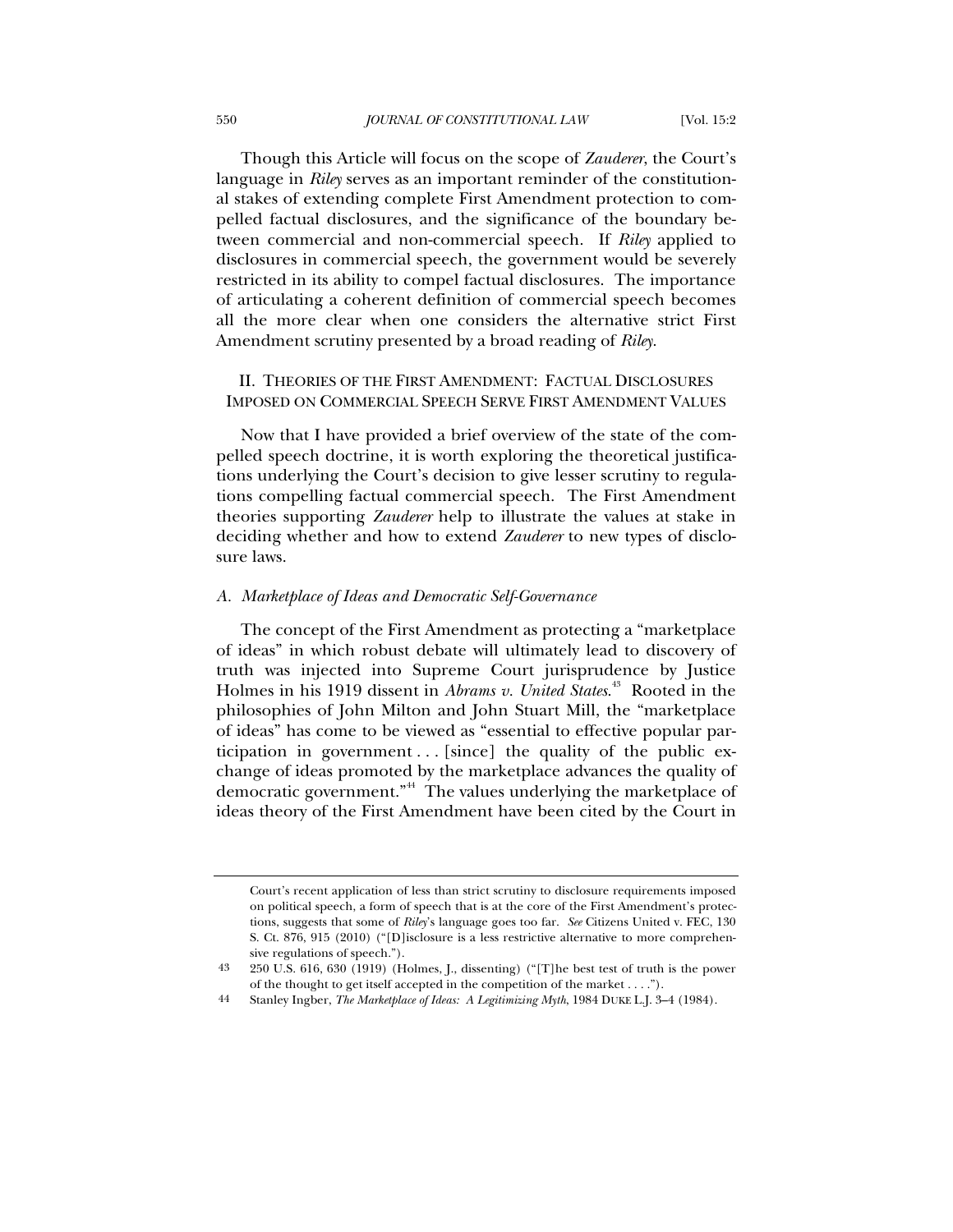a wide variety of opinions,<sup>45</sup> making clear that "more speech and a better informed citizenry are among the central goals of the Free Speech Clause."<sup>46</sup> As Justice Kennedy recently observed in his plurality opinion in *United States v. Alvarez*, 47 the marketplace of ideas theory of the First Amendment dictates that "[t]he remedy for speech that is false is speech that is true."<sup>48</sup> When false speech is injected into the marketplace of ideas, robust debate will ensure that the truth will ultimately prevail.

Under this theory, factual disclosure laws, which inject more information in the marketplace of ideas, further First Amendment goals.49 In fact, "it is often the very purpose of 'compelled speech' requirements to correct market flaws in the 'marketplace of ideas' and further the First Amendment's goal of maximizing communication and discovery of truth."<sup>50</sup> Compelled speech requirements merely enhance the information that is being circulated, thus contributing to and improving the marketplace of ideas by providing citizens with more information than would otherwise be available.

A related theory of the First Amendment focuses on the Amendment's ultimate goal: a better informed citizenry that can make wise voting decisions, thus ensuring the success of democratic selfgovernment. Professor Alexander Meiklejohn, who focused on the

<sup>45</sup> *See, e.g.*, United States v. Alvarez, 132 S. Ct. 2537, 2550 (2012) (plurality opinion) (describing Justice Holmes' quote from *Abrams* as "the theory of our Constitution," and concluding that our "[s]ociety has the right and civic duty to engage in open, dynamic, rational discourse"); Bd. of Educ. v. Pico, 457 U.S. 853, 866 (1982) ("Our precedents have focused not only on the role of the First Amendment in fostering individual selfexpression but also on its role in affording the public access to discussion, debate, and the dissemination of information and ideas." (internal quotation marks omitted)); Citizens Against Rent Control v. City of Berkeley, 454 U.S. 290, 295 (1981) ("The Court has long viewed the First Amendment as protecting a marketplace for the clash of different views and conflicting ideas. That concept has been stated and restated almost since the Constitution was drafted."); Red Lion Broad. Co. v. FCC, 395 U.S. 367, 390 (1969) ("It is the purpose of the First Amendment to preserve an uninhibited marketplace of ideas in which truth will ultimately prevail . . . .").

<sup>46</sup> Rubin v. Coors Brewing Co., 514 U.S. 476, 497 (1995) (Stevens, J., concurring).

<sup>47 132</sup> S. Ct. 2537 (2012).

<sup>48</sup> *Id.* at 2550.

<sup>49</sup> *See* Whitney v. California, 274 U.S. 357, 377 (1927) (Brandeis, J., concurring) ("If there be time to expose through discussion the falsehood and fallacies, to avert the evil by the processes of education, the remedy to be applied is more speech, not enforced silence.").

<sup>50</sup> Ogden, *supra* note 40, at 370. *But see* Laurent Sacharoff, *Listener Interests in Compelled Speech Cases*, 44 CAL. W. L. REV. 329, 333 (2008) (arguing that compelled speech means the government "artificially amplifies its own message through the mouths of unwilling citizens, giving listeners a mix of information skewed to the government viewpoint" and thus distorts the marketplace of ideas).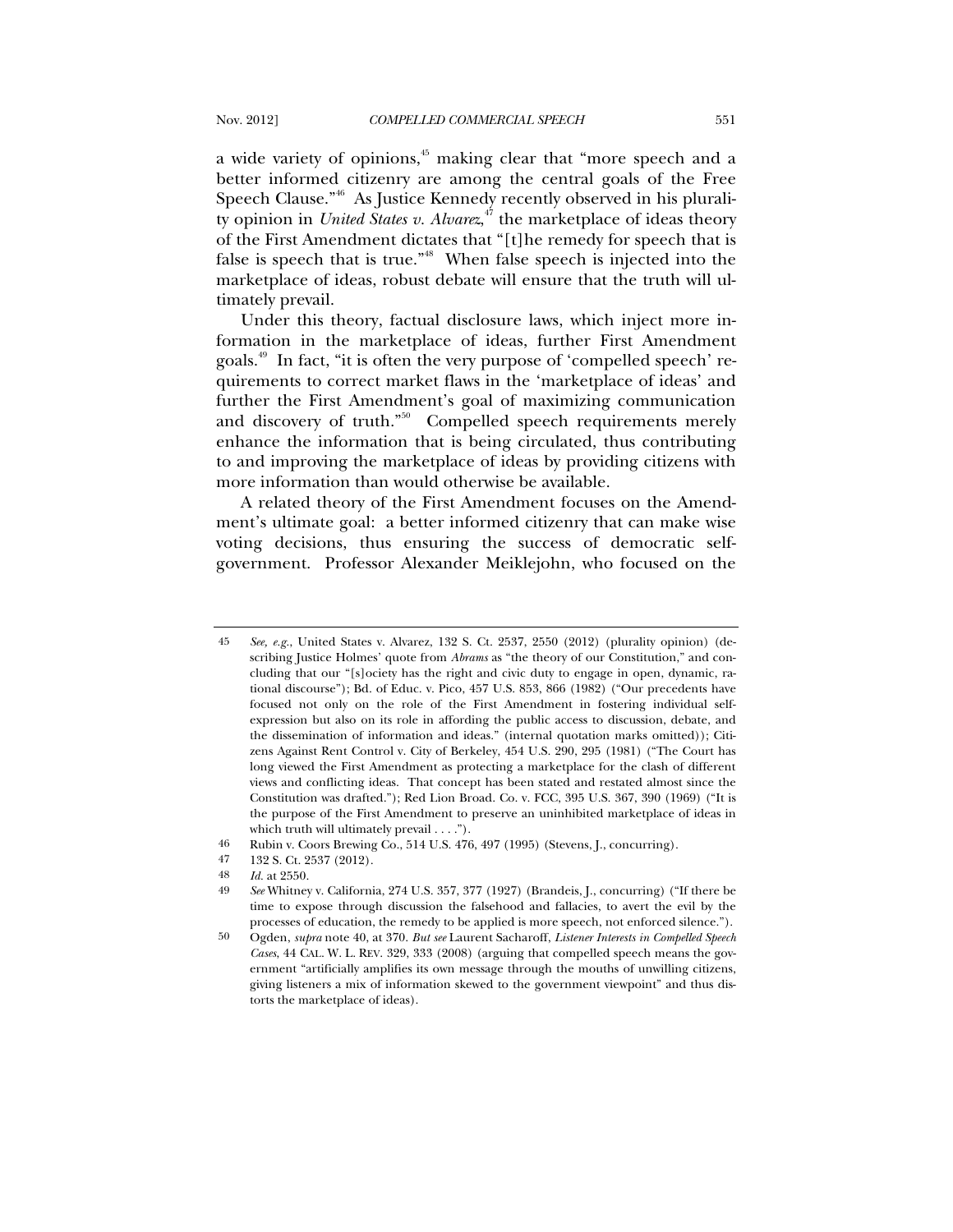social values served by free speech, championed the "democratic selfgovernment" theory of the First Amendment. In his view:

Legislation which abridges . . . freedom [of speech] is forbidden, but not legislation to enlarge and enrich it. The freedom of mind which befits the members of a self-governing society is not a given and fixed part of human nature. It can be increased and established by learning, by teaching, by the unhindered flow of accurate information . . . . And the federal legislature is not forbidden to engage in that positive enterprise of cultivating the general intelligence upon which the success of selfgovernment so obviously depends.

For Meiklejohn, and other proponents of the democratic selfgovernment theory, "the 'best' decisions can only be reached in a democracy if the citizenry is fully aware of the issues involved, the options available, and the interests or values affected."<sup>52</sup> As a consequence, this theory of the First Amendment focuses "on the rights of citizens to receive information, rather than on the rights of speakers to express themselves."<sup>53</sup>

Just as compelled factual disclosures contribute to the marketplace of ideas and the search for truth, compelled disclosures also further the goal of democratic self-government. Since an uninformed citizenry poses a risk to citizenship and participation in a deliberative democracy, compelled factual disclosures further First Amendment goals. As Professor Cass Sunstein argues, "[w]ithout better information, neither deliberation nor democracy is possible. Legal reforms designed to remedy the situation are a precondition for democratic politics."54 Such reforms are particularly necessary when there is a market failure in the provision of information, demonstrating that citizens will remain uninformed unless the government intervenes. Since information is a public good with non-rival consumption, "private incentives lead to the dissemination of too little information."55 In particular, information about risk and harm is often underproduced, necessitating some type of government interven-

<sup>51</sup> ALEXANDER MEIKLEJOHN, FREE SPEECH AND ITS RELATION TO SELF-GOVERNMENT 16–17 (1948); *see also* ALEXANDER MEIKLEJOHN, POLITICAL FREEDOM: THE CONSTITUTIONAL POWERS OF THE PEOPLE 26 (1948) ("What is essential is not that everyone shall speak, but that everything worth saying shall be said.").

<sup>52</sup> Ingber, *supra* note 44, at 9.

<sup>53</sup> Robert Post, *The Constitutional Status of Commercial Speech*, 48 UCLA L. REV. 1, 13 (2000) [hereinafter Post, *The Constitutional Status of Commerical Speech*].

<sup>54</sup> Cass R. Sunstein, *Informing America: Risk, Disclosure, and the First Amendment*, 20 FLA. ST. U. L. REV. 653, 658 (1993).

<sup>55</sup> FUNG ET AL., *supra* note 1, at 31.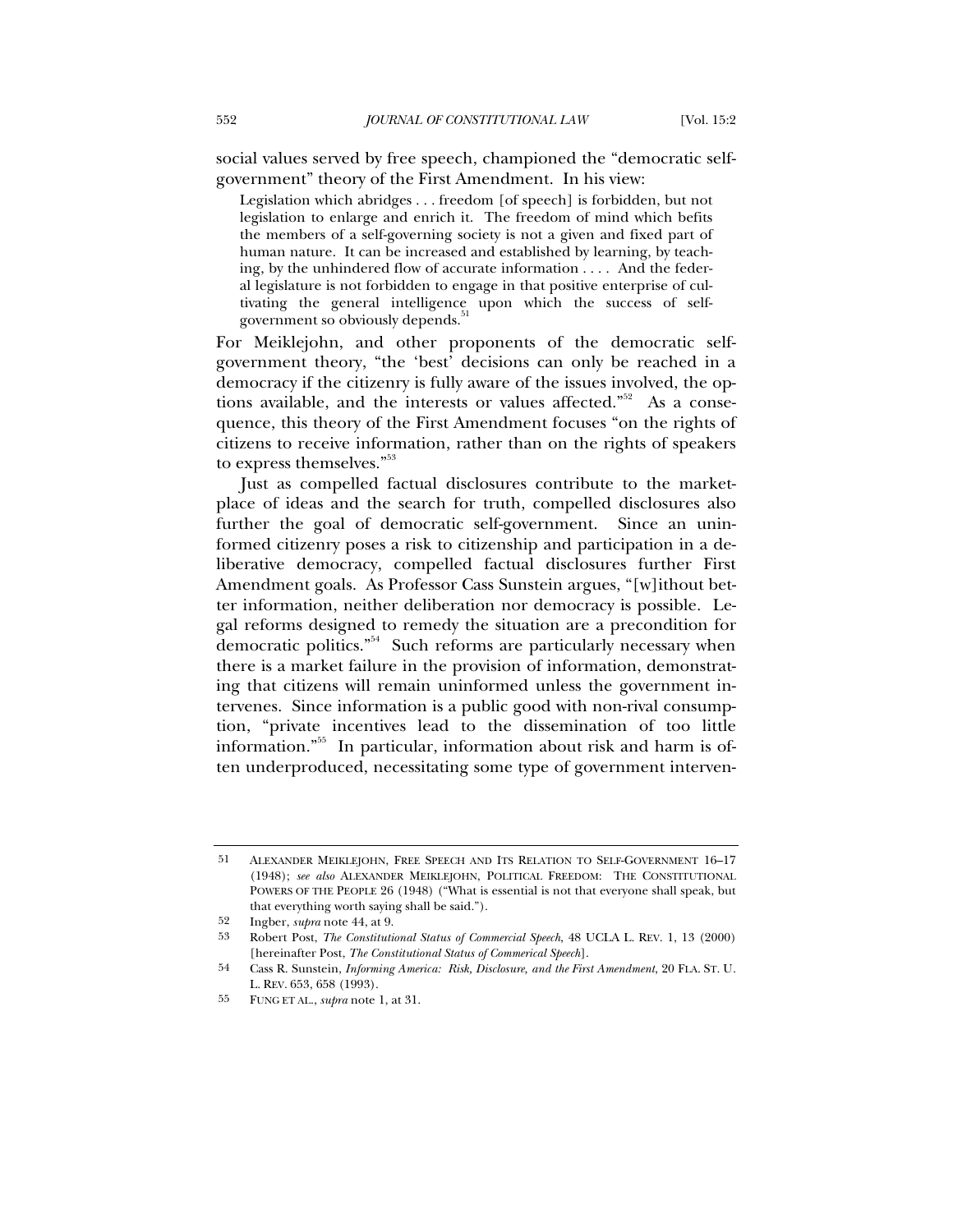tion to require its disclosure if the public is to be adequately in $formed<sup>56</sup>$ 

#### *B. Autonomy Interests*

If the First Amendment were only governed by the marketplace of ideas and democratic self-governance theories, non-commercial speakers might also be compelled to speak in ways that enhance the informational value of their speech. After all, one could argue that the marketplace and democratic self-governance would be benefited if the government required factual disclosures that improved the quality of all speech, even ideological or political speech. The important distinction, however, is that the First Amendment also provides robust protection for the autonomy interests of non-commercial speakers. As the Court articulated in *Hurley v. Irish-American Gay, Les*bian & Bisexual Group of Boston, Inc.,<sup>57</sup> the First Amendment protects against compelling speech in public discourse because of the "fundamental rule . . . that a speaker has the autonomy to choose the content of his own message."<sup>58</sup> If the state were to impose its view of what qualifies as "the truth" on religious or political speech, this would undermine democratic legitimation.<sup>59</sup> We tolerate false ideas in the public discourse because the First Amendment protects the right of self-expression: "Such falsehoods are tolerated because we are freer as a society when individuals are permitted to engage in unhindered self-expression."<sup>60</sup> Freedom of speech entails more than just increasing the amount of true information in the marketplace; freedom of speech also secures the rights of individuals to express their own beliefs, no matter their truth, without fear of government censorship. The Court has made clear that at the "'heart of the First Amendment

<sup>56</sup> *See id.* at 6 ("A generation of research by economists and political scientists has shown that markets and deliberative processes do not automatically produce all the information people need to make informed choices among goods and services. When hidden risks or service flaws create serious problems for the public at large, the government can help reduce those risks or improve services by stepping in to require the disclosure of missing information."); *see also* Sunstein, *supra* note 54, at 656 ("[T]here is frequently a market failure in the provision of information. At least as a presumptive matter, government remedies are an appropriate response. These remedies should ordinarily take the form of governmentally provided information, education campaigns, or disclosure requirements imposed on private firms.").

<sup>57 515</sup> U.S. 557 (1995).

<sup>58</sup> *Id.* at 573.

<sup>59</sup> *See* ROBERT C. POST, DEMOCRACY, EXPERTISE, AND ACADEMIC FREEDOM 59 (2012) [hereinafter POST, DEMOCRACY, EXPERTISE, AND ACADEMIC FREEDOM].

<sup>60</sup> Aleta G. Estreicher, *Securities Regulation and the First Amendment*, 24 GA. L. REV. 223, 257 (1990).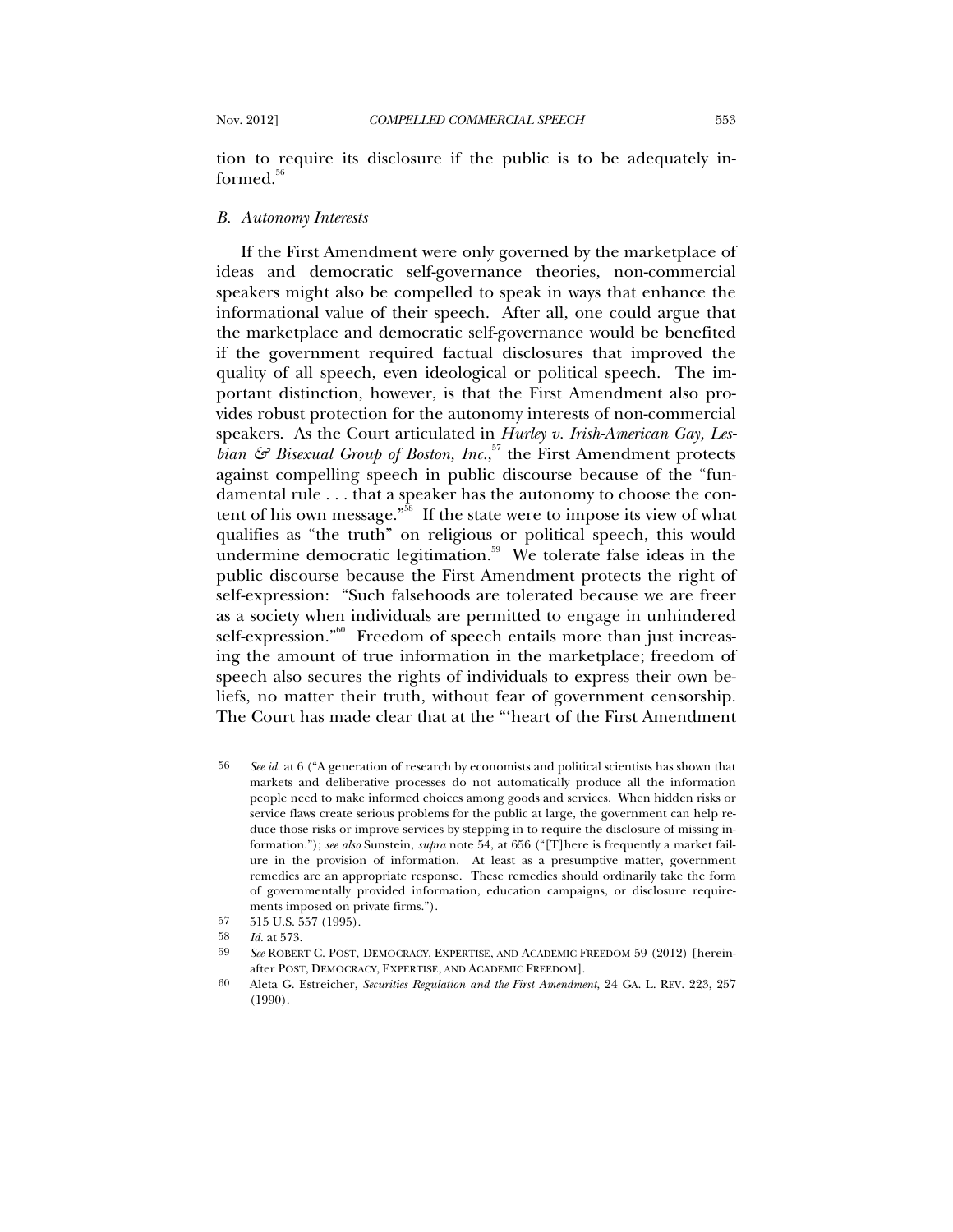[is the] notion that an individual should be free to believe as he will, and that in a free society one's beliefs should be shaped by his mind and his conscience rather than coerced by the State."<sup>61</sup> Thus, compelling speakers to include even purely factual information in their non-commercial speech threatens the speaker's constitutionally protected autonomy interests.

In contrast, the First Amendment provides minimal protection for the autonomy interests of a speaker who is engaged in commercial speech. Such speakers do not engage in a form of self-expression when they provide the public with information about their products and services. "Since the advertiser is not engaged in an expression of its views or any other revelation of its personality, forcing the advertisement to carry a message not its own does not violate the integrity of the expressive, thinking self as did the regulations struck down in *Barnette*, and *Wooley*."62 The First Amendment protects commercial speech because of its informational value to consumers, not because the commercial speaker has a right to promote his products in whatever manner he sees fit. "[W]hereas ordinary First Amendment doctrine preserves the freedom of a speaker to participate in public discourse in the manner of her choosing, commercial speech doctrine focuses instead on preserving the flow of commercial information to the public."63 The Court's most recent application of *Zauderer* illustrates this distinction: in *Milavetz*, *Gallop & Milavetz v. United States*,  $64$ the plaintiff objected to the disclosure requirements of the Bankruptcy Abuse Prevention and Consumer Protection Act. In rejecting the plaintiff's challenge to the Act's requirement that advertisements for bankruptcy assistance include the term "debt relief agency," the Court characterized its argument that the term was confusing as "amount[ing] to little more than [the plaintiff's] preference . . . for referring to itself as something other than a 'debt relief agency' . . . . [T]his preference lacks any constitutional basis."<sup>65</sup> Given that the Act only restricted the plaintiff's commercial speech, it lacked any autonomy interest in defining itself by some other label.

<sup>61</sup> Glickman v. Wileman Bros. & Elliott, Inc., 521 U.S. 457, 472 (1997) (quoting Abood v. Detroit Bd. of Educ., 431 U.S. 209, 234–35 (1977)).

<sup>62</sup> Estreicher, *supra* note 60, at 271 n.200 (citations omitted).

<sup>63</sup> Robert Post, *Informed Consent to Abortion: A First Amendment Analysis of Compelled Physician Speech*, 2007 U. ILL. L. REV. 939, 975 (2007) [hereinafter Post, *Informed Consent to Abortion*]; *see also* Post, *The Constitutional Status of Commercial Speech*, *supra* note 53, at 27 ("Disclosure requirements are permissible within the domain of commercial speech, however, because the autonomy of speakers is not at stake, only the conveyance of information.").

<sup>64 130</sup> S. Ct. 1324 (2010).

<sup>65</sup> *Id.* at 1340.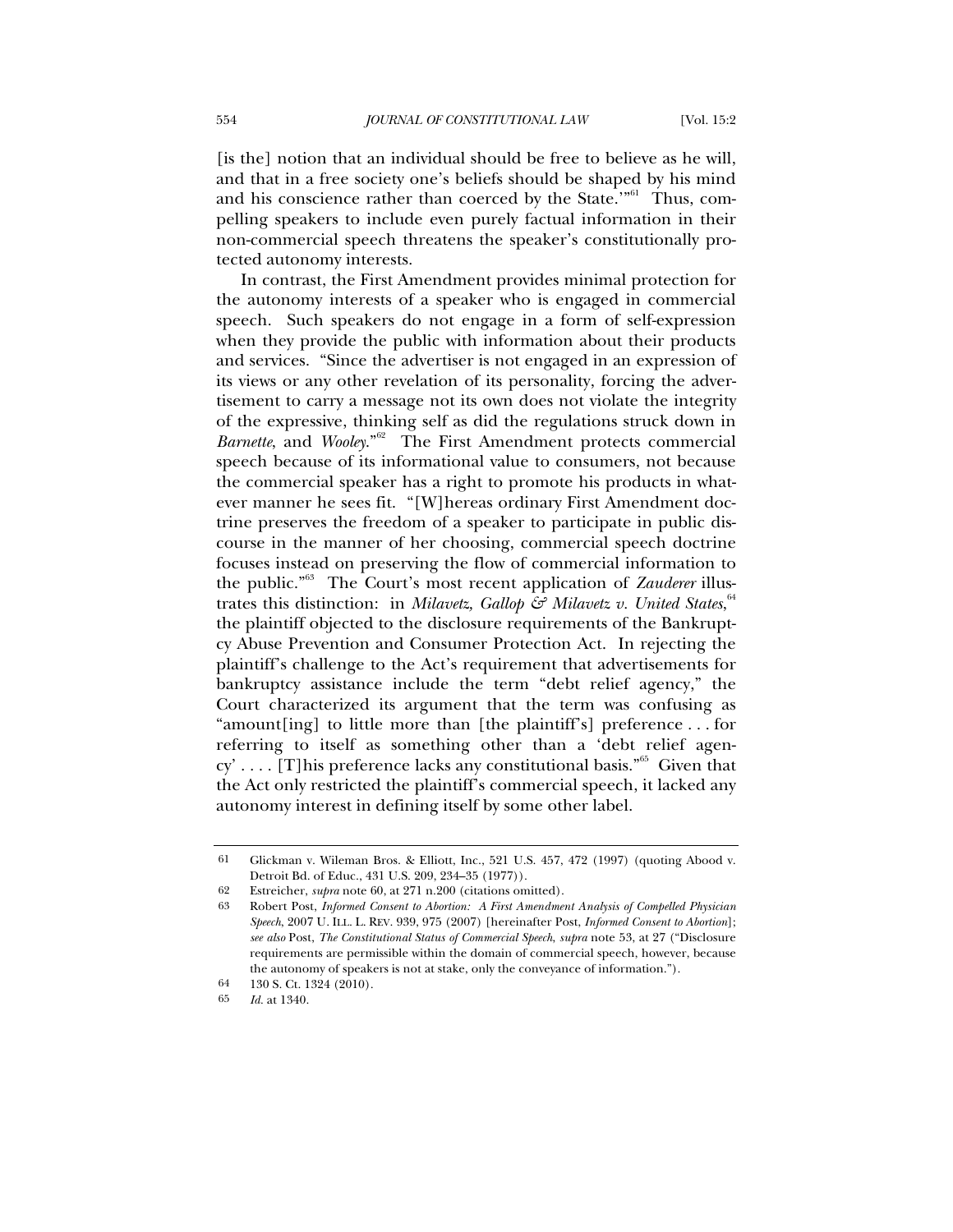#### *C. Applying First Amendment Theories to Compelled Commercial Speech*

The Court has drawn on the marketplace of ideas and democratic self-government theories of the First Amendment in extending the Amendment's protection to commercial speech. In *Virginia Pharmacy*, the Court described "free flow of information," even information on commercial subjects, as serving the First Amendment's goal of "enlighten[ed] public decisionmaking in a democracy."66 Dean Robert Post has described the Court's analysis in *Virginia Pharmacy* as "closely track[ing] Meiklejohn's analysis"<sup>67</sup> of the societal values served by free speech: "The Court has been quite explicit that commercial speech should be constitutionally protected so as to safeguard the circulation of information."68 And the Court continues to justify the First Amendment's protection for commercial speech based on the audience's informational interests.<sup>69</sup>

Since commercial speech is protected mainly for its informational function, compelled factual disclosures that merely enhance the amount and quality of information being circulated align with the reason commercial speech is protected at all. "[B]ecause commercial speech is not protected in order to promote democratic legitimation, but instead to serve democratic competence, it is constitutionally permissible to compel commercial speech. Such compulsion can augment the flow of accurate information to the public and so actually advance the constitutional purpose of public education. $\mathbb{R}^{70}$  The Court was quite explicit that this was its rationale in upholding *Zauderer*'s disclosure requirement, reasoning that since protection of commercial speech is "justified principally by the value to consumers of the information such speech provides," Zauderer's First Amendment interest "in *not* providing any particular factual information in

<sup>66</sup> Va. State Bd. of Pharm. v. Va. Citizens Consumer Council, 425 U.S. 748, 765 (1976).

<sup>67</sup> Post, *The Constitutional Status of Commercial Speech*, *supra* note 53, at 14.

<sup>68</sup> *Id.*

<sup>69</sup> *See Milavetz*, 130 S. Ct. at 1340–41 (upholding a commercial speech disclosure law that "provides interested observers with pertinent information about the advertiser's services and client obligations"); Edenfield v. Fane, 507 U.S. 761, 766 (1993) ("First Amendment coverage of commercial speech is designed to safeguard" society's "interests in broad access to complete and accurate commercial information . . . ."); First Nat'l Bank of Boston v. Bellotti, 435 U.S. 765, 783 (1978) (noting that commercial advertisement is protected "because it furthers the societal interest in the free flow of commercial information" (internal quotation marks omitted)); Bates v. State Bar of Arizona, 433 U.S. 350, 364 (1977) (noting that commercial "speech serves individual and societal interests in assuring informed and reliable decisionmaking").

<sup>70</sup> POST, DEMOCRACY, EXPERTISE, AND ACADEMIC FREEDOM, *supra* note 59, at 42 (footnote omitted).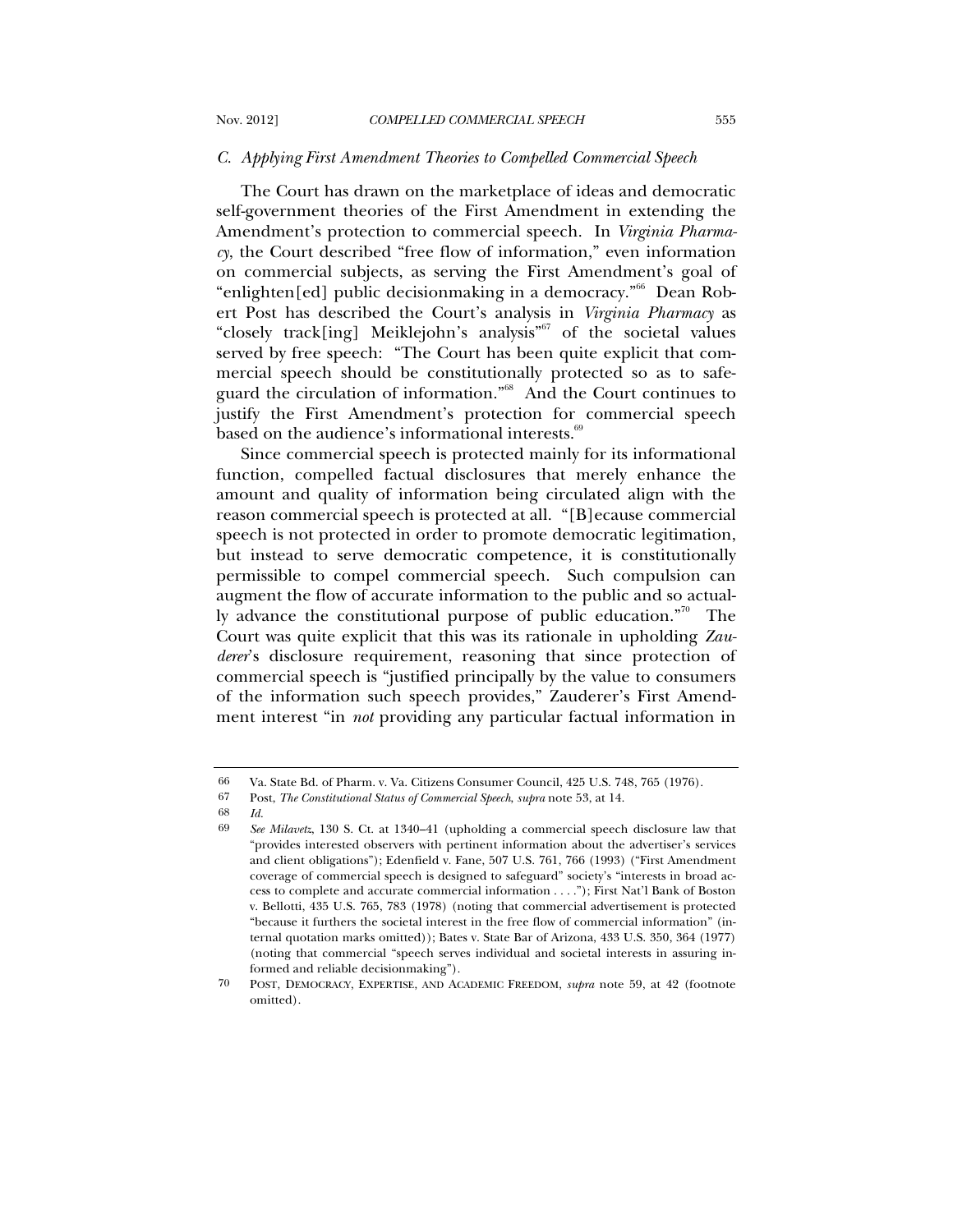his advertising is minimal. $n^{71}$  The compelled disclosure had minimal impact on Zauderer's autonomy<sup>72</sup>—the regulation merely required him to provide additional factual information that he otherwise would not have disclosed.

## III. THE SCOPE OF THE STATE INTERESTS JUSTIFYING COMMERCIAL DISCLOSURE LAWS

*Zauderer*'s language is unclear whether its rational basis test applies if the state's interest in mandating the commercial disclosure is something other than curing consumer deception. The Court's explicit holding is as follows: "[W]e hold that an advertiser's rights are adequately protected as long as disclosure requirements are reasonably related to the State's interest in preventing deception of consumers."<sup>73</sup> While this language could be read as limiting the scope of state interests justifying commercial disclosure laws,<sup>74</sup> the Court may have simply been recognizing that the state's purpose in enacting the law at issue in *Zauderer* was to cure consumer deception. The Court's later applications of *Zauderer* have not clarified the confusion over what types of interests can justify compelled commercial speech. In the 2010 case *Milavetz*, *Gallop & Milavetz*,<sup>75</sup> the Court upheld a commercial disclosure law under *Zauderer*, but since the law's purpose was also to cure consumer deception, there was no need for the Court to address whether other types of state interests can justify compelled commercial disclosures.<sup>76</sup>

However, a close reading of *Zauderer* suggests that compelled commercial speech should be subject to rational basis scrutiny even if other interests motivated the state regulation. The Court's lack of any extensive discussion of *Central Hudson*'s more restrictive test sug-

<sup>71</sup> Zauderer v. Office of Disciplinary Counsel, 471 U.S. 626, 651 (1985).

<sup>72</sup> *See, e.g.*, Robert Post, *Transparent and Efficient Markets: Compelled Commercial Speech and Coerced Commercial Association in* United Foods*,* Zauderer*, and* Abood, 40 VAL. U. L. REV. 555, 562 (2006) [hereinafter Post, *Transparent and Efficient Markets*] ("The Court would surely not characterize as 'minimal' the constitutional interests of participants in public discourse, like the *New York Times*, to refuse to publish accurate factual information to supplement what the government might regard as a potentially misleading editorial.").

<sup>73</sup> *Zauderer*, 471 U.S. at 651 (footnote omitted).

<sup>74</sup> *See, e.g.*, Glickman v. Wileman Bros. & Elliott, Inc., 521 U.S. 457, 491 (1997) (Souter, J., dissenting) ("*Zauderer* carries no authority for a mandate unrelated to the interest in avoiding misleading or incomplete commercial messages.").

<sup>75</sup> Milavetz, Gallop & Milavetz, P.A. v. United States, 130 S. Ct. 1324, 1340–41 (2010).

<sup>76</sup> *See also* United States v. United Foods, Inc., 533 U.S. 405, 416 (2001) (distinguishing *Zauderer* on the grounds that *Zauderer*'s disclosure was required to cure consumer deception, but not holding that this is the only state interest justifying compelled disclosures).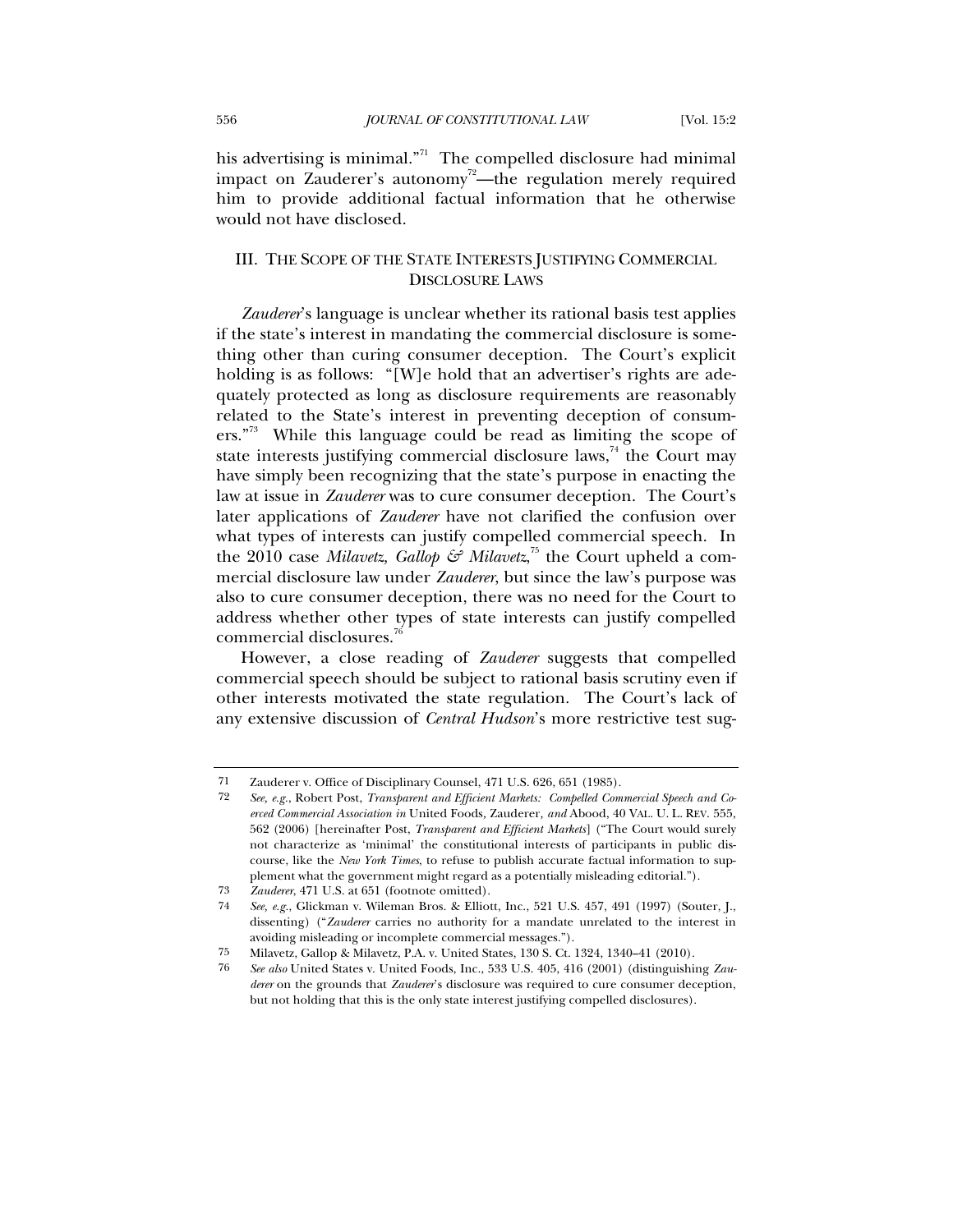gests that its rationale for applying lesser scrutiny to compelled commercial speech lay in the difference between compelling additional factual speech and restricting speech, not on the particular state interest motivating the disclosure under consideration. Importantly, under *Central Hudson*, misleading commercial speech can be banned by the state—such speech is not even protected by the First Amendment, and *Central Hudson*'s requirements consequently do not apply.<sup>77</sup> Given the *Zauderer* Court's conclusion that the attorney advertisements were deceptive and misleading because of their omission of any information about the client's liability for costs, the Court could have simply concluded that since deceptive commercial speech is not even protected under *Central Hudson*, the state could compel additional factual speech that cures this deception without violating the First Amendment. If the key consideration justifying the application of rational basis scrutiny was the misleading nature of the underlying speech, the Court surely would have mentioned *Central Hudson*'s holding that misleading commercial speech lies outside the First Amendment.

The Court did not take this route—instead, the Court focuses on the "material differences between disclosure requirements and outright prohibitions on speech."78 The Court notes its strong preference for disclosure laws as a general method of regulating commercial speech: "[A]ll our discussions of restraints on commercial speech have recommended disclosure requirements as one of the acceptable less restrictive alternatives to actual suppression of speech."79 And the Court rejects Zauderer's argument that compelled commercial speech should be subject to a "least restrictive means" test under *Central Hudson* "[b]ecause the First Amendment interests implicated by disclosure requirements are substantially weaker than those at stake when speech is actually suppressed."<sup>80</sup> The reason that *Central Hudson*'s intermediate scrutiny did not apply was *not* because the particular speech at issue was misleading and deceptive—it was because the state was compelling the inclusion of additional, factual information in commercial speech, and "appellant's constitutionally protected interest in *not* providing any particular factual information in his advertising is minimal."81 Dean Post has also read *Zauderer* as condoning disclosure policies serving a wider range of state interests,

<sup>77</sup> Cent. Hudson Gas & Elec. Corp. v. Pub. Serv. Comm'n of N.Y., 447 U.S. 557, 563 (1980).

<sup>78</sup> *Zauderer*, 471 U.S. at 650.

<sup>79</sup> *Id.* at 651 n.14.

<sup>80</sup> *Id.*

<sup>81</sup> *Id.* at 651.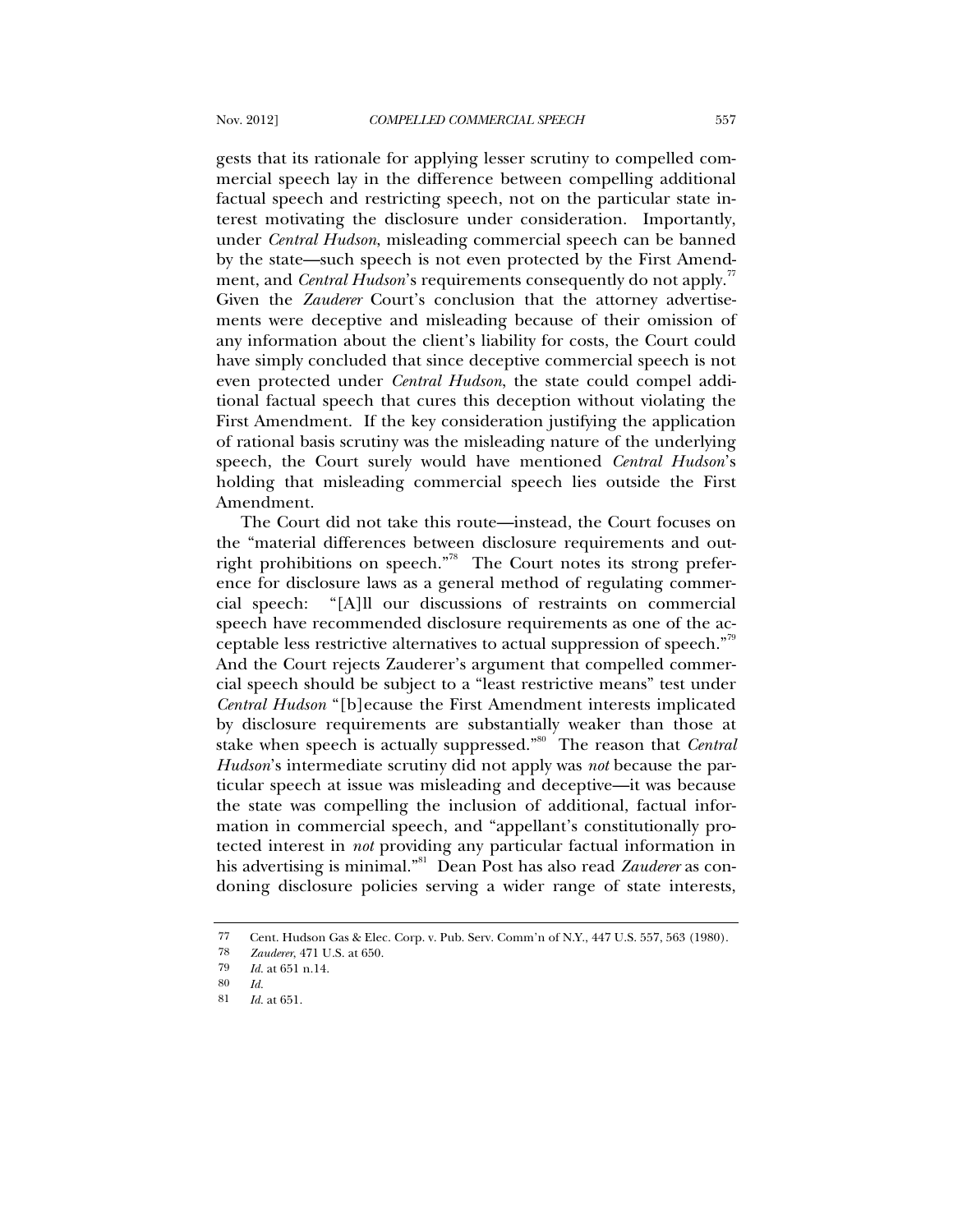noting that the Court does not minimize a commercial speaker's First Amendment interests because of the state's "powerful interest in averting potential deception. Instead [the Court] held that because the constitutional value of commercial speech lies in the circulation of information, commercial speakers do not possess more than residual interests in deciding what kinds of advertisements to promulgate."<sup>82</sup>

If we look to the Court's analysis of regulations that restrict commercial speech, rather than simply compelling disclosures, the Court has made clear that other valid interests justify restrictions on commercial speech.<sup>83</sup> As just a few examples, the Court has recognized the state's interest in protecting the reputation of attorneys, $84$  discouraging participation in lotteries,<sup>85</sup> and reducing alcoholism by preventing strength wars between alcohol producers<sup>86</sup> as valid state interests under *Central Hudson*. Thus, while prevention of commercial harm may be "the typical reason why commercial speech can be subject to greater governmental regulation than noncommercial speech,<sup>"87</sup> it is not the only reason. And if commercial speech can be restricted for purposes other than the prevention of consumer deception and confusion, it would make little sense to limit the state's interests when the form of regulation raises fewer First Amendment concerns.

Rather than listing the various ultimate goals besides curing consumer deception that should qualify for rational basis review, the test can in fact be reduced to a much simpler inquiry into the state's immediate purpose in compelling the speech. Whether the state's ultimate goal is to encourage healthier eating habits or to discourage use of a dangerous product, if the state's immediate purpose is to inform consumers, the disclosure law furthers the goals of the commercial speech doctrine by increasing consumers' access to information without offending the speaker's autonomy interests. Accordingly,

<sup>82</sup> Post, *Transparent and Efficient Markets*, *supra* note 72, at 577; *see also* Jennifer L. Pomeranz, *Compelled Speech Under the Commercial Speech Doctrine: The Case of Menu Label Laws*, 12 J. HEALTH CARE L. & POL'Y 159, 178 (2009) (arguing that a narrow reading of *Zauderer* as permitting only disclosure laws that serve the state's interest in curing deception is both "incorrect" and "unfeasible").

<sup>83</sup> Daniel Halberstam, *Commercial Speech, Professional Speech, and the Constitutional Status of Social Institutions*, 147 U. PA. L. REV. 771, 784 (1999) ("The *Central Hudson* standard . . . does not limit the justifications for restrictions on commercial speech to the prevention of deception.").

<sup>84</sup> Fla. Bar v. Went for It, Inc., 515 U.S. 618 (1995).

<sup>85</sup> United States v. Edge Broad. Co., 509 U.S. 418, 437 (1993).

<sup>86</sup> Rubin v. Coors Brewing Co., 514 U.S. 476, 485 (1995).

<sup>87</sup> City of Cincinnati v. Discovery Network, Inc., 507 U.S. 410, 426 (1993).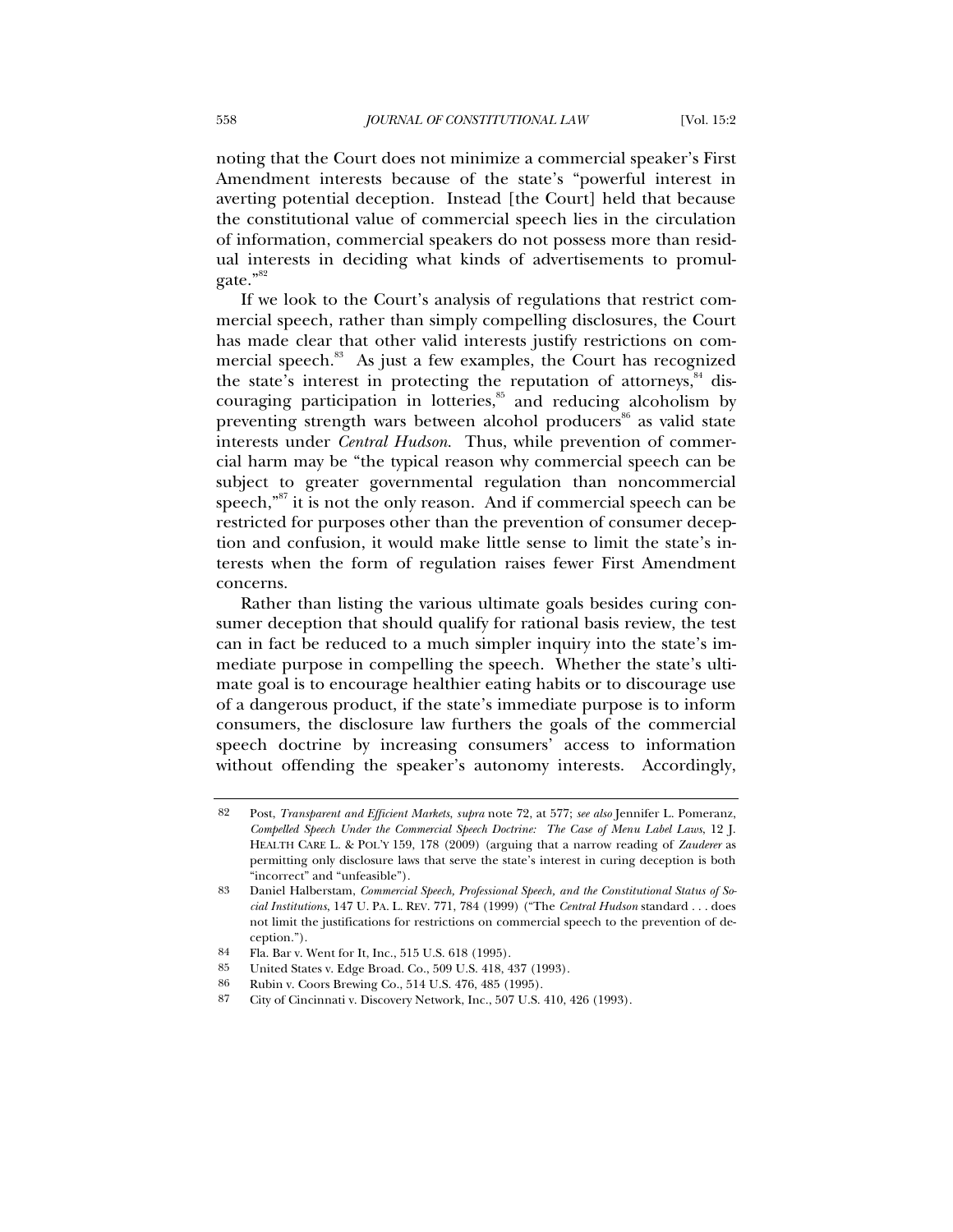*Zauderer*'s rational basis scrutiny should apply whenever the state compels commercial disclosures that serve the state's interest in an informed public.

### *A. Lower Court Interpretations of the State's Interest in Compelling Commercial Speech*

In fact, both the Second and First Circuits have read *Zauderer* as permitting compelled commercial speech that serves interests other than curing consumer deception. In *Pharmaceutical Care Management*  Ass'n v. Rowe,<sup>88</sup> the First Circuit applied *Zauderer* to Maine's requirement that middlemen in the distribution of pharmaceuticals disclose information about their finances and business practices to the state, rejecting the argument that *Zauderer* is limited to curing deceptive commercial advertising.89 And in *National Electrical Manufacturers*  Ass'n v. Sorrell,<sup>90</sup> the Second Circuit held that commercial disclosure laws satisfy the First Amendment as long as there is a "rational connection between the purpose of a commercial disclosure requirement and the means employed to realize that purpose."91 Since *Sorrell* provides a thorough analysis of the reason for permitting disclosures that serve other state interests, it is worth considering this decision in some detail.

In *Sorrell*, the Second Circuit evaluated a Vermont law requiring producers of products containing mercury to label their products to inform consumers that the products contained mercury and should be recycled or disposed of as hazardous waste, in accordance with a separate Vermont statute requiring these products to be recycled or disposed of as such.<sup>92</sup> The court recognized that the disclosure law "was not intended to prevent consumer confusion or deception per se, but rather to better inform consumers about the products they purchase."93 But the court concluded that *Zauderer*'s rational basis test still applied: "Vermont's interest in protecting human health and the environment from mercury poisoning [was] a legitimate and significant public goal,"94 that was reasonably related to the state's disclosure requirement.

<sup>88 429</sup> F.3d 294 (1st Cir. 2005).<br>89 Id. at 310 p.8

*Id.* at 310 n.8.

<sup>90 272</sup> F.3d 104 (2d Cir. 2001).

<sup>91</sup> *Id.* at 115.

<sup>92</sup> *Id.* at 107 n.1.

<sup>93</sup> *Id.* at 115 (citation omitted) (internal quotation marks omitted).

<sup>94</sup> *Id.*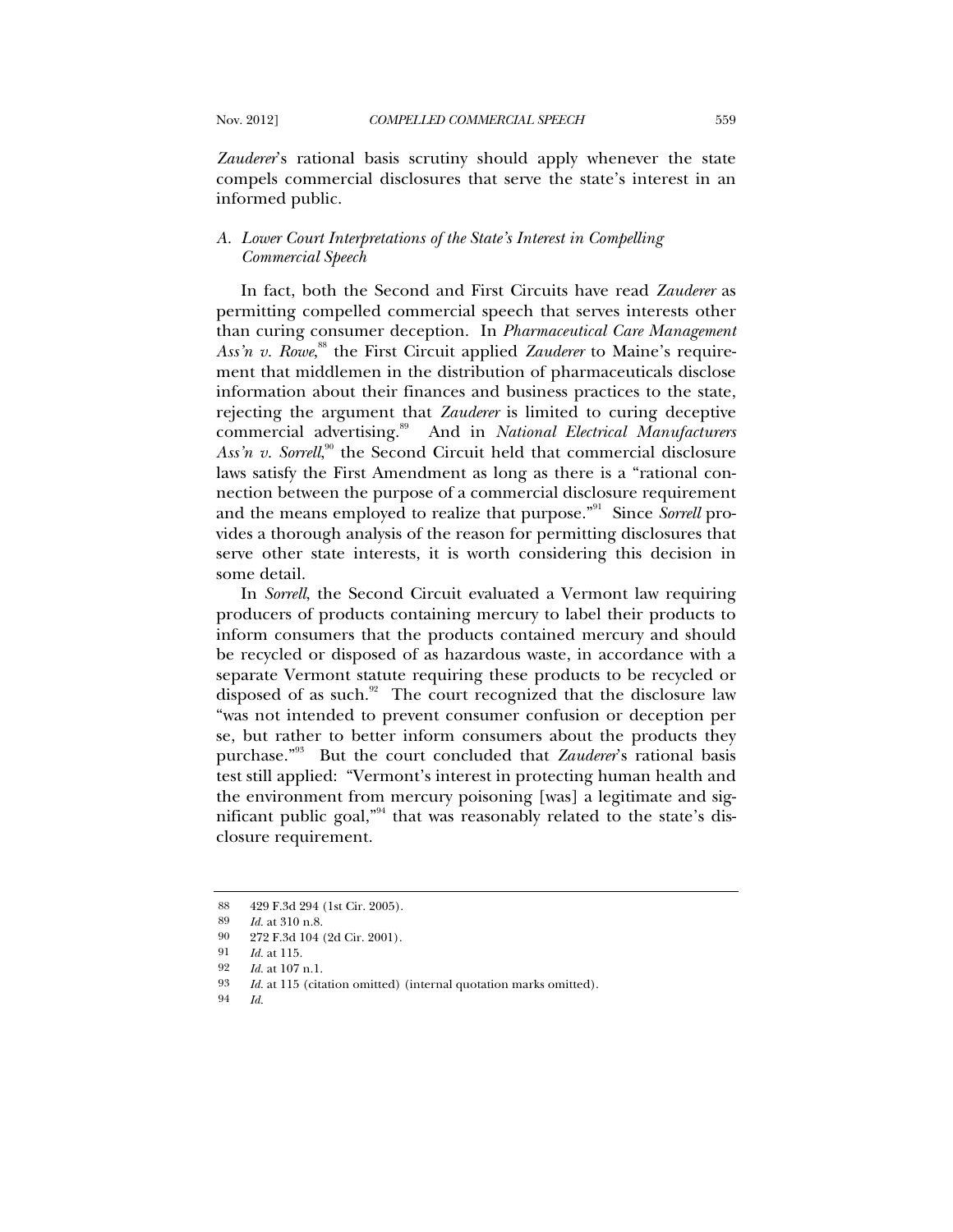The Second Circuit's rationale for reading *Zauderer* broadly was tied to its recognition of the First Amendment interests at stake:

Commercial disclosure requirements are treated differently from restrictions on commercial speech because mandated disclosure of accurate, factual, commercial information does not offend the core First Amendment values of promoting efficient exchange of information or protecting individual liberty interests. Such disclosure furthers, rather than hinders, the First Amendment goal of the discovery of truth and contributes to the efficiency of the "marketplace of ideas." Protection of the robust and free flow of accurate information is the principal First Amendment justification for protecting commercial speech, and requiring disclosure of truthful information promotes that goal. In such a case, then, less exacting scrutiny is required than where truthful, nonmisleading commercial speech is restricted.<sup>95</sup>

The court recognized that *Zauderer*'s reduced level of scrutiny had little to do with the particular state interest served by the disclosure at issue in that case. Instead, the rationale was much broader: mandated factual information increases the amount of accurate information circulated in the marketplace, without offending any autonomy interests.

When the Second Circuit was subsequently confronted with a challenge to New York City's law requiring certain restaurants to disclose on their menu and menu boards the number of calories in each dish, the court reiterated the validity of *Sorrell*'s broad reading of the state interests justifying compelled commercial speech. The court upheld New York City's menu-labeling regime, recognizing the applicability of *Zauderer* given the state's compelling interest in combatting the public health crisis of obesity.<sup>96</sup> The Second Circuit's decision in *New York State Restaurant Ass'n v. New York City Board of Health* further illustrates the rationale behind extending *Zauderer* to laws that serve valid state purposes beyond curing consumer deception.

The clear ultimate goal of New York City's menu disclosure law was to promote public health. The City's Department of Health and Mental Hygiene described the law's purpose as permitting "individuals to make more informed choices that can decrease their risk for the negative health effects of overweight and obesity associated with excessive calorie intake."<sup>97</sup> The evidence relied upon by the City in *New York Restaurant Ass'n* demonstrated that 54% of the City's adults

<sup>95</sup> *Id.* at 113–14 (footnote omitted).<br>96 NY State Rest Ass'n v NYC Rd

 <sup>96</sup> N.Y. State Rest. Ass'n v. N.Y.C. Bd. of Health, 556 F.3d 114, 136 (2d Cir. 2009).

<sup>97</sup> DEP'T OF HEALTH & MENTAL HYGIENE BD. OF HEALTH, NOTICE OF ADOPTION OF AN AMENDMENT (§ 81.50) TO ARTICLE 81 OF THE NEW YORK CITY HEALTH CODE (Dec. 5, 2006), *available at* http://www.nyc.gov/html/doh/downloads/pdf/public/noticeadoption-hc-art81-50.pdf.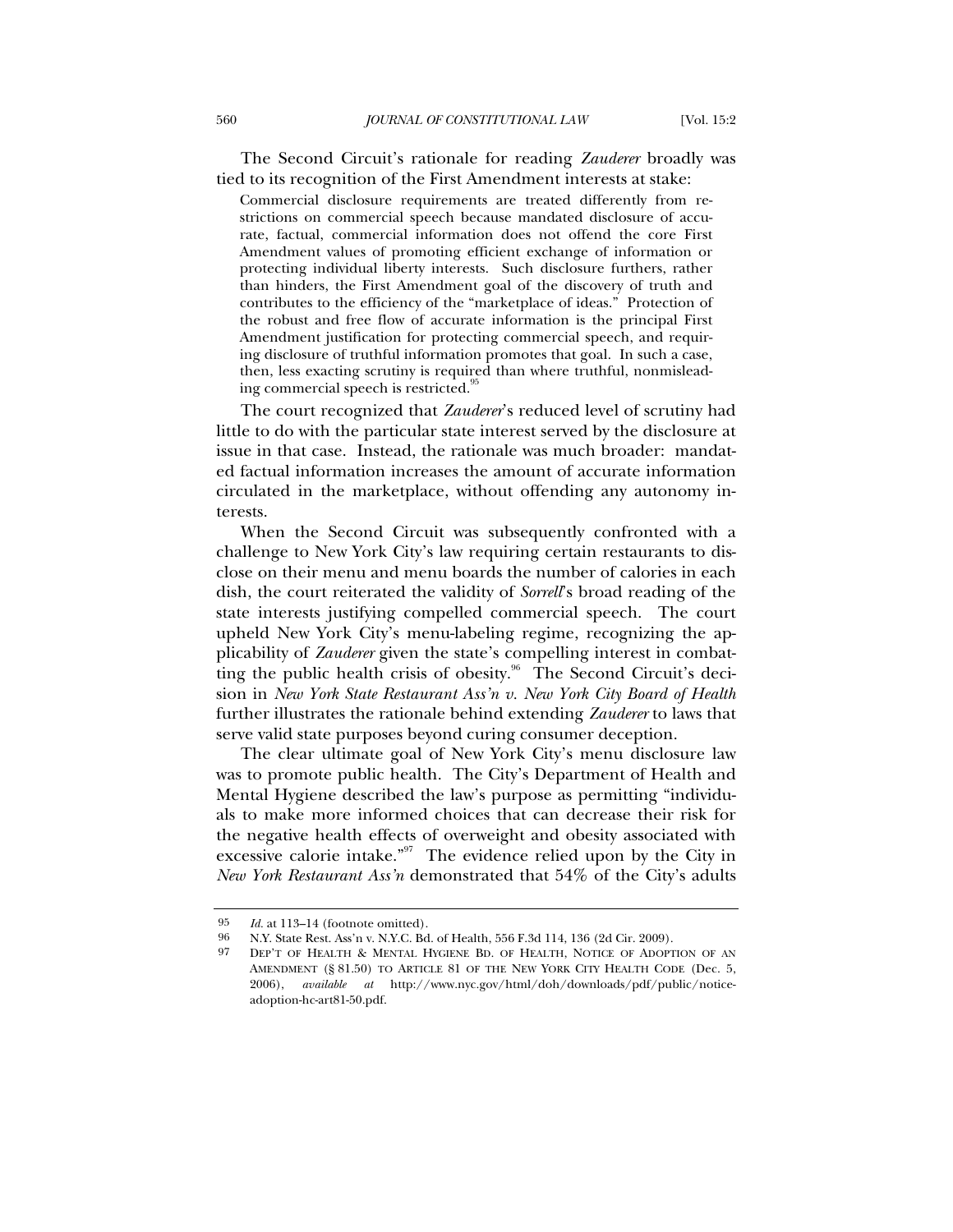and 43% of the City's elementary school children were either overweight or obese, and that obesity was a contributing factor to the diseases that caused  $70\%$  of deaths in New York City in 2005.<sup>98</sup> The evidence also demonstrated that individuals often consume an excess of calories when dining outside the home, and that excess calorie consumption was the main cause of the obesity epidemic.<sup>99</sup>

In upholding New York City's law, the Second Circuit rejected the plaintiff's argument that *Zauderer* should be limited to disclosure requirements that cure deceptive and misleading speech.<sup>100</sup> Reaffirming the validity of *Sorrell*,<sup>101</sup> the court reiterated "that Zauderer's holding was broad enough to encompass nonmisleading disclosure requirements. $n_{02}$  In so doing, the court rejected the argument that the Supreme Court's post-*Sorrell* decision in *United States v. United Foods, Inc.*103 had in any way limited the types of disclosure laws subject to rational basis review under *Zauderer*. The Second Circuit concluded that *United Foods* had merely "distinguishe[d] *Zauderer* on the basis that the compelled speech in *Zauderer* was necessary to prevent deception of consumers; it does not provide that all other disclosure requirements are subject to heightened scrutiny. $n^{104}$  The court also rejected the plaintiff's argument that more recent Supreme Court decisions recognizing the general value of commercial speech meant that *Central Hudson*'s test, rather than rational basis scrutiny under *Zauderer*, should be applied to compelled commercial speech regulations.<sup>105</sup>

In explaining why commercial disclosure requirements are subject to lesser scrutiny, the court quoted extensively from *Sorrell*'s recognition of the pertinent First Amendment values at stake. The court made clear that "laws mandating factual disclosures are subject to the

<sup>98</sup> *N.Y. State Rest. Ass'n*, 556 F.3d at 134–35.

<sup>99</sup> *Id.* at 135.

<sup>100</sup> During the litigation, the city asserted that it had two purposes for enacting the law: "(1) [to] reduce consumer confusion and deception; and (2) to promote informed consumer decision-making so as to reduce obesity and the diseases associated with it." *Id.* at 134. The court, however, did not address this first purpose in light of its holding that the city's public health rationale provided sufficient justification for the law. *See id.* at 133 n.21. The city's attempted re-characterization of its interest as reducing deception and confusion for the purposes of the litigation shows how many disclosure laws can fit within a narrow reading of *Zauderer*, even though the real state interest is broader than curing deception.

<sup>101</sup> Nat'l Elec. Mfrs. Ass'n v. Sorrell, 272 F.3d 104 (2d Cir. 2001).

<sup>102</sup> *N.Y. State Rest. Ass'n*, 556 F.3d at 133.

<sup>103 533</sup> U.S. 405 (2001).

<sup>104</sup> *N.Y. State Rest. Ass'n*, 556 F.3d at 133.

<sup>105</sup> *See* Brief for Plaintiff-Appellant at 45–46, *N.Y. State Rest. Ass'n*, 556 F.3d 114 (No. 08-1892 cv).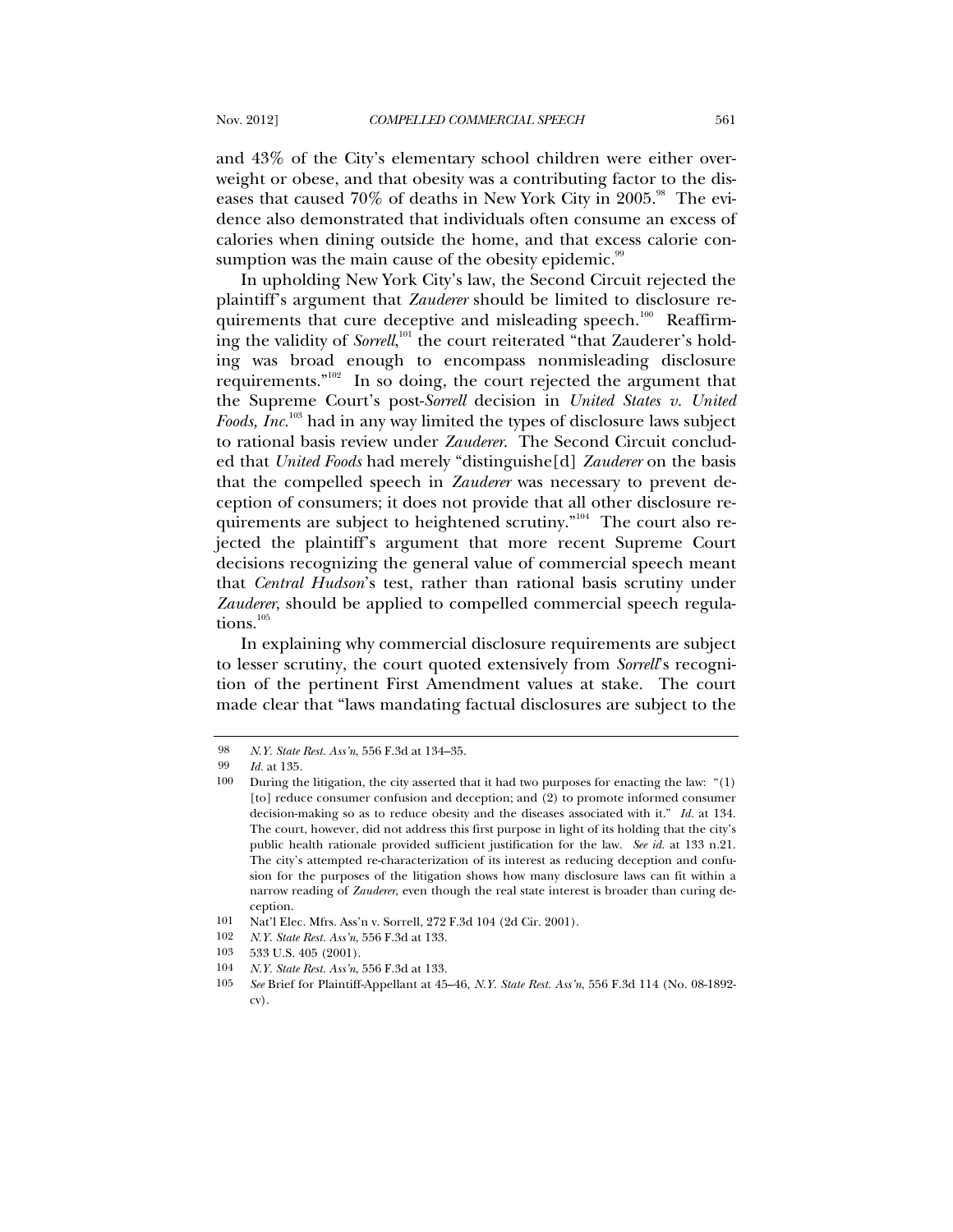rational basis test even if they address non-deceptive speech."<sup>106</sup> Given the findings that consumers would be able to make more informed and healthier food choices if given calorie information, the court concluded that the City's menu disclosure law was "clearly reasonably related to its goal of reducing obesity."<sup>107</sup>

The D.C. Circuit, however, has taken the contrary view. The D.C. Circuit recently adopted a restricted view of the breadth of state interests justifying commercial disclosures, holding that *Zauderer*'s rational basis test is in fact limited to disclosure laws curing consumer deception.108 The majority reasons that *Zauderer* does not provide any explicit authority for disclosures serving other state interests, and that subsequent Supreme Court cases have not endorsed broader applications of *Zauderer's* rational basis review.<sup>109</sup> In contrast to the Second Circuit's extensive analysis of the First Amendment values implicated by commercial disclosures, the D.C. Circuit's majority opinion provides no First Amendment rationale for limiting *Zauderer*'s holding to laws curing consumer deception. Moreover, the D.C. Circuit is the *only* circuit that has adopted such a narrow view of *Zauderer*'s applicability. $110$ 

The Supreme Court has yet to address whether commercial disclosure laws serving state interests other than curing consumer deception should be subject to rational basis review. Given the circuit split, the Court may very well address this question in the near future. The Second Circuit's reasoning<sup>111</sup> on this point demonstrates the lack of any First Amendment rationale for limiting *Zauderer* to laws curing consumer deception, and the importance of recognizing other valid state interests justifying compelled commercial speech.<sup>112</sup> As long as the state has a substantial interest in informing the public, rational

<sup>106</sup> *N.Y. State Rest. Ass'n*, 556 F.3d at 133 n.21.

<sup>107</sup> *Id.* at 136.

<sup>108</sup> *See* R.J. Reynolds Tobacco Co. v. FDA, Nos. 11-5332, 12-5063, 2012 WL 3632003, at \*5–6 (D.C. Cir. Aug. 24, 2012).

<sup>109</sup> *Id.*

<sup>110</sup> In addition, it is worth noting that Judge Rogers questions the majority's analysis on this point in her dissent, noting that "[a]s other circuits have recognized, in *Zauderer* the Supreme Court appears simply to have held that a government interest in protecting consumers from possible deception is *sufficient* to support a disclosure requirement—not that this particular interest is *necessary* to support such a requirement." *Id.* at \*16 n.6 (Rogers, J., dissenting). Judge Rogers ultimately does not reach a conclusion on this point, as she finds that the law at issue cures consumer deception and confusion. *Id.*

<sup>111</sup> It is worth noting that Justice Sotomayor was on the Second Circuit panel in both *Sorrell* and *New York State Restaurant Ass'n* before her elevation to the Supreme Court.

<sup>112</sup> For instance, looking to *N.Y. State Restaurant Ass'n*, the state's important efforts to combat a serious public health crisis would have been subject to a higher level of scrutiny if *Zauderer* were limited to disclosures curing deception and confusion.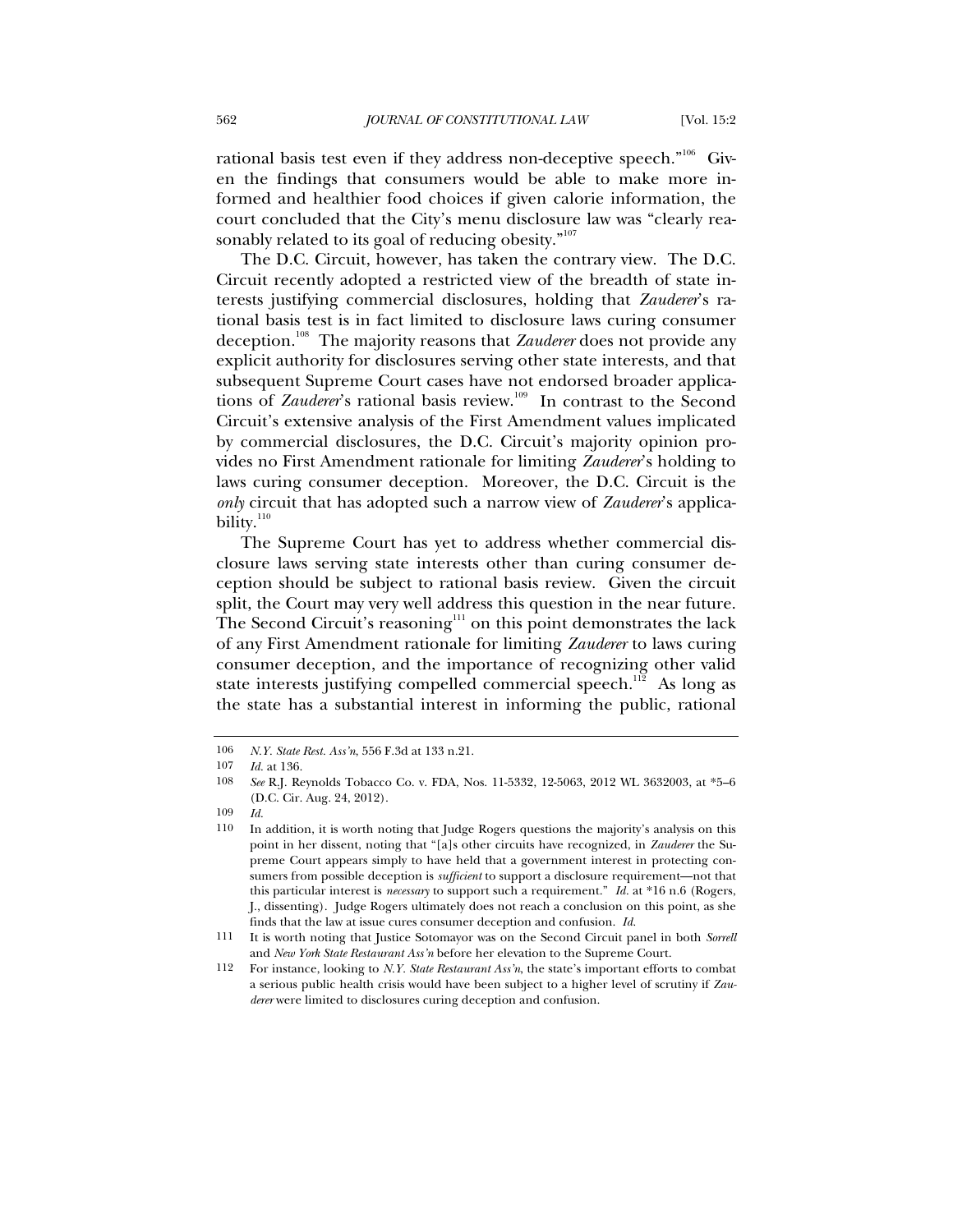basis scrutiny should apply, regardless of whether the state's ultimate goal is to cure deception, to promote public health, or to protect the environment.

## *B. The Prevalence of Disclosures Serving the State's Interest in an Informed Public*

If *Zauderer* were limited to disclosure laws curing consumer deception and confusion, a wide variety of disclosure policies would be subject to searching judicial review. Innumerable laws and regulations compel commercial disclosures for reasons other than curing deception.<sup>113</sup> And given the current support for information disclosure policies as an important regulatory tool to improve decision-making,  $14$ the number of such laws is very likely to increase. Thus, while there are arguments based on case law that support a broad reading of the state interests justifying compelled disclosures, there is also an independent policy argument supporting this interpretation.

The government mandates commercial disclosures that serve a wide range of interests other than curing consumer deception. These laws serve the state's interest in protecting the environment, promoting public health, and reducing safety risks posed by hazardous products and behaviors, to name just a few of the most common goals motivating compelled disclosures. Packaged food products must include nutritional data $115$  and information about the presence of common allergens, $116$  hazardous substances must be labeled with their safety risks,<sup>117</sup> tobacco products and advertisements must be labeled with health risks,<sup>118</sup> appliances must be labeled with their energy consumption levels,<sup>119</sup> pesticides must be labeled with their ingredients and directions for proper use, $120$  alcoholic beverages must be labeled with information about safety and health risks, $121$  restaurants must dis-

- 117 15 U.S.C. § 1261(p) (2006).
- 118 76 Fed. Reg. 36628–29 (June 22, 2011).
- 119 16 C.F.R. § 305.11 (2011).
- 120 40 C.F.R. § 156.10 (2011).
- 121 27 U.S.C. § 215 (2006).

<sup>113</sup> *See* Post, *Transparent and Efficient Markets*, *supra* note 72, at 584 ("[C]ommercial speech is routinely and pervasively compelled for reasons that have little to do with the prevention of deception.").

<sup>114</sup> *See* Exec. Order No. 13563, 76 Fed. Reg. 3821 § 4 (Jan. 18, 2011).

<sup>115 21</sup> U.S.C. § 343(q) (2006) (requiring label to list the calories, calories from fat, total fat, cholesterol, sodium, carbohydrates, and sugars in a single serving of the food product).

<sup>116</sup> *Id.* at § 343(w).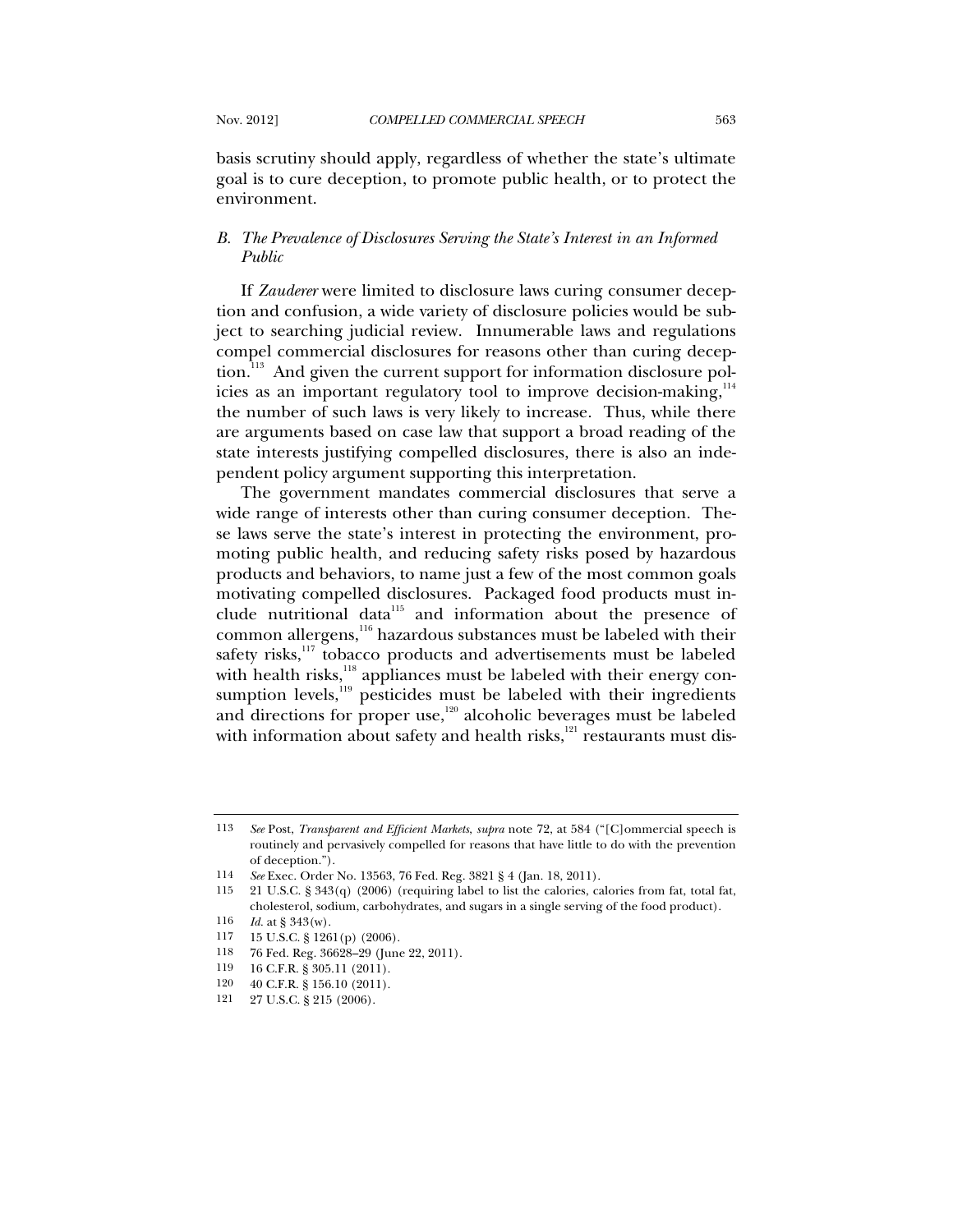close the calories in menu items, $122$  new cars must be labeled with their estimated mileage per gallon<sup>123</sup> and the car's risk-rating for rolling over in a crash, $124$  children's toys must be labeled with the toy's appropriate age-group for use,<sup>125</sup> and restaurants in some cities must be labeled with their health inspection grades.<sup>126</sup> As perhaps the most prominent example, our entire system of securities regulation is based on disclosure laws.<sup>127</sup> Are consumers confused and deceived if they buy a car without knowing its safety ratings, or eat at a restaurant without knowing how it performed in its latest health inspection?<sup>128</sup>

What all of these disclosure policies have in common is that they are all motivated by the state's interest in a more informed public. The state's immediate purpose in enacting these policies is to inform consumers, with the hopes that consumers will use the information to make more informed decisions that will promote the state's broader goals. Given that the rationale for *Zauderer*'s reduced scrutiny is that First Amendment values are served by increasing consumers' access to commercial information, disclosure policies that are motivated by

- 123 16 C.F.R. § 259.1 (2011).
- 124 Transportation Recall Enhancement, Accountability and Documentation (TREAD) Act, Pub. L. No. 106-414, § 12, 114 Stat. 1800 (2000) (codified as amended in scattered sections of 49 U.S.C. (2006)).
- 125 16 C.F.R. § 1501.2(b) (2011).
- 126 *See* 24 R.N.Y.C. § 23-03 (2010); *see also* Robert Post, *Compelled Subsidization of Speech*: Johanns v. Livestock Marketing Association, 2005 SUP. CT. REV. 195, 214 n.97 (2005) [hereinafter Post, *Compelled Subsidization of Speech*] (listing a variety of consumer labeling requirements enforced by the Federal Trade Commission).
- 127 NICHOLAS WOLFSON, CORPORATE FIRST AMENDMENT RIGHTS AND THE SEC 28–29 (1990) (noting that *Zauderer*'s distinction between bans on speech and mandatory disclosures "serves as a basis for the mandatory disclosure system of the SEC. The structure of securities regulation relies heavily on required disclosure in the sale of securities, shareholder meetings, and takeover transactions").
- 128 *See* FUNG ET AL., *supra* note 1, at 12–13 (listing different disclosure laws and their purposes).

<sup>122</sup> *See* Ctr. for Sci. in the Pub. Interest, *Nutrition Labeling in Chain Restaurants: State and Local Laws/Bills/Regulations: 2009–2010*, CSPI.ORG (Feb. 16, 2010), http://cspinet.org/ new/pdf/ml\_bill\_summaries\_09.pdf (listing state and local menu labeling laws as of 2009–2010); *see also* Ctr. for Sci. in the Pub. Interest, *State and Local Menu Labeling Policies*, CSPI.ORG (Apr. 2011), http://cspinet.org/new/pdf/ml\_map.pdf (displaying map showing the implementation status of menu labeling laws across the country). As part of the Patient Protection and Affordable Care Act, menu-labeling requirements will soon be imposed across the country. Pub. L. No. 111-148, § 4205, 124 Stat. 119 (2010). This Act requires all restaurant chains with twenty or more locations doing business under the same name to disclose the number of calories in regular menu items on the restaurant's menu board and written menus. The law also requires the affected restaurants to include, on their menu or menu boards, a "succinct statement concerning suggested daily caloric intake" that is "designed to enable the public to understand, in the context of a total daily diet, the significance of the caloric information that is provided on the menu." *Id.*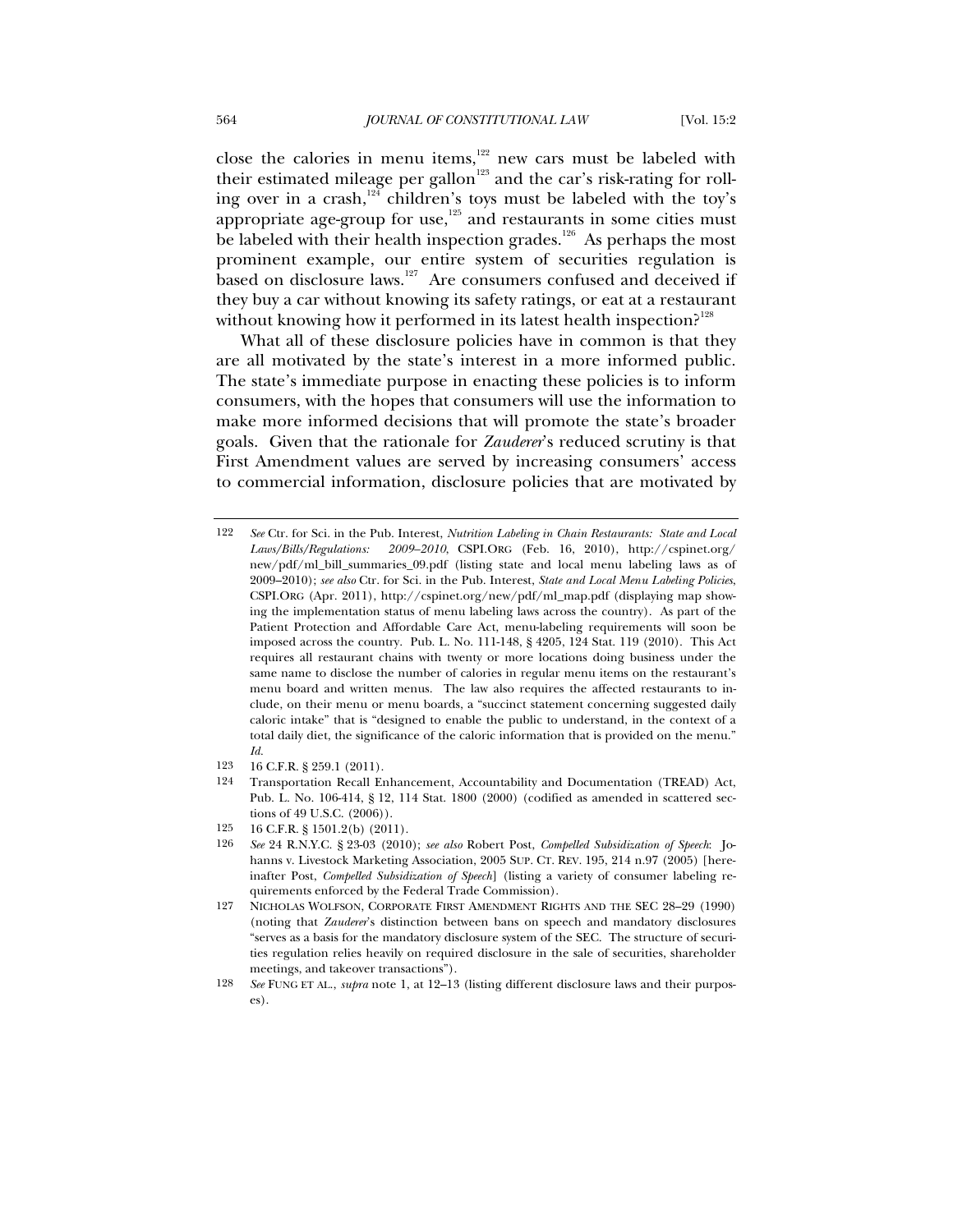the state's interest in an informed public, regardless of the further goals the disclosure policy is designed to achieve, should fall within the doctrine.

It is worth considering the policy implications that would result if *Central Hudson*'s intermediate level of scrutiny applied to these types of compelled speech policies rather than *Zauderer*'s rational basis test. There is no guarantee that these disclosure policies would meet *Central Hudson*'s requirement that the regulation directly advance the state interest and be no more extensive than necessary. The *Central Hudson* test has been widely criticized for being difficult to apply in a consistent and predictable manner, with a significant divergence of opinion as to how much protection the test affords to commercial speech.<sup>129</sup> Given the widespread acceptance of compelled risk labeling as an appropriate regulatory strategy, $\frac{1}{130}$  there are strong policy arguments for interpreting *Zauderer* broadly to recognize the validity of other state interests.

Looking, for example, to compelled speech requirements that serve the state's interest in informing the public in order to promote public health and safety, it is largely assumed that the wide range of disclosures serving this substantial state goal do not violate the First Amendment.<sup>131</sup> And given the Court's recognition that the government "has a significant interest in protecting the health, safety, and

<sup>129</sup> *See, e.g.*, Alex Kozinski & Stuart Banner, *Who's Afraid of Commercial Speech?*, 76 VA. L. REV. 627, 630–31 (1990) ("[J]udges and Justices have filled quite a bit of space in the case reporters trying to figure out precisely what forms of regulation the [*Central Hudson*] test permits. . . . [T]he cases have been able to shed little light on *Central Hudson*, aside from standing as ad hoc subject-specific examples of what is permissible and what is not."); Post, *The Constitutional Status of Commercial Speech*, *supra* note 53, at 42 ("The bland, generic quality of [the *Central Hudson* test elements] is unconnected to any particular First Amendment theory, which is no doubt why they have proved susceptible to such wide swings of application.").

<sup>130</sup> *See* Entm't Software Ass'n v. Blagojevich, 469 F.3d 641, 651 (7th Cir. 2006) (listing product warnings and nutritional informational labels as the "most prominent examples" of constitutionally permissible compelled speech).

<sup>131</sup> Estreicher, *supra* note 60, at 272 ("Even where there is no history of misleading advertisements, the state may compel advertisers to warn that their products' intended uses pose dangers to public health or safety. This is routine in the case of poisons and hazardous chemicals. The state has a compelling interest in ensuring that the public is aware of the known dangers attendant to the lawful decisions the advertising seeks to promote." (footnote omitted)). Despite this assumption, the Court has never actually addressed this issue. *See* Wendy E. Parmet & Jason A. Smith, *Free Speech and Public Health: A Population-Based Approach to the First Amendment*, 39 LOY. L.A. L. REV. 363, 423 (2006) ("Although both the common law and state and federal regulations have long compelled warnings and disclosures, the Supreme Court has never squarely considered whether or when such public health mandates violate the First Amendment.").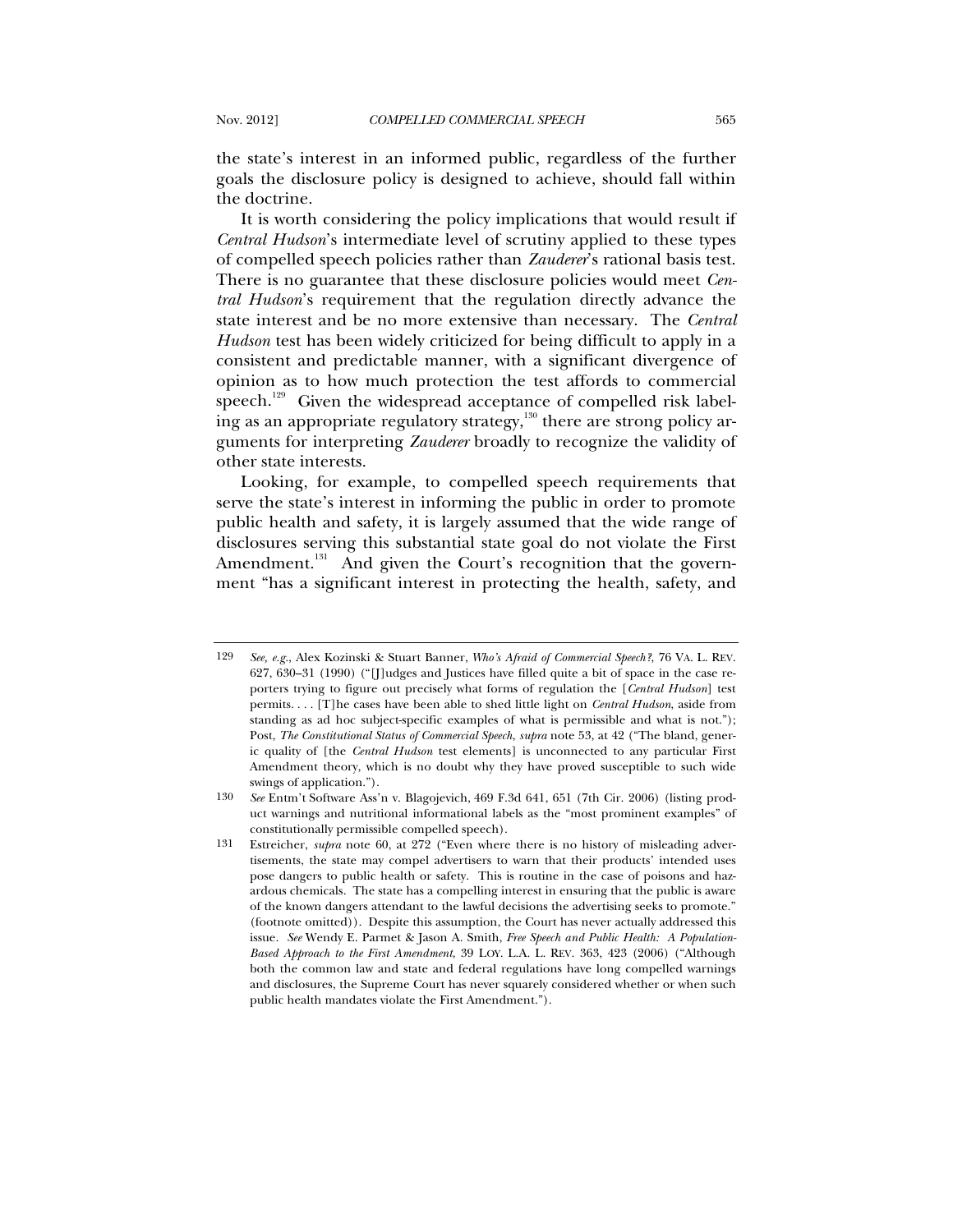welfare of its citizens<sup>"132</sup> that may justify commercial speech regulations,133 there seems little rationale for limiting *Zauderer* to disclosure laws that cure consumer deception. If *Zauderer* were limited in this way, widely accepted disclosure policies like mandated nutrition labeling of packaged foods would be subject to *Central Hudson*'s requirement that the speech required be no more extensive than necessary. Nutrition panel labeling, which has been mandated since  $1990$ ,<sup>134</sup> serves the state's important interest in informing the public in order to protect health<sup>135</sup>—an interest that is equally, if not more important, than the state's interest in curing deceptive or misleading commercial speech. Mandated nutrition labels provide just one example of the type of compelled commercial speech serving the state's public health goals that would be subject to searching judicial review were *Zauderer*'s rational basis test inapplicable.

### *C. Limitations on the State's Interest*

Recognizing that rational basis scrutiny should apply to disclosure policies that serve the state's interest in an informed public does not mean, however, that all informational disclosures applied to commercial speech are per se legitimate under the First Amendment. First, *Zauderer* itself explicitly cautions that "unjustified or unduly burdensome disclosure requirements might offend the First

<sup>132</sup> Rubin v. Coors Brewing Co., 514 U.S. 476, 485 (1995).

<sup>133</sup> *See also* Lorillard Tobacco Co. v. Reilly, 533 U.S. 525, 564 (2001) (recognizing the state's substantial interest in preventing underage tobacco use in applying the *Central Hudson*  test).

<sup>134</sup> In 1990, Congress enacted the first comprehensive food labeling law, the Nutrition Labeling and Education Act, which requires the labels on packaged food products to contain detailed information about the item's nutritional content. Pub. L. No. 101-535, § 2, 104 Stat. 2353 (1990) (codified as amended in scattered sections of 21 U.S.C.). *See, e.g.*, 21 U.S.C. § 343(q) (2006) (requiring label to list the calories, calories from fat, total fat, cholesterol, sodium, carbohydrates, and sugars in a single serving of the food product).

<sup>135</sup> H.R. Rep. 101-538, at 9–10 (1990), *reprinted in* 1990 U.S.C.C.A.N. 3336, 3339 ("The Surgeon General has advised Americans that diets low in fats, low in salt and high in fiber can reduce the risk of chronic diseases such as cancer and heart disease.... [S]tatements regarding the level of these nutrients in foods will assist Americans in following the Surgeon General's guidelines."); *see also* 58 Fed. Reg. 2302, 2396 (Jan. 6, 1993) ("Standardizing the nutrition information that appears in food labeling, including nutrient content claims, will make it easier for consumers to find, understand, and compare the information they need to make healthy eating choices."). The Act's inclusion of a provision permitting the Secretary of the Food and Drug Administration ("FDA") to mandate the inclusion of additional nutritional information that is not otherwise specified in the Act if he determines that such information will "assist consumers in maintaining healthy dietary practices," 21 U.S.C. § 343(q)(2)(A), further illustrates the underlying public health goals.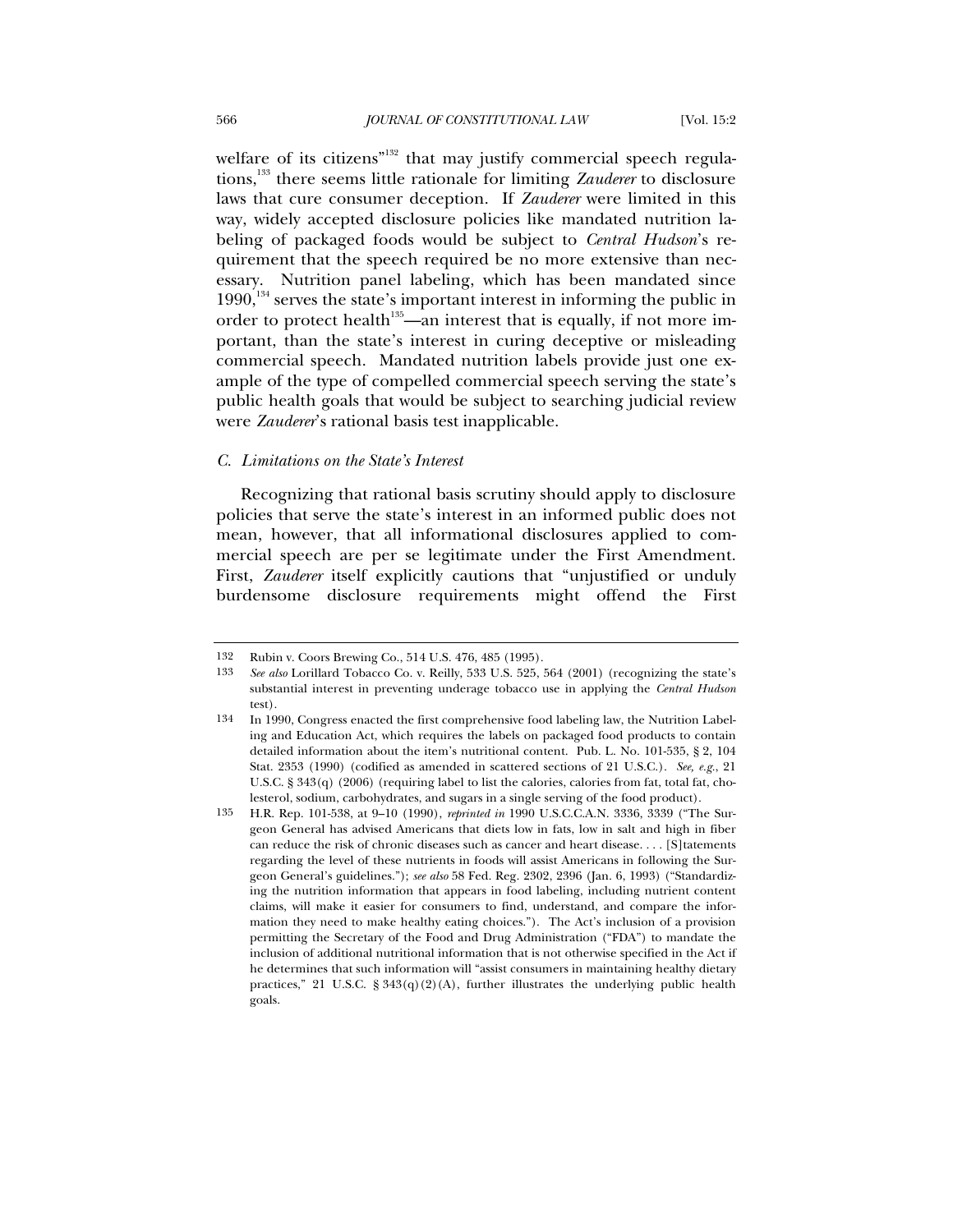Amendment by chilling protected commercial speech."<sup>136</sup> Thus, if the disclosure requirement is so extensive that it serves to restrict or chill the speaker's ability to engage in commercial speech, such a disclosure interferes with the speaker's First Amendment rights. Second, in order for *Zauderer* to apply, the state must have an interest in providing the public with more information germane to the particular commercial speech at issue: there must be a legitimate nexus between the information compelled and the commercial speech.<sup>137</sup> The state could not, for example, require all packaged food products to bear the warning "smoking causes cancer," because such a disclosure bears no legitimate nexus to the food products being sold. And the third limitation on *Zauderer* requires that the state have an actual *interest* in informing the public—there must be some legitimate reason why the compelled information is of value to consumers. For instance, if the state were to compel all toys to have a label displaying the names of the individuals who designed the toy, with absolutely no rationale for why that information was of interest or value to consumers, such a disclosure would not serve the state's interest in an informed public.

This third limitation is similar to the reading of *Zauderer* adopted by the Second Circuit, which while applying rational basis scrutiny to disclosures motivated by purposes beyond curing deception, does not apply rational basis review to a commercial disclosure law whose sole purpose is to gratify "consumer curiosity." In *International Dairy Foods*  Ass'n v. Amestoy,<sup>138</sup> the Second Circuit applied *Central Hudson* to Vermont's law compelling dairy manufacturers to disclose whether their products were derived from herds treated with recombinant Bovine Somatotropin ("rBST"). Importantly, Vermont took no position on whether rBST had any health effects, and justified the law solely on the grounds that some consumers were interested in learning whether rBST had been used. The panel majority struck down the law, concluding that "consumer curiosity alone is not a strong enough state interest to sustain the compulsion of even an accurate, factual

<sup>136</sup> Zauderer v. Office of Disciplinary Counsel, 471 U.S. 626, 651 (1985).

<sup>137</sup> Although *Zauderer* does not make this limitation explicit, the Court's analysis is tied to the commercial speaker's lack of autonomy interest in not providing accurate information about *his particular products and services*. *See id.* at 651 n.14 ("The right of a commercial speaker not to divulge accurate information regarding *his services* is not . . . a fundamental right." (emphasis added)). A commercial speaker *does*, however, have an autonomy interest in not being required to provide information, even if purely factual, about something that is irrelevant to the speaker's commercial endeavors.

<sup>138 92</sup> F.3d 67, 72–74 (2d Cir. 1996).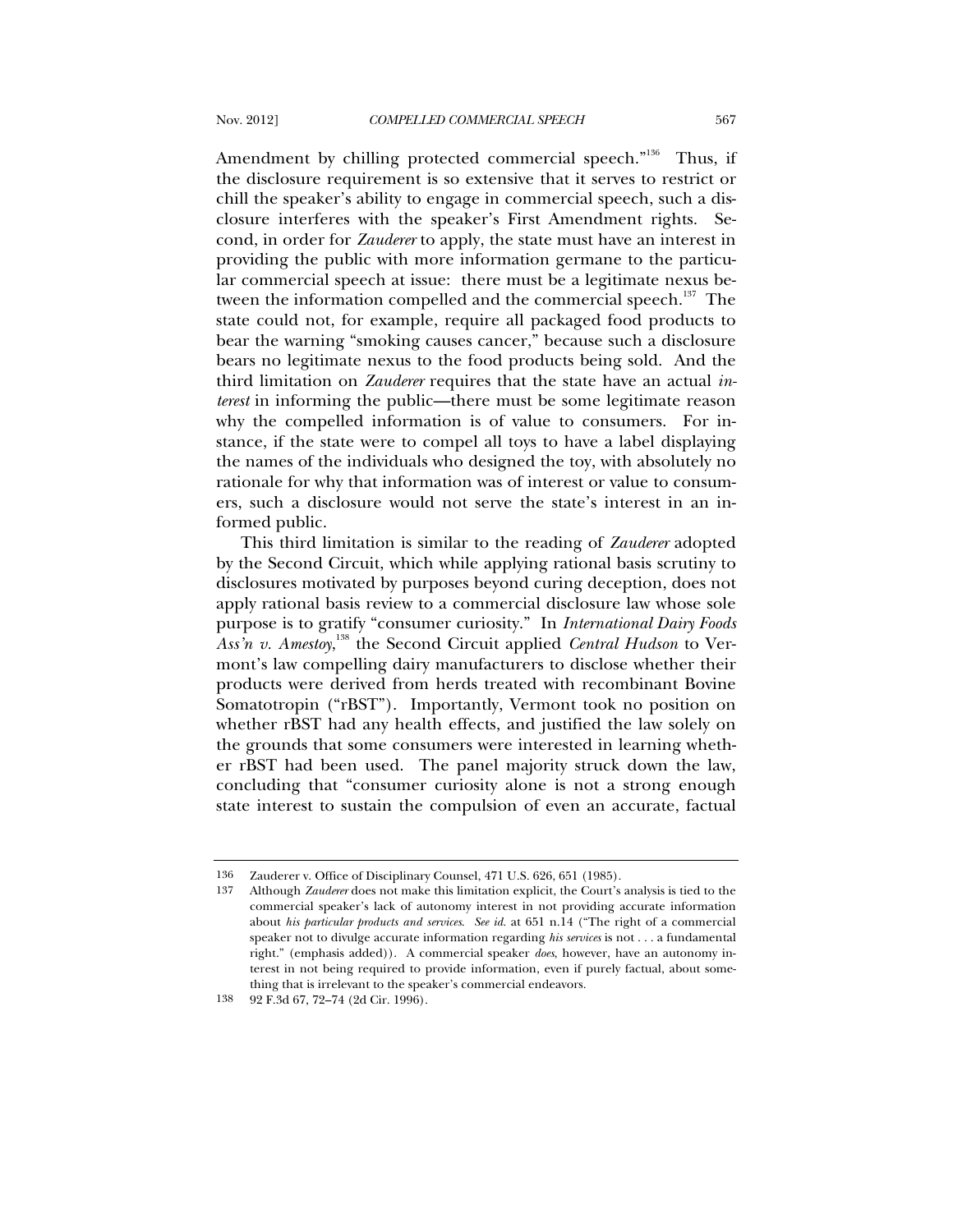statement."139 While the panel majority's analysis in *International Dairy Foods* can be criticized for failing to recognize the ways in which the disclosure at issue was relevant to both public health and ethical concerns about the hormone's effect on  $\cos$ ,<sup>140</sup> subsequent cases have made clear that its holding is confined to disclosure laws whose sole purpose is to satisfy consumer curiosity. In *New York State Restaurant Ass'n*, the Second Circuit reiterated that *International Dairy Foods*' use of *Central Hudson* is "expressly limited to cases in which a state disclosure requirement is supported by no other interest other than the gratification of 'consumer curiosity.'"<sup>141</sup>

Thus, the Second Circuit's subsequent reading of *Amestoy* supports the conclusion that a compelled speech law that fails to convey information of any worth does not serve the commercial speech doctrine's goal of furthering consumers' informational interests and should not be subject to rational basis review. The state's interest in an informed public must be tied to some sort of ultimate goal that the information will serve: to encourage healthier eating habits, to increase consumers' knowledge of a product's safety risks, to protect against deception, or another motivation for the disclosure that goes beyond mere satisfaction of curiosity.

Moreover, as discussed throughout this section, the state must always have a substantial interest in *informing* the audience. Regardless of the state's overall motivation for compelling speech, the state must seek to achieve this ultimate goal by providing the audience with information. The calorie disclosures, for example, are motivated by the state's interest in preventing and combatting obesity, but the state's immediate goal is to inform consumers. It is this informational goal

<sup>139</sup> *Id.* at 74. One of the panel's clear worries was the inability to place any limit on what types of disclosures might be required, were consumer curiosity alone a sufficient state interest. *See id.*

<sup>140</sup> *See id.* at 75–77 (Leval, J., dissenting). Judge Leval notes that the long-term health effects of rBST are unknown, and that the disclosure therefore *does* serve the state's interest in public health even if short-term studies have not established deleterious health effects. Moreover, Judge Leval notes other interests served by the disclosure, which include health risks to cows, the economic effects of the hormone's use on smaller dairy farmers, and moral objections to genetically modified food. *Id. See also* Douglas A. Kysar, *Preferences for Processes: The Process/Product Distinction and the Regulation of Consumer Choice*, 118 HARV. L. REV. 525, 572–73 (2004). However, as Professor Kysar argues, Judge Leval's "stinging dissent" fails "to distinguish between the interests that consumers might espouse in favor of a state disclosure law and the interests that the state actually invokes." *Id.* at 572. Vermont did not advance other state interests as justification for the law, and Judge Leval's dissent "was an attempt to resolve a different case than the one before the court." *Id.* at 573.

<sup>141</sup> N.Y. State Rest. Ass'n v. N.Y.C. Bd. of Health, 556 F.3d 114, 134 (2d Cir. 2009) (quoting Nat'l Elec. Mfrs. Ass'n v. Sorrell, 272 F.3d 104, 115 n.6 (2d Cir. 2001)).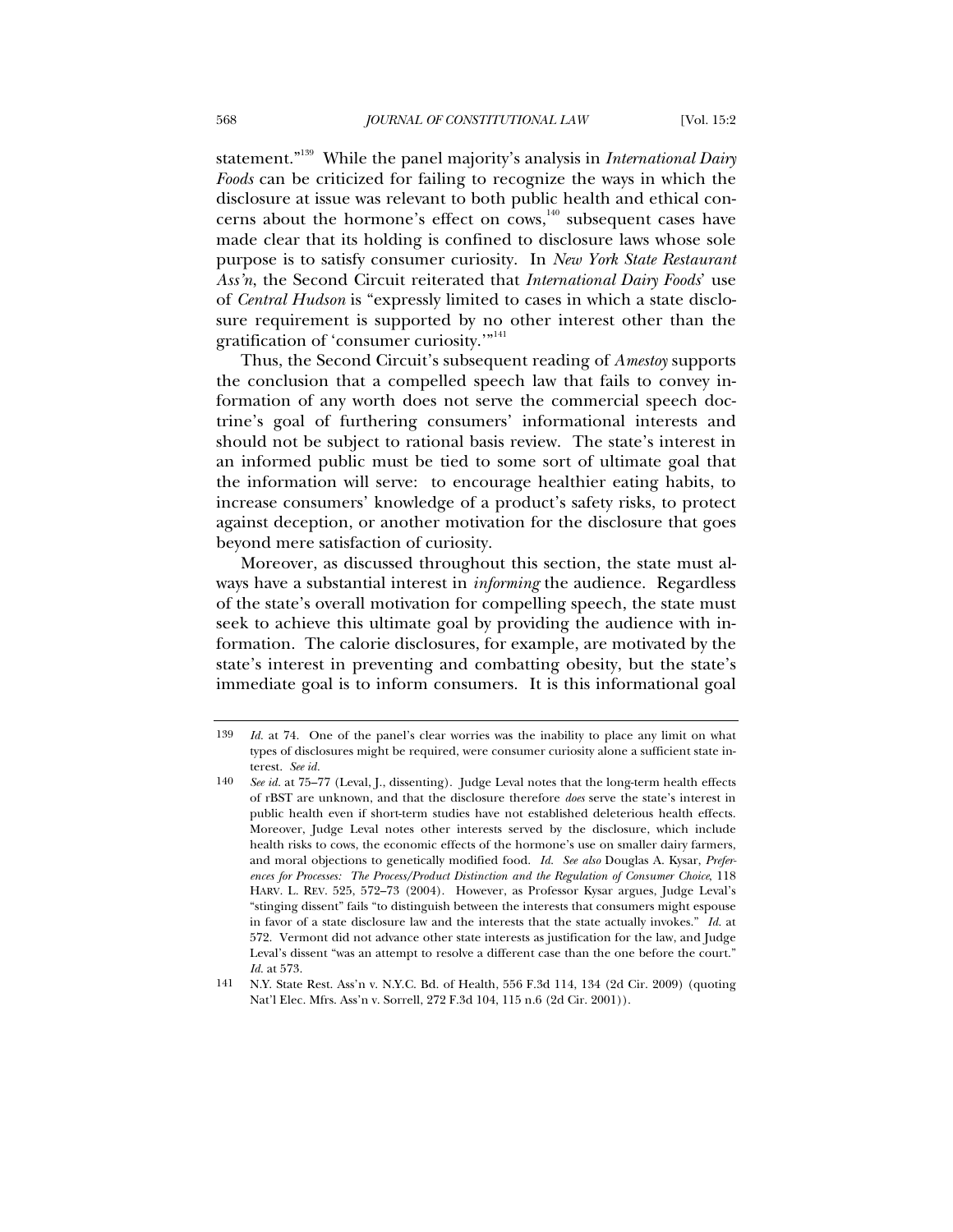that justifies treating compelled commercial speech differently from outright restrictions on commercial speech. As the following section will illustrate, when the state no longer seeks to inform consumers, and instead compels speech that spreads a normative message, *Zauderer*'s rational basis scrutiny should no longer apply.

## IV. THE CONTENT OF THE DISCLOSURE: WHAT ARE THE LIMITS ON THE TYPES OF DISCLOSURE THAT CAN BE REQUIRED?

Commercial disclosures must provide "purely factual and uncontroversial information"142 to be subject to *Zauderer*'s rational basis test. The purely factual nature of a disclosure law was one of the reasons for distinguishing *Zauderer* from the compelled ideological speech at issue in *Barnette* and *Wooley*. 143 While a speaker may have an autonomy interest in not being required to recite the pledge of allegiance or display the state motto on his vehicle, a commercial speaker's constitutionally protected autonomy interest is minimal when he refuses to provide additional factual information about his products or services. Some forms of compelled speech, such as the aforementioned restaurant menu disclosures, clearly qualify as mandating purely factual, uncontroversial information. $\frac{144}{100}$  However, when the government moves beyond compelled speech that provides descriptive information about a given product or service, to compelled speech that urges the audience to take a certain course of action, the government no longer compels the provision of factual and uncontroversial information. Instead, the government compels "normative speech," and such compelled speech should not be subject to rational basis review.

The term "normative speech," as used in this Article, describes speech that expresses the government's beliefs about how an individual should behave. Thus, when the government compels speech that tells the audience what it "ought" to do, $145$  this speech conveys the government's normative message, even if this message is based on factual information about a product or service. It is the difference between compelling a restaurant owner to post a sign stating that a

<sup>142</sup> *Zauderer*, 471 U.S. at 651.

<sup>143</sup> *Id.*

<sup>144</sup> *N.Y. State Rest. Ass'n*, 556 F.3d at 134 (noting that the plaintiffs do not "contend that disclosure of calorie information is not 'factual'").

<sup>145</sup> *See* DAVID HUME, A TREATISE OF HUMAN NATURE 469 (L.A. Selby-Bigge & P.H. Nidditch eds., Oxford Univ. Press 2d ed. 1978) (1739) (drawing distinction between statements that describe the world, and statements that describe what one "ought" or "ought not" do).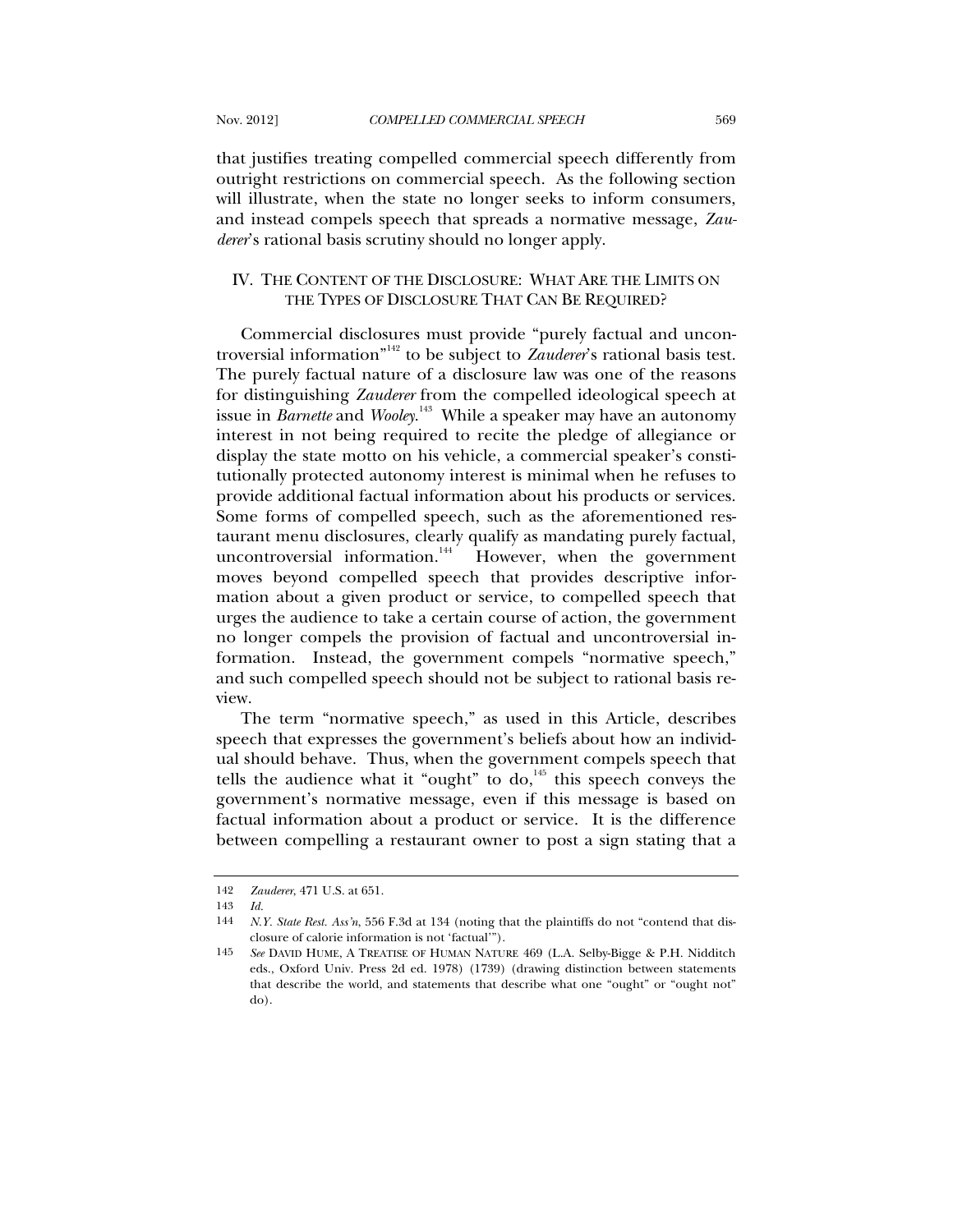hamburger has 800 calories, and a sign stating "you should not eat this hamburger if you are overweight." While compelled speech raises fewer First Amendment concerns when it injects more information into the marketplace of ideas for the benefit of consumers, this distinction disappears if the compelled speech conveys the government's normative message. This conclusion, however, does not mean that compelled normative speech per se violates the First Amendment. Instead, what this conclusion means is that *Central Hudson*, rather than *Zauderer*, sets forth the proper level of scrutiny for these kinds of commercial speech regulations. $146$ 

The line between factual and normative disclosures may seem somewhat arbitrary: after all, factual disclosures also serve the government's normative agenda. The government's goal in posting a sign stating that a hamburger has 800 calories is to discourage individuals, particularly those who are overweight, from eating the hamburger, so why should we treat a sign stating "you should not eat this hamburger if you are overweight" differently from a sign stating the hamburger's caloric content? While there is assuredly a normative component to the calorie disclosure, the actual speech being compelled does not contain the government's normative message. In contrast, when the speaker is being forced to repeat the government's normative judgments, her autonomy is being compromised: she is being forced to be a billboard for the government's message. $147$ Compelled normative speech, even if based on factual information about a product's risks, raises similar concerns as *Wooley* and *Barnette*  by forcing the speaker to express the government's opinions and be $liefs.<sup>148</sup>$ 

While a speaker's constitutionally protected autonomy interests are minimal when she is being required to include more information in her commercial speech, the Court has made clear that a speaker does have an autonomy interest in not being required to spread the government's normative message, even when engaging in commercial speech. In *United States v. United Foods, Inc.*,<sup>149</sup> the Court evaluated

<sup>146</sup> This conclusion will be discussed further, *infra* Part IV.

<sup>147</sup> *See, e.g.*, Wooley v. Maynard, 430 U.S. 705, 715 (1977) ("New Hampshire's statute in effect requires that appellees use their private property as a 'mobile billboard' for the State's ideological message—or suffer a penalty . . . .").

<sup>148</sup> *See id.* at 715 ("Here, as in *Barnette*, we are faced with a state measure which forces an individual . . . to be an instrument for fostering public adherence to an ideological point of view he finds unacceptable. . . . The First Amendment protects the right of individuals to hold a point of view different from the majority and to refuse to foster, in the way New Hampshire commands, an idea they find morally objectionable.").

<sup>149 533</sup> U.S. 405 (2001).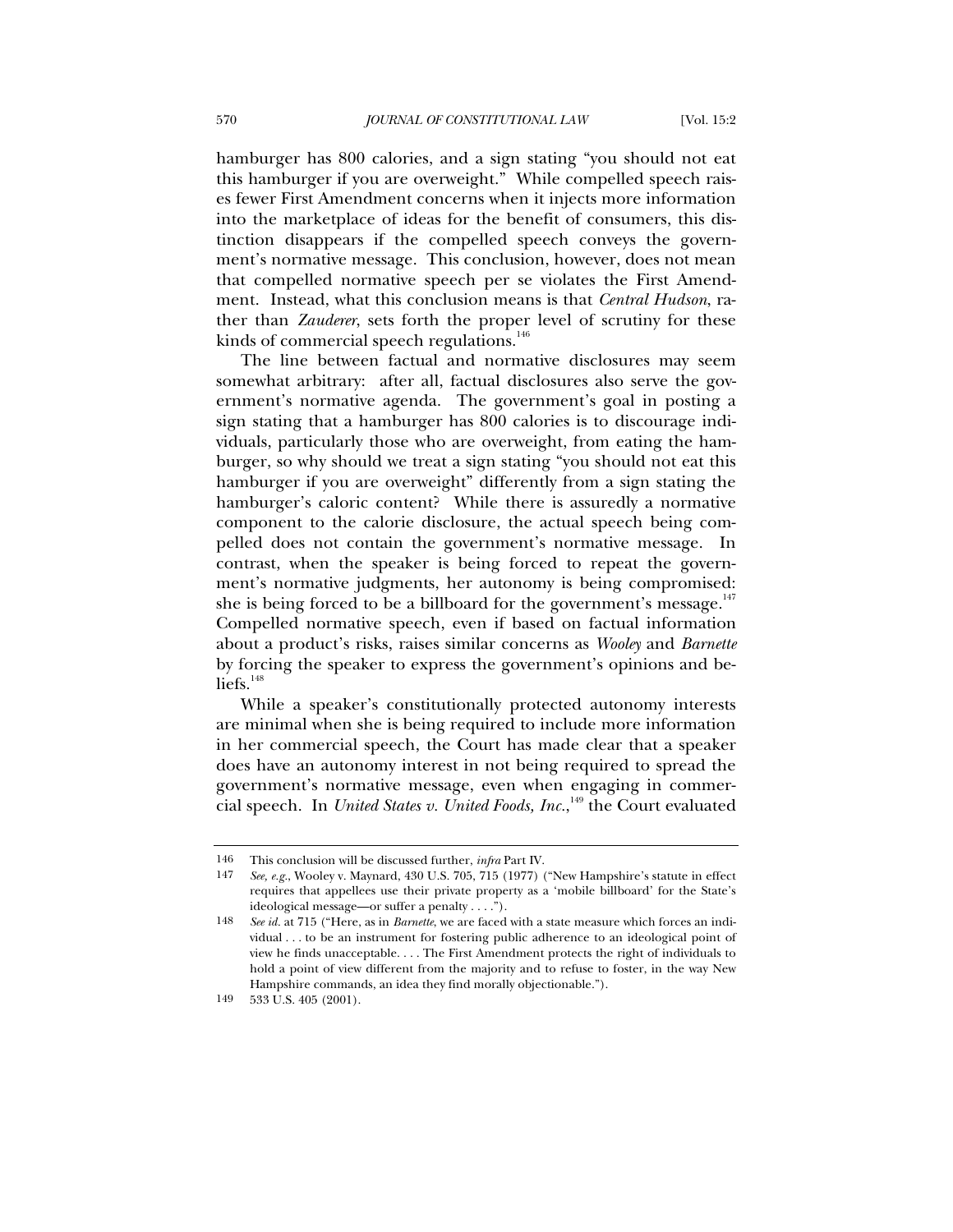a First Amendment challenge to a statute requiring mushroom producers to subsidize commercial speech promoting a message with which they disagreed.<sup>150</sup> The mushroom producer challenging the law disagreed with the message that all mushrooms are worthy of consuming, and wished to spread its own message that its brand of mushrooms were of superior quality. Though recognizing that the mushroom producer's disagreement with the message at issue could be characterized as "minor," the Court found that "First Amendment values are at serious risk if the government can compel a particular citizen, or a discrete group of citizens, to pay special subsidies for speech on the side that it favors."<sup>151</sup>

As Dean Post argues, *United Foods* can be read as standing for the following proposition: while commercial speech is protected because of the First Amendment interests of its audience, speakers engaged in commercial speech retain independent First Amendment interests that can be violated by certain forms of compelled speech.<sup>152</sup> In *United Foods*, the Court makes clear that a speaker's First Amendment rights are violated by a compelled message, even if (1) the speech at issue is commercial, and (2) the compelled message merely advocates the use of a product, rather than compelling adherence to ideological beliefs. The message at issue did not provide purely factual information about the health benefits of eating mushrooms—it was a normative and viewpoint-based<sup>153</sup> message urging consumers to eat any brand of mushrooms. The Court's reasoning in *United Foods*  makes clear that the rational basis test set forth in *Zauderer* should not apply if the state compels the inclusion of a normative message in commercial speech.<sup>154</sup>

The key question, however, is how to identify when a commercial disclosure law no longer conveys pure facts and crosses the line into normative speech. As discussed above, the government's ultimate objective of changing consumer behavior does not mean that the

<sup>150</sup> *Id.* at 410–11.

<sup>151</sup> *Id.* at 411.

<sup>152</sup> Post, *Transparent and Efficient Markets*, *supra* note 72, at 577 ("The holding of *United Foods*  can be explained only on the assumption that commercial speakers retain significant constitutional interests that are not fully captured by the constitutional values inherent in the circulation of information. . . . *United Foods* must break with the Court's traditional explanation of its commercial speech doctrine and move from constitutional values that are audience-centered to those that are speaker-centered.").

<sup>153</sup> *United Foods*, 533 U.S. at 411.

<sup>154</sup> *See* Estreicher, *supra* note 60, at 272 (arguing that compelling commercial speakers to "serve as a medium for another person's ideological communications" violates their First Amendment right not to speak).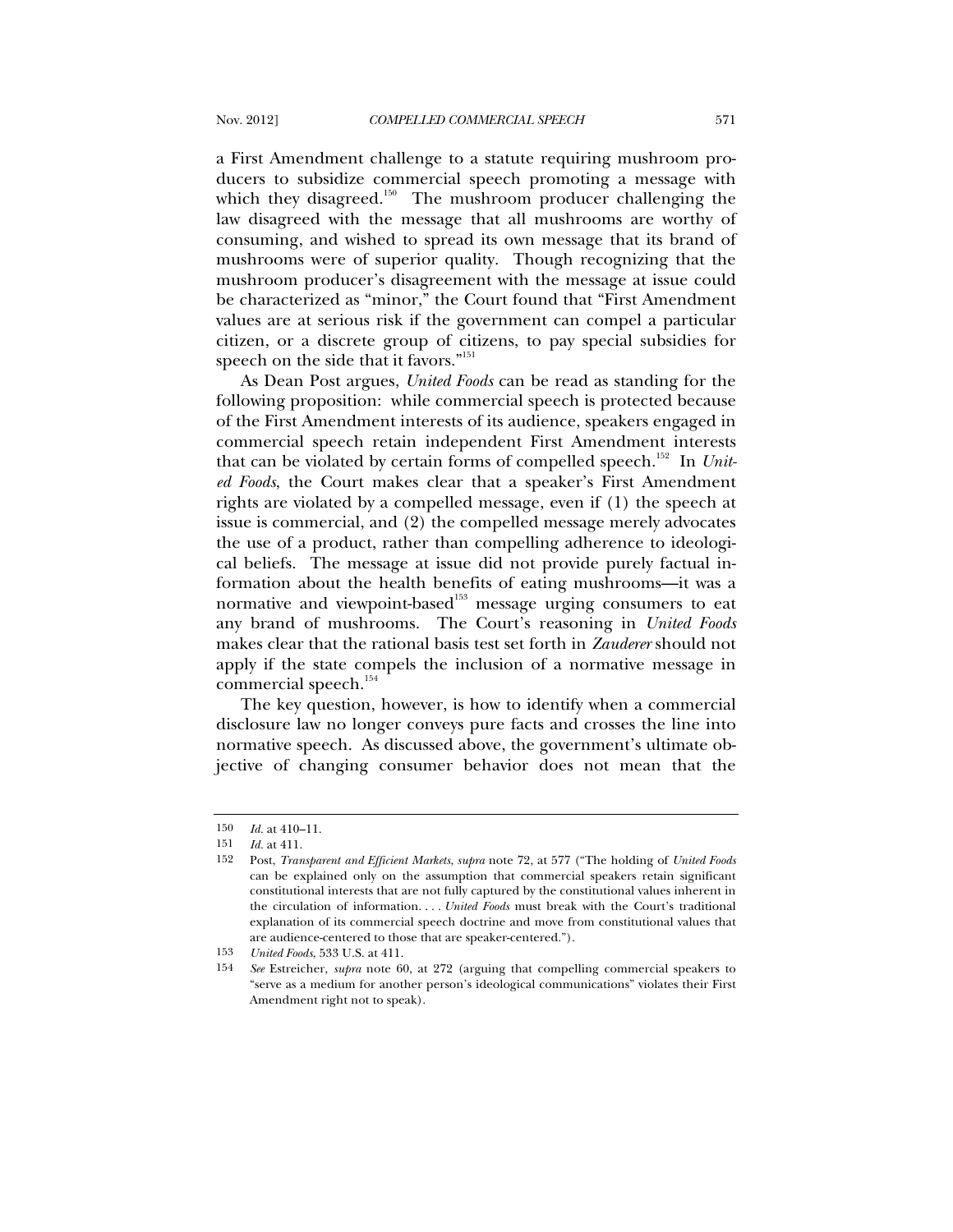speech is normative. In fact, many commercial disclosure laws have the express purpose of changing behavior through information. Nutritional disclosures on packaged products seek to encourage healthier food choices, warnings on alcohol packages seek to discourage pregnant women from drinking, and written warning labels on cigarette packages seek to curb smoking rates. The fact that a given disclosure has a "consumer . . . modification objective"155 does not mean that the disclosure requires the commercial actor to adopt the government's normative message. After all, if the information were irrelevant to consumers' decisions, it would be impossible to argue that the state had an interest in mandating the provision of this information. The objective of any information disclosure policy is to "provide new information that can potentially alter individual decisions."<sup>156</sup>

The distinction, however, is that the *immediate* purpose of these disclosure policies is to convey uncontroversial factual information about a given product, even if the ultimate motive is to change behavior.157 None of these disclosures require commercial actors to express the government's message that a given product is good or bad. The state seeks to persuade individuals to make certain choices by providing them with relevant factual information, which is a valid goal given that the purpose of the commercial speech doctrine is to protect the audience's informational interests. $158$  As the Ninth Circuit recently observed, albeit in a case that was reheard en banc:

[M]ost disclosure requirements, from nutritional facts on packaged foods to the financial details of publicly traded companies, are designed to remedy information asymmetries and potentially alter individuals' behavior as they become more well-informed market participants. As long as those who are compelled to disclose are not required to *endorse* the possible result of a better-informed market . . . the fact that legislators may desire the resulting behavior is irrelevant. In such cases, the disclos-

<sup>155</sup> *See* Leslie Gielow Jacobs, *What the Abortion Disclosure Cases Say About the Constitutionality of Persuasive Government Speech on Product Labels*, 87 DENV. U. L. REV. 855, 880–81 (2010) ("Many existing labeling requirements depend upon government authority to require disclosure of information because of the 'reactions' it presumes consumers will have to un-supplemented information and for the purpose of modifying consumer behavior to serve the government's determination of the public interest.").

<sup>156</sup> WESLEY A. MAGAT & W. KIP VISCUSI, INFORMATIONAL APPROACHES TO REGULATION 5 (1992).

<sup>157</sup> *See* Jed Rubenfeld, *The First Amendment's Purpose*, 53 STAN. L. REV. 767, 794 (2001) (distinguishing between the "further purpose" or "motive" behind a law, and the law's "immediate purpose," and concluding that courts should focus on the law's immediate purpose).

<sup>158</sup> *See* MAGAT & VISCUSI, *supra* note 156, at 6 ("[T]he objective of such efforts is informed choice, not simply altered choice.").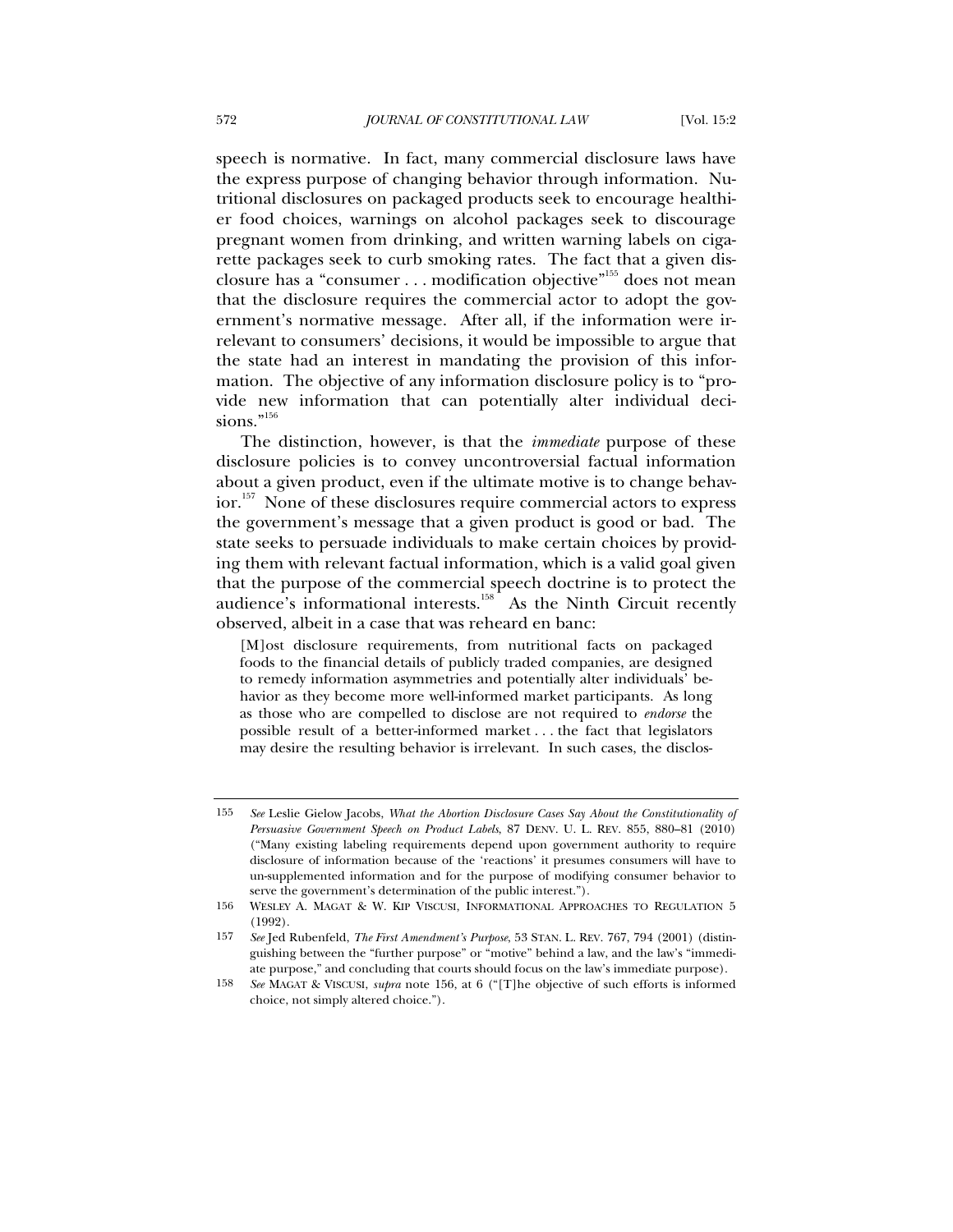ing party is required only to provide the raw facts that others may use to make their own decisions.<sup>1</sup>

In contrast, if the mandated disclosure expresses the government's normative message about the product, such a law crosses the line set by *Wooley*, *Barnette*, and *United Foods*. This kind of disclosure law does not seek to change behavior through information, but rather to change behavior by spreading the government's message that a certain product should or should not be used.

It will often be easy to determine whether a written or oral disclosure expresses a normative message, because the normative content will be evident based on the disclosure's face. For example, the aforementioned hypothetical disclosure "you should not eat this hamburger if you are overweight" explicitly spreads a normative message. Compelled graphic or visual disclosures, however, may be more difficult to evaluate—it is not easy to evaluate whether a visual graphic conveys factual information or instead spreads a normative message. What if the state were to require all menu items over 1000 calories to be accompanied by a picture of an obese person surrounded by empty food containers? Does this image just convey factual information, or does it disgust viewers and spread the government's message that you should not order that particular item? As Professor Rebecca Tushnet has persuasively argued, "[t]he power of images comes not just from the emotions they evoke but also from the linked feature that they are hard to see as arguments: they persuade without overt appeals to rhetoric."<sup>160</sup> An image may contain factual information, but it may also appeal to the audience's emotions:<sup>161</sup> images can "persuade without seeming to persuade."<sup>162</sup> One needs only con-

<sup>159</sup> Jerry Beeman & Pharm. Servs. Inc. v. Anthem Prescription Mgmt., LLC, 652 F.3d 1085, 1101 n.16 (9th Cir. 2011) (emphasis in original), *reh'g en banc granted*, 661 F.3d 1199 (9th Cir. 2011), *question certified by* 682 F.3d 779 (9th Cir. 2012).

<sup>160</sup> Rebecca Tushnet, *Worth a Thousand Words: The Images of Copyright*, 125 HARV. L. REV. 683, 692 (2012).

<sup>161</sup> *Id.* at 696 ("Images, by not making their appeal to emotion explicit, provide a way to bring emotion to law despite law's expressed discomfort with emotions."); *see also* Christina O. Spiesel et al., *Law in the Age of Images: The Challenge of Visual Literacy*, *in* CONTEMPORARY ISSUES OF THE SEMIOTICS OF LAW 231, 237 (Anne Wagner et al. eds., 2005) (arguing that visual stories are "rich in emotional appeal, which is deeply tied to the communicative power of imagery. This power stems in part from the impression that visual images are unmediated. They seem to be caused by the reality they depict"); Amy Adler, *The Thirty-Ninth Annual Edward G. Donley Memorial Lectures: The Art of Censorship*, 103 W. VA. L. REV. 205, 213 (2000) ("[B]y bypassing reason and appealing directly to the senses, images fail to participate in the marketplace of ideas.").

<sup>162</sup> Tushnet, *supra* note 160, at 696. *See also* Costas Douzinas & Lynda Nead, *Introduction* to LAW AND THE IMAGE: THE AUTHORITY OF ART AND THE AESTHETICS OF LAW 7 (Costas Douzinas & Lynda Nead eds., 1999) ("Images are sensual and fleshy; they address the la-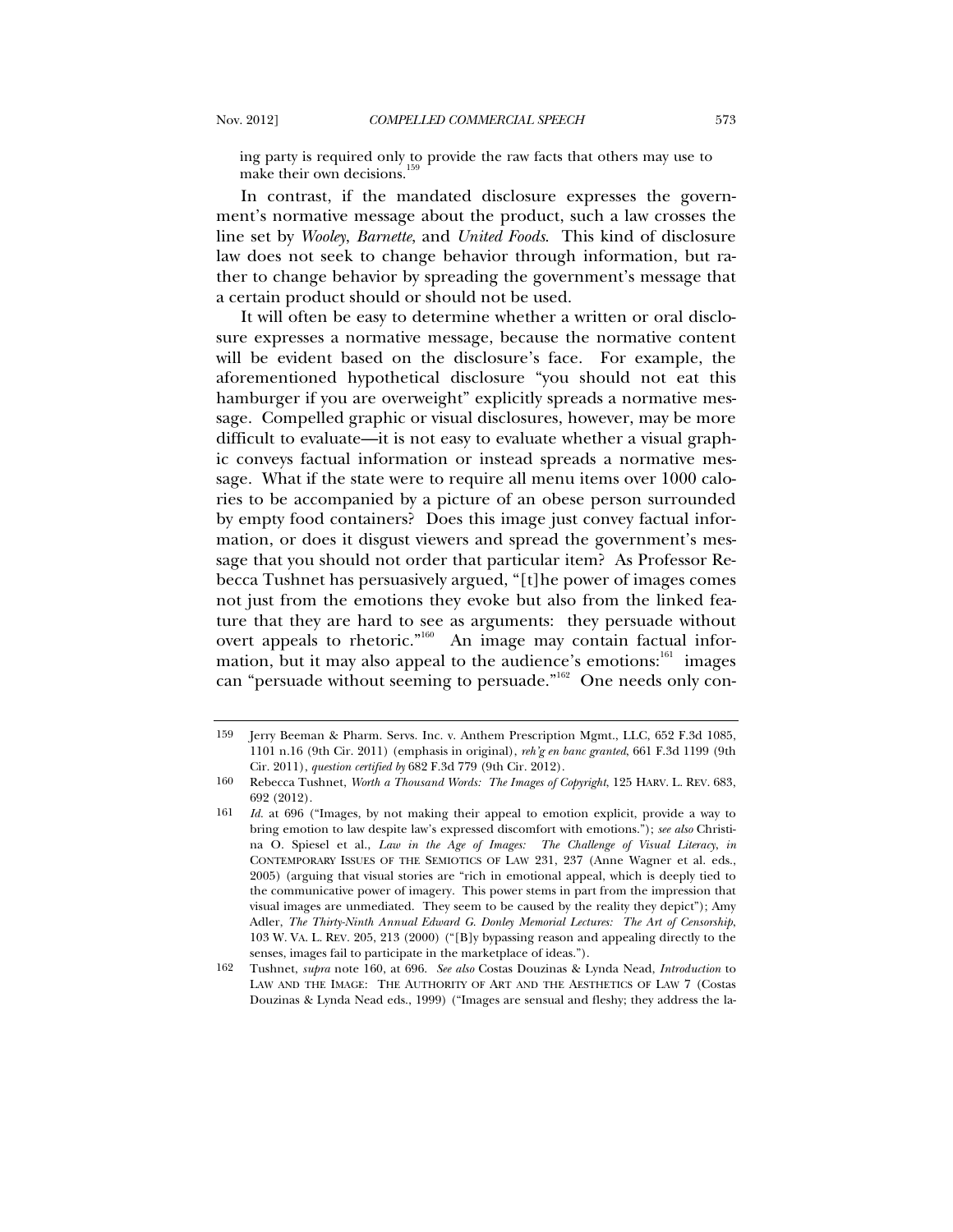sider the government's recent refusal to release photos of Osama Bin Laden's dead body to illustrate the point that images convey more than just factual information, and can elicit strong emotional reactions from viewers.<sup>163</sup> It can be very difficult to conclude based on the face of an image whether the image just conveys factual information.

Because of the difficulty in evaluating whether visual disclosures mandate normative speech, courts should look to the government's actual purpose in mandating the visual disclosure when determining whether rational basis scrutiny is warranted. Courts have ample experience smoking out illegitimate government purposes, particularly within the First Amendment doctrine, $164$  and a purpose inquiry is the most reliable way of ensuring that the state does not use visual commercial disclosure laws to spread normative messages that are disguised as factual speech. In order to determine whether rational basis scrutiny applies to a visual disclosure law, courts should evaluate the government's purpose in mandating the disclosure: if the government's actual purpose is not to inform consumers, but rather to spread the government's normative message, then the disclosure falls outside of *Zauderer*.

This section will look to laws requiring compelled speech in the sale of tobacco in an effort to identify the line separating disclosures designed to inform consumers from disclosures designed to spread a normative message. I will consider new species of tobacco warning laws that do not just provide written warnings about the product's health consequences, and instead accompany these written warnings with visual depictions of the consequences of tobacco use. I conclude that the state intends for these disclosures to spread a normative message that individuals should not smoke, and that the disclosures

bile elements of the self, they speak to the emotions . . . . They have the power to shortcircuit reason and enter the soul . . . ."); David A. Bright & Jane Goodman-Delahunty, *Gruesome Evidence and Emotion: Anger, Blame, and Jury Decision-Making*, 30 LAW & HUM. BEHAV. 183 (2006) (showing that jurors often have an emotional response to gruesome photographs).

<sup>163</sup> Defendants' Reply Memorandum in Support of Their Motion for Summary Judgment and Opposition to Plaintiff's Cross-Motion for Summary Judgment at 10, Judicial Watch, Inc. v. U.S. Dept. of Def., 2012 WL 1438688 (D.D.C. Apr. 26, 2012) (No. 11-890) ("The release of images showing the bullet wound to bin Laden's head plausibly and logically pose a particularly grave threat of inflaming anti-American sentiment and resulting in retaliatory harm."). The district court accepted the government's argument, concluding that the government's testimony "that the release of images of his body could reasonably be expected to pose a risk of grave harm to our future national security is more than mere speculation." *Judicial Watch*, 2012 WL 1438688, at \*15.

<sup>164</sup> For a discussion of the role of legislative purpose in the First Amendment doctrine, see Elena Kagan, *Private Speech, Public Purpose: The Role of Governmental Motive in First Amendment Doctrine*, 63 U. CHI. L. REV. 413 (1996). *See also* Rubenfeld, *supra* note 157, at 794.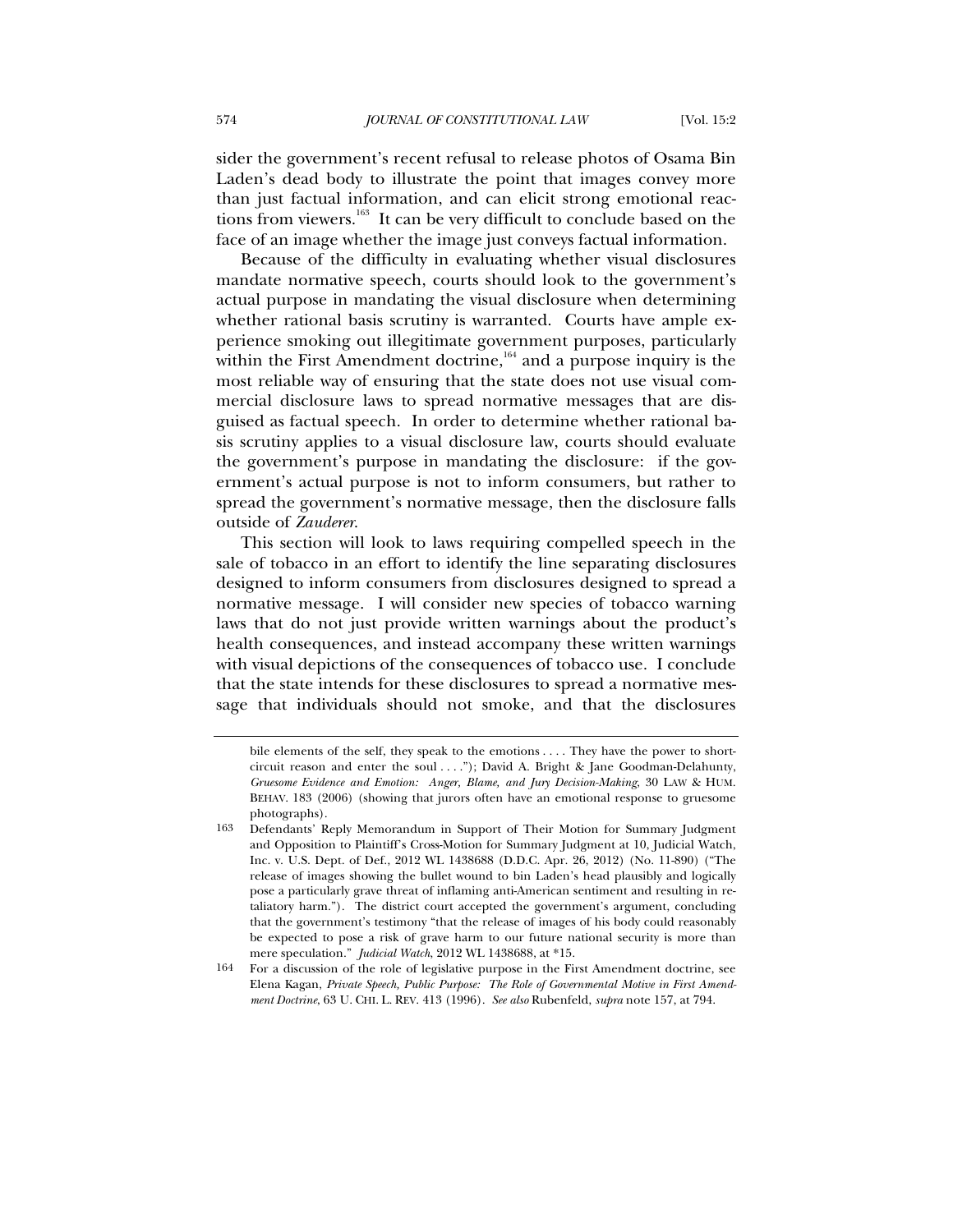should be subject to intermediate scrutiny under *Central Hudson* rather than *Zauderer*'s rational basis test.

## *A. Overview of Tobacco Warning Laws*

The federal government has mandated warning labels on cigarette packages since 1965. The labels carried on cigarette packages, which have been modified over the years, are "the most familiar example"165 of mandatory informational disclosures, and provide yet another example of a disclosure policy that serves interests beyond curing consumer deception and confusion.

The first iteration of tobacco labeling, the Federal Cigarette Labeling and Advertising Act of 1965,<sup>166</sup> required cigarette packages to carry the following warning: "Caution: Cigarette Smoking May Be Hazardous to Your Health.<sup>"167</sup> In 1984, the text of the warning label was modified, and cigarette advertisements were also required to carry health warnings. The Comprehensive Smoking Education  $Act^{168}$ amended the 1965 act to require the rotation of four different warning labels on packaging and advertising. Congress's stated purpose in adopting the new labeling requirements was to make "Americans more aware of any adverse health effects of smoking . . . and to enable individuals to make informed decisions about smoking."<sup>169</sup> These warning labels have never been challenged by the tobacco industry as unconstitutionally compelling speech.<sup>170</sup> While cigar companies did challenge similar warning requirements imposed on cigar packaging and advertising by the state of Massachusetts, the First Circuit rejected their challenge, relying on *Zauderer*. 171

<sup>165</sup> Sunstein, *supra* note 54, at 661.

<sup>166</sup> Federal Cigarette Labeling and Advertising Act, Pub. L. No. 89-92, 79 Stat. 282 (1965). The stated purpose of the 1965 Act was to enact a uniform cigarette labeling requirement that would ensure that the public was "adequately informed that cigarette smoking may be hazardous to health . . . ." *Id.*

<sup>167</sup> *Id.*

<sup>168</sup> Comprehensive Smoking Education Act, Pub. L. No. 98-474, § 4(a), 98 Stat. 2201 (codified as amended at 15 U.S.C. § 1333(a)(1) (2006)).

<sup>169</sup> *Id.*

<sup>170</sup> R.J. Reynolds Tobacco Co. v. FDA, 823 F. Supp. 2d 36, 40 n.4 (D.D.C. 2011).

<sup>171</sup> Consol. Cigar Corp. v. Reilly, 218 F.3d 30, 54–55 (1st Cir. 2000), *overruled on other grounds by* Lorillard Tobacco Co. v. Reilly, 533 U.S. 525 (2001). More specifically, the cigar companies argued that the requirement that the warnings cover 25% of the main panel of the packaging and 20% of the advertisements unduly burdened their commercial speech. The First Circuit rejected this argument, given that *Zauderer* does not require a least restrictive means analysis, and the compelled warnings were "reasonably related to a substantial state interest." *Id.* at 55.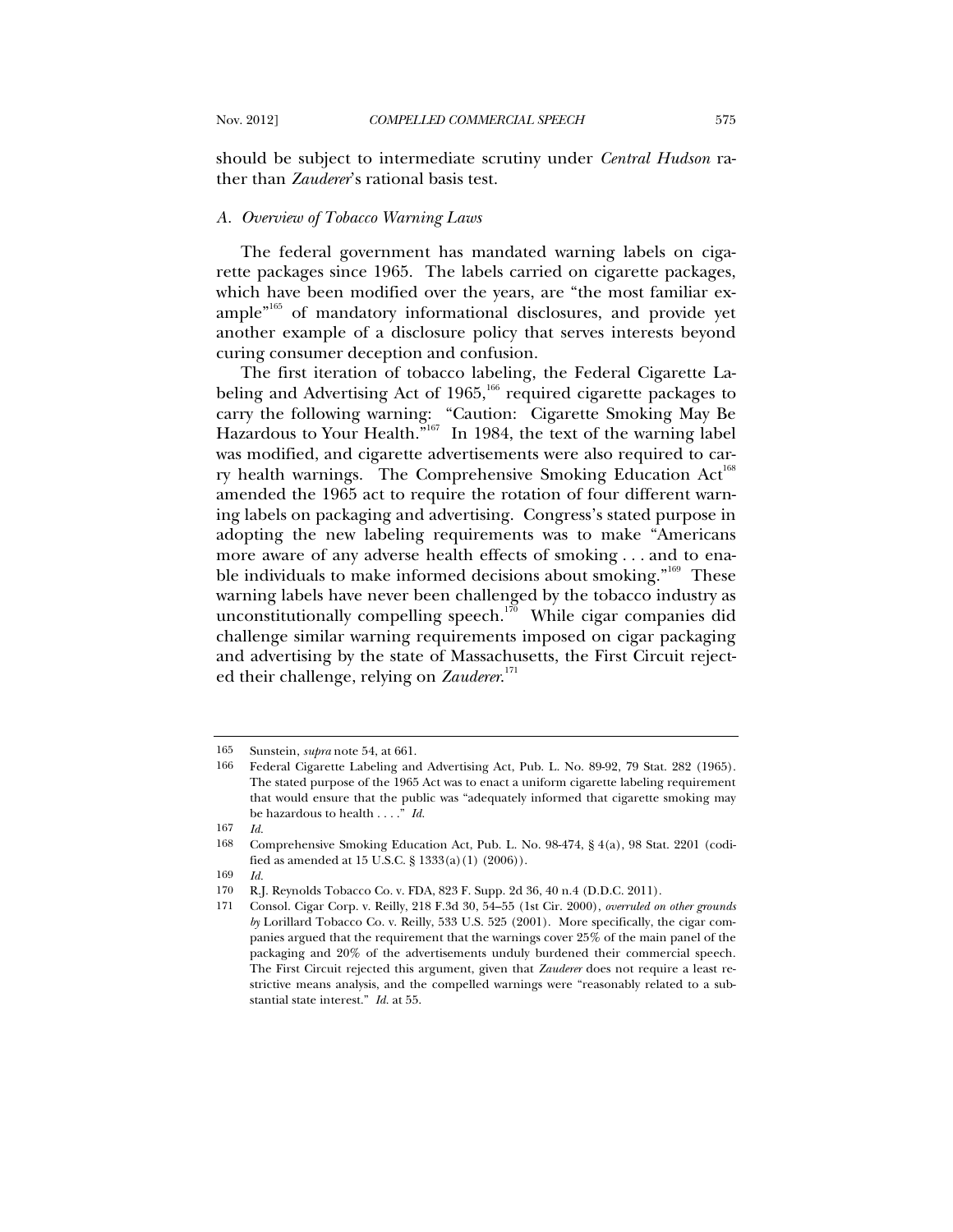The most recent federal legislation, the Family Smoking Prevention and Tobacco Control Act,<sup>172</sup> adopts nine different warning labels to be rotated on cigarette packages:

WARNING: Cigarettes are addictive. WARNING: Tobacco smoke can harm your children. WARNING: Cigarettes cause fatal lung disease. WARNING: Cigarettes cause cancer. WARNING: Cigarettes cause strokes and heart disease. WARNING: Smoking during pregnancy can harm your baby. WARNING: Smoking can kill you. WARNING: Tobacco smoke causes fatal lung disease in nonsmokers. WARNING: Quitting smoking now greatly reduces serious risks to your health.<sup>17</sup>

The warning label must take up 50% of the front and rear of the cigarette package, and  $20\%$  of any print advertisement.<sup>174</sup> The Act also requires the Secretary of the Food and Drug Administration ("FDA") to "issue regulations that require color graphics depicting the negative health consequences of smoking to accompany the label statements  $\dots$ ."175

In accordance with the Act, the FDA issued a Proposed Rule setting forth thirty-six potential graphic images to be displayed on tobacco packaging and advertisements.<sup>176</sup> The Proposed Rule also required the warning labels to include "a reference to a smoking cessation assistance resource."<sup>177</sup> After a period of notice and comment, the FDA published a Final Rule ("the Rule") on June 22,  $2011.^{178}$  The Rule selected nine graphic warning labels. The selected images have been described as follows:

[A] man exhaling cigarette smoke through a tracheotomy hole in his throat; a plume of cigarette smoke enveloping an infant receiving a kiss from his or her mother; a pair of diseased lungs next to a pair of healthy lungs; a diseased mouth afflicted with what appears to be cancerous lesions; a man breathing into an oxygen mask; a bare-chested male cadaver lying on a table, and featuring what appears to be post-autopsy chest staples down the middle of his torso; a woman weeping uncontrollably; and a man wearing a t-shirt that features a "no smoking" symbol and the words "I Quit." An additional graphic image appears to be a stylized car-

<sup>172</sup> Family Smoking Prevention and Tobacco Control Act, Pub. L. No. 111-31, § 201, 123 Stat. 1776 (2009).

<sup>173</sup> *Id.*

<sup>174</sup> *Id.*

<sup>175</sup> *Id.* The Act permits the Secretary to modify the precise formatting stipulations mandated by the Act to permit for the graphic labeling.

<sup>176</sup> Required Warnings for Cigarette Packages and Advertisements, 75 Fed. Reg. 69,524, 69,534–35 (Nov. 12, 2010) (to be codified at 21 C.F.R. pt. 1141).

<sup>177</sup> *Id.* at 69,564.

<sup>178</sup> Required Warnings for Cigarette Packages and Advertisements, 76 Fed. Reg. 36,628 (June 22, 2011) (to be codified at 21 C.F.R. pt. 1141).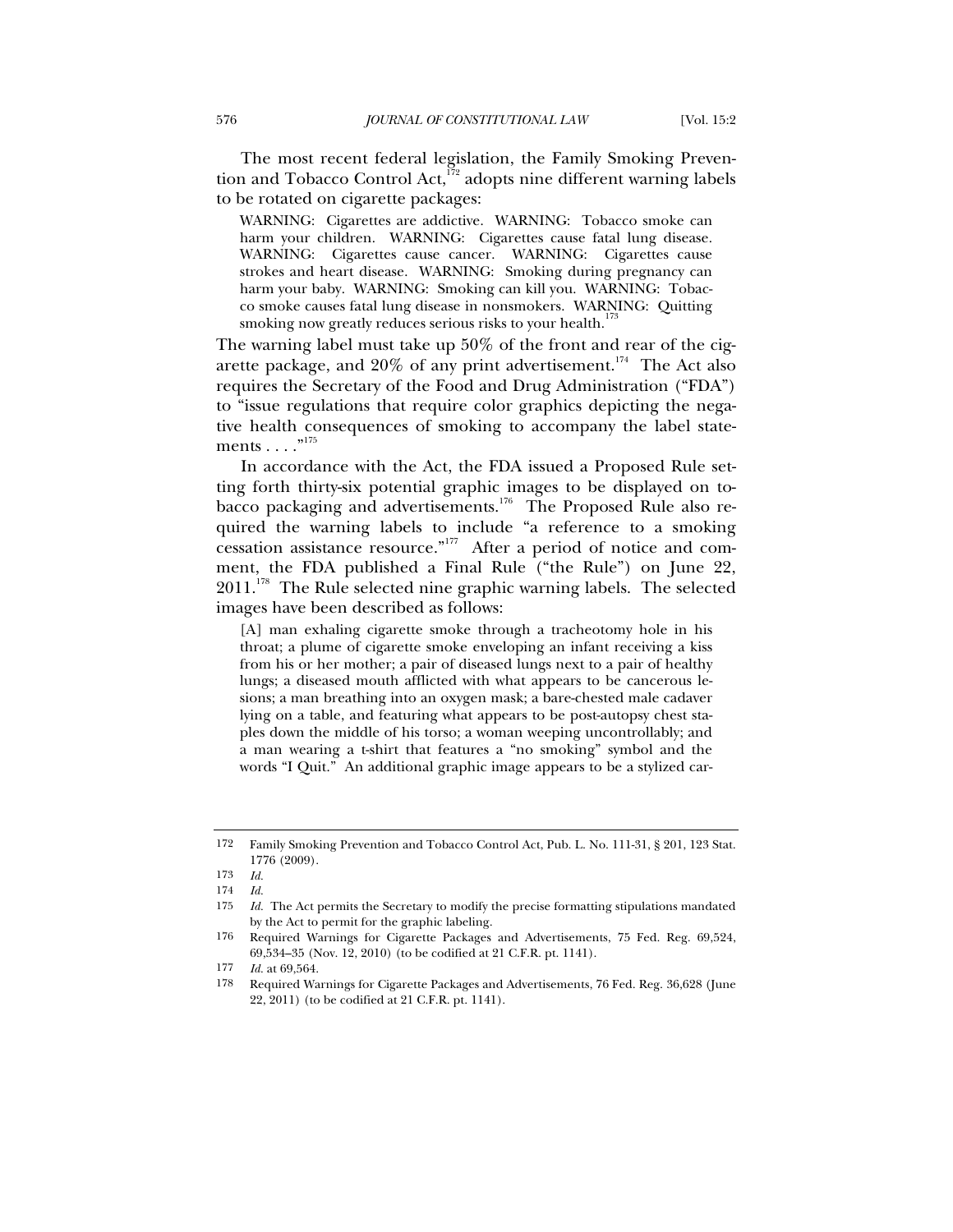toon (as opposed to a staged photograph) of a premature baby in an incubator.<sup>179</sup>

Each of the graphic images matches with one of the written warnings.<sup>180</sup> In addition, all of the labels must include the phone number "1-800-QUIT-NOW,"181 which will connect smokers with smoking cessation resources.<sup>182</sup>

The tobacco industry has successfully challenged the FDA's Rule on First Amendment grounds: the D.C. Circuit recently affirmed the United States District Court of the District of Columbia's permanent injunction of the FDA's Final Rule as unconstitutional compelled speech.<sup>183</sup> The district court concluded that the Rule did not fit within "the *Zauderer* paradigm"<sup>184</sup> because "the graphic images here were neither designed to protect the consumer from confusion or deception, nor to increase consumer awareness of smoking risks; rather, they were crafted to evoke a strong emotional response calculated to provoke the viewer to quit or never start smoking."<sup>185</sup> The district court conceded that "the line between the constitutionally permissi-

182 New York City has also adopted graphic labeling requirements. In the fall of 2009, New York City's Board of Health adopted Article 181.19, which required all of the city's tobacco retailers to "prominently display" a sign with written information about tobacco's adverse health effects and how to get help quitting the use of tobacco, as well as "a pictorial image illustrating the effects of tobacco use." N.Y., N.Y.C., BD. OF HEALTH art. 181.19(a)(b) (2009). Tobacco retailers challenged New York's signage regime as both being preempted by federal law, as well as violating the retailers' First Amendment rights by unconstitutionally compelling speech. The Southern District of New York granted summary judgment to the retailers on their preemption claim, without addressing the First Amendment implications of the compelled imagery. 23-34 94th Street Grocery Corp. v. N.Y.C. Bd. of Health, 757 F. Supp. 2d 407, 413 (S.D.N.Y. 2010). The Second Circuit recently affirmed the district court's ruling. 23-34 94th St. Grocery Corp. v. N.Y.C. Bd. of Health, No. 11-91-cv, 2012 WL 2819423 (2d Cir. July 10, 2012). Thus while the courts have not addressed the First Amendment issues raised by New York City's signage, the signs raise much of the same issues as the federal graphic labels. This Article, however, will focus on the federal labels.

<sup>179</sup> R.J. Reynolds Tobacco Co. v. FDA, 823 F. Supp. 2d 36, 41–42 (D.D.C. 2011) (citation omitted). The images can be accessed online. *See Overview: Cigarette Health Warnings*, FDA,

http://www.fda.gov/TobaccoProducts/Labeling/Labeling/CigaretteWarningLabels/uc m259214.htm (follow link under "High Resolution Image Formats") (last visited Oct. 4, 2012) [hereinafter "Final Images"].

<sup>180</sup> For example, the written warning "WARNING: Cigarettes are addictive" pairs with the image of a hole in a man's throat. Required Warnings for Cigarette Packages and Advertisements, 76 Fed. Reg. 36,649 (June 22, 2011).

<sup>181</sup> Required Warnings for Cigarette Packages and Advertisements, 76 Fed. Reg. 36,686–87, 36,754–55 (June 22, 2011).

<sup>183</sup> R.J. Reynolds Tobacco Co. v. FDA, Nos. 11-5332, 12-5063, 2012 WL 3632003, (D.C. Cir. Aug. 24, 2012), *affirming* 845 F. Supp. 2d 266 (D.D.C. 2012).

<sup>184</sup> *R.J. Reynolds Tobacco Co.*, 845 F. Supp. 2d at 274.

<sup>185</sup> *Id.* at 272.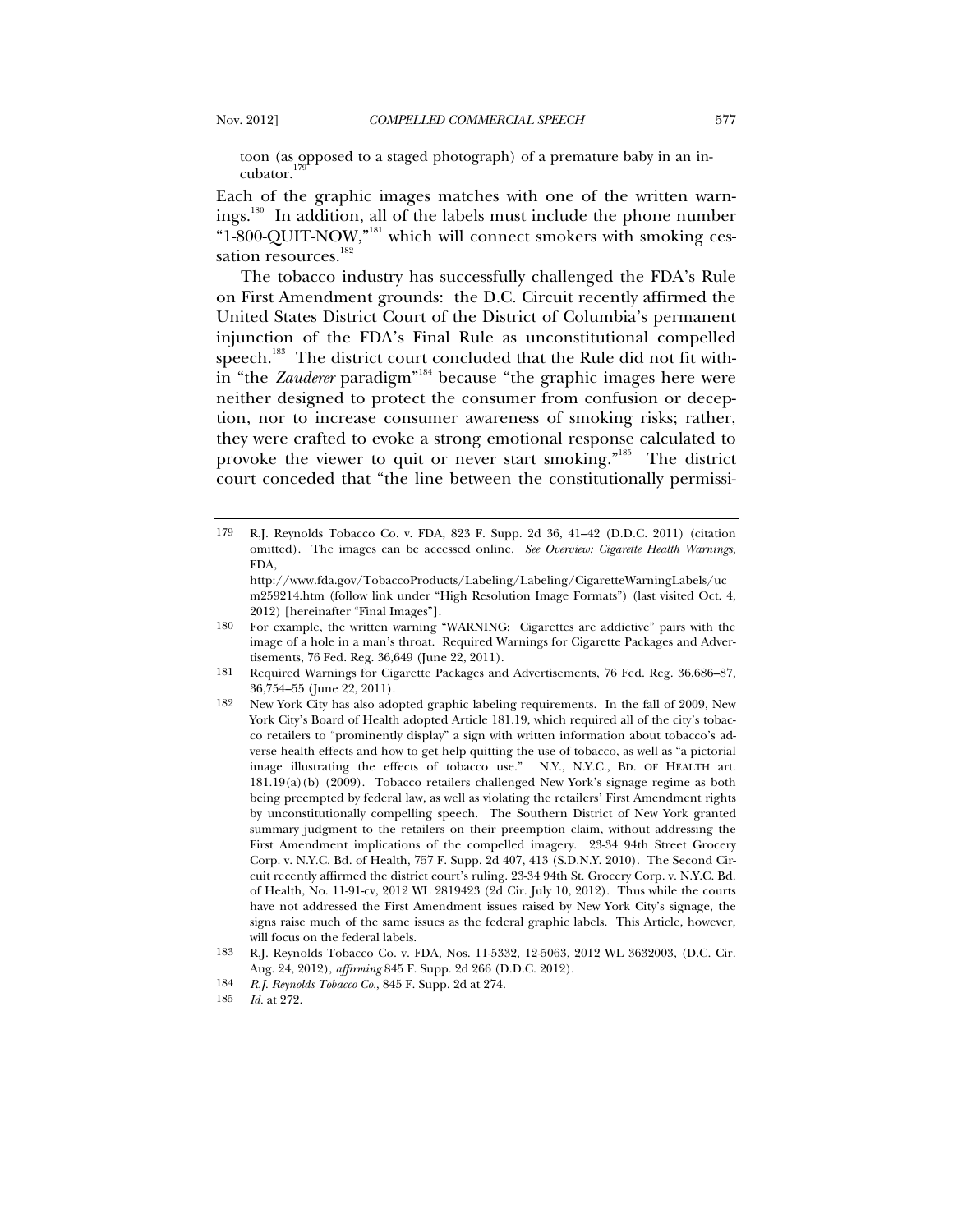ble dissemination of factual information and the impermissible expropriation of a company's advertising space for Government advocacy can be frustratingly blurry,"186 but concluded that "here the line seems quite clear."<sup>187</sup> The D.C. Circuit affirmed the district court, concluding that *Zauderer* was inapplicable both because the graphic labels did not cure consumer deception, $188$  and because the graphic images were "not 'purely' factual because—as FDA tacitly admits they are primarily intended to evoke an emotional response, or, at most, shock the viewer into retaining the information in the text warning."<sup>189</sup> According to the D.C. Circuit majority, the Final Rule's "inflammatory images and the provocatively-named hotline cannot rationally be viewed as pure attempts to convey information to consumers,"190 and thus fell outside of the ambit of *Zauderer*.

## *B. Drawing the Line Between Factual Disclosures and Normative Messages*

As discussed earlier in this section, the mere fact that the government's ultimate goal is to change behavior by reducing smoking rates does little to distinguish the graphic labeling requirements from written tobacco warnings. And while a technologically manipulated graphic that did not accurately depict the health consequences of smoking would assuredly raise different concerns, there is no evidence that the graphics are enhanced in an unrealistic manner.<sup>191</sup> However, as the district court and the D.C. Circuit concluded, the evidence of the state's purpose in mandating the graphic labels suggests that these images are designed to shock and disgust viewers, not just to inform them about the dangers of tobacco use.

When the state's purpose in mandating a given disclosure is to shock and disgust the audience, the disclosure forces the speaker to spread the state's normative message that a given product should not be used. By intentionally appealing to the audience's emotions rather than their reasoned judgment, this type of compelled speech can no longer be justified based on the audience's informational in-

<sup>186</sup> *Id.* at 274.

<sup>187</sup> *Id.*

<sup>188</sup> *See supra* text accompanying notes 206–14.

<sup>189</sup> R.J. Reynolds Tobacco Co. v. FDA, Nos. 11-5332, 12-5063, 2012 WL 3632003, at \*7 (D.C. Cir. Aug. 24, 2012).

<sup>190</sup> *Id.* at \*8.

<sup>191</sup> The FDA conceded to the district court that some of the images had been technologically modified, but maintained that "the effects shown in the photographs are, in fact, accurate depictions of the effects of sickness and disease caused by smoking." *R.J. Reynolds Tobacco Co.*, 845 F. Supp. 2d at 270 n.8 (internal quotation marks omitted).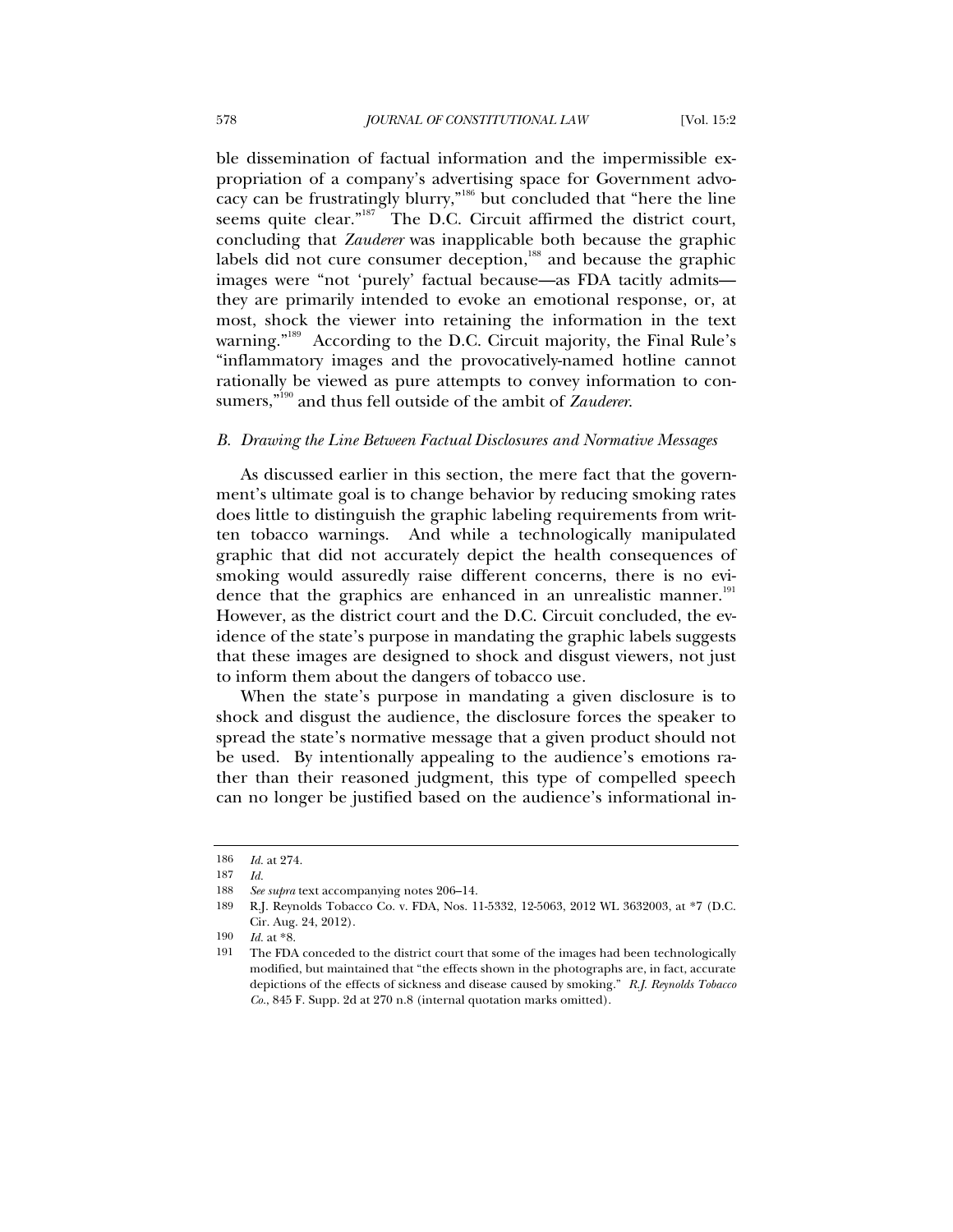terests. While so-called "fear appeals," a term that psychologists have used to describe "fear-arousing persuasive message[s]" that are "designed to scare people by describing the terrible things that will hap-

pen to them if they do not do what the message recommends,"<sup>192</sup> have become a regular feature of public-health campaigns for the past fifty years,<sup>193</sup> this type of speech admittedly does not just convey pure factual information. The psychological literature evaluating the persuasiveness of different types of fear appeals demonstrates the complexity of the emotional and cognitive processing of these types of messages, and illustrates that the key goal in implementing fear appeals is not to inform the audience, but to appeal to the audience's emotions.<sup>194</sup>

When the state intentionally compels shocking and disgusting images that capitalize on the audience's emotional reactions, the state's goal is altered choice, instead of informed choice. Mandating speech that appeals to emotion "does not improve rational decision-making or encourage autonomy-affirming choices  $\dots$ ."<sup>195</sup> Instead, "[t]he substantial literature on fear appeals and the influence of negative emotions such as fear and anxiety induced by a particular communication shows the potential for a change in an individual's decision away from what it might have been in a non-emotional state."<sup>196</sup> When the government designs a disclosure law that makes use of a fear appeal, the government's goal is not to provide consumers with information, but rather to spread the government's normative mes-

<sup>192</sup> Jeremy A. Blumenthal, *Abortion, Persuasion, and Emotion: Implications of Social Science Research on Emotion for Reading* Casey, 83 WASH. L. REV. 1, 16 (2008). *See, e.g.*, Natascha de Hoog, Wolfgang Stroebe, & John B. F. de Wit, *The Impact of Vulnerability to and Severity of a Health Risk on Processing and Acceptance of Fear-Arousing Communications: A Meta-Analysis*, 11 REV. OF GEN. PSYCHOL. 258, 258 (2007) ("Fear-arousing communications emphasize the negative consequences of health-impairing behaviors to motivate individuals to change these behaviors.").

<sup>193</sup> de Hoog et al., *supra* note 192, at 258.

<sup>194</sup> *See, e.g.*, *id.*; Glenn Leshner, Paul Bolls & Kevin Wise, *Motivated Processing of Fear Appeal and Disgust Images in Televised Anti-Tobacco Ads*, 23 J. MEDIA PSYCHOL. 77 (2011); Kim Witte & Mike Allen, *A Meta-Analysis of Fear Appeals: Implications for Effective Public Health Campaigns*, 27 HEALTH EDUC. & BEHAV. 591 (2000). Under the "drive-reduction model" of fear appeals, the communication creates emotional tension that motivates or "drives" individuals to change their behavior in order to reduce the salience of the perceived threat. de Hoog et al., *supra* note 192, at 259. The "drive reduction" theory of fear appeals was first articulated in 1953. *See* CARL I. HOVLAND, IRVING L. JANIS, & HAROLD H. KELLEY, COMMUNICATION AND PERSUASION: PSYCHOLOGICAL STUDIES OF OPINION CHANGE (1953); Irving L. Janis & Seymour Feshbach, *Effects of Fear-Arousing Communication*, 48 J. ABNORMAL & SOC. PSYCHOL. 78 (1953).

<sup>195</sup> Caroline Mala Corbin, *The First Amendment Right Against Compelled Listening*, 89 B.U. L. REV. 939, 989 (2009).

<sup>196</sup> Blumenthal, *supra* note 192, at 32.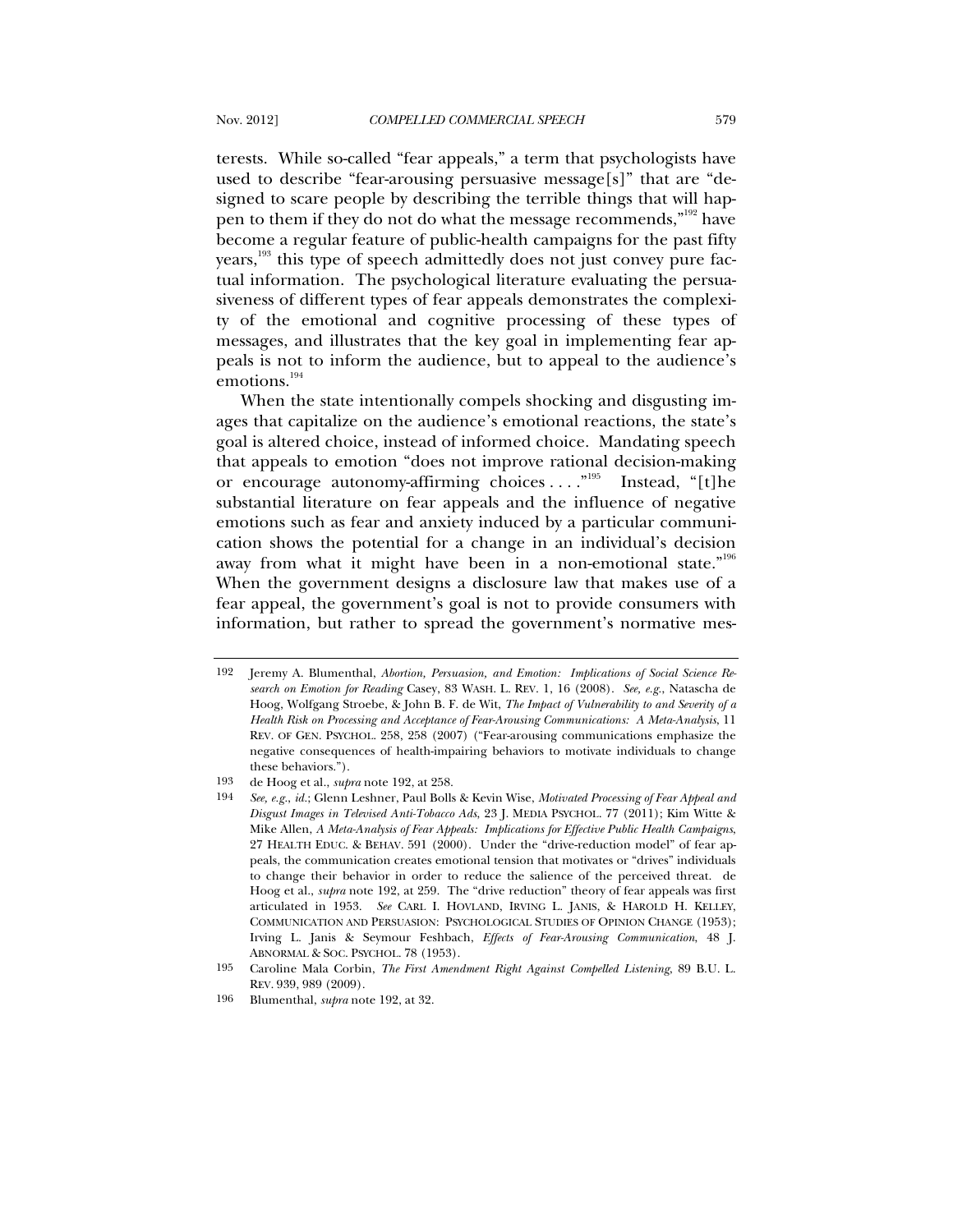sage that a given product should not be used. While speakers have minimal autonomy interests in not disclosing factual information about their products, speakers do have a constitutionally protected interest in not being forced to shock and disgust consumers about the dangers of a particular product.

The FDA's selection criterion for choosing which tobacco graphics to impose suggests that the government's purpose in requiring the graphic labels was not to provide tobacco users with information about health risks, but rather to shock and disgust them into not using tobacco. A 2007 Institute of Medicine ("IOM") Report that is cited throughout the FDA's regulations in support of the new graphic labels $197$  makes clear that, going forward, the "primary objective of tobacco regulation is not to promote informed choice, but rather to discourage consumption of tobacco products, especially by children and youths."198 In designing the graphic images, the FDA was very clear that it sought to reduce smoking rates by using graphic images that were "frightening or visually disturbing."<sup>199</sup> When deciding which graphic warnings to adopt in the Final Rule, the FDA measured several effects of the visual warnings as compared to textonly warnings. One of the most important measures relied upon during the selection process was the "salience" of the graphic image, which included an "emotional reaction scale" that measured "how the warning made the respondent feel, such as 'depressed,' 'discouraged,' and 'afraid.'"<sup>200</sup> The FDA cited to research literature that "suggests that warnings that generate an immediate emotional response from viewers can result in viewers attaching a negative affect to smoking (i.e., feel bad about smoking), thus undermining the appeal and attractiveness of smoking."201

The graphic images were designed to evoke an emotional reaction that would convince tobacco users to stop using the product. The

<sup>197</sup> *See, e.g.*, Required Warnings for Cigarette Packages and Advertisements, 75 Fed. Reg. 69,524, 69,529–33 (Nov. 12, 2010) (to be codified at 21 C.F.R. pt. 1141); Required Warnings for Cigarette Packages and Advertisements, 76 Fed. Reg. 36,628, 36,632–40 (Jun. 22, 2011) (to be codified at 21 C.F.R. pt. 1141).

<sup>198</sup> INST. OF MED., ENDING THE TOBACCO PROBLEM: A BLUEPRINT FOR THE NATION 291 (2007) (quoting INST. OF MED., GROWING UP TOBACCO FREE: PREVENTING NICOTINE ADDICTION IN CHILDREN AND YOUTHS 236–37 (1994)). The IOM report then advocates graphic tobacco labels as a means of discouraging tobacco consumption. *Id.* at 296.

<sup>199</sup> Required Warnings for Cigarette Packages and Advertisements, 75 Fed. Reg. 69,524, 69,534 (Nov. 12, 2010) (internal quotation marks omitted) (to be codified at 21 C.F.R. pt. 1141).

<sup>200</sup> Required Warnings for Cigarette Packages and Advertisements, 76 Fed. Reg. 36,628, 36,638 (Jun. 22, 2011) (to be codified at 21 C.F.R. pt. 1141).

<sup>201</sup> *Id.* at 36,639.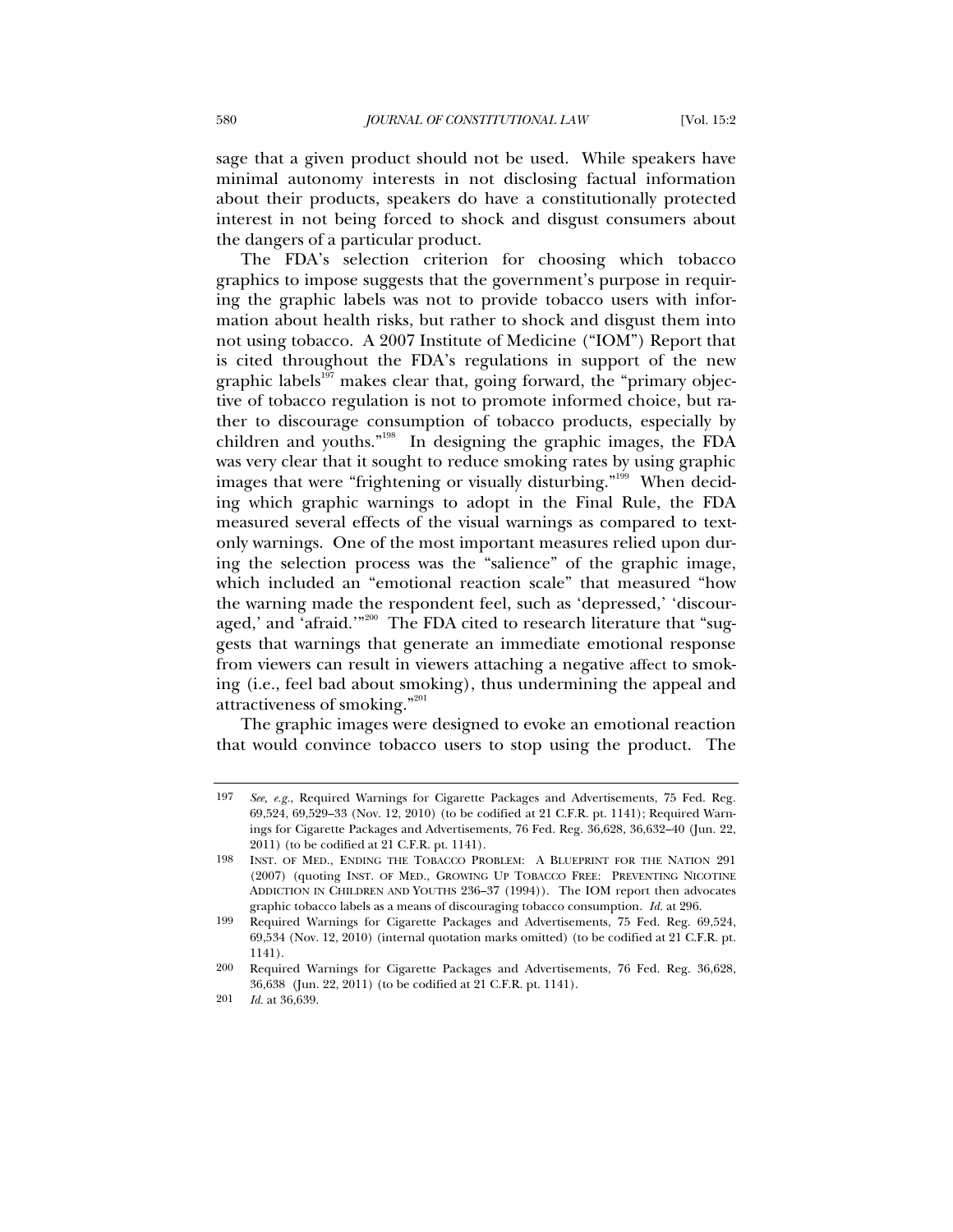message the government sought to convey was not just that tobacco has specific health risks, but that individuals should also not use tobacco because tobacco is dangerous, unappealing, and depressing. Although the FDA also cited to literature demonstrating that the images were also designed to serve informational goals by increasing the likelihood that smokers would read and think about the warning labels, $202$ <sup>202</sup> the government also had a completely non-informational goal: to spread the government's normative message that individuals should not smoke. $203$ 

Moreover, even if such explicit evidence of the government's purpose were not available, such a legislative purpose can be inferred. Courts have ample experience with the task of inferring legislative purpose by looking to evidence such as the actual content of the law, the law's effects, its social context, and the common understanding of the law's purpose. $204$  When evaluating the actual purposes behind a disclosure law that compels imagery, the images themselves can be useful in this process. While attempting to infer legislative purpose based on the face of the images raises the same concerns discussed above about the difficulty of analyzing the persuasive effects of images,<sup>205</sup> sometimes courts may need to consider the images themselves in order to get at the government's real purpose. However, by using the actual content of the images as just one piece of evidence in the court's broader task of isolating the government's purpose, the concerns about how to analyze the true effects of visual imagery are somewhat reduced. Moreover, when the compelled images are accompanied by text, as they are in the case of the graphic tobacco la-

205 *See supra* text accompanying notes 234–49.

<sup>202</sup> *Id.* The FDA argues that "health warnings that evoke strong emotional responses enhance an individual's ability to process the warning information, leading to increased knowledge and thoughts about the harms of cigarettes and the extent to which the individual could personally experience a smoking-related disease." *Id.* at 36,641. By increasing the likelihood that an individual will read a written warning and will contemplate the negative health effects of smoking, the graphic images do serve informational interests. But they do so by using the audience's emotions, arguably in a manipulative manner.

<sup>203</sup> Another informational goal served by the visual disclosures might be to convey risk information to individuals with low literacy rates. In the proposed rule, the FDA cited to literature demonstrating that individuals with low literacy rates have difficulty recalling text-only warnings in order to justify the need for the visual warnings. Required Warnings for Cigarette Packages and Advertisements, 75 Fed. Reg. 69,524, 69,531 (Nov. 12, 2010) (to be codified at 21 C.F.R. pt. 1141). However, as discussed above, the FDA's focus in selecting which graphic images to adopt was on the emotional salience of the images, not on whether the images better conveyed health risks to consumers with low literacy rates.

<sup>204</sup> Rubenfeld, *supra* note 157, at 794–95 (indicating that the judiciary has a familiar set of tools to interpret legislative purpose by looking to the law's language, its effect, its legislative history, the circumstances surrounding its enactment, and common knowledge).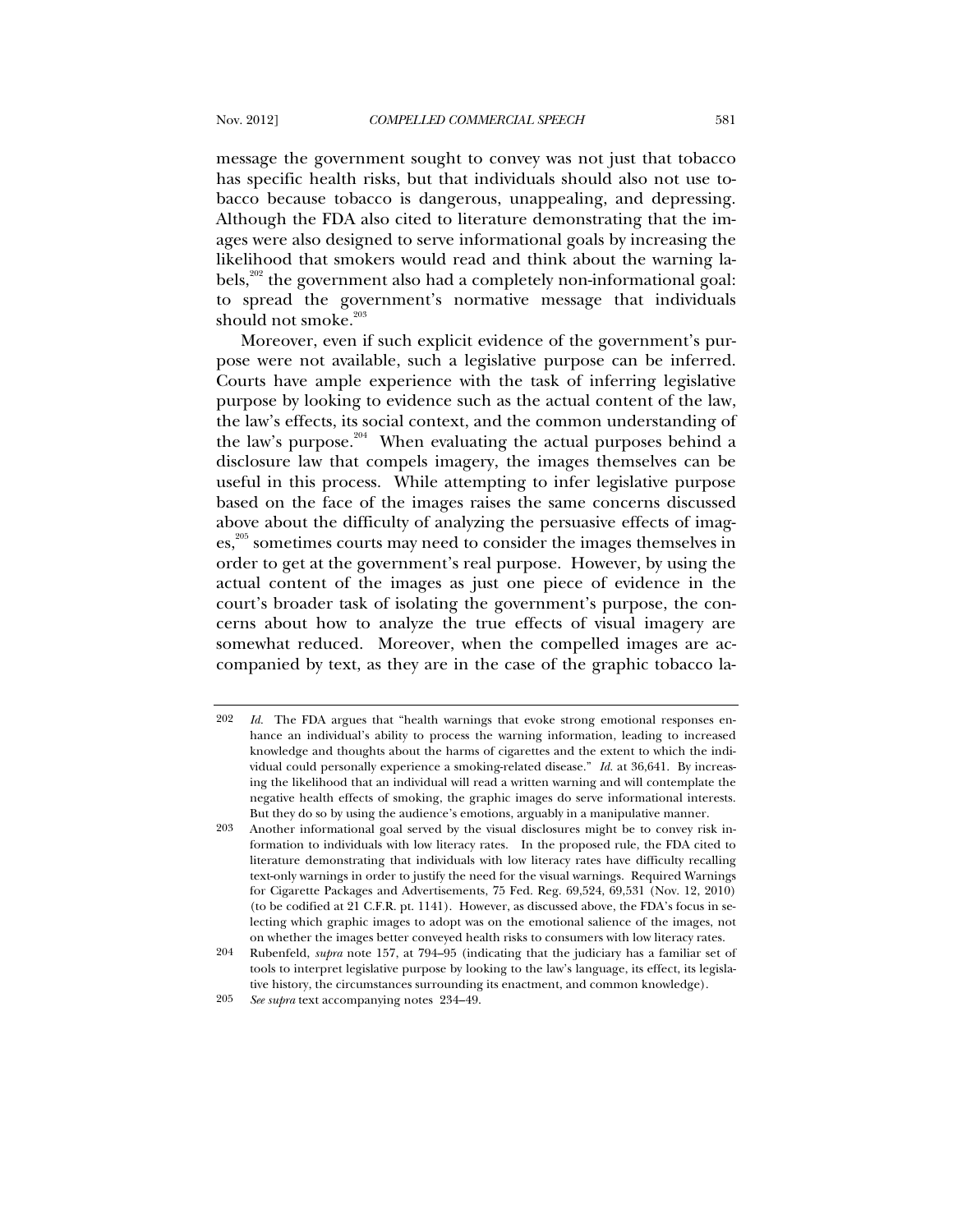bels, the accompanying text can also inform the court's analysis of the government's purpose.

Here, the graphic warnings themselves, displaying images such as a dead body on an autopsy table and a plume of smoke next to a newborn baby,<sup>206</sup> strongly suggest that the government's purpose was not to inform tobacco users about smoking's health risks, but rather to discourage individuals from smoking by displaying shocking and disgusting images. First, the informational content of many of the graphic images is incredibly low: the body on the autopsy table, for example, conveys little information beyond the accompanying textual warning that "smoking can kill you."<sup>207</sup> The picture of the dead body does not add any informational content to the warning label. Second, all of the graphic warnings include the phone number "1-800- QUIT-NOW."208 This number explicitly conveys the government's normative message that individuals should quit smoking, which gives a strong indication of the government's purpose in compelling the graphic images. Third, the common reaction to these images is disgust and shock—while it may be difficult, on the margins, to evaluate whether an image is factual or normative, courts can look to the common understanding of these images as one piece of evidence that sheds light on the government's purpose. Thus, even though it may be difficult to infer legislative purpose based on the face of these images, courts have ample experience with this task, and applying these tools to the tobacco images suggests that the government sought to compel normative speech.

Although some of us may have fewer objections to the government's attempt to use tobacco producers to spread a normative message that discourages an "inherently dangerous activity"<sup>209</sup> with serious

<sup>206</sup> *See* Final Images, *supra* note 179, at 2, 7.

<sup>207</sup> *Id.* at 7. As another example, one of the graphics in the final rule shows a man exhaling smoke through what appears to be a hole in his throat, with the text "Warning: Cigarettes are addictive." *Id.* at 1. While the graphic likely depicts a tracheotomy hole, the warning label does not convey any information about what a tracheotomy is or when the procedure is necessary. Instead, the label just shows a man holding a cigarette, and smoke expelling through a hole in his throat. Another graphic conveys even less information about smoking's health effects, showing a woman crying and the caption: "Warning: Tobacco smoke causes fatal lung disease in nonsmokers." *Id.* at 8. While the FDA claims that this image portrays "the emotional suffering experienced as a result of disease caused by secondhand smoke exposure," Required Warnings for Cigarette Packages and Advertisements, 76 Fed. Reg. 36,628, 36,696 (Jun. 22, 2011) (to be codified at 21 C.F.R. pt. 1141), this graphic provides little information about the specific health consequences of smoking.

<sup>208</sup> Final Images, *supra* note 179.

<sup>209</sup> Family Smoking Prevention and Tobacco Control Act, Pub. L. No. 111-31, § 2, 123 Stat. 1776, 1777 (2009).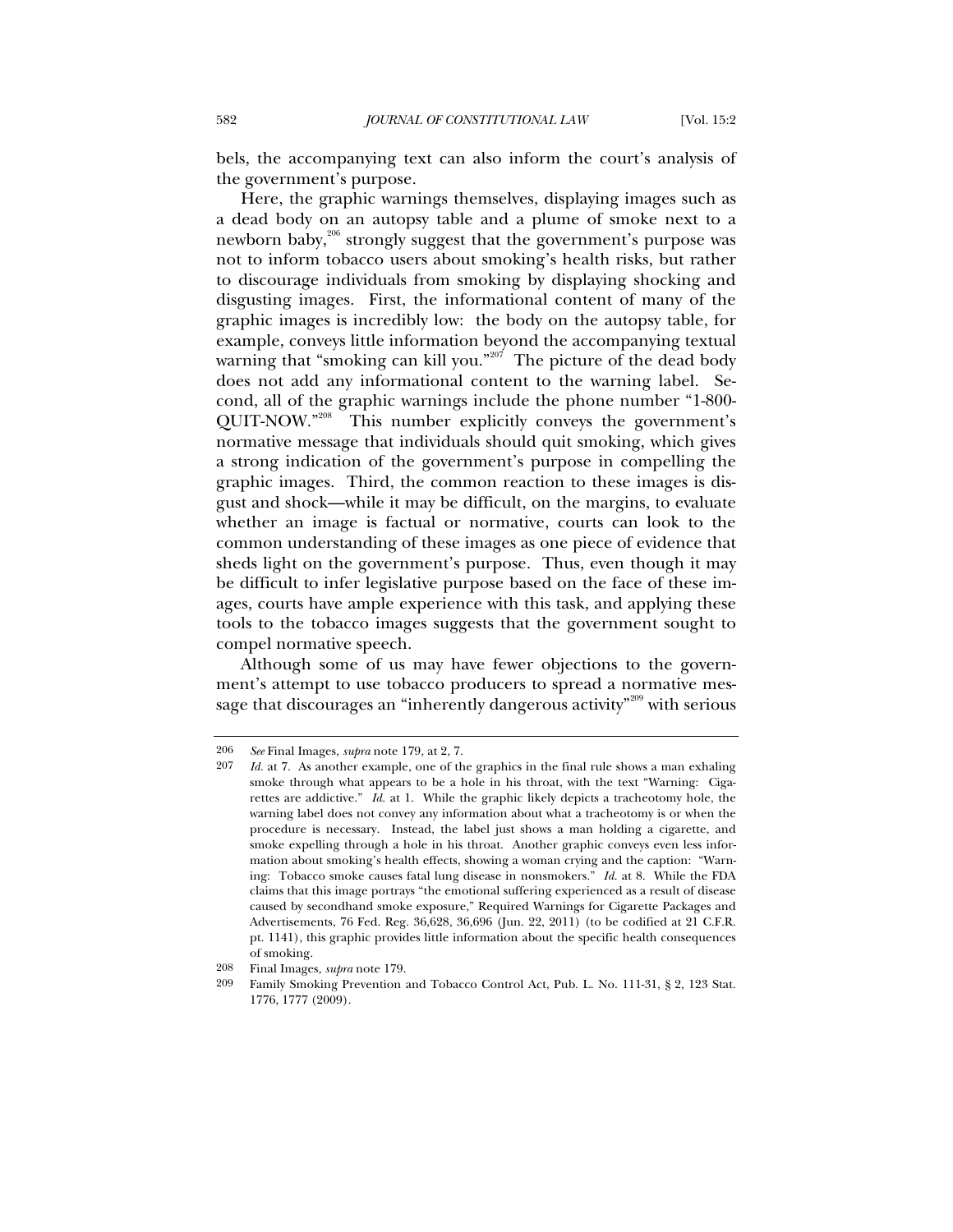health consequences, this is merely because we agree with the government's objective of reducing rates of tobacco usage. Agreeing with the government's overall objective, however, is not a reason for ignoring the First Amendment rights of tobacco manufacturers.<sup>210</sup> While the negative health consequences of smoking are undisputed facts, the method of presenting these facts matters. The Court has made clear that "the general rule is that the speaker and the audience, not the government, assess the value of the information presented"<sup>211</sup> in the commercial marketplace. With the visual tobacco images, however, the government has decided the value of the information. The government has decided that information about the health risks of tobacco is incredibly valuable, and that tobacco manufacturers must present this information in a shocking manner that will force the audience to react to it.

Returning to a hypothetical proposed earlier, consider if a state decided that calorie information was not sufficiently deterring overweight consumers from ordering high-calorie items from restaurants. As a consequence, the state decides that menus and menu boards must include, alongside any food item containing more than 1000 calories, a picture of an obese person next to multiple empty food containers and wrappers, along with the phone number 1-800-LOSE-W8T.<sup>212</sup> This type of visual display requirement arguably provides additional factual information about the consequences of eating highcalorie foods in service of the state's public health goals. But the state's purpose would clearly not be to inform consumers—the calorie disclosure already informs individuals about the high number of calories in those menu items. Instead, the state's likely goal in this hypothetical scenario would be to shock or disgust viewers and thereby persuade them to order something with fewer calories. While the picture may also serve to highlight the calorie information for those

<sup>210</sup> Wooley v. Maynard, 430 U.S. 705, 717 (1977) ("[W]here the State's interest is to disseminate an ideology, no matter how acceptable to some, such interest cannot outweigh an individual's First Amendment right to avoid becoming the courier for such message.").

<sup>211</sup> Edenfield v. Fane, 507 U.S. 761, 767 (1993) (discussing the value of unrestricted speech in the commercial marketplace).

<sup>212</sup> This hypothetical is not *that* far from reality: New York City has recently promulgated a public health advertisement that features a picture of an overweight amputee, along with the caption: "Portions have grown. So has Type 2 diabetes, which can lead to amputations." Patrick McGeehan, *Blame Photoshop, Not Diabetes, for This Amputation*, N.Y. TIMES, Jan. 25, 2012, at A22. The city was criticized for using a photo of an actor with fully intact legs, and digitally removing one of his legs to make its point. *Id.* While the city's use of fear appeals in its own advertising does not raise any First Amendment issues, requiring restaurants or food producers to display such an image would be analogous to the visual tobacco warnings.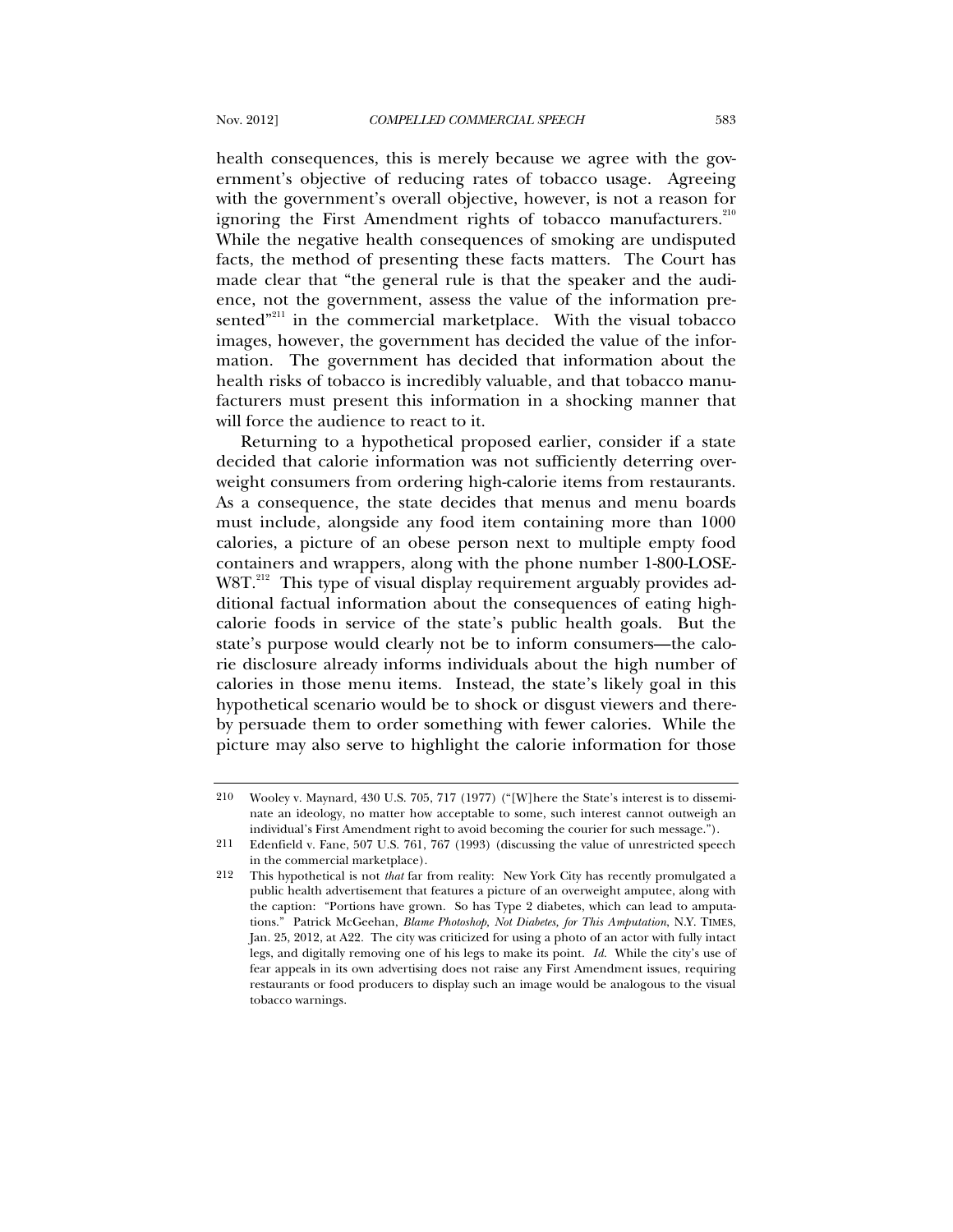who would otherwise ignore it, the state cannot force restaurant owners to convey shocking, value-laden images to their customers in order to achieve the state's informational goals.<sup>213</sup> Consider, as an alternative example, if a state required all abortion clinics to place a picture of a dead fetus on their signage and advertisements, along with the phone number  $1-800-LUV-LIFE.<sup>214</sup>$  Again, the state's real purpose would be to shock women visiting the clinics, presumably in the service of the state's interest in protecting prenatal life, and to spread the state's normative message that women should carry their pregnancies to term.<sup>215</sup> While the visual information displayed may be based on facts, its method of presentation cannot be ignored. Such an attempt to spread a normative message by shocking the audience does not qualify for *Zauderer*'s rational basis review.

This is not to say that the state can never use emotion-based fear appeals: as mentioned above, fear appeals have a long history in public health campaigns and the state's use of shocking imagery in its own public health advertisements does not raise any First Amendment concerns. Nor is the state prohibited from compelling imagery—not all visual graphics are designed to spread a normative message, and the state's attempts to use imagery that is designed to inform consumers should still be subject to rational basis review. $^{216}$ 

<sup>213</sup> *See* John P. Strouss III, *Medical Pornography or Fair Warning: Should the United States Adopt Canada's Gruesome New Tobacco Labels?*, 27 J. CORP. L. 315, 331 (2002) ("The government could cover fast food packages with pictures of clogged arteries and obese people. It could cover alcoholic beverage containers with pictures of cirrhotic livers and mangled drunk driving victims. In a paternalistic attempt to protect us from our own decisions by putting disgusting images on products, the government could make the world a nauseating place.").

<sup>214</sup> While the speech of an abortion clinic's staff members to its individual patients during the course of the patient's care would not qualify as commercial speech, the clinic's signage and advertisements are forms of commercial speech because they concern the offer of services.

<sup>215</sup> In the Second Circuit appeal of New York City's signage law, the plaintiffs analogize to the "factual" imagery used by anti-abortion groups to demonstrate how factual images can be used to play on the audience's emotions in the service of an ideological position. *See*  Brief for Plaintiffs-Appellees at 45, 23-34 94th St. Grocery, Corp. v. N.Y.C. Bd. of Health, 685 F.3d 174 (2d Cir. 2012) (No. 11-0091) ("[T]he City's position ignores the numerous examples of images that, though 'factual' renditions of events in one sense, seek to play on emotions or fears to convey a highly subjective message. One need only consider the 'factual' pictures of aborted fetuses utilized by anti-abortion groups or the controversy over whether to release the graphic death photographs of Osama bin Laden to understand this point.").

<sup>216</sup> A majority of the Sixth Circuit recently came to this conclusion in reviewing a facial challenge to the graphic tobacco labeling requirements. Discount Tobacco City & Lottery, Inc. v. United States, 674 F.3d 509, 559–60 (6th Cir. 2012). Importantly, the panel was not reviewing the actual images promulgated by the FDA. Instead, the panel reviewed the statute's requirement that the FDA set forth color graphics, and the panel concluded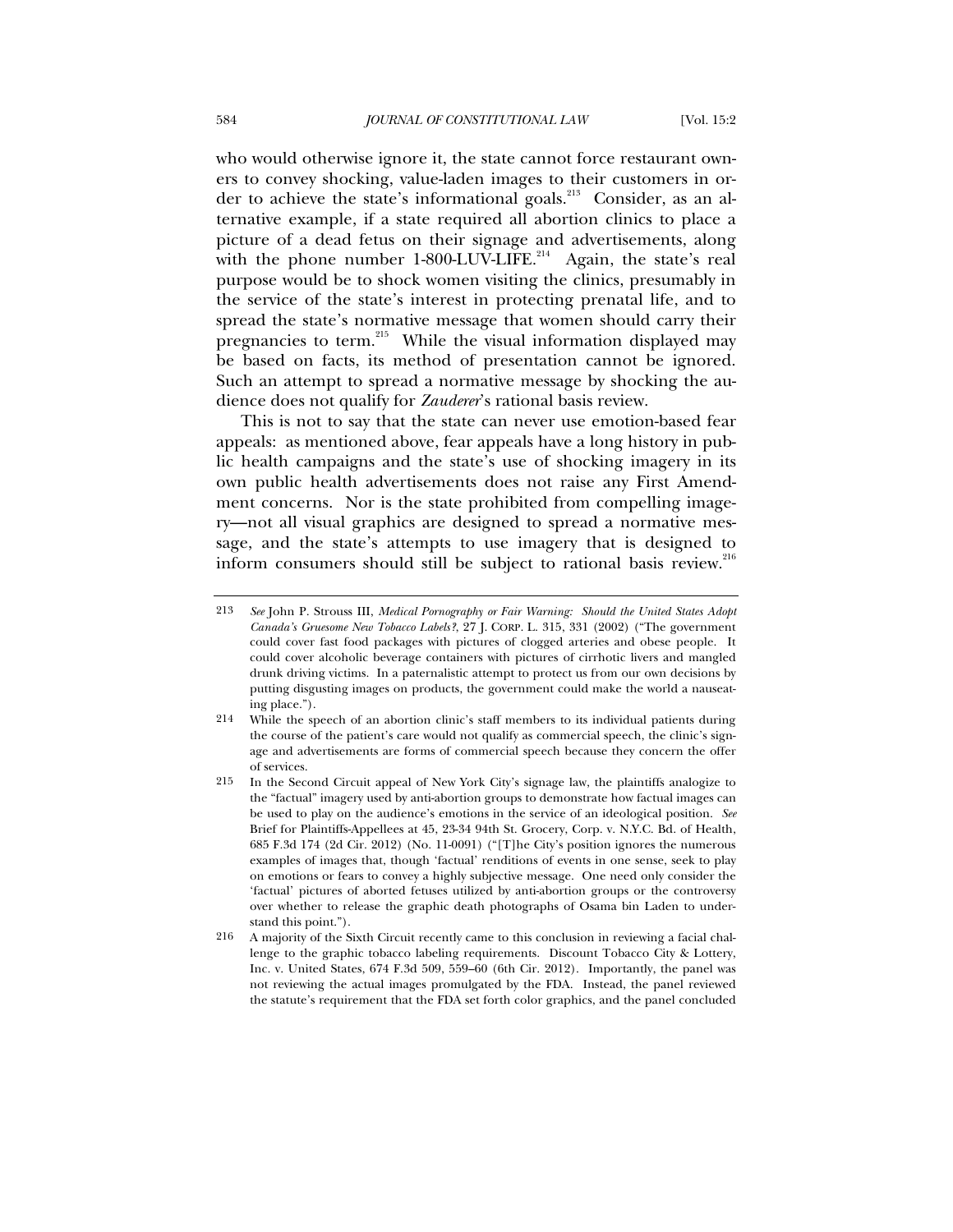*Zauderer* itself recognizes that images in commercial advertisements can "attract[] the attention of the audience to the advertiser's message" as well as "impart[ing] information directly."<sup>217</sup> For example, the nutritional labeling laws that apply to packaged products have been criticized for not providing information in a clear and easily understandable form. $^{218}$  As a consequence, the FDA is currently considering adopting a front of package labeling scheme that will convey nutritional information in a more user-friendly format. The front of package labeling scheme will likely employ graphics like checkmarks or stars that will highlight a food product's negative or positive attributes.<sup>219</sup> Importantly, however, the goal behind the use of these symbols is simply to make information more easily understandable and accessible, especially given the evidence that busy consumers cannot always take the time to read the full nutritional label, and that low literacy consumers do not always understand the significance of the information provided on it.<sup>220</sup> These symbols are not designed to evoke emotional reactions: a "healthy choice checkmark" on a box of cereal is a far cry from a picture of a diseased lung on a cigarette package. Thus, if the government compels the use of a picture or graphic whose sole purpose is to convey information, this type of commercial disclosure law falls within the *Zauderer* paradigm.<sup>221</sup> But if the state seeks to compel speakers to act as a billboard for the state's normative message, rational basis review should not apply.

that the plaintiffs had failed to show that color graphics were per se unable to convey factual information about smoking's health consequences. *Id.* at 524, 531.

<sup>217</sup> Zauderer v. Office of Disciplinary Counsel, 471 U.S. 626, 647 (1985).

<sup>218</sup> FUNG ET AL., *supra* note 1, at 84–85.

<sup>219</sup> *See* Jennifer L. Pomeranz, *Front-of-Package Food and Beverage Labeling: New Directions for Research and Regulation*, 40 AM. J. PREVENTATIVE MED. 382, 383 (2011). Some food companies have voluntarily adopted front of package nutritional labeling using graphics, but the FDA has expressed concern that these voluntary labels may represent certain food products as being healthier than warranted. *Id.* The FDA hopes that a uniform graphic labeling scheme with set criterion will ensure that the labels accurately convey a product's nutritional benefits, or lack thereof. *Id.*

<sup>220</sup> *Background Information on Point of Purchase Labeling*, FDA (Oct. 2009), www.fda.gov/Food/ LabelingNutrition/LabelClaims/ucm187320.htm.

<sup>221</sup> In some instances pictures or graphics may be the best way to convey a certain fact given our understanding of how individuals actually process information. *See* CASS R. SUNSTEIN, LAWS OF FEAR: BEYOND THE PRECAUTIONARY PRINCIPLE 195 (2005) ("[I]t is hopelessly inadequate to say that when people lack relevant information the best response is to provide it. . . . [I]f people lack information, a great deal of attention needs to be paid to information processing . . . ."). Thus, refusing to extend *Zauderer* to situations where the government plays on the audience's emotions does not restrict the government from conveying information in an easily understandable format: it simply prohibits the government from using emotional appeals that do not promote autonomy and freedom of choice.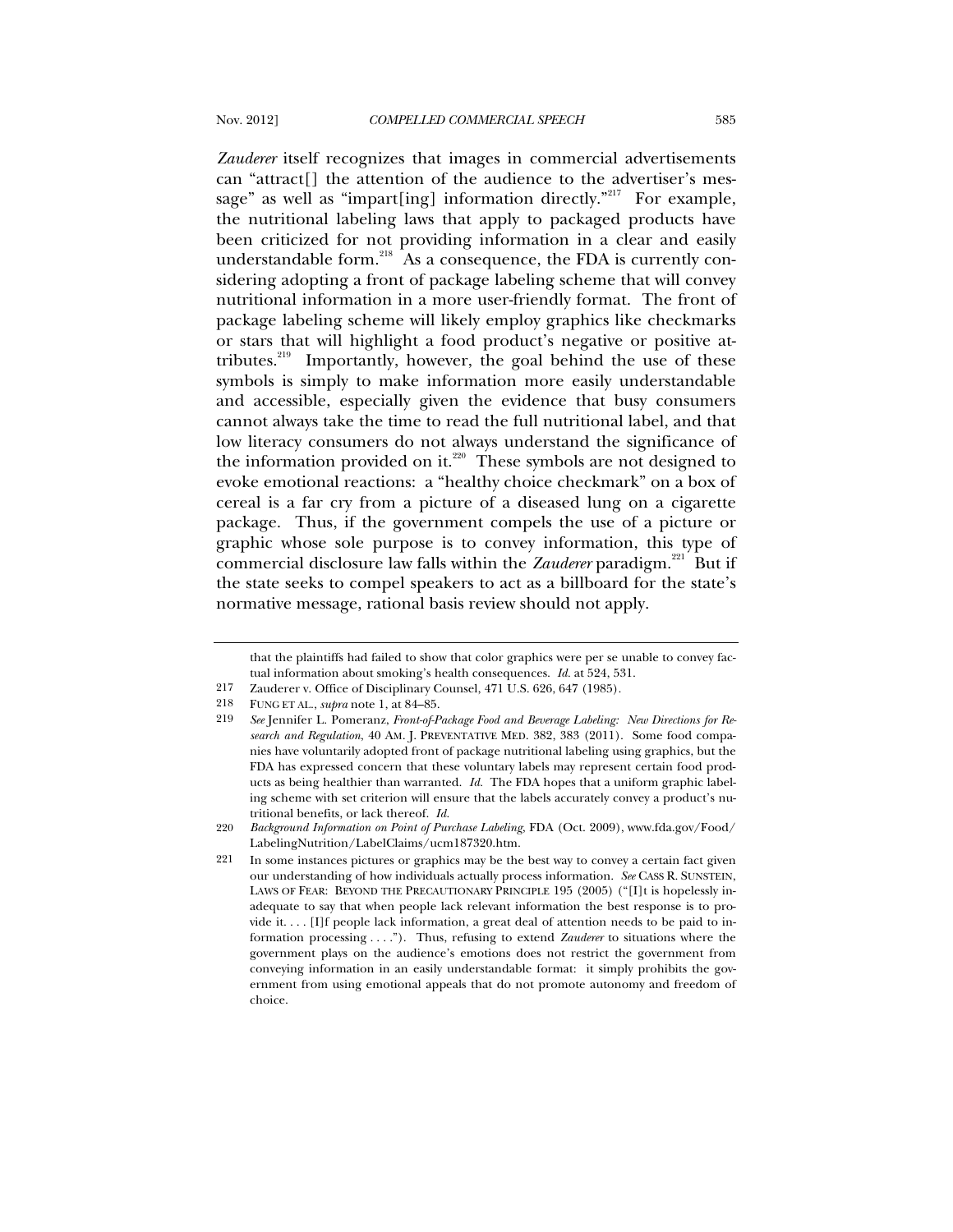## *C. Applying* Central Hudson *to the Visual Tobacco Laws*

Nor does my conclusion mean that all compelled normative speech is per se unconstitutional. It simply means that this type of compelled speech should not be subject to rational basis review. It remains possible that the graphic tobacco warnings would be able to meet a higher level of scrutiny.

Since the visual tobacco warnings apply to commercial speech, the government must meet *Central Hudson*'s intermediate level of scrutiny. The D.C. Circuit recently reached this same conclusion in evaluating the graphic tobacco labels, disagreeing with the district court's holding that strict scrutiny should apply, and instead applying *Central Hudson*'s intermediate scrutiny.<sup>222</sup> Given that there is no question that the warnings on tobacco packages affect tobacco manufacturers' commercial speech, the government must satisfy *Central Hudson*: the regulation must be in the service of a substantial state interest, the

<sup>222</sup> R.J. Reynolds Tobacco Co. v. FDA, Nos. 11-5332, 12-5063, 2012 WL 3632003, at \*8 (D.C. Cir. Aug. 24, 2012). The district court did not provide any explanation for why *Central Hudson*, which sets forth the general test for commercial speech regulations, would not apply to the graphic tobacco labels. *See* R.J. Reynolds Tobacco Co. v. FDA, 845 F. Supp. 2d 266, 272 (D.D.C. 2012). The district court also failed to provide any Supreme Court precedent to support its conclusion that strict scrutiny should apply. *Id.* at 274. Although the district court cited to the Seventh Circuit's recent application of strict scrutiny to a state law that required games deemed "sexually explicit" to be labeled with a sticker indicating that the games were for those over age eighteen, *id.* (citing Entm't Software Ass'n v. Blagojevich, 469 F.3d 641, 652 (7th Cir. 2006)), the Seventh Circuit also did not provide any rationale for why strict scrutiny, rather than *Central Hudson*, was the proper test. *Entm't Software Ass'n*, 469 F.3d at 652. Looking to Supreme Court precedent on point, while the Court applied strict scrutiny to the compelled speech at issue in *Pacific Gas*  $\mathcal{F}$ *Electric Co. v. Public Utilities Commission of California*, 475 U.S. 1 (1986), the Court was explicit that the law under review affected the electric company's fully-protected, noncommercial speech. *See id.* at 8 (holding that the company's newsletter received full First Amendment protection because its contents are "no different from a small newspaper . . . [ranging] from energy-saving tips to stories about wildlife conservation"). Similarly, while the Court applied strict scrutiny to the compelled speech requirement at issue in *Riley v. National Federation of the Blind*, 487 U.S. 781 (1988), the Court did so after concluding that the disclosure affected fully-protected, non-commercial speech. *Id.* at 795–96. Looking to the Court's application of strict scrutiny when evaluating a regulation affecting commercial speech, while the Court applied strict scrutiny to the compelled subsidy at issue in *United States v. United Foods, Inc.*, 533 U.S. 405 (2001) this was because the government had not argued that *Central Hudson* should apply. *United Foods, Inc.*, 533 U.S. at 410 ("[T]he Government itself does not rely upon *Central Hudson* to challenge the Court of Appeals' decision, and we therefore do not consider whether the Government's interest could be considered substantial for purposes of the *Central Hudson* test." (citation omitted)). In sum, there is no Supreme Court precedent that supports the D.C. District Court's statement that the Supreme Court applies strict scrutiny to regulations that compel commercial speech. The D.C. Circuit correctly held that *Central Hudson*'s intermediate level of scrutiny sets forth the proper test.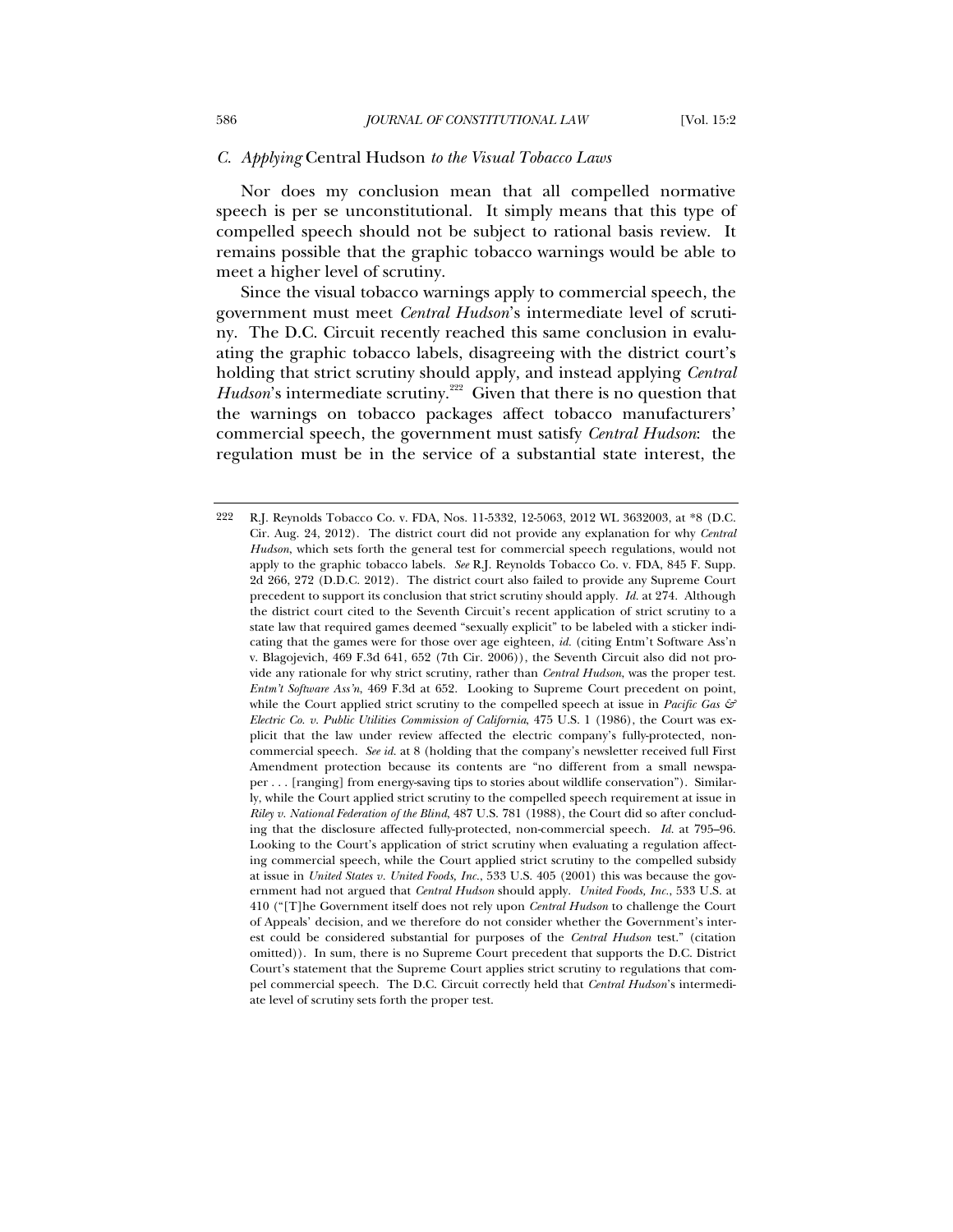regulation must directly serve that state interest, and it must be no more extensive than necessary.<sup>223</sup>

While a thorough analysis of the *Central Hudson* test is beyond the scope of this article,<sup>224</sup> the state may well be able to show that the visual tobacco warnings meet *Central Hudson*'s test given the serious health risks of tobacco usage and the inability of current textual warnings to convey these health risks to consumers. First, given the public health consequences of smoking, the graphic warnings clearly serve a substantial state interest in reducing smoking rates and effectively communicating the health risks of smoking to consumers.<sup>225</sup> Second, the visual tobacco warnings directly serve this interest by conveying shocking and disgusting images that convey this risk information and discourage individuals from starting or continuing to smoke. $226$ 

The dispositive question is whether the government would be able to meet *Central Hudson*'s final requirement that the regulation is no more extensive than necessary in order for the government to achieve its goal. Given the evidence that text-only tobacco warnings are often ignored or quickly forgotten, $227$  the fact that shocking graphic warnings may lead to greater recall of the warning and to a higher likelihood of cessation behavior<sup>228</sup> helps to demonstrate that the graphic warnings are no more extensive than necessary. Here, the strong emotional reactions caused by the graphic images actually

<sup>223</sup> Central Hudson Gas & Elec. Corp. v. Pub. Serv. Comm'n of N.Y., 447 U.S. 557, 566 (1980).

<sup>224</sup> The D.C. Circuit's opinion provides further analysis of this point, with the majority concluding that the labels do not meet the *Central Hudson* test. *See R.J. Reynolds Tobacco Co.*, 2012 WL 3632003, at \*9–12. The dissent comes to the opposite conclusion. *See id.* at \*23–26 (Rogers, J., dissenting).

<sup>225</sup> *See id.* at \*23–24 (Rogers, J. dissenting) (discussing the substantial government interests at stake).

<sup>226</sup> *See id.* at \*24.

<sup>227</sup> Paul M. Fischer et al., *Recall and Eye Tracking Study of Adolescents Viewing Tobacco Advertisements*, 261 JAMA 84, 88 (1989) (finding that almost two-thirds of adolescents surveyed ignored the textual warnings or did not look at the warning for long enough to recall any words); Thomas N. Robinson & Joel D. Killen, *Do Cigarette Warning Labels Reduce Smoking? Paradoxical Effects Among Adolescents*, 151 ARCHIVES PEDIATRICS & ADOLESCENT MED. 267, 270 (1997) (finding that as little as one third of surveyed regular teenage smokers recalled seeing a textual warning).

<sup>228</sup> Geoffrey T. Fong et al., *The impact of pictures on the effectiveness of tobacco warnings*, 87 BULL. WORLD HEALTH ORG. 640, 640–42 (2009); David Hammond et al., *Showing leads to doing: graphic cigarette warning labels are an effective public health policy*, 16 EUR. J. PUB. HEALTH 223, 223–24 (2006); David Hammond et al., *Text and Graphic Warnings on Cigarette Packages: Findings from the International Tobacco Control Four Country Study*, 32 AM. J. PREVENTATIVE MED. 202, 207 (2007); Michelle O'Hegarty et al., *Reactions of Young Smokers to Warning Labels on Cigarette Packages*, 30 AM. J. PREVENTATIVE MED. 467, 467 (2006).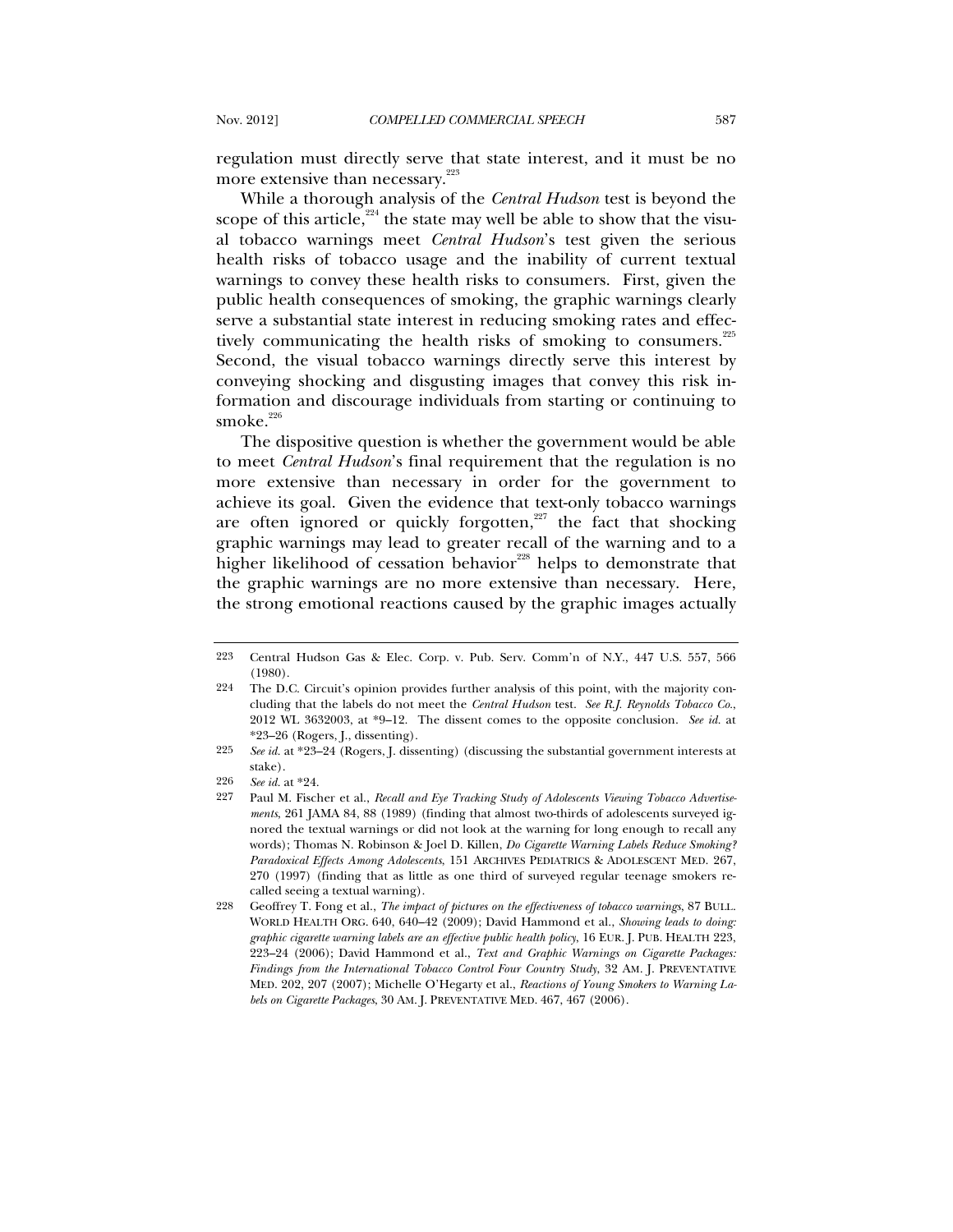support their constitutionality by strengthening the government's case for the need to go beyond text-only warnings in order to achieve its goal of reducing smoking rates. The application of *Central Hudson*'s intermediate level of scrutiny, however, will ensure that the government can only seek to compel normative speech that shocks and disgusts in narrow circumstances where bare factual information fails to adequately serve the substantial state interests at stake.<sup>229</sup>

### *D. Implications for Other Commercial Disclosure Policies*

The new tobacco warning laws are not the only circumstance in which the government compels normative disclosures. Thus, it is worth noting the implications of applying *Central Hudson* to normative disclosure policies outside of the tobacco context. Consider, for example, the federal requirements that hazardous pesticides be labeled with precautionary statements such as "wear goggles or face shield and rubber gloves when handling,"<sup>230</sup> or "do not breathe vapors."<sup>231</sup> These are normative statements that explicitly direct individuals how to behave, instead of simply providing information about the hazards associated with these products. As a consequence, were such labeling requirements to be challenged on First Amendment grounds, the distinction between normative and factual speech would mean that these labels would have to meet *Central Hudson*'s test. Given that these pesticides pose serious and immediate health consequences, however, the government would very likely be able to show that these types of labeling requirements directly advance the state's interest and are no more extensive than necessary. Poisonous chemicals that pose immediate risks to life are precisely the type of situation where a normative government message can be justified on First Amendment grounds. Thus, while the distinction between normative

<sup>229</sup> Though *Central Hudson* sets forth the general test for compelled commercial speech that spreads a normative message, it is important to caution that *Central Hudson*'s intermediate scrutiny would *not* apply if the state were to compel commercial speakers to include political or ideological messages in their commercial speech. For example, if the state were to require tobacco packages and advertisements to include a message supporting health care reform, strict scrutiny should apply. The state cannot use commercial speech as a vehicle for spreading its own political and ideological messages, even if these messages have some marginal relationship to the particular product being sold. For a discussion of the First Amendment issues raised by compelled ideological speech, albeit in a noncommercial context, see Jennifer M. Keighley, *Physician Speech and Mandatory Ultrasound Laws: The First Amendment's Limits on Compelled Ideological Speech*, 34 CARDOZO L. REV. (forthcoming 2013).

<sup>230 40</sup> C.F.R. § 156.70.

<sup>231</sup> *Id.*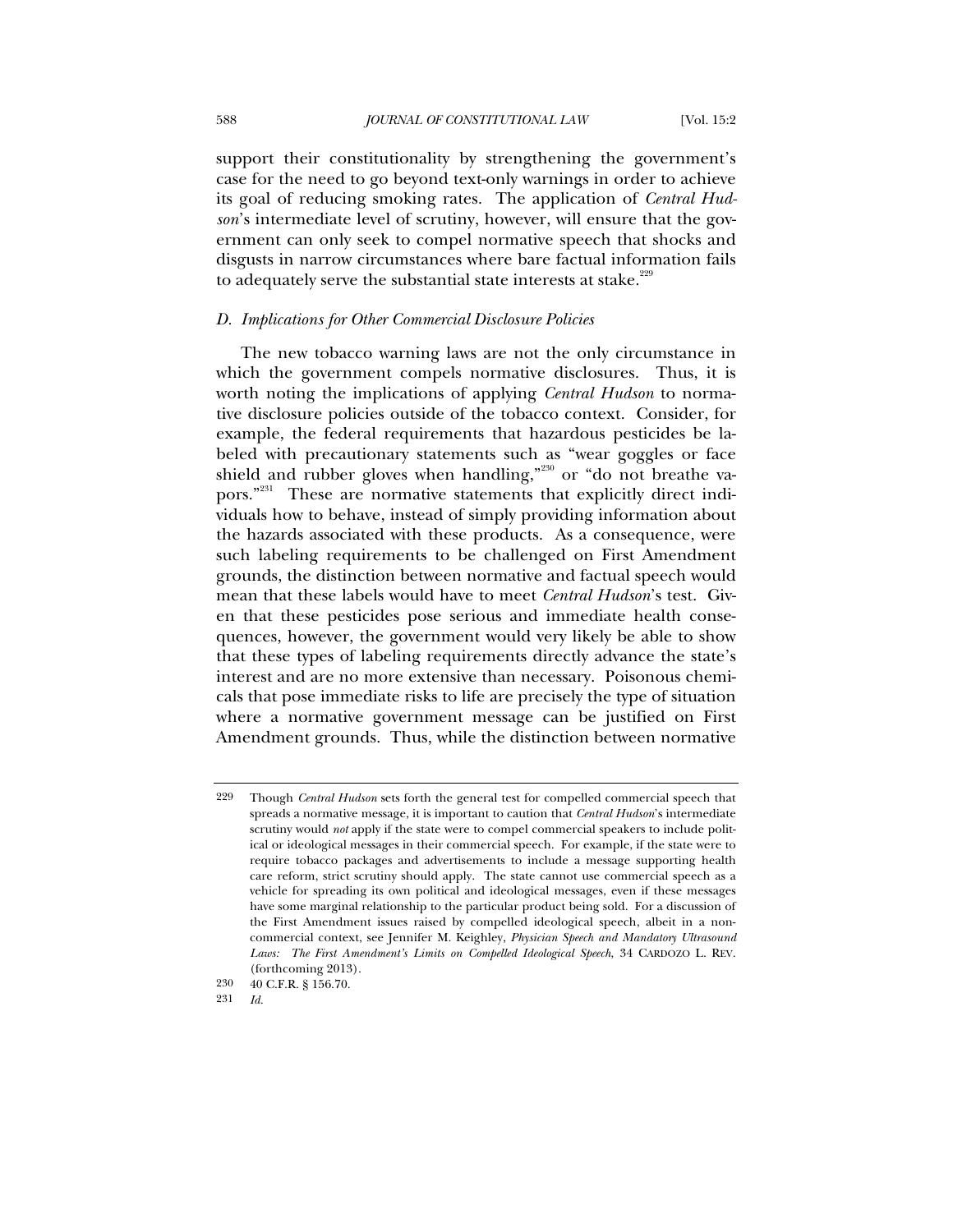and factual disclosures may make it more difficult to establish the constitutionality of certain disclosure policies, it is very likely that such disclosure policies would withstand any First Amendment chal $l$ enges.<sup>232</sup>

# V. *ZAUDERER*'S SCOPE: WHAT TYPE OF SPEECH CAN BE REQUIRED TO INCLUDE A FACTUAL DISCLOSURE?

Perhaps the most fundamental limit on *Zauderer*'s scope is the type of speech at issue: *Zauderer*'s rational basis test only applies if the compelled disclosure is attached to commercial speech. What *Zauderer* fails to articulate, and indeed what the Court has yet to articulate, is a coherent definition of what qualifies as commercial speech. $^{233}$  The increasing use of disclosure laws as a regulatory strategy in realms outside the classic definition of commercial speech will challenge the courts to develop a more workable definition of commercial speech. This section will look to a new species of disclosure laws, those targeting pregnancy service centers, in an effort to develop a flexible test for identifying commercial speech that takes into account the purposes of the commercial speech doctrine and the consumer's informational interests.

## *A. The Current Doctrine's Confused Definition of Commercial Speech*

In the Supreme Court's first extension of First Amendment protections to commercial speech, *Virginia Pharmacy*, the Court characterized commercial speech as "speech which does no more than propose a commercial transaction."234 For the statute at issue in that case, which restricted pharmacists from advertising the price of pre-

<sup>232</sup> Moreover, were producers of hazardous chemicals to challenge these types of labeling requirements on First Amendment grounds, their argument that these disclosures violate their autonomy seems shaky at best. The government's normative message merely informs the audience how to use the product properly in order to minimize risks to health. While tobacco manufacturers assuredly disagree with the government's message "do not smoke," pesticide producers likely do not disagree with the government's message that individuals should wear goggles when using their product.

<sup>233</sup> *See, e.g.*, Kozinski & Banner, *supra* note 129, at 638–39 (arguing that the Court's definition of commercial speech "starts breaking down" when the commercial nature of more complicated speech acts are analyzed); Frederick Schauer, *Commercial Speech and the Architecture of the First Amendment*, 56 U. CIN. L. REV. 1181, 1184–85 (1988) ("[T]he Supreme Court, for all it *has* said about commercial speech, has conspicuously avoided saying just what it is.").

<sup>234</sup> Va. State Bd. of Pharm. v. Va. Citizens Consumer Council, 425 U.S. 748, 762 (1976) (quoting Pittsburgh Press Co. v. Human Relations Comm'n, 413 U.S. 376, 385 (1973) (internal quotation marks omitted)).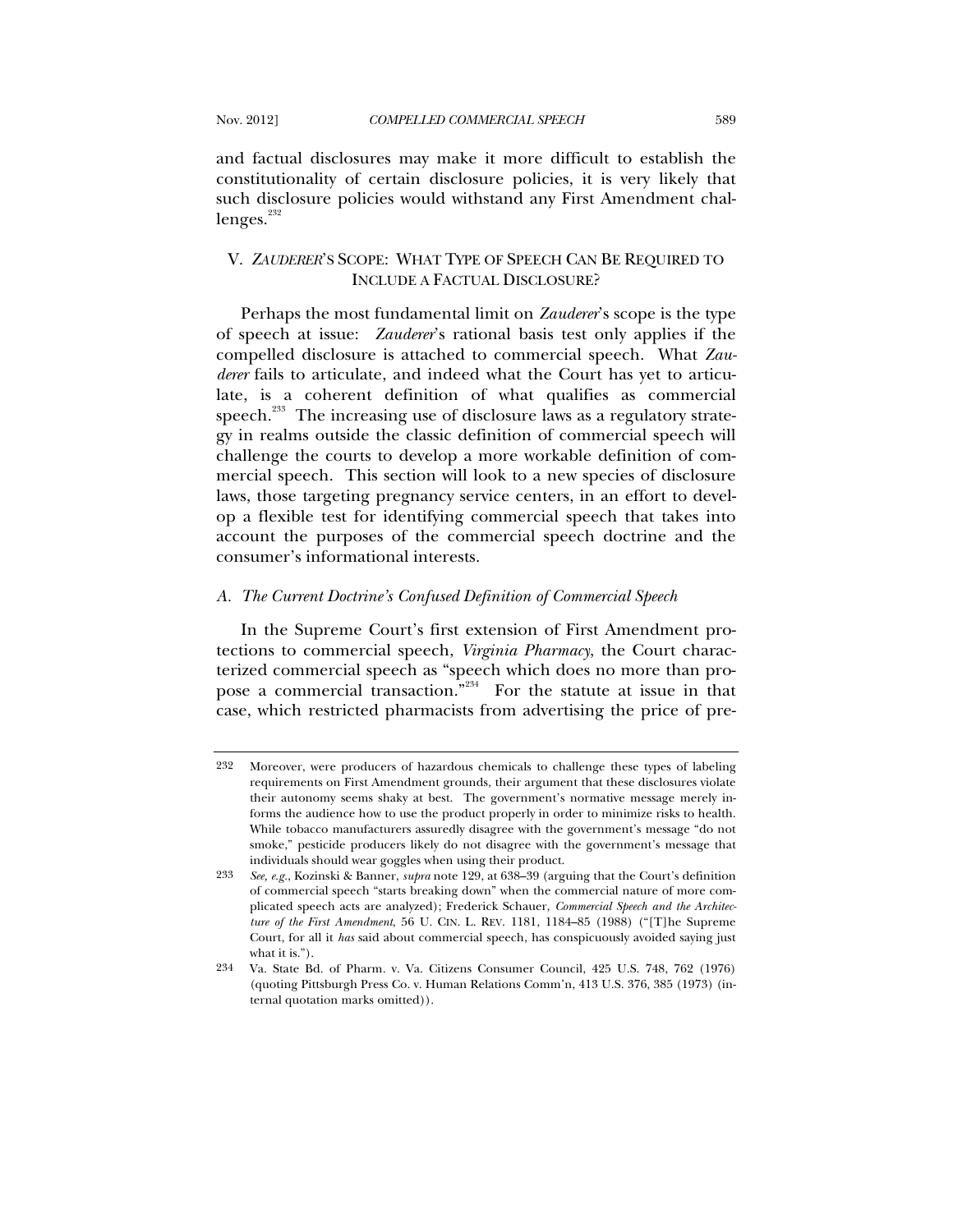scription drugs, such a narrow definition sufficed. The Court later described speech proposing a commercial transaction as "the core notion of commercial speech."<sup>235</sup> *Central Hudson* provides little elaboration on the definition of commercial speech that falls outside of this core, describing commercial speech as speech "related solely to the economic interests of the speaker and its audience."236 While the Court has characterized the *Central Hudson* definition as encompassing a "somewhat larger category"<sup>237</sup> of speech than that articulated in *Virginia Pharmacy*, this definition has been criticized for failing to set forth a workable test for identifying commercial speech.<sup>238</sup> The Court, however, does not pretend that there is a clear-cut definition of commercial speech: the Court has recognized the "difficulty of drawing bright lines that will clearly cabin commercial speech in a distinct category."<sup>239</sup>

The Court's most extensive discussion of the boundaries of commercial speech is in a case where the commercial nature of the speech at issue required closer analysis: *Bolger v. Youngs Drug Products Corp*. 240 In *Bolger*, the plaintiff challenged a federal statute prohibiting the mailing of unsolicited advertisements for contraceptives. The plaintiff, who manufactured, sold, and distributed contraceptives, sought to mail a variety of materials to the general public. Some of these materials directly promoted the plaintiff's products, and other materials were "informational pamphlets discussing the desirability and availability of prophylactics in general."<sup>241</sup> While the Court found the materials that explicitly advertised the plaintiff's products to qualify as commercial speech without much discussion, the informational pamphlets "present[ed] a closer question."<sup>242</sup>

In evaluating the commercial nature of the informational pamphlets, the Court considered a number of factors: whether the speech was an advertisement, whether the speech referred to a specific product, and whether the speakers had an economic motivation

236 Cent. Hudson Gas & Elec. Corp. v. Pub. Serv. Comm'n of N.Y., 447 U.S. 557, 561 (1980).

<sup>235</sup> Bolger v. Youngs Drug Prods. Corp., 463 U.S. 60, 66 (1983).

<sup>237</sup> *See* City of Cincinnati v. Discovery Network, Inc., 507 U.S. 410, 422 (1993).

<sup>238</sup> *See, e.g.*, Rubin v. Coors Brewing Co., 514 U.S. 476, 494 (1995) (Stevens, J., concurring) (criticizing the Court's definition of commercial speech in *Central Hudson*: "[E]conomic motivation or impact alone cannot make speech less deserving of constitutional protection, or else all authors and artists who sell their works would be correspondingly disadvantaged").

<sup>239</sup> *Discovery Network*, 507 U.S. at 419.

<sup>240 463</sup> U.S. 60 (1983).

<sup>241</sup> *Id.* at 62.

<sup>242</sup> *Id.* at 66.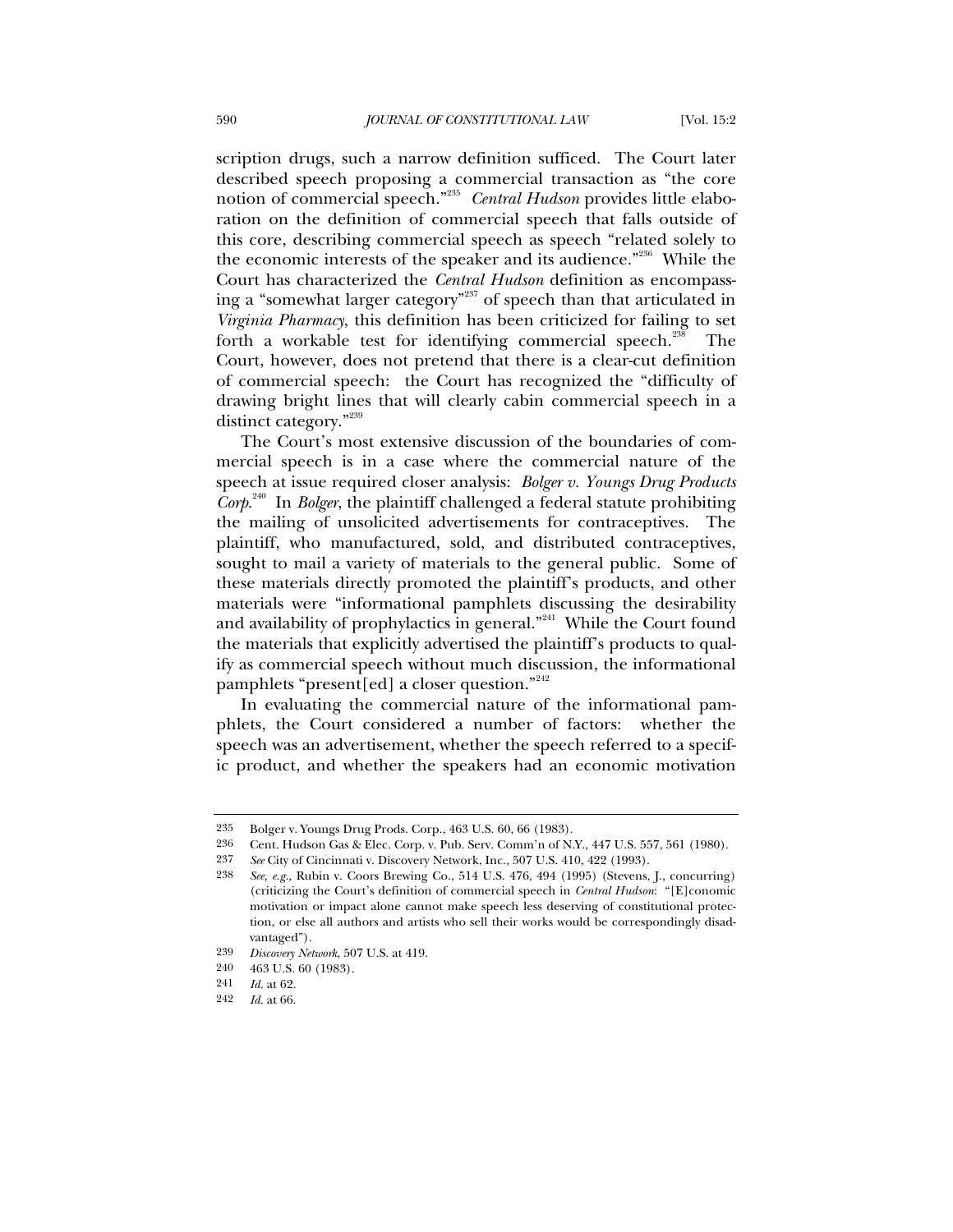for engaging in the speech.<sup>243</sup> The Court ultimately concluded that since the informational pamphlets combined all three of these characteristics, they fell within the definition of commercial speech, even though the pamphlets also contained "discussions of important public issues such as venereal disease and family planning."<sup>244</sup> The Court cautioned, however, that the presence of any one of these factors alone would be insufficient to render a particular speech act into commercial speech, and that none of these factors are essential to the definition.<sup>245</sup> The *Bolger* factors, thus, are neither sufficient nor necessary to the definition of commercial speech. They do, however, at least articulate a starting place for the analysis.

The Court ultimately appears to be convinced that there is a "common-sense distinction"<sup>246</sup> between commercial speech and fully protected speech that the courts will be able to recognize on a caseby-case basis. Dean Post argues that this simplistic definition is, in fact, just the opposite:

The evaluations of "commonsense" are complex, contextual, and ultimately inarticulate; the Court's appeal to common sense acknowledges that the achievement of constitutional purposes cannot be reduced to any simple rule or determinate criteria. The judgments of common sense ultimately revolve around questions of social meaning; they turn on whether the utterance of a particular speaker should be understood as an effort to engage public opinion or instead simply to sell products.<sup>24</sup>

This contextual inquiry into the social meaning of a particular speech act goes beyond the factors articulated in *Bolger* and requires analyzing the speech act as a whole.

Various scholars have attempted to identify a common thread uniting the Court's common-sense inquiry into what qualifies for protection under the commercial speech doctrine. Daniel Halberstam argues that the Court's definition of commercial speech depends upon the speech being part of a "predefined communicative project" rather than "unbounded public discourse."<sup>248</sup> He believes that the definition of commercial speech ultimately turns on the relationship between the speaker and audience. When commercial speech is at issue, "the relationship between speaker and audience is transformed from an exploration of each other's opinions and beliefs into a strat-

<sup>243</sup> *Id.* at 66–67.

<sup>244</sup> *Id.* at 67–68 (footnote omitted).

<sup>245</sup> *Id.* at 66–67 & n.14.

<sup>246</sup> *Id.* at 64 (quoting Ohralik v. Ohio State Bar Ass'n, 436 U.S. 447, 455–56 (1978)) (internal quotation marks omitted).

<sup>247</sup> Post, *The Constitutional Status of Commercial Speech*, *supra* note 53, at 18.

<sup>248</sup> Halberstam, *supra* note 83, at 832.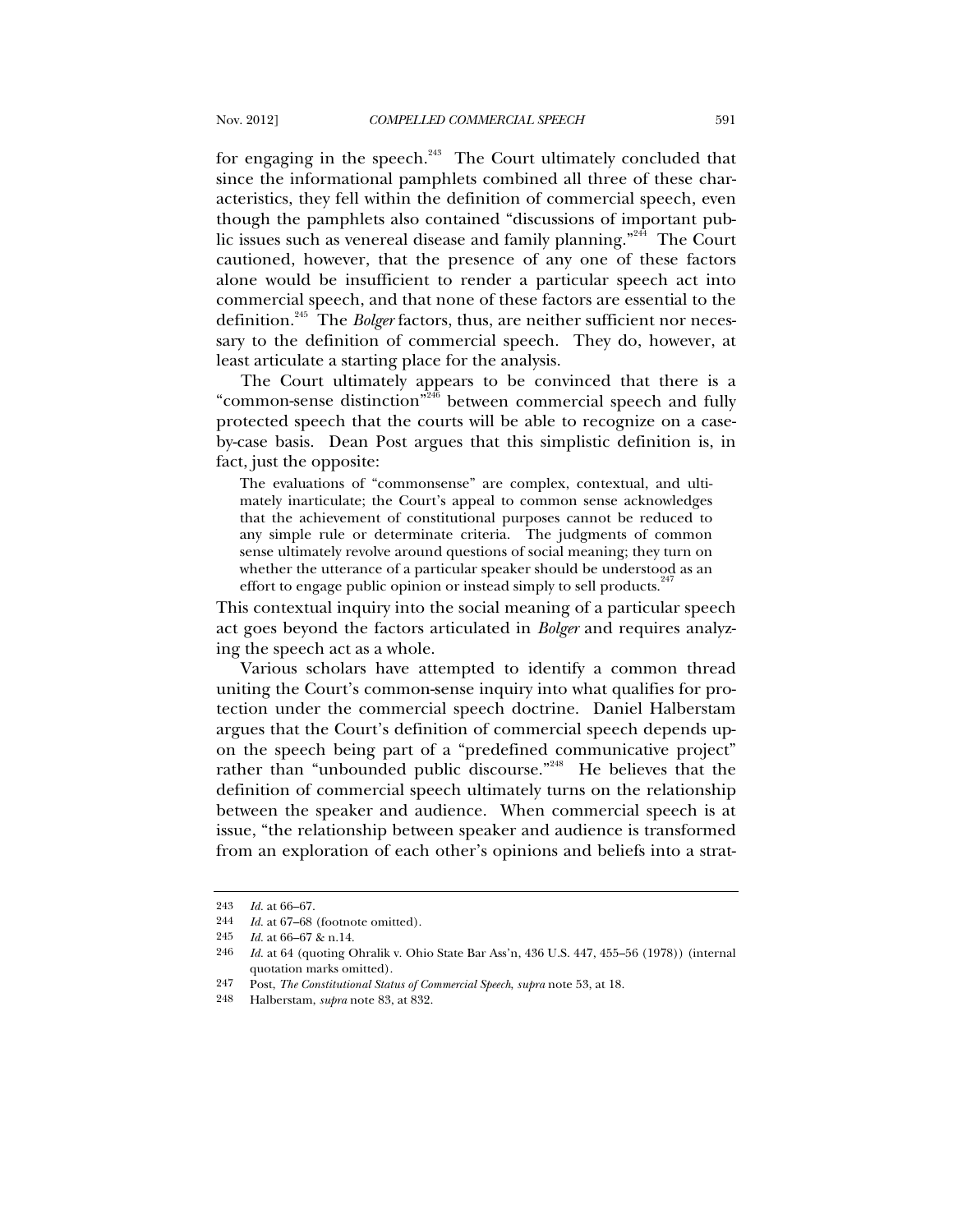egy of striking a bargain that is ultimately objectified in a material transaction." $249$  He also believes, however, that this relationship should be evaluated from the perspective of "the reasonable person receiving the communication . . . . The question would be whether a person, knowing all the relevant facts, would reasonably understand the communication to be directed at the audience as potential consumers."<sup>250</sup> Thus, Halberstam's formulation evaluates the social context of the relationship between the speaker and his audience, with a focus on the audience's perspective.

Others have argued that the commercial speech definition should focus on the content of the communication:

If the message communicates a point of view or espouses something other than a commercial transaction, it is irrelevant that the speaker hopes to generate corporate good-will (that may someday lead to sales) in addition to imparting information. If, on the other hand, the message seeks directly to induce consumption of a particular product or service, it is a nonexpressive communication entitled to constitutional protection only to the extent it furthers audience interests, even if the advertiser is passionately committed to his product or service.<sup>2</sup>

This formulation, however, again focuses on the audience's perspective: if the audience would understand the speech to be about the use of a particular product or service, the speech is commercial speech. The speaker's ultimate motivations for engaging in the speech are irrelevant.

Dean Post argues that the Court ultimately defines commercial speech as those forms of speech that are protected because of their informational function. Characterizing commercial speech as "speech which is not itself public discourse, but which disseminates information to the public sphere that is useful for the conduct of public discourse,"252 he argues that the commercial speech doctrine applies to more than conventional advertising. The doctrine also applies "to state regulations seeking to control the circulation of nonadvertising commercial information outside of public discourse."<sup>253</sup> For Post, an integral component of commercial speech is its placement outside of public discourse, defined as "those processes of communication that must remain open to the participation of citizens if democratic legitimacy is to be maintained."<sup>254</sup> Under this for-

<sup>249</sup> *Id.* at 832–33.

<sup>250</sup> *Id.* at 853.

<sup>251</sup> Estreicher, *supra* note 60, at 258–59.

<sup>252</sup> Post, *Informed Consent to Abortion*, *supra* note 63, at 974. 253 POST, DEMOCRACY, EXPERTISE, AND ACADEMIC FREEDOM, *supra* note 59, at 41.

<sup>254</sup> Post, *The Constitutional Status of Commercial Speech*, *supra* note 53, at 7.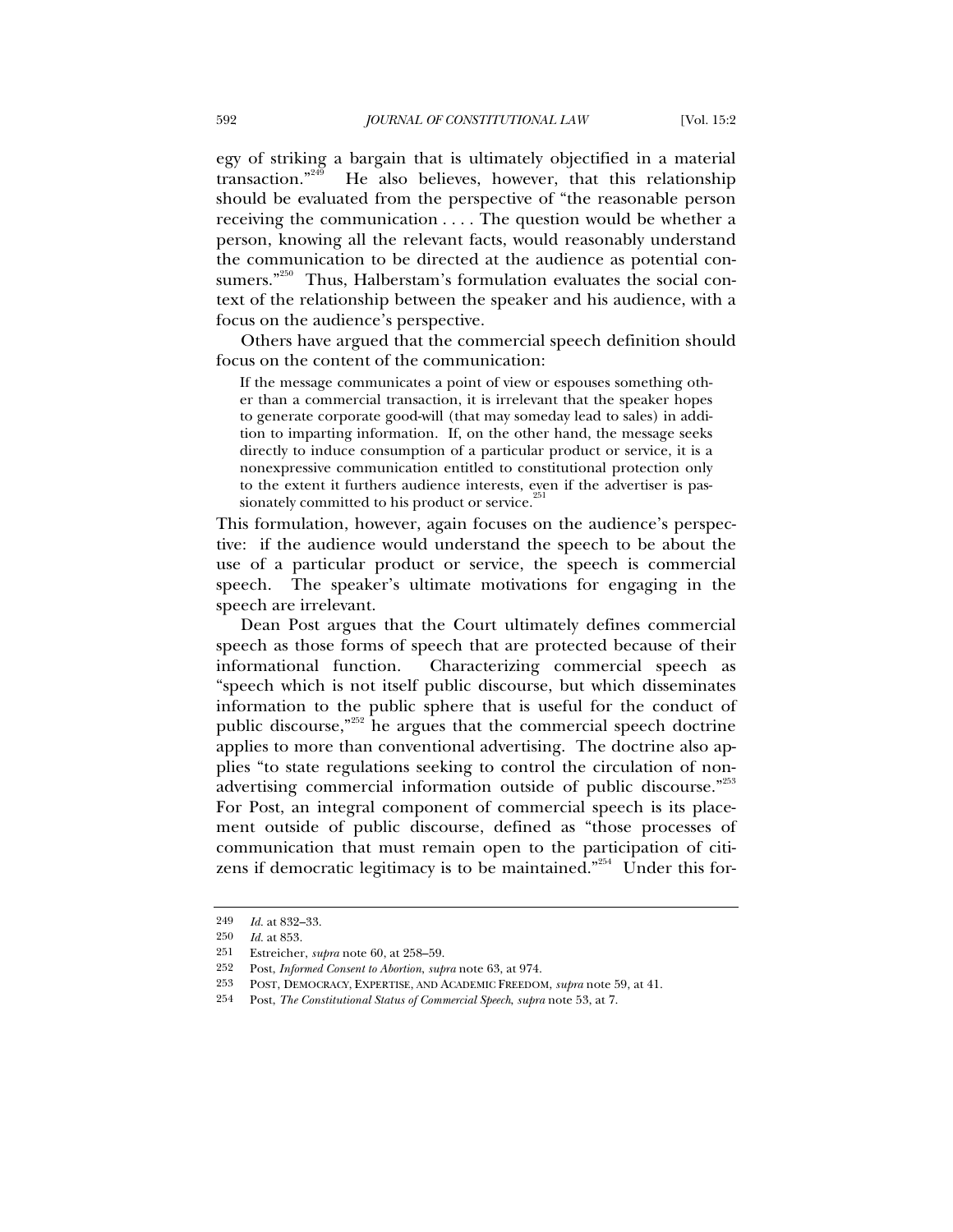mulation, speech that does not explicitly promote the use of a particular product or service can qualify as commercial speech. Here, again, the focus is not on the speaker's motivations, but on the content of the particular speech act and the sphere in which it is communicated.

The Ninth Circuit's discussion in *Environmental Defense Center v. EPA*255 illustrates how some courts have dealt with First Amendment challenges to compelled speech regulations affecting speech that does not fit within the Court's narrow definition of commercial speech.<sup>256</sup> In upholding Environmental Protection Agency ("EPA") rules under the Clean Water Act that required small municipal storm sewer providers to "distribute educational materials to the community . . . about the impacts of storm water discharges on water bodies and the steps that the public can take to reduce pollutants in stormwater runoff,"<sup>257</sup> and to "[i]nform public employees, businesses, and the general public of hazards associated with illegal discharges and improper disposal of waste,"<sup>258</sup> the court first analyzed the applicability of the compelled commercial speech doctrine. The Ninth Circuit looked to *Zauderer*, concluding that the EPA rules, similar to *Zauderer*'s attorney disclosure requirement, did not raise the same interests at stake in *Wooley* and *Barnette*. 259 The EPA rules did not interfere with public discourse, nor require municipal storm sewer providers to adopt any ideological positions with which they disagreed.<sup>260</sup> In fact, the rules left it up to the municipal storm sewer provider to develop the specific contents of their informational message: the rules merely required "appropriate educational and public information activities that need not include any specific speech at all."<sup>261</sup>

<sup>255 344</sup> F.3d 832 (9th Cir. 2003).

<sup>256</sup> For an early Seventh Circuit decision interpreting the definition of commercial speech, see *FTC v. Nat'l Comm'n on Egg Nutrition*, 570 F.2d 157 (7th Cir. 1977). In this case, the Seventh Circuit held that a campaign by the National Commission on Egg Nutrition that denied the existence of scientific evidence between consumption of eggs and heart disease qualified as commercial speech, even though the Commission was a non-profit, and the campaign was not connected to any specific brand of eggs.

<sup>257 40</sup> C.F.R. § 122.34(b)(1)(i) (2011).

<sup>258</sup> *Id.* at § 122.34(b)(3)(ii)(D).

<sup>259</sup> *Envtl. Def. Ctr.*, 344 F.3d at 849.

<sup>260</sup> *Id.* at 850 ("Informing the public about safe toxin disposal is non-ideological; it involves no 'compelled recitation of a message' and no 'affirmation of belief.'" (quoting Pruneyard Shopping Ctr. v. Robins, 447 U.S. 74, 88 (1980))).

<sup>261</sup> *Id.* at 849. Since the rules did not specify the content of the compelled speech, there is no suggestion that the government required the storm sewer providers to spread a normative message about how the public should behave. Instead, the rules require the providers to give the public information about the impact of storm water discharge, how to reduce pollutants, and the hazards of illegal discharge.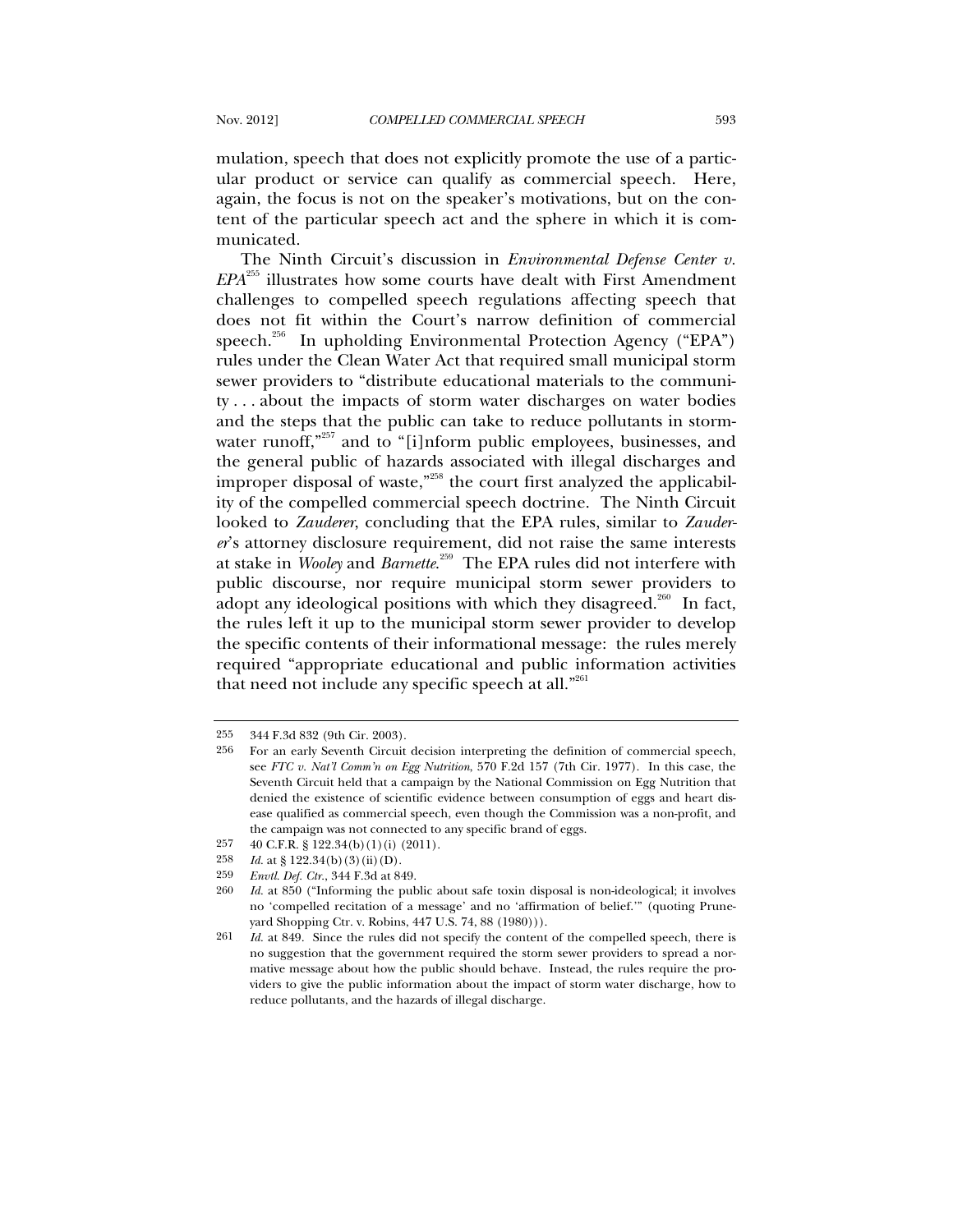The court found additional support for its conclusion in *National*  Electrical Manufacturers Ass'n v. Sorrell,<sup>262</sup> the Second Circuit case upholding Vermont's statute requiring manufacturers to label products containing mercury. The panel concluded that while the municipal storm sewer providers' speech was "not . . . 'commercial' in the same sense that manufacturer labeling is . . . it will be similar in substance to *Sorrell* to the extent that it informs the public how to dispose safely of toxins."263 The court focused on the informational value of the speech at issue, and its non-ideological nature, in concluding that the same principles of the commercial speech doctrine should apply: "the policy considerations underlying the commercial speech treatment of labeling requirements. . . apply similarly in the context of the market-participant municipal storm sewer provider.<sup>"264</sup> Ultimately the court's analysis of the First Amendment rights at stake looks to the context and content of the speech being compelled—while the court stopped short of classifying the public information requirement as compelled commercial speech, it recognized that the principles of the doctrine should apply in light of the informational interests being served by the EPA rule. $2<sup>26</sup>$ 

*Environmental Defense Center* illustrates the problem with a narrow definition of commercial speech: the government often compels factual disclosures in areas beyond mere proposals of commercial transactions, yet there is no First Amendment doctrine addressing these types of regulations. So the courts are either required to recognize the interests of the commercial speech doctrine in applying some form of reduced First Amendment scrutiny, as the Ninth Circuit did in *Environmental Defense Center*, or the courts are forced to fit the regulation within the Court's confused definition of commercial speech. A commercial speech definition that focuses on the exchange of money for the purchase of a product or service fails to recognize that many of our regulatory policies have goals completely disconnected from economic harm.<sup>266</sup> A broader definition of commercial speech

<sup>262 272</sup> F.3d 104 (2001).

<sup>263</sup> *Envtl. Def. Ctr.*, 344 F.3d at 851 n.27.

<sup>264</sup> *Id.* (citation omitted).

<sup>265</sup> The Ninth Circuit recently relied on *Environmental Defense Center* in holding that a statute compelling non-ideological speech by drug claims processors to third-party insurers on the average fees pharmacies charge for drugs does not trigger any First Amendment scrutiny. Jerry Beeman & Pharm. Servs., Inc. v. Anthem Prescription Mgmt., LLC, 652 F.3d 1085, 1102–03 (9th Cir. 2011), *reh'g en banc granted*, 661 F.3d 1199 (9th Cir. 2011), *question certified by* 682 F.3d 779 (9th Cir. 2012).

<sup>266</sup> *See, e.g.*, FUNG ET AL., *supra* note 1, at 12–13 (listing the purposes of workplace hazard disclosures, toxic releases disclosure, patient safety disclosures, drinking water contaminant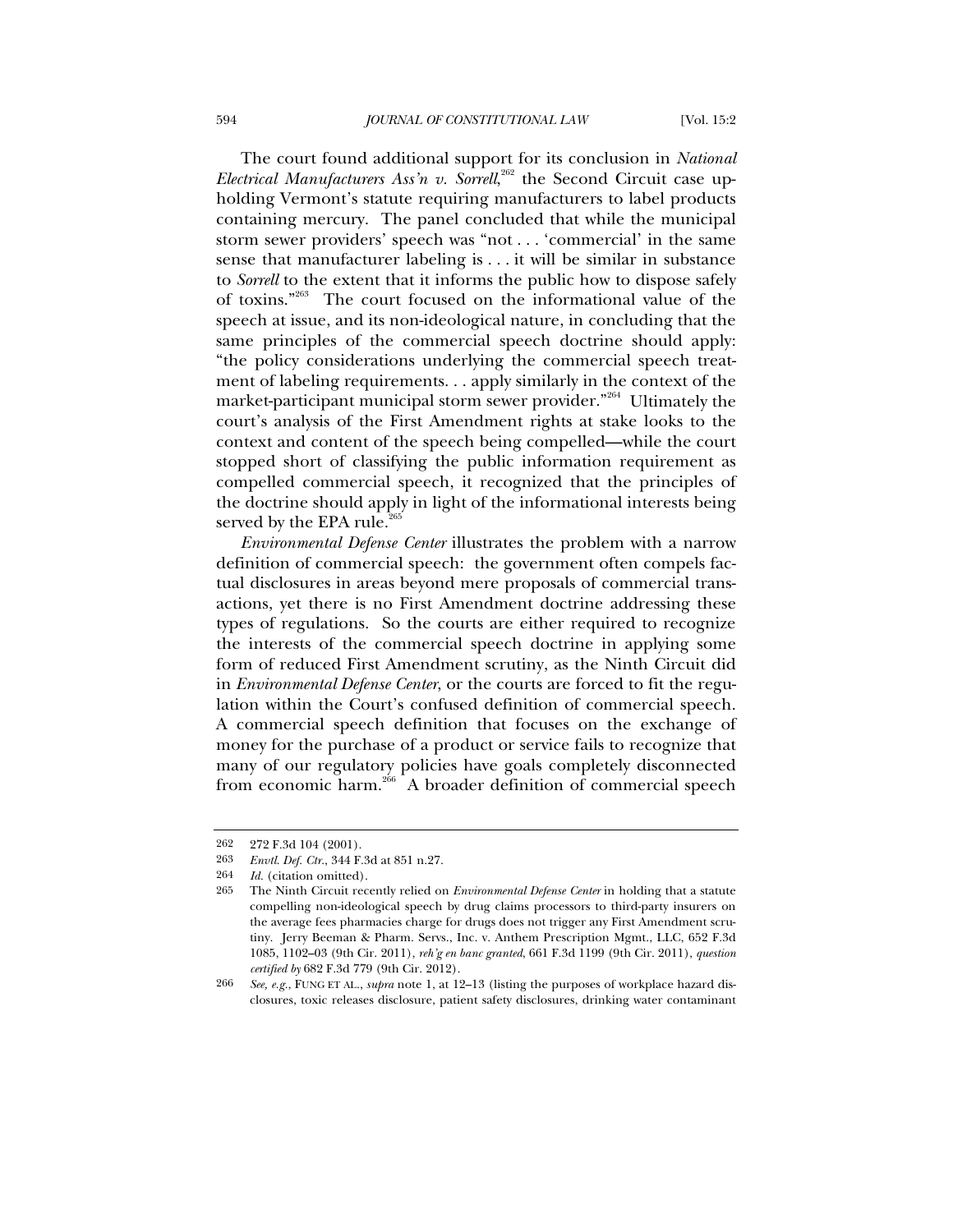that looks to the context and content of the speech, and that analyzes the nature of the speech from the audience's perspective, would permit courts to apply the appropriate level of scrutiny to regulations that compel non-ideological, informational speech outside of the confines of a buyer-seller relationship. $267$ 

# *B. Disclosure Laws Targeting Pregnancy Service Centers*

New laws requiring "pregnancy service centers,"<sup>268</sup> or facilities that provide services to women who are or may be pregnant, to disclose the scope and nature of their services present the courts with an opportunity to reconsider the definition of commercial speech. These laws require the centers to provide factual information to women seeking pregnancy-related care about the services they provide and/or the presence of medically trained staff. As will be discussed further below, the laws were adopted in response to evidence showing that women visiting the centers are often confused about what types of services the centers provide, and that this confusion can delay their access to time-sensitive medical care. While these disclosures are designed to provide information that will prevent the deception and confusion of women seeking pregnancy-related medical care, courts that have considered First Amendment challenges to the laws have concluded that the commercial speech doctrine is inapplicable based

disclosures, restaurant hygiene disclosures, nutritional labeling disclosures, and automobile rollover disclosures).

<sup>267</sup> Before turning to an application of the proposed definition, it is important to distinguish the commercial speech doctrine from the First Amendment right of corporations and other commercial actors to participate in public discourse. The commercial speech definition focuses on the characteristics of a particular speech act, not the commercial status of its speaker. *See* Vill. of Schaumburg v. Citizens for a Better Env't, 444 U.S. 620, 632 (1980) (concluding that individuals seeking charitable contributions are engaged in fully protected speech, even though they are soliciting money). Thus, while the government may not suppress political speech based on the speaker's corporate identity under *Citizens United v. FEC*, 130 S. Ct. 876, 913 (2010), this holding in no way limits the government's ability to regulate a corporation's speech promoting its products and services.

<sup>268</sup> These centers are commonly referred to in the media and by pro-choice advocates as "crisis pregnancy centers." Although the centers used to refer to themselves as "crisis pregnancy centers," they now avoid using the term, and some prefer the term "pregnancy resource center." MINORITY STAFF OF H. COMM. ON GOV'T REFORM, 109TH CONG., FALSE AND MISLEADING HEALTH INFORMATION PROVIDED BY FEDERALLY FUNDED PREGNANCY RESOURCE CENTERS 1 (2006), *available at* http://www.chsourcebook.com/articles/ waxman2.pdf [hereinafter WAXMAN REPORT]. For the sake of simplicity, I will refer to the centers as "pregnancy service centers," which is the term used in the New York City Local Law. N.Y.C., N.Y., ADMIN. CODE § 20-815. The Baltimore Ordinance refers to these types of facilities as "limited-service pregnancy centers." BALT., MD., HEALTH CODE § 3-501 (2012).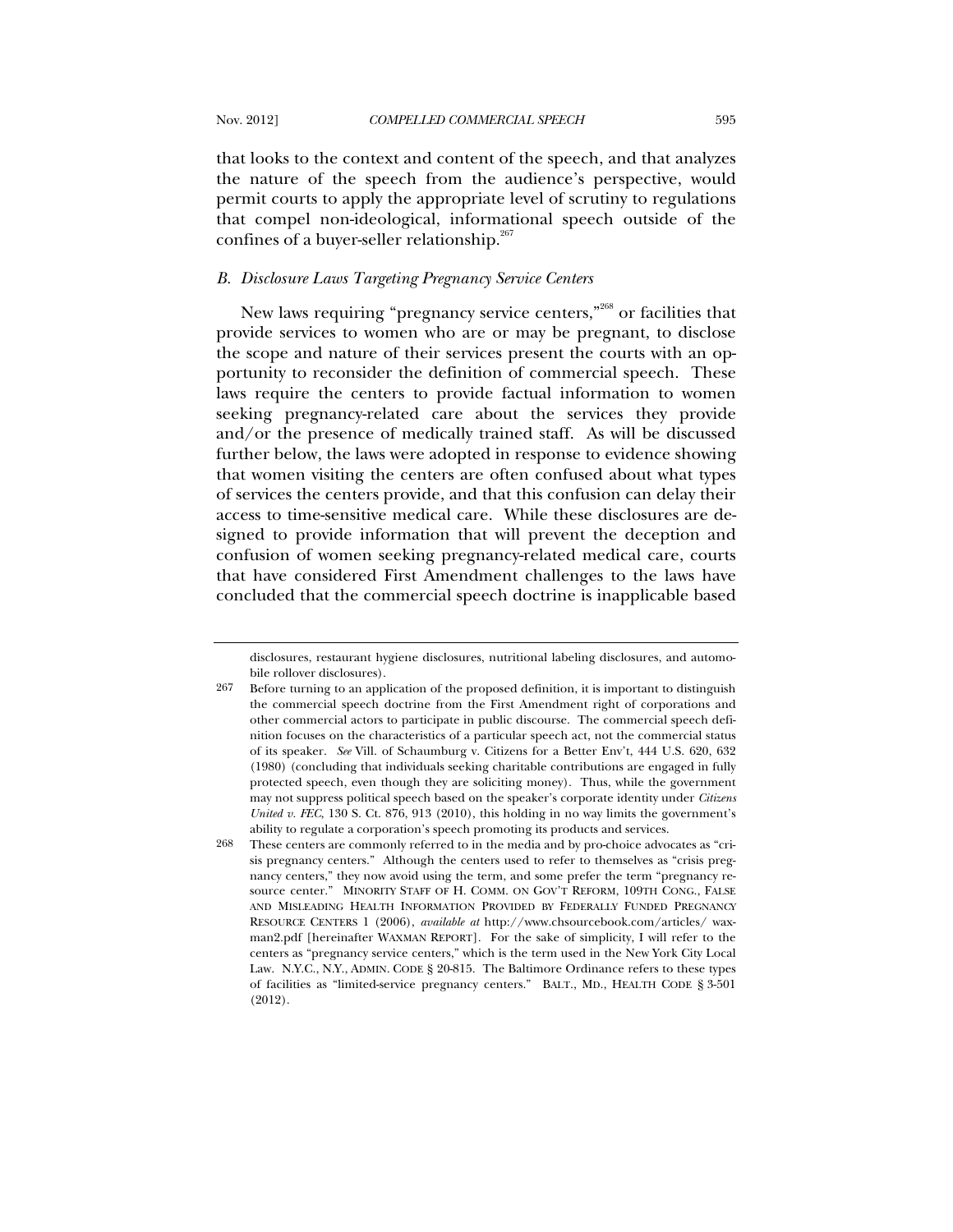on a single characteristic: the centers do not charge money for their services.

### *1. The Background Behind Pregnancy Service Center Disclosure Laws*

Pregnancy service centers, as the term is used in this Article, are facilities that provide women who are or may be pregnant with certain services, such as free pregnancy tests, ultrasounds, counseling, maternity education, and free non-financial assistance (such as diapers, formula, clothes, and toys).<sup>269</sup> The centers often do not have any licensed medical providers on staff, and are not licensed as medical clinics.<sup>270</sup> Most of the centers are affiliated with pro-life organizations,<sup>271</sup> and they do not provide referrals for emergency contraception or abortions. Their explicit goal is to persuade pregnant women and teenagers to choose motherhood or adoption over abortion.<sup>272</sup>

These types of centers are neither a new nor a limited phenomenon; it was estimated that there were approximately 2100 pregnancy service centers in the mid-1980s, $^{273}$  and it is estimated that there are currently  $2500$  to  $4000$  such centers across the country.<sup>274</sup> These types of centers have long been criticized for misrepresenting themselves as abortion clinics and engaging in deceptive advertising that leads women to believe that the centers provide a more full-range of medical services. $275$  And both governmental and private actors have previously attempted to curb the centers' deceptive tactics. As just a few examples: New York State's Attorney General charged centers with

<sup>269</sup> *See, e.g.*, Evergreen Ass'n v. City of New York, 801 F. Supp. 2d 197, 202–03 (S.D.N.Y. 2011) (listing the types of services provided by centers in New York City).

<sup>270</sup> NARAL PRO-CHOICE N.Y. FOUND., "SHE SAID ABORTION COULD CAUSE BREAST CANCER," A REPORT ON: THE LIES, MANIPULATIONS, AND PRIVACY VIOLATIONS OF CRISIS PREGNANCY CENTERS IN NEW YORK CITY 2 (Oct. 2010), *available at* http://www.prochoiceny.org/ assets/bin/pdfs/cpcreport2010.pdf [hereinafter NARAL REPORT] (noting that most pregnancy service centers are not medical clinics and that most have staff without any medical training).

<sup>271</sup> WAXMAN REPORT, *supra* note 268, at 1. Two of the largest of such national umbrella organizations are Heartbeat International and Care Net. Both organizations describe themselves as pro-life networks that promote the work of pregnancy service centers providing alternatives to abortion. *See* HEARTBEAT INTERNATIONAL, http://www.hearbeatinternational.org (last visited Sept. 20, 2012); *About Us*, CARE NET, http://www.care-net.org/aboutus/mission.html (last visited Sept. 20, 2012).

<sup>272</sup> WAXMAN REPORT, *supra* note 268, at 1.

<sup>273</sup> *See* Joseph Berger, *Centers' Abortion Ads Called 'Bogus*,' N.Y. TIMES, July 16, 1986, at B2.

<sup>274</sup> Joanne Rosen, *The Public Health Risks of Crisis Pregnancy Centers*, 44 PERSP. ON SEXUAL & REPROD. HEALTH 201 (2012).

<sup>275</sup> *See* Jane Gross, *Pregnancy Centers: Anti-Abortion Role Challenged*, N.Y. TIMES, Jan. 23, 1987, at B1.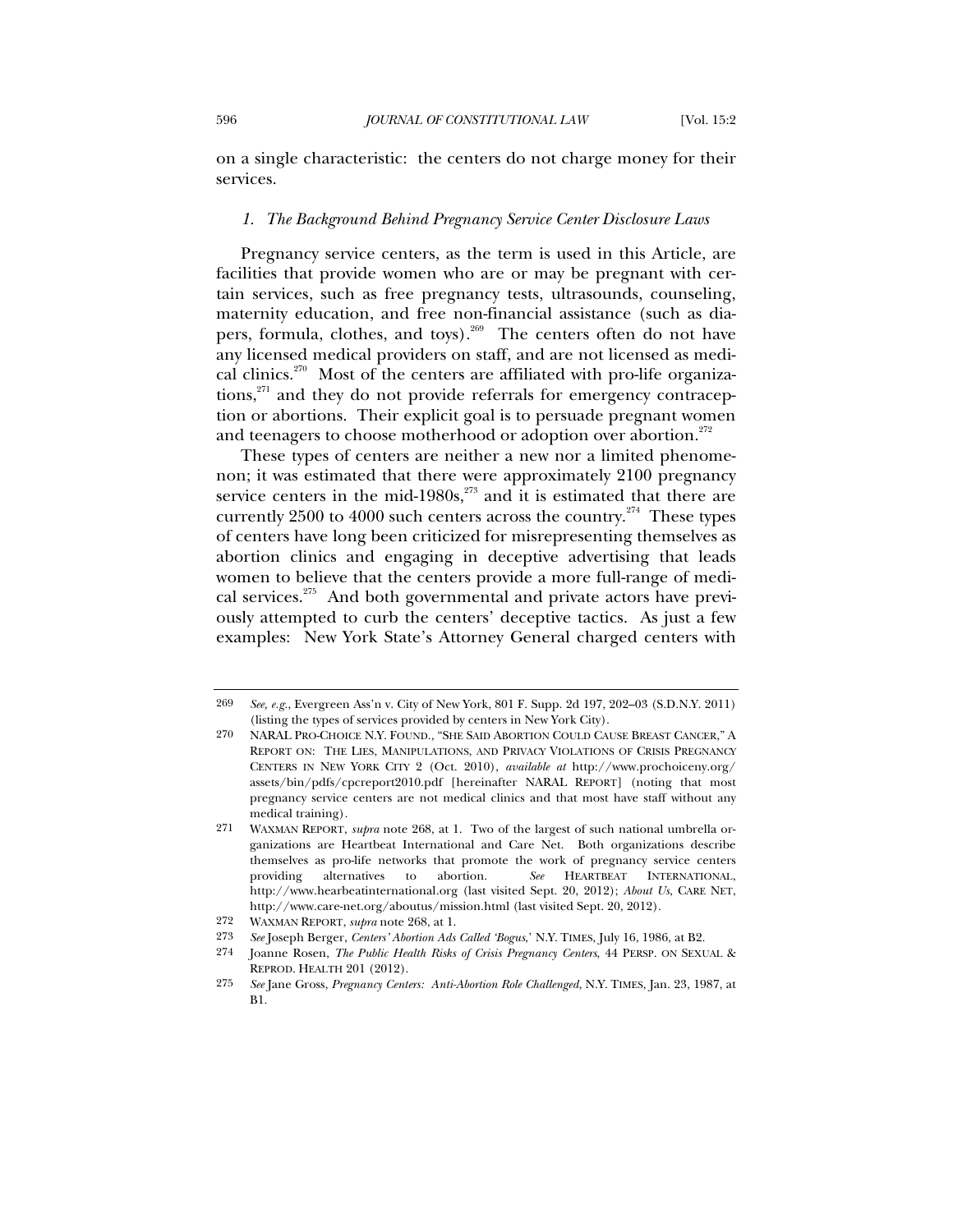deceptive advertising in the  $1980s^{276}$  and investigated their deceptive tactics again in 2002, entering into a settlement agreement; $277$  in the mid-1980s, a North Dakota women's medical clinic sued a pregnancy service center for damages and injunctive relief on account of the center's false and deceptive advertising;<sup>278</sup> in the late 1980s, the State of Texas charged a center with violating the state's deceptive trade practices act;<sup>279</sup> in the late 1980s, a private plaintiff in Missouri sued a center under Section 1983 for participating in a conspiracy to deprive her of her fundamental right to an abortion;<sup>280</sup> and in the mid-1990s, Planned Parenthood filed suit against a San Diego clinic for deceptive advertising. $281$ 

Criticism of the centers' deceptive tactics, however, has continued, culminating in a 2006 report by the Minority Staff of the Committee on Government Reform in the U.S. House of Representatives entitled "False and Misleading Health Information Provided by Federally Funded Pregnancy Resource Centers."<sup>282</sup> This report, requested by U.S. Representative Henry Waxman, found that 87% of the centers investigated "provided false or misleading information about the health effects of abortion," and that the centers often "grossly misrepresented the medical risks of abortion."<sup>283</sup> The report also describes how the centers "often mask their pro-life mission in order to attract abortion-vulnerable clients," and that their tactics include "obscuring the fact that the center does provide referrals to abortions" in their advertisements, and misrepresenting that the center will "provide pregnant teenagers and women with an understanding of all of their options."<sup>284</sup>

A host of other reports<sup>285</sup> have provided further documentation of continued deception by crisis pregnancy centers.<sup>286</sup> First, the centers

<sup>276</sup> *Id.*

<sup>277</sup> Nancy Tilghman, *Anti-Abortion Centers Get Spitzer Reprieve*, N.Y. TIMES, Mar. 10, 2002, at 7.

<sup>278</sup> Fargo Women's Health Org. v. Larson, 381 N.W.2d 176 (N.D. 1986).

<sup>279</sup> Mother & Unborn Baby Care of N. Tex. v. Texas, 749 S.W.2d 533 (Tex. App. 1988).

<sup>280</sup> Lewis v. Pearson Found., 908 F.2d 318, 319 (8th Cir. 1990).

<sup>281</sup> Tamar Lewin, *Anti-Abortion Center's Ads Ruled Misleading*, N.Y. TIMES, Apr. 22, 1994, at A15.

<sup>282</sup> WAXMAN REPORT, *supra* note 268.

<sup>283</sup> *Id.* at i.

<sup>284</sup> *Id.* at 1–2.

<sup>285</sup> PLANNED PARENTHOOD OF N.Y.C., CRISIS PREGNANCY CENTER SURVEYING SUMMARY (2011) [hereinafter PPNYC REPORT]; NARAL REPORT, *supra* note 270; NAT'L ABORTION FED'N, CRISIS PREGNANCY CTRS.: AN AFFRONT TO CHOICE 3 (2006), *available at*  http://www.prochoice.org/pubs\_research/publications/downloads/public\_policy/cpc\_r eport.pdf.

<sup>286</sup> *See* Rosen, *supra* note 274, at 201 (concluding that "the centers often provide inaccurate information that may delay or interfere with women's access to abortion and contracep-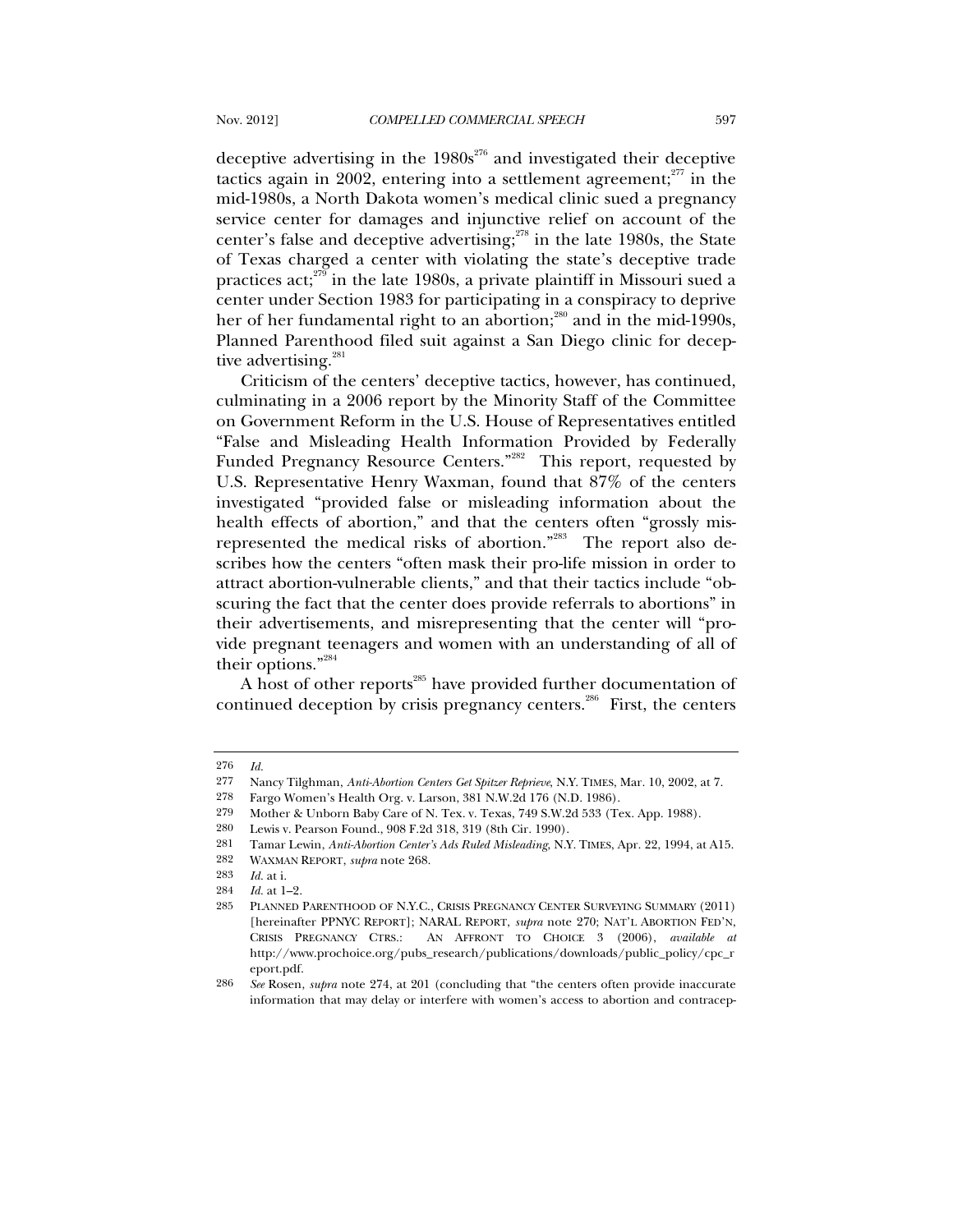disguise the true nature of the services they will provide in order to lure women to the clinic. Second, once women are at the clinic, the centers provide them with false and misleading information. For example, the reports indicate that centers often have ambiguous names that confuse women about the nature of their services, $287$  locate next to abortion providers in the hopes that women seeking an abortion will accidentally go into the pregnancy services center,<sup>288</sup> and even go so far as to intercept women on their way to abortion clinics to direct them to the pregnancy service center instead.<sup>289</sup> Once women are at the clinic, the reports document that some centers have inaccurately diagnosed the stage of women's pregnancies,<sup>290</sup> given women false information about how long they could wait before deciding whether to have an abortion, $291$  and informed women that they will be able to obtain an abortion at the pregnancy service center, without any intention of ever providing them with such a service. $292$ 

In recent years, local governments have used a new tactic: disclosure laws that require pregnancy service centers to post signs and/or include written disclosures in their advertisements informing women about which services the centers will not provide, and/or whether the center is a licensed medical provider. Laws requiring pregnancy services centers to make some type of disclosure have been enacted in Baltimore, Maryland;<sup>293</sup> Montgomery County, Maryland;<sup>294</sup> New York City;<sup>295</sup> and Austin, Texas.<sup>296</sup>

tion, improperly influence women's reproductive health decisions, and potentially increase the number of unintended births").

<sup>287</sup> NARAL REPORT, *supra* note 270, at 6 (giving the example of "neutral sounding names like Pregnancy Help, Inc., Pregnancy Resources Services, and Center for Pregnant Women"). 288 *Id.* at 7–8.

<sup>289</sup> PPNYC REPORT, *supra* note 285, at 6–7.

<sup>290</sup> *Id.* at 5.

<sup>291</sup> NARAL REPORT, *supra* note 270, at 10–11.

<sup>292</sup> PPNYC REPORT, *supra* note 285, at 1 (reporting that 60% of respondents indicated that the pregnancy service center visited did not make clear whether the center provided abortions, and that "[a]t least two women reported being told that the CPC could perform an abortion, thereafter being made to wait for numerous weeks to find out that the CPC did not perform abortions").

<sup>293</sup> BALT., MD., HEALTH CODE § 3-502 (2012).

<sup>294</sup> MONTGOMERY CNTY. COUNCIL, MD., RES. 16-1252 (2010). This resolution requires "limited service pregnancy resource centers" to post a sign disclosing that the center does not have a licensed medical professional on staff, and that the Montgomery County health officer encourages women who are or may be pregnant to consult with a licensed health care provider. *Id.*

<sup>295</sup> N.Y.C., N.Y., ADMIN. CODE § 20-816.

<sup>296</sup> AUSTIN, TEX., CODE § 10-9-2 (2010). In April of 2010, the Austin City Council adopted this law, which requires "limited service pregnancy centers" to post a sign at their entrance informing visitors that the center does not provide for or refer for abortions or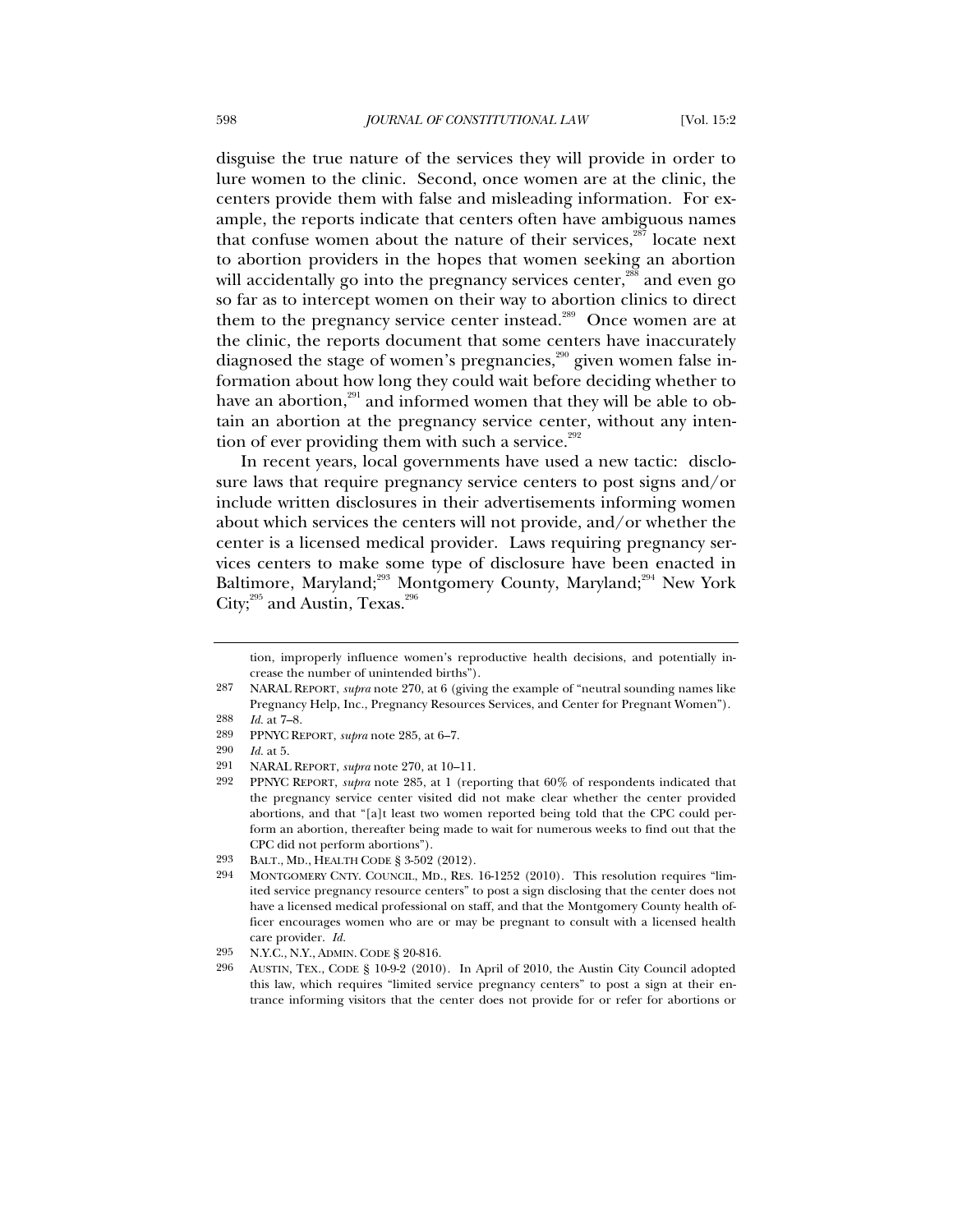#### *2. Baltimore and New York City's Disclosure Laws*

This Article will focus on the disclosure laws enacted in two cities: Baltimore and New York. Pregnancy service centers challenged both cities' laws on First Amendment grounds as impermissibly infringing on the centers' right to free speech. And in both cases, the district courts enjoined the laws, applying strict scrutiny after concluding that the commercial speech doctrine was inapplicable.<sup>297</sup> While the New York City law is currently before the Second Circuit, the Fourth Circuit recently affirmed the district court's grant of a preliminary in-

FDA-approved birth control drugs and medical devices. In January of 2012, in response to a legal challenge to the ordinance, the City Council repealed this ordinance and replaced it with a new law that requires the centers to post a sign that indicates whether the center has a licensed health care practitioner that provides or supervises the provision of services, and whether the center is licensed to provide medical services. AUSTIN, TEX., CODE § 10-10-2 (2011). San Francisco has also adopted a law targeting pregnancy service centers, but San Francisco's ordinance does not compel any speech. Instead, San Francisco's ordinance prohibits "limited services pregnancy centers" from engaging in untruthful or misleading advertising, and permits the San Francisco City Attorney to enforce its terms. S.F., CAL., ADMIN. CODE § 93.4–5 (2011). While not compelling any speech, San Francisco's ordinance is still being challenged as an unconstitutional restriction of pregnancy service centers' First Amendment rights. *See* Complaint for Declaratory and Injunctive Relief at 2, First Resort, Inc. v. Herrera, No. 11-5534 (N.D. Cal. Nov. 16, 2011).

<sup>297</sup> Evergreen Ass'n Inc. v. New York, 801 F. Supp. 2d 197, 207 (S.D.N.Y. 2011); O'Brien v. Mayor of Balt., 768 F. Supp. 2d 804, 813 (D. Md. 2011). Montgomery County's resolution was also challenged and preliminarily enjoined on First Amendment grounds. *See* Tepeyac v. Montgomery Cnty., 779 F. Supp. 2d 456, 472 (D. Md. 2011). In *Tepeyac* the County defendants did not take a definitive position in the litigation as to whether the resolution applied to commercial speech. The district court's commercial speech analysis in *Tepeyac* is similar to the analysis in the Baltimore and New York decisions, and will not be discussed at length. The court applied strict scrutiny after concluding that the centers were not engaged in commercial speech. Importantly, while applying strict scrutiny, the district court did not preliminarily enjoin the resolution's requirement that the centers post a sign indicating that the center does not have a licensed medical professional on staff, but did enjoin the requirement that the centers post a sign informing women that the County Health Officer recommends that pregnant women contact a licensed medical professional. The court concluded that the plaintiffs had failed to show that the first disclosure requirement violated strict scrutiny. *Id.* at 471–72. On appeal, the Fourth Circuit affirmed in part, and reversed in part. Tepeyac v. Montgomery Cnty., 683 F.3d 591 (4th Cir. 2012). The majority of the Fourth Circuit panel concluded that both parts of the Montgomery County resolution should have been preliminarily enjoined, as even the statement about the presence of a medical professional violated strict scrutiny. In the majority's view, this disclaimer "suggests to potential clients that the center is not to be trusted and that a pregnancy center's services, like religious counseling or job placement assistance, will usually be inferior to those offered by medical professionals." *Id.* at 594.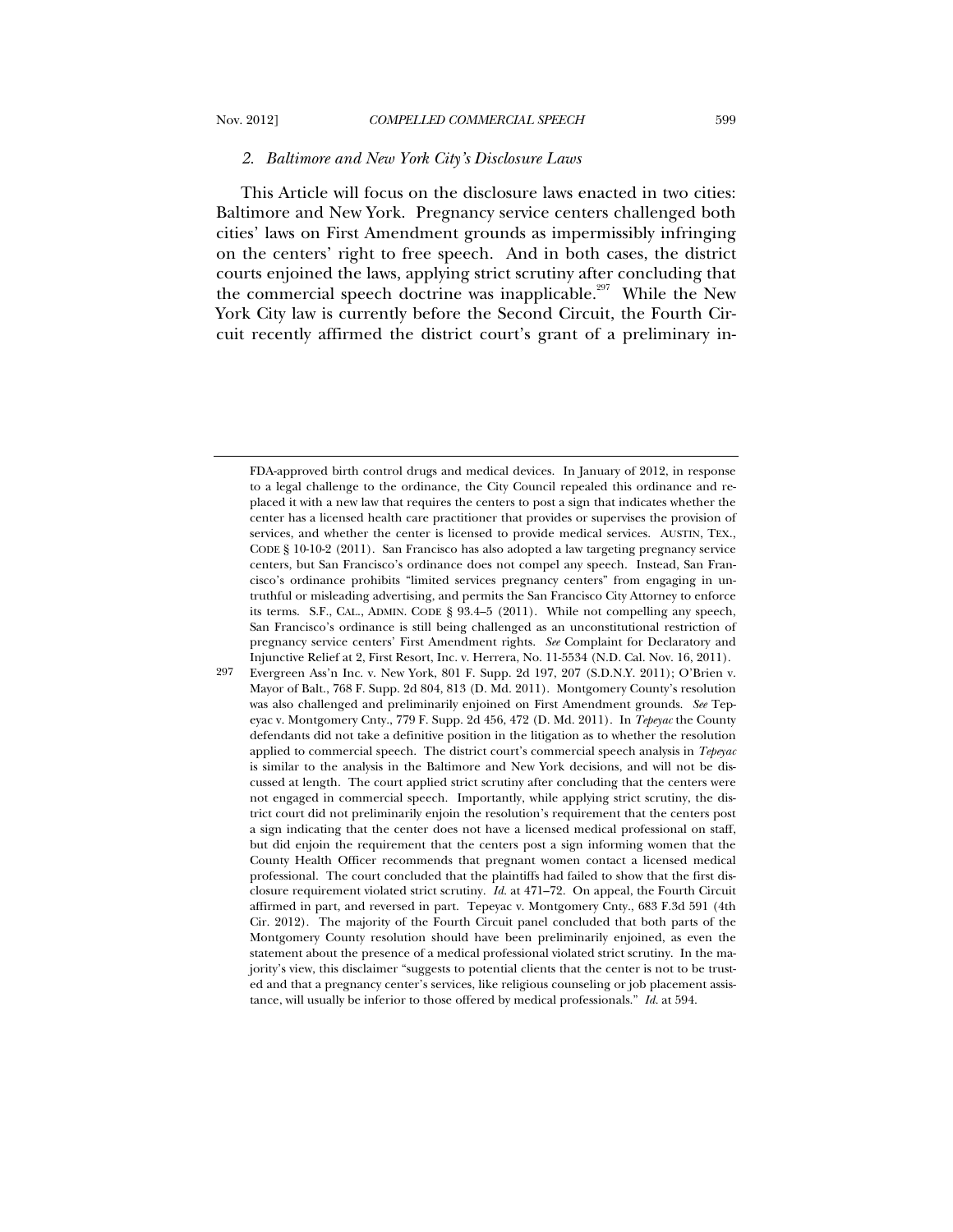junction, over a vigorous dissent by Judge King.<sup>298</sup> The Fourth Circuit's decision will be reheard en banc later this year.<sup>299</sup>

First, a brief summary of each law. Baltimore's law applies to "limited-service pregnancy centers," defined as "any person . . . whose primary purpose is to provide pregnancy-related services,"<sup>300</sup> and who provides information about pregnancy-related services but does not provide or refer for (1) abortions, or (2) nondirective and comprehensive birth control services. $301$  The city requires all centers meeting this definition to post a sign in their waiting room that informs clients that "the center does not provide or make referral for abortion or birth-control services."302

New York City's ordinance applies to facilities that have a primary purpose of providing services to women who are or may be pregnant, and that either (1) offer obstetric ultrasounds, sonograms, or prenatal care, $303$  or (2) have the appearance of being a licensed medical facility.<sup>304</sup> The ordinance lists six factors that courts should consider in evaluating whether a pregnancy service center has the appearance of a licensed medical facility. The factors to be considered are whether the pregnancy service center:

(a) offers pregnancy testing and/or pregnancy diagnosis; (b) has staff or volunteers who wear medical attire or uniforms; (c) contains one or more examination tables; (d) contains a private or semi-private room or area containing medical supplies and/or medical instruments; (e) has staff or volunteers who collect health insurance information from clients; and (f) is located on the same premises as a licensed medical facility or provider or shares facility space with a licensed medical provider.<sup>3</sup>

If a given facility meets two or more of these factors, the ordinance declares this to be prima facie evidence that the center has the appearance of a licensed medical facility. The ordinance explicitly does not apply to any facility that is actually licensed to provide medical

305 *Id.*

<sup>298</sup> Greater Balt. Ctr. for Pregnancy Concerns, Inc. v. Mayor of Balt., 683 F.3d 539, 560 (4th Cir. 2012).

<sup>299</sup> Court Order, *Greater Balt. Ctr. for Pregnancy Concerns, Inc.*, 683 F.3d 543 (Nos. 11-1111, 11- 1185) (Dkt. No. 120) (4th Cir. Aug. 15, 2012) (granting rehearing en banc and scheduling oral argument for Dec. of 2012).

<sup>300</sup> BALT., MD., HEALTH CODE § 3-501 (2012).

<sup>301</sup> *Id.*

<sup>302</sup> *Id.* at § 3-502(A).

<sup>303</sup> Prenatal care is defined in explicitly medical terms: "services consisting of physical examination, pelvic examination or clinical laboratory services provided to a woman during pregnancy." N.Y.C., N.Y., ADMIN. CODE § 20-815(i).

<sup>304</sup> *Id.* at § 20-815(g).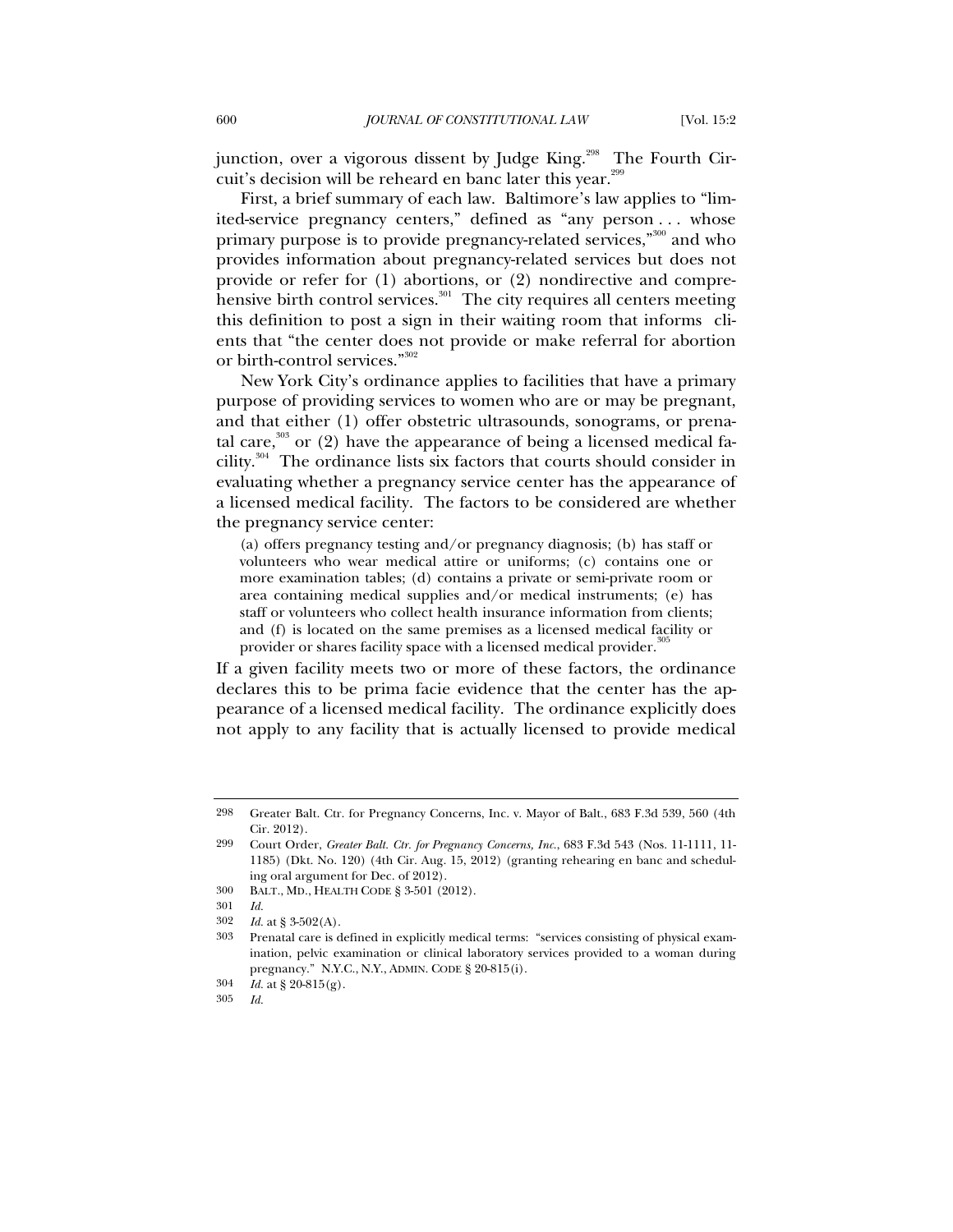care, or that has a licensed medical provider present to provide or supervise the provision of services. $306$ 

A facility meeting the New York city ordinance's definition must disclose whether the center has a licensed medical provider on staff; whether the center provides or refers for abortions, emergency contraception and prenatal care; and that the NYC Department of Health recommends that women who are or may be pregnant contact a licensed medical professional. $307$  These disclosures must be made: (1) on a sign in the entranceway and waiting room of the center; (2) in any of the center's advertisements; and (3) orally to any woman who requests an abortion, emergency contraception, or prenatal care.<sup>308</sup>

Thus, while Baltimore's law imposes a more modest disclosure requirement, both in its content and format, New York City's applies to a more limited set of centers, those that provide medical-type services or otherwise have the appearance of being a licensed medical facility, but that are not actually licensed as medical clinics.

# *3. The Courts' Commercial Speech Analysis*

In determining whether the centers were engaged in commercial speech, both district courts and the majority of the Fourth Circuit panel cited to *Bolger v. Youngs Drug Products Corp.* as holding that commercial speech is speech that "does no more than propose a commercial transaction,<sup>"309</sup> and to *Central Hudson Gas* & *Electric Corp. v. Public Service Commission*'s<sup>310</sup> definition of commercial speech as "expression related solely to the economic interests of the speaker and its audience."<sup>311</sup>

<sup>306</sup> *Id.*

<sup>307</sup> *Id.* at § 20-816.

<sup>308</sup> *Id.*

<sup>309</sup> Evergreen Ass'n, Inc. v. City of New York, 801 F. Supp. 2d 197, 204 (S.D.N.Y. 2011) (quoting Conn. Bar Ass'n v. United States, 620 F.3d 81, 93 (2d Cir. 2010)) (internal quotation marks omitted). *See also* Greater Balt. Ctr. for Pregnancy Concerns, Inc. v. Mayor of Balt., 683 F.3d 539, 553 (4th Cir. 2012) (quoting Bolger v. Youngs Drug Prod. Corp., 463 U.S. 60, 66 (1983)) (stating that the "hallmark" of commercial speech is that it does "no more than propose a commercial transaction"); O'Brien v. Mayor of Balt., 768 F. Supp. 2d 804, 813 (D. Md. 2011) (citing *Bolger*, 463 U.S. at 64–68) ("The Supreme Court has defined commercial speech as speech that proposes a commercial transaction.").

<sup>310 447</sup> U.S. 557 (1980).

<sup>311</sup> *Evergreen Ass'n*, 801 F. Supp. 2d at 204 (quoting *Conn. Bar Ass'n*, 620 F.3d at 94) (internal quotation marks omitted). *See also Greater Balt. Ctr. for Pregnancy Concerns*, 683 F.3d at 553 (quoting Cent. Hudson Gas & Elec. Corp. v. Pub. Servs. Comm'n, 447 U.S. 557, 561 (1980)); *O'Brien*, 768 F. Supp. 2d at 813 (quoting *Central Hudson Gas*, 447 U.S. at 561).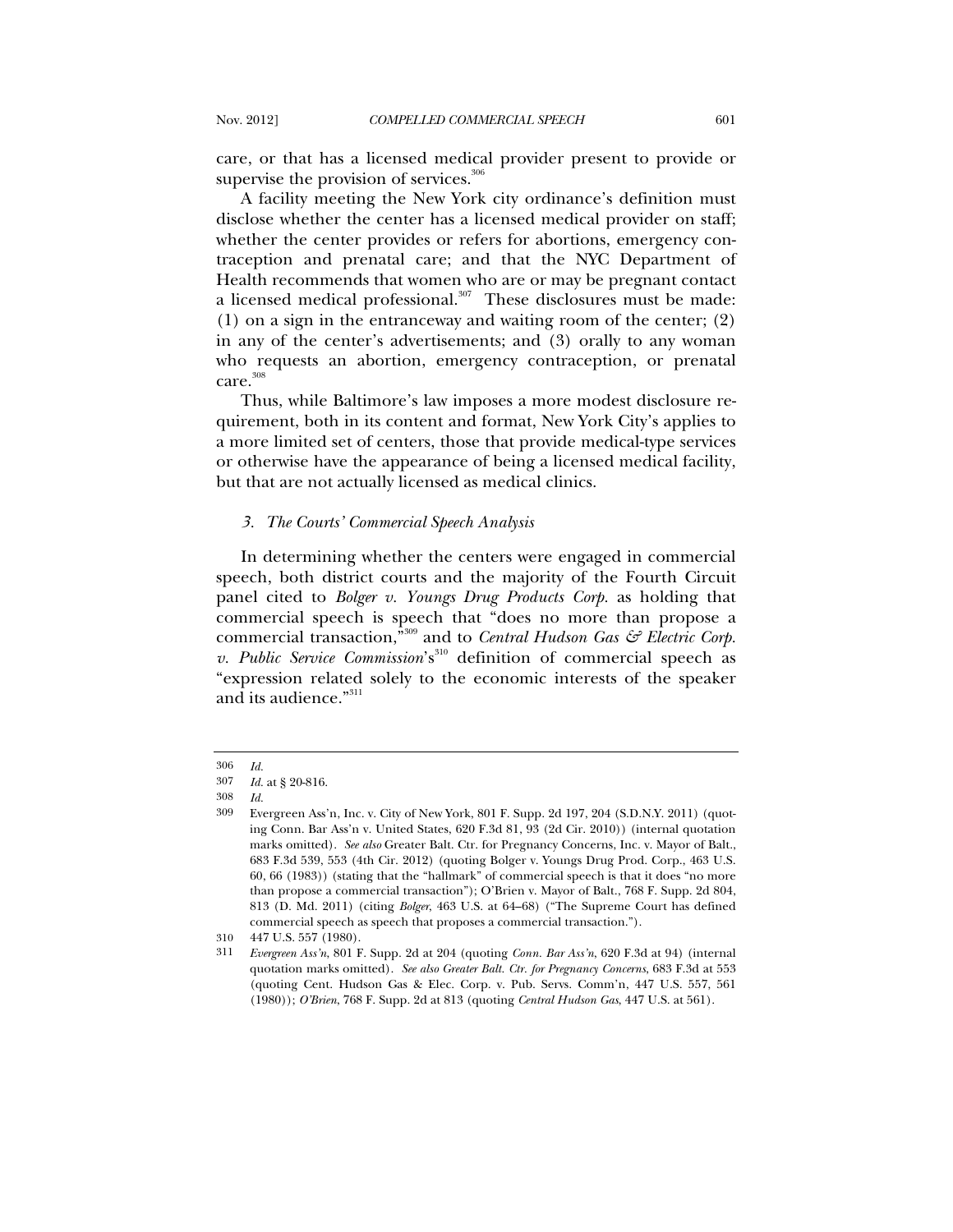These courts, however, completely ignored the Supreme Court's discussion in *Bolger* of the factors bearing on whether a certain speech act qualifies as commercial speech: whether the speech is an advertisement, whether the speech refers to a specific product, and whether the speakers have an economic motivation for engaging in the speech. $312$  Instead, the courts focused their analysis on one fact: the centers' lack of financial interest or motivation. As the *O'Brien* District Court said in evaluating Baltimore's law:

The overall purpose of the advertisements, services, and information offered by the CENTER is not to propose a commercial transaction, nor is it related to the CENTER's economic interest. The CENTER engages in speech relating to abortion and birth-control based on strongly held religious and political beliefs rather than commercial interests or profit motives.<sup>313</sup>

The majority of the Fourth Circuit panel in *Greater Baltimore* agreed with the district court's analysis, concluding that while the fact that the centers provide free services is not necessarily dispositive:

[I]t becomes so in this case because there is no indication that the Pregnancy Center is motivated by any economic interest or that it is proposing any commercial transaction. The Pregnancy Center seeks to provide free information about pregnancy, abortion, and birth control as informed by a religious and political belief. This kind of ideologically driven speech has routinely been afforded the highest levels of First Amendment protection . . . .<sup>3</sup>

The district court drew a similar conclusion in analyzing New York's law: "the offer of free services such as pregnancy tests in furtherance of a religious belief does not propose a commercial transaction . . . . [n]or do Plaintiffs offer pregnancy-related services in furtherance of their economic interests."315 According to these courts, since the operators of the pregnancy service centers intend and believe themselves to be engaging in religious speech, their speech is per se non-commercial.

By solely focusing on the underlying religious and ideological motivations of the pregnancy service centers, the courts have failed to appreciate, or even consider, the perspective of the audience for the centers' speech: women who are or may be pregnant. For women seeking pregnancy-related services, the centers are a service-provider competing with other organizations, including full-service medical clinics, that very likely do charge a fee for their services. These courts

<sup>312</sup> *Bolger*, 463 U.S. at 66–67.

<sup>313</sup> *O'Brien*, 768 F. Supp. 2d at 813.

<sup>314</sup> *Greater Balt. Ctr. for Pregnancy Concerns*, 683 F.3d at 553–54.

<sup>315</sup> *Evergreen Ass'n*, 801 F. Supp. 2d at 205.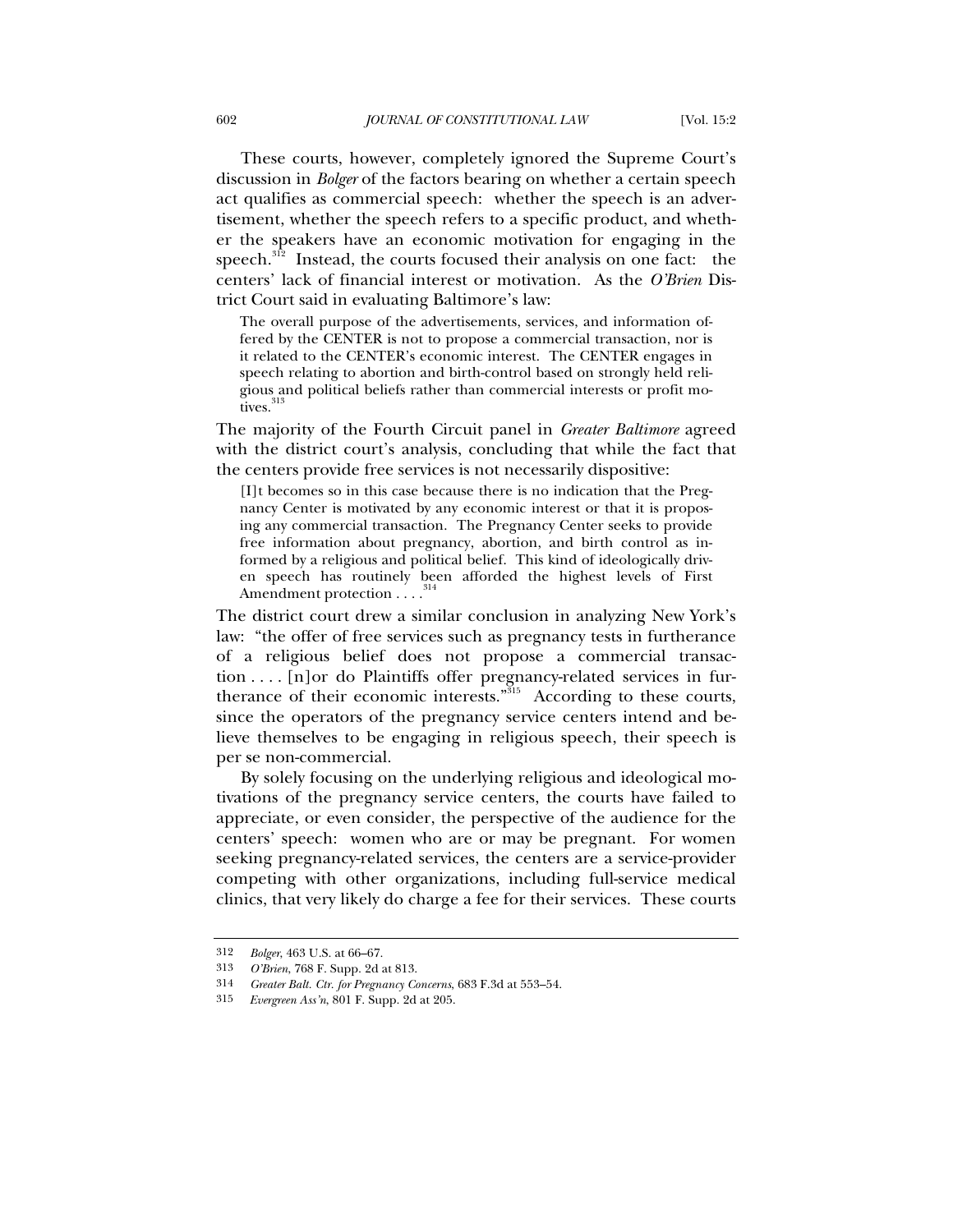dismissed the relevance of the fact that the services provided by the centers "have value in the commercial marketplace,"316 concluding that such reasoning would mean that "any house of worship offering their congregants sacramental wine, communion wafers, prayer beads, or other objects with commercial value, would find their accompanying speech subject to diminished constitutional protection."<sup>317</sup> However, there is an important distinction between churches offering their congregants items that have a commercial value during religious services and pregnancy service centers offering to provide women with pregnancy tests, ultrasounds, and options counseling: individuals do not go to church to get wine, and if they do, they are well-aware that the wine will be served alongside a heavy dose of religious speech. In contrast, women who visit pregnancy service centers are, in many cases, unaware of the centers' religious motivations and are visiting the centers in order to receive the services advertised.

The fact that speech is religiously motivated does not mean that such speech should be completely immunized from state regulation or judicial review. While the First Amendment prohibits the state from regulating one's religious beliefs, it does not protect fraudulent or criminal speech,<sup>318</sup> even if it is religiously motivated.<sup>319</sup> Looking to the Court's jurisprudence under the Free Exercise Clause, "an individual's religious beliefs [do not] excuse him from compliance with an otherwise valid law prohibiting conduct that the State is free to regulate."320 An organization's religious motivations do not mean that it can engage in fraud or violate valid laws prohibiting fraudulent and criminal conduct. Nor should a group's religious motivations mean that all of its speech, even speech promoting the use of a product

<sup>316</sup> *O'Brien*, 768 F. Supp. 2d at 813. *See also Evergreen Ass'n*, 801 F. Supp. 2d at 205 (citing *Bolger*, 463 U.S. at 67) ("[A]n organization does not propose a 'commercial transaction' simply by offering a good or service that has economic value.").

<sup>317</sup> *O'Brien*, 768 F. Supp. 2d at 814. *See also Greater Baltimore Ctr. for Pregnancy Concerns*, 683 F.3d at 554; *Evergreen Ass'n*, 801 F. Supp. 2d at 205 (quoting *O'Brien*, 768 F. Supp. 2d at 814).

<sup>318</sup> *See* United States v. Alvarez, 132 S. Ct. 2537, 2547–48 (2012) (discussing historical exclusions of First Amendment protection for fraudulent or criminal speech that results in a legally cognizable harm); United States v. Stevens, 130 S. Ct. 1577, 1580 (2010) ("Since its enactment, the First Amendment has permitted restrictions on a few historic categories of speech—including obscenity, defamation, fraud, incitement, and speech integral to criminal conduct . . . .") (citations omitted); Illinois *ex rel*. Madigan v. Telemarketing Assocs., 538 U.S. 600, 612 (2003) ("[T]he First Amendment does not shield fraud.").

<sup>319</sup> *See, e.g.*, Molko v. Holy Spirit Ass'n for the Unification of World Christianity, 762 P.2d 46, 57–58 (Cal. 1988) (collecting cases imposing tort liability for religiously motivated conduct).

<sup>320</sup> Emp't Div., Dep't of Human Res. v. Smith, 494 U.S. 872, 878–79 (1990).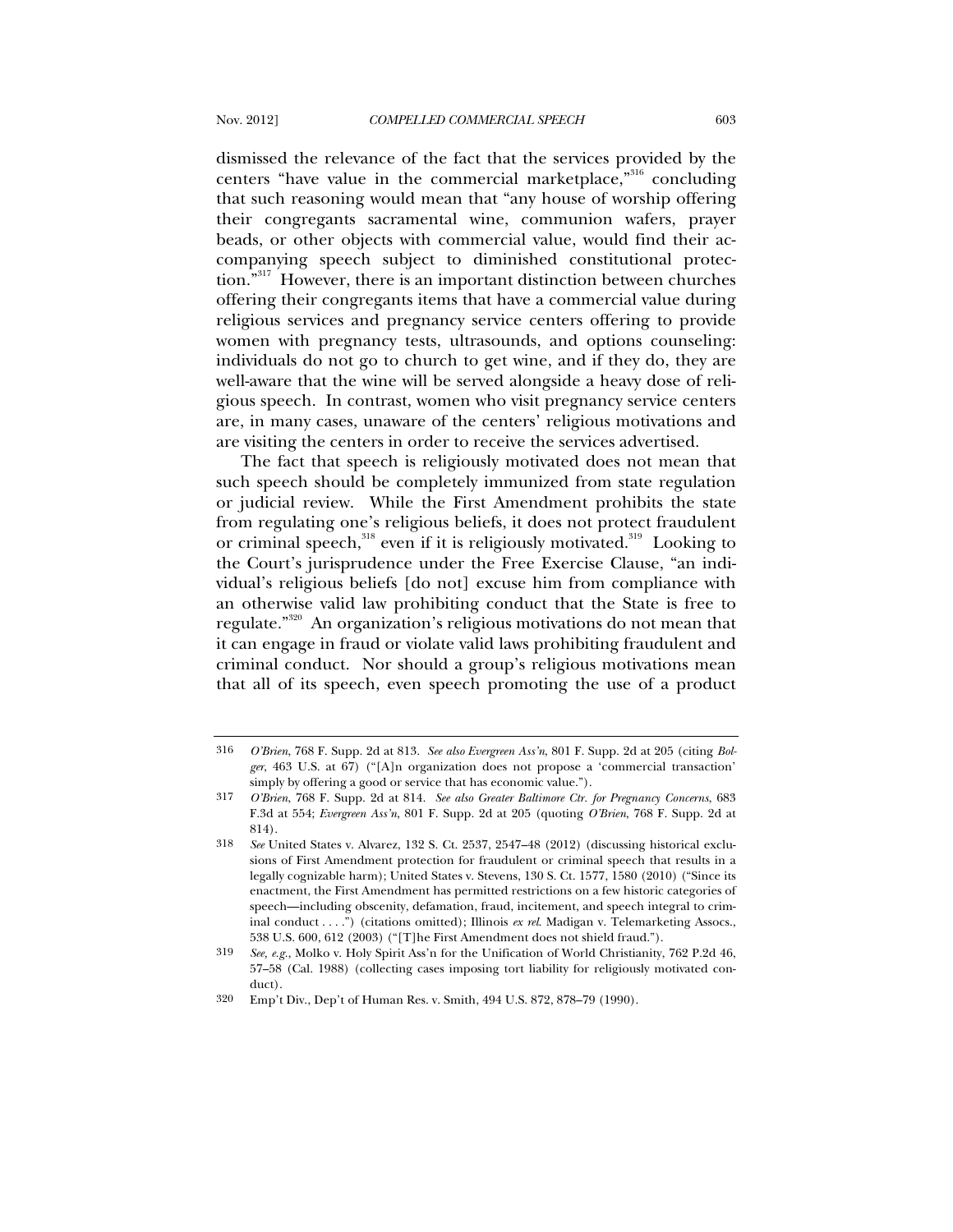with commercial value, is per se religious speech that lies outside the commercial speech doctrine.

Consider the following hypotheticals: A religious group that seeks to convert vegetarians into meat-eaters as part of the group's religious mission opens a non-profit organization, next to a vegetarian supermarket, called "Just Like Meat" and gives away free "hot dogs" that are advertised on its signs as tasting "Just Like the Real Thing!" However, the hot dogs taste just like the real thing because they are made with beef. Suppose a state had evidence that many vegetarians were mislead into thinking that the free hot dogs were made with an imitation meat product and were deeply distraught and angered when they found out that the group was giving out hot dogs made with beef. Or, to take the analogy even further, suppose the state also had evidence that individuals who were allergic to beef had ingested the hot dogs and had suffered severe allergic reactions as a consequence. Should the state be prohibited from requiring the store to post a sign indicating that the store serves products made with real meat merely because the group's conduct is religiously motivated and the hot dogs are given away for free?

What if a religious group opposed to blood transfusions set up a non-profit organization called the "Sickle Cell Anemia Treatments Options Center" that advertised itself as providing counseling, support, and medical services to those with sickle cell anemia, and that appeared to most visitors to be a medical clinic? Suppose this organization did not have any actual medical providers on staff, counseled all clients that blood transfusions would only harm their health, and showed clients shocking photos and videos of death and disease caused by blood transfusions. Suppose that some visitors to the organization believed that they had visited a medical clinic and delayed in getting necessary medical treatment as a result. Does the fact that the organization does not charge for its services mean that its speech is per se non-commercial? Should the state be prohibited from requiring the "Sickle Cell Anemia Treatments Options Center" to post a sign informing potential visitors that the center is not a licensed medical clinic, and does not provide blood transfusions? In both of these hypotheticals, the audience for the speech is unaware of the underlying religious motivations and believes that the organization provides goods and services like any other commercial service provider.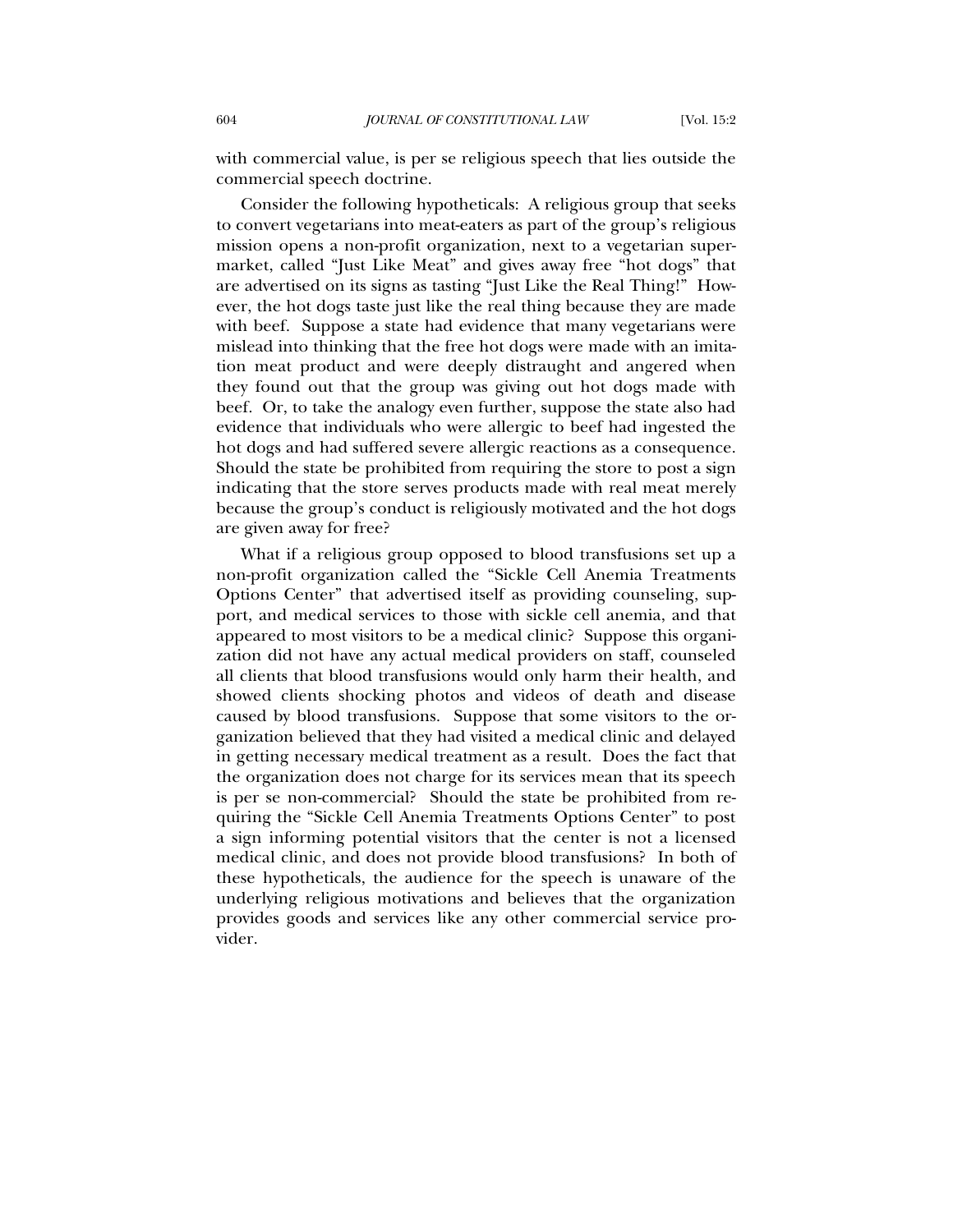#### *4. A More In-Depth Commercial Speech Analysis*

As discussed previously, the Court has not given a clear method for analyzing whether a particular speech act qualifies as commercial speech. The pregnancy service center disclosure laws, which assuredly affect speech that lies outside the range of the "core notion of commercial speech,"<sup>321</sup> challenge the courts to grapple with this doctrine and its nuances. Unfortunately, the courts discussed above engaged in a cursory and superficial analysis of whether the centers' speech met the Court's definition. By undertaking a more in-depth analysis of whether the commercial speech doctrine applies to the pregnancy service center disclosure laws, I hope, in this section, to identify a workable method of identifying commercial speech that can be applied in a wide variety of contexts.

This is not to say that a precise set of finite characteristics must be present in order for something to qualify as commercial speech. As Dean Post notes, "the impossibility of specifying the parameters that define the category of commercial speech has haunted its jurisprudence and scholarship," $322$  and I do not suggest that commercial speech has easily identifiable attributes. Instead, I believe that a multi-factor approach, such as that advocated in *Bolger*, is necessary in order to ensure that the doctrine targets the appropriate speech acts. I propose a test that incorporates the *Bolger* factors and asks the courts to analyze the speech's context and content, as well as the perspective of the reasonable person receiving the communication. Such a test recognizes that since the First Amendment values and protects the informational interests of the audience of commercial speech, the definition of what qualifies as commercial speech should take the audience's perspective into account. In order to determine whether a particular speech act qualifies as commercial speech, the courts should analyze: (1) the content of the speech: whether the speech proposes a commercial transaction, and/or refers to the use of a particular product or service; and (2) the context of the speech: whether the speech is in the commercial marketplace or is instead part of public discourse, the commercial interests of the speaker, the relationship between the speaker and the audience, and the reasonable audience member's perspective on the speech's context.<sup>323</sup> An organization that desires to spread a religious or political message should

<sup>321</sup> *Bolger*, 463 U.S. at 66.

<sup>322</sup> Post, *The Constitutional Status of Commercial Speech*, *supra* note 53, at 7.

<sup>323</sup> This proposed test for how to define commercial speech is not limited to laws that compel commercial speech, although that will be my focus in this article.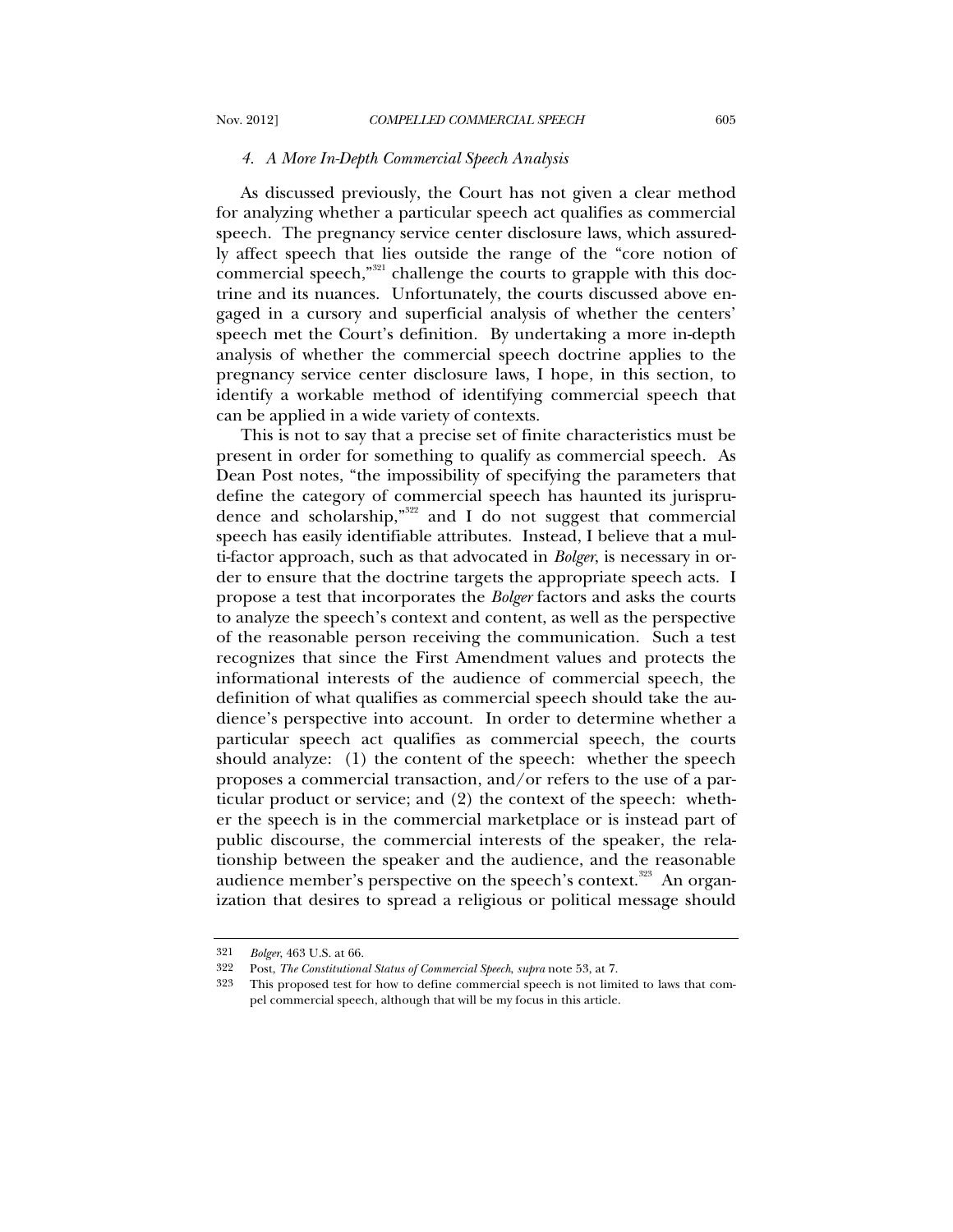not be able to disguise the social meaning of its speech by pretending to be a commercial actor while simultaneously claiming that this speech rests outside the commercial speech doctrine.

This approach aligns with that taken by Judge King in his dissenting opinion in the Fourth Circuit's review of the Baltimore ordinance. Judge King noted the Court's historical difficulty in defining commercial speech, $324$  and looked specifically to the Court's discussion in *Bolger* of the multiple factors that must be considered when evaluating whether a given speech act qualifies as commercial speech. $325$  Importantly, Judge King made clear that "context mat $t$ ers"<sup>326</sup> when engaging in this inquiry, and that "[f]rom a First Amendment free speech perspective, that context includes the viewpoint of the listener, for '[c]ommercial expression not only serves the economic interest of the speaker, but also assists consumers and furthers the societal interest in the fullest possible dissemination of information."<sup>327</sup> In short, Judge King advocated the exact kind of contextual inquiry presented in this Article, and the Fourth Circuit may well adopt Judge King's preferred approach when it rehears the case en banc. $32$ 

Applying this kind of contextual inquiry to the pregnancy service center disclosure laws illustrates the inadequacy of relying on a single factor, the speaker's economic motivation, in defining what constitutes commercial speech. The commercial nature of the pregnancy service centers' speech becomes much more complicated when one engages in a more three-dimensional inquiry.

# *a. The Content of the Speech*

By first evaluating the actual content of the speech at issue, we can focus in on the speech act, as opposed to the motivations of the speaker. Speech that proposes a commercial transaction, rather than expressing the speaker's ideological beliefs, evokes the Court's conception of core commercial speech.329 In *Zauderer*, the Court notes

<sup>324</sup> Greater Balt. Ctr. for Pregnancy Concerns, Inc. v. Mayor of Balt., 683 F.3d 539, 567 (4th Cir. 2012) (King, J., dissenting) ("The Supreme Court has long grappled with the concept of commercial speech.").

<sup>325</sup> *Id.* at 568.

<sup>326</sup> *Id.* at 569.

<sup>327</sup> *Id.* (quoting Cent. Hudson Gas & Elec. Corp. v. Pub. Serv. Comm'n, 447 U.S. 557, 561–62 (1980)).

<sup>328</sup> *See* Court Order, *Greater Balt. Ctr. for Pregnancy Concerns, Inc.*, 683 F.3d 543 (Nos. 11-1111, 11-1185) (Dkt. No. 120) (4th Cir. Aug. 15, 2012) (granting rehearing en banc and scheduling oral argument for Dec. of 2012).

<sup>329</sup> Bolger v. Youngs Drug Prod. Corp., 463 U.S. 60, 66 (1983).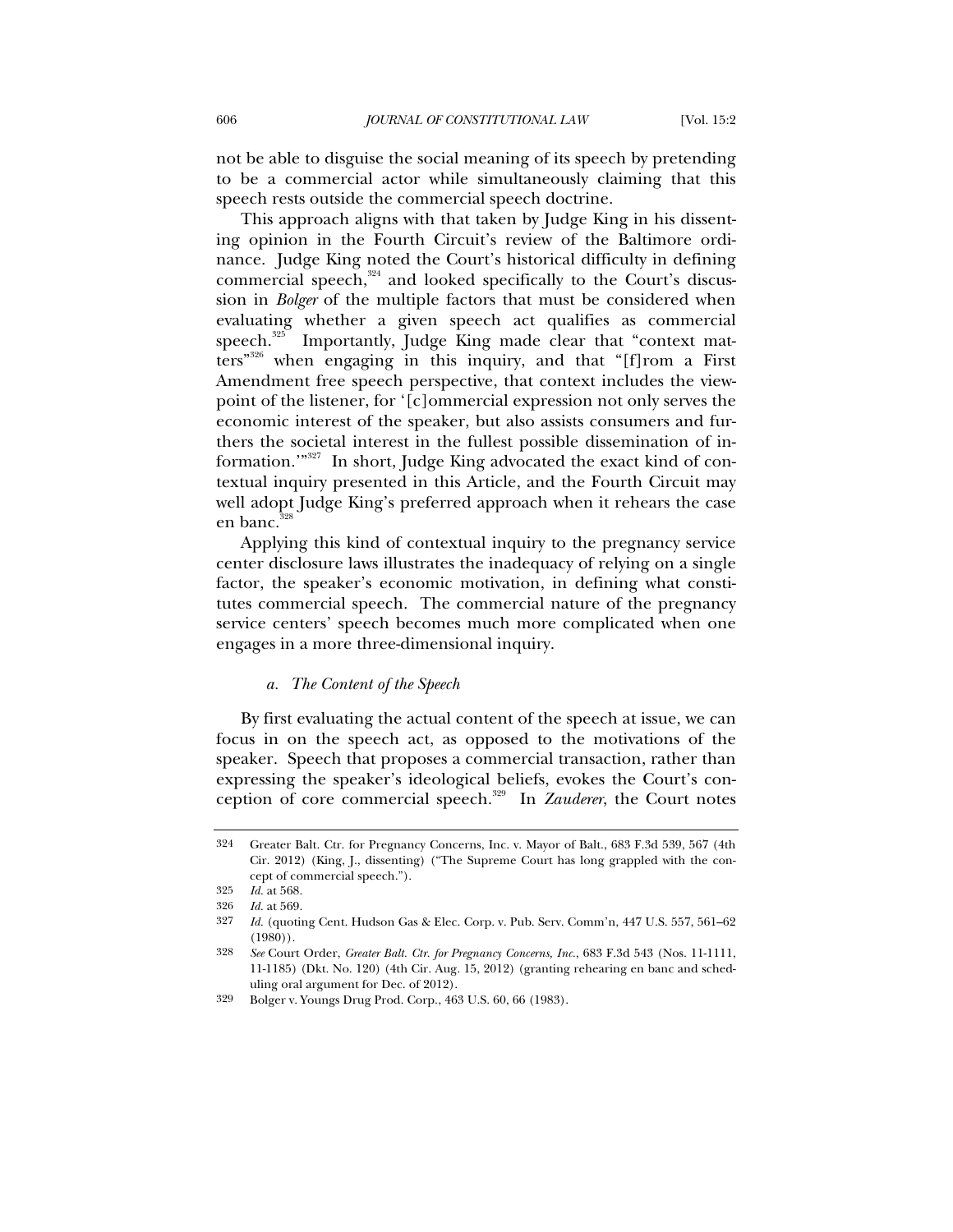that while it is difficult to identify the precise boundaries of the commercial speech definition, "it is clear enough that the speech at issue in this case—advertising pure and simple—falls within those bounds."<sup>330</sup> But speech need not take the form of a traditional commercial advertisement in order for it to qualify as commercial speech. In *Bolger*, the Court held that the "reference to a specific product"<sup>331</sup> was one of the factors weighing in favor of classifying the speech at issue as commercial speech. $332$  Thus, while the mere reference to a given product clearly does not commercialize a given speech act, this is still relevant to the analysis. And by focusing on the content of the speech, we can determine how the reasonable audience member would interpret the speech regardless of the speaker's motivations for engaging in the speech.

Looking to the content of the pregnancy service centers' speech, we must first determine whether the compelled speech requirements impact the centers' ideological speech, or just their offer of services. The content of the centers' speech when meeting with women is often overtly ideological: the center staff and volunteers engage in advocacy expressing their opposition to abortion and birth control. However, the disclosure laws apply to a more limited aspect of the centers' speech. Both Baltimore's and New York's laws require disclosures, in the form of signs, to be placed in the centers' waiting rooms.333 New York's law goes further, requiring the disclosures to be included in the centers' advertisements, and requiring a second sign outside the pregnancy service center.<sup>334</sup> All of these requirements impact the centers' speech offering services, not the centers' speech once a woman is meeting with a staff member. $335$  The disclosure requirement does not affect the centers' ability to engage in ideological

<sup>330</sup> Zauderer v. Office of Disciplinary Counsel, 471 U.S. 626, 637 (1985). In *Virginia Board of Pharmacy v. Virginia Citizens Consumer Council*, the Court describes commercial advertising as the "dissemination of information as to who is producing and selling what product, for what reason, and at what price." 425 U.S. 748, 765 (1976).

<sup>331</sup> *Bolger*, 463 U.S. at 66.

<sup>332</sup> *See id.* (noting that the reference to a specific product was one of the "characteristics" supporting the classification of the speech at issue as commercial speech); *see also Va. Bd. of Pharmacy*, 425 U.S. at 771 n.24 (stating that ordinarily in commercial speech, "the advertiser seeks to disseminate information about a specific product or service").

<sup>333</sup> BALT., MD., HEALTH CODE § 3-502(a) (2012); N.Y.C., N.Y., ADMIN. CODE § 20-816  $(f)(1)(ii)$ .

<sup>334</sup> *Id.* at (f)(1)(i), (f)(1)(iii).

<sup>335</sup> New York's law has one additional requirement that goes further, requiring the disclosures to be made if a woman requests birth control, an abortion, or prenatal care. N.Y.C., N.Y., ADMIN. CODE § 20-816 (f)(2). This particular requirement will be discussed *infra* pp. 612–13.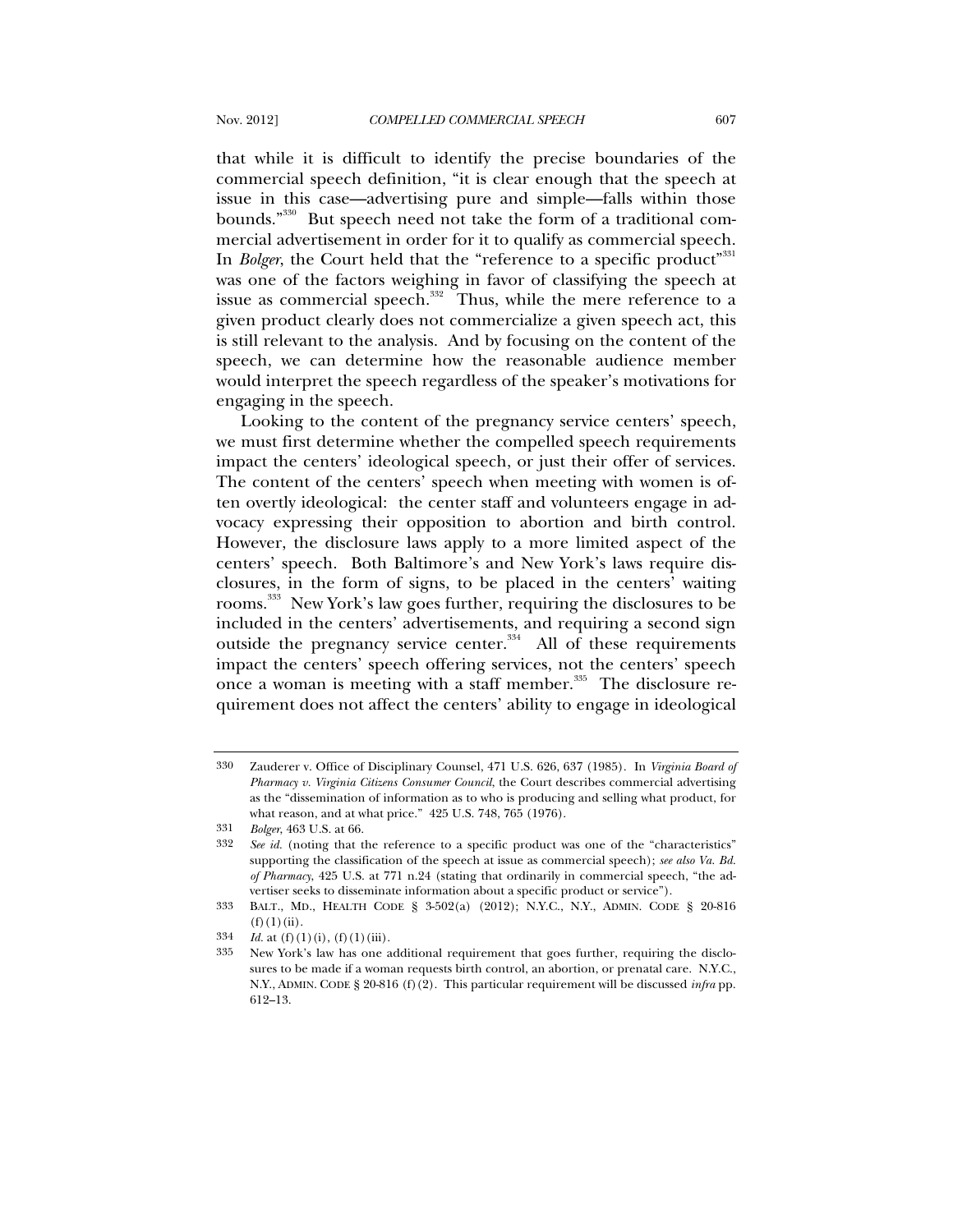advocacy. Thus, in evaluating the content of the centers' speech, the analysis should focus on the centers' speech offering services to women who are or may be pregnant.

Looking to New York's requirement that the centers include the disclosure in their advertisements, it is clear that the content of the centers' advertisements falls within the 'core notion' of commercial speech: the advertisements offer the availability of particular services. Although these services may be provided free of charge, the advertisements are otherwise indistinguishable from an advertisement by any service-provider. The advertisements do not spread the centers' ideological or religious messages, nor do the advertisements discuss a matter of public concern:<sup>336</sup> the advertisements inform women who are or may be pregnant of the availability of certain services at the pregnancy service center. The content of the advertisements weighs in favor of classifying the centers' speech as commercial speech.

A more complicated question is posed by the signage disclosure requirements, which affect the centers' general offer of services, without targeting a specific speech act per se. The signage requirements are somewhat analogous to compelled labeling on product packaging: the pregnancy service center is being required to carry a label informing potential clients of the services provided. Moreover, the signage disclosure requirements can be tied to the centers' own signage, which informs women of the name and location of the pregnancy service center. To the extent that the centers' name and signage represent the center as a medical service-provider, rather than an entity with an ideological mission, the content of this speech is also commercial. The Court has previously held that a trade name qualifies as commercial speech, $337$  and the evidence suggests that many centers use ambiguous names that do not convey the limited nature of their services.<sup>338</sup> Although New York contains the additional requirement that disclosures be made orally upon the request of certain services, again the content of the speech that is being affected is the request and offer of services, not the centers' ideological speech.

<sup>336</sup> *Cf.* N.Y. Times Co. v. Sullivan, 376 U.S. 254, 266 (1964) (holding that an advertisement that "communicated information, expressed opinion, recited grievances, protested claimed abuses, and sought financial support on behalf of a movement whose existence and objectives are matters of the highest public interest and concern" did not qualify as a commercial advertisement).

<sup>337</sup> Friedman v. Rogers, 440 U.S. 1, 13 (1979) (holding that optometrists' use of trade names qualified as commercial speech and could be regulated by the state because of the "significant possibility that trade names will be used to mislead the public").

<sup>338</sup> NARAL REPORT, *supra* note 270, at 6.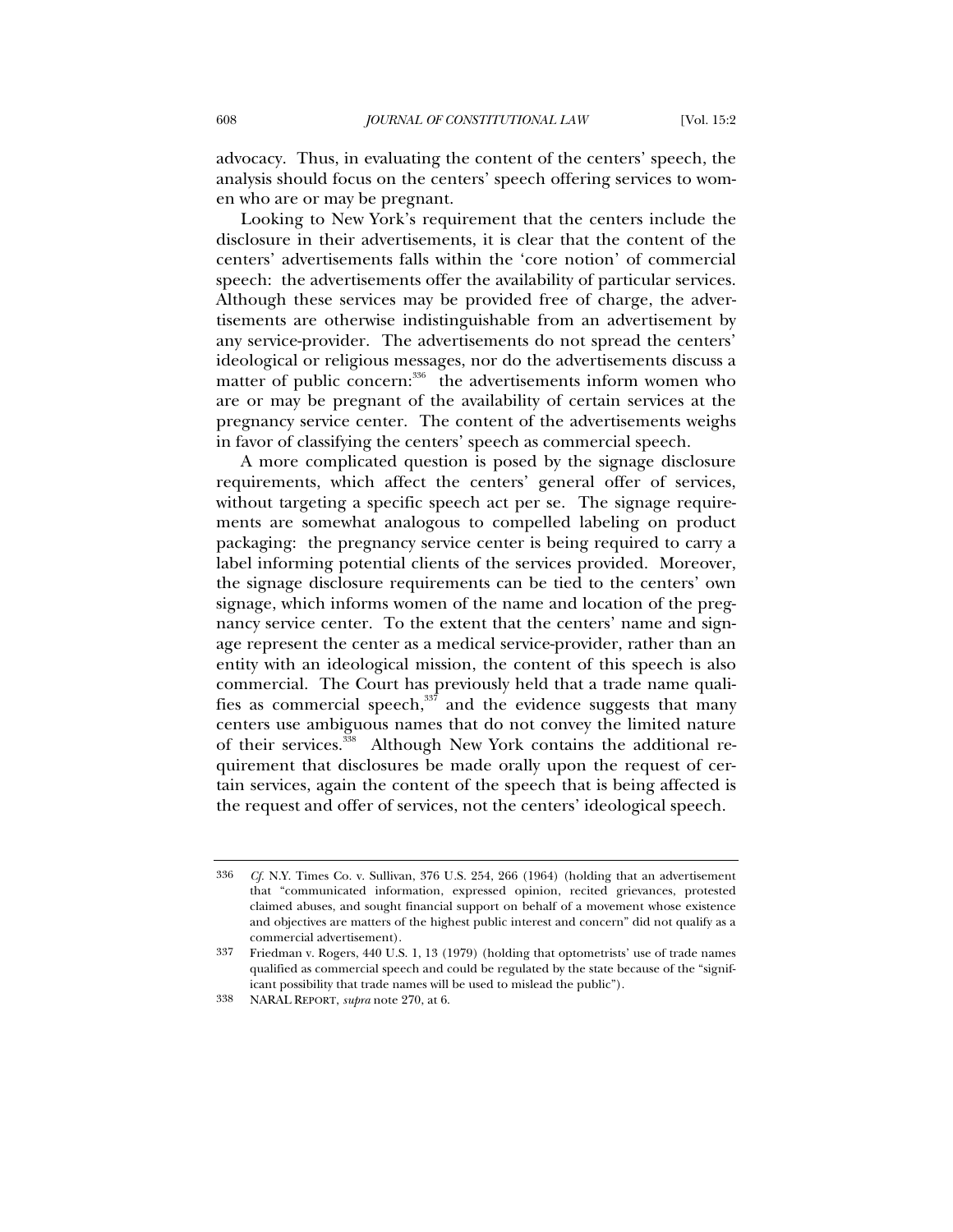#### *b. The Context of the Speech*

The format and forum of a particular speech act matters, as does the identity of the speaker and his audience, and the nature of their relationship. In fact, the Court has given us an example of how to evaluate whether a given speech act's context indicates that it is commercial speech. In *Murdock v. Pennsylvania*, 339 a case that predates the commercial speech doctrine, the Court engaged in a contextual inquiry in evaluating whether Jehovah's Witnesses were engaged in commercial speech when they went door–to–door explaining their religious views and soliciting people to purchase religious books and pamphlets for less than twenty-five cents:  $340$ 

[T]he mere fact that the religious literature is "sold" by itinerant preachers rather than 'donated' does not transform evangelism into a commercial enterprise. If it did, then the passing of the collection plate in church would make the church service a commercial project. The constitutional rights of those spreading their religious beliefs through the spoken and printed word are not to be gauged by standards governing retailers or wholesalers of books . . . On this record it plainly cannot be said that petitioners were engaged in a commercial rather than a religious venture.<sup>341</sup>

As Dean Post notes, the Court's analysis in *Murdock* "does not focus on the narrow communicative act of selling a Bible, but rather on the larger 'venture' or 'activity' within which the particular communicative act is embedded."342 The Court looks to the social meaning of the type of speech at issue: "The hand distribution of religious tracts is an age-old form of missionary evangelism. . . . It is more than preaching. It is more than distribution of religious literature. It is a combination of both."343 The speech at issue was deeply tied to religious practices—it would be clear to any listener that the solicitation was part of the Jehovah's Witnesses' religious mission. Importantly, the Court does not simply conclude that the speech is religious because the Jehovah's Witnesses themselves intend to engage in religious speech. Instead, the Court's language evokes its later characterization of the "commonsense" distinctions between commercial speech and other speech.<sup>344</sup> In *Murdock*, a commonsense analysis of the

<sup>339 319</sup> U.S. 105 (1943).

<sup>340</sup> The books were twenty-five cents each, and the pamphlets were five cents each. *Id.* at 107.

<sup>341</sup> *Id.* at 110–11.

<sup>342</sup> Post, *The Constitutional Status of Commercial Speech*, *supra* note 53, at 16.

<sup>343</sup> *Murdock*, 319 U.S. at 108–09.

<sup>344</sup> *See, e.g.*, Ohralik v. Ohio State Bar Ass'n, 436 U.S. 447, 455–56 (1978) ("We have not discarded the 'commonsense' distinction between speech proposing a commercial transac-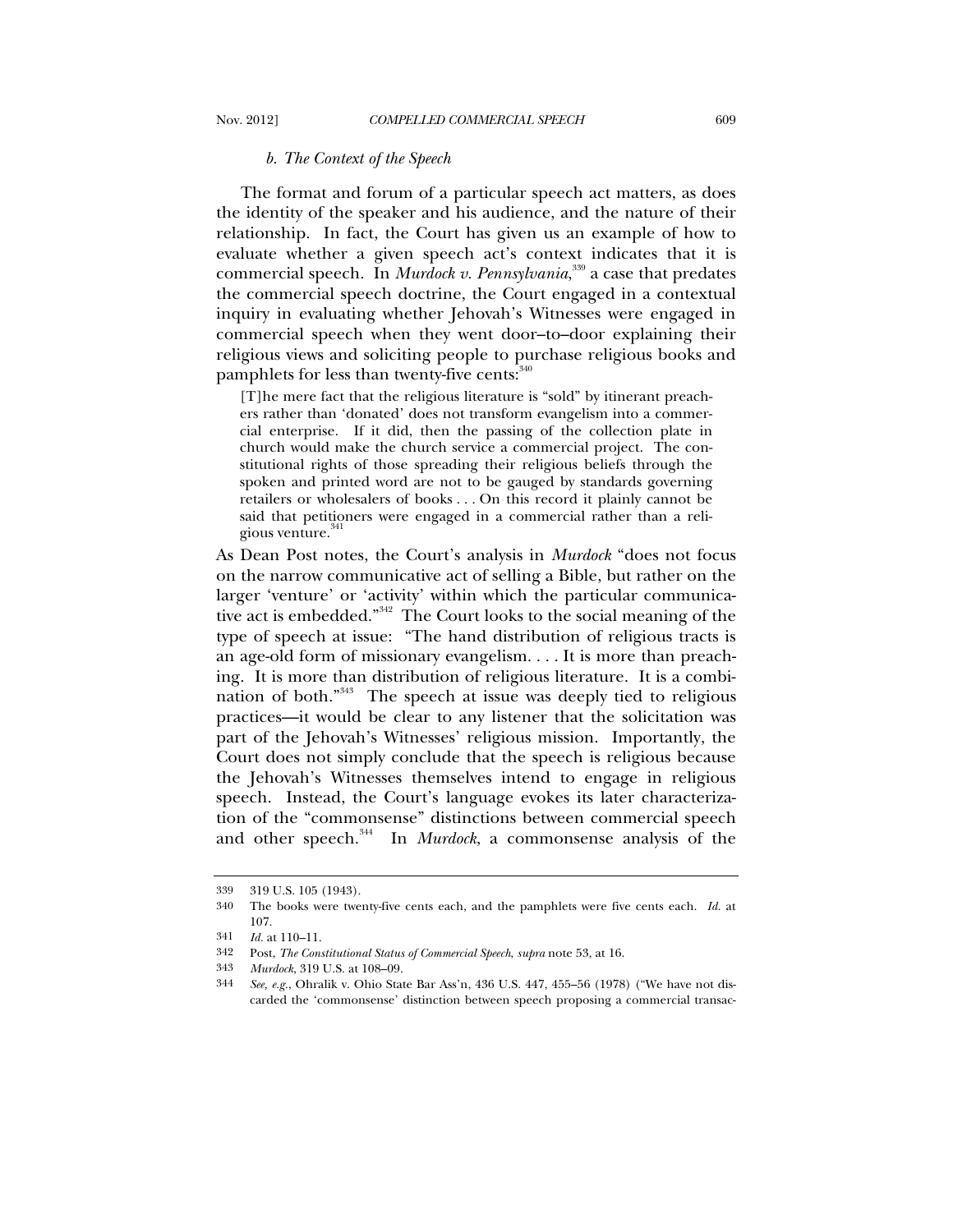speech, given its context and format, indicated that the speech was fundamentally different from a door-to-door salesman advocating the purchase of a particular book.

Consider, for example, if the Jehovah's Witnesses had instead concealed their religion from their listeners and simply offered to sell them "self-help" books for twenty-five cents. While the Jehovah's Witnesses' ultimate motivation for speaking might still be religious in this hypothetical scenario, the alteration of the circumstances surrounding their speech would assuredly have affected the Court's analysis of whether the Jehovah's Witnesses were engaged in religious speech. The Court's reasoning in *Murdock* makes clear that "[c]onstitutional characterization of the act of solicitation depends on its context."<sup>345</sup>

If we evaluate the context and social meaning of the pregnancy service centers' speech, instead of simply focusing on the centers' lack of financial motivation, the analysis looks much different from that undertaken by both district courts and the Fourth Circuit panel majority. The offer of pregnancy testing, ultrasounds, or pregnancy counseling is not, in *Murdock*'s terms, a "clearly religious activity."<sup>346</sup> The context of this speech, irrespective of whether any money is charged, is one of service-provision. Many other institutions, such as full-service medical clinics, provide the same services.<sup> $347$ </sup> In fact, some medical clinics also provide pregnancy tests free of charge.<sup>348</sup> The pregnancy service centers are acting like any other service provider: their speech targets a specific audience, women who are or may be pregnant, and offers the availability of certain services that have an economic value in the marketplace. The evidence suggests that women visiting the centers often believe that they are visiting a medical clinic, and are unaware that the centers have ideological motivations for providing women with pregnancy-related services.<sup>349</sup> While the pregnancy service centers' lack of economic motivation is rele-

tion, which occurs in an area traditionally subject to government regulation, and other varieties of speech.").

<sup>345</sup> Post, *The Constitutional Status of Commercial Speech*, *supra* note 53, at 16.

<sup>346</sup> *Murdock*, 319 U.S. at 111.

<sup>347</sup> *See, e.g.*, *Health Info & Services*, PLANNED PARENTHOOD, http://www.planned parenthood.org/health-center/ (last visited Aug. 15, 2012) (describing services provided by Planned Parenthood).

<sup>348</sup> *See Health Info & Services: Boro Hall Center—Brooklyn, NY*, PLANNED PARENTHOOD, http://www.plannedparenthood.org/health-center/centerDetails.asp?f=2522&a=0& v=details (last visited Aug. 15, 2012) ("Free pregnancy tests by walk-in or appoint $ment \ldots$ .").

<sup>349</sup> *See, e.g.*, PPNYC REPORT, *supra* note 285, at 3–6 (reporting stories of women who mistakenly went to pregnancy service centers).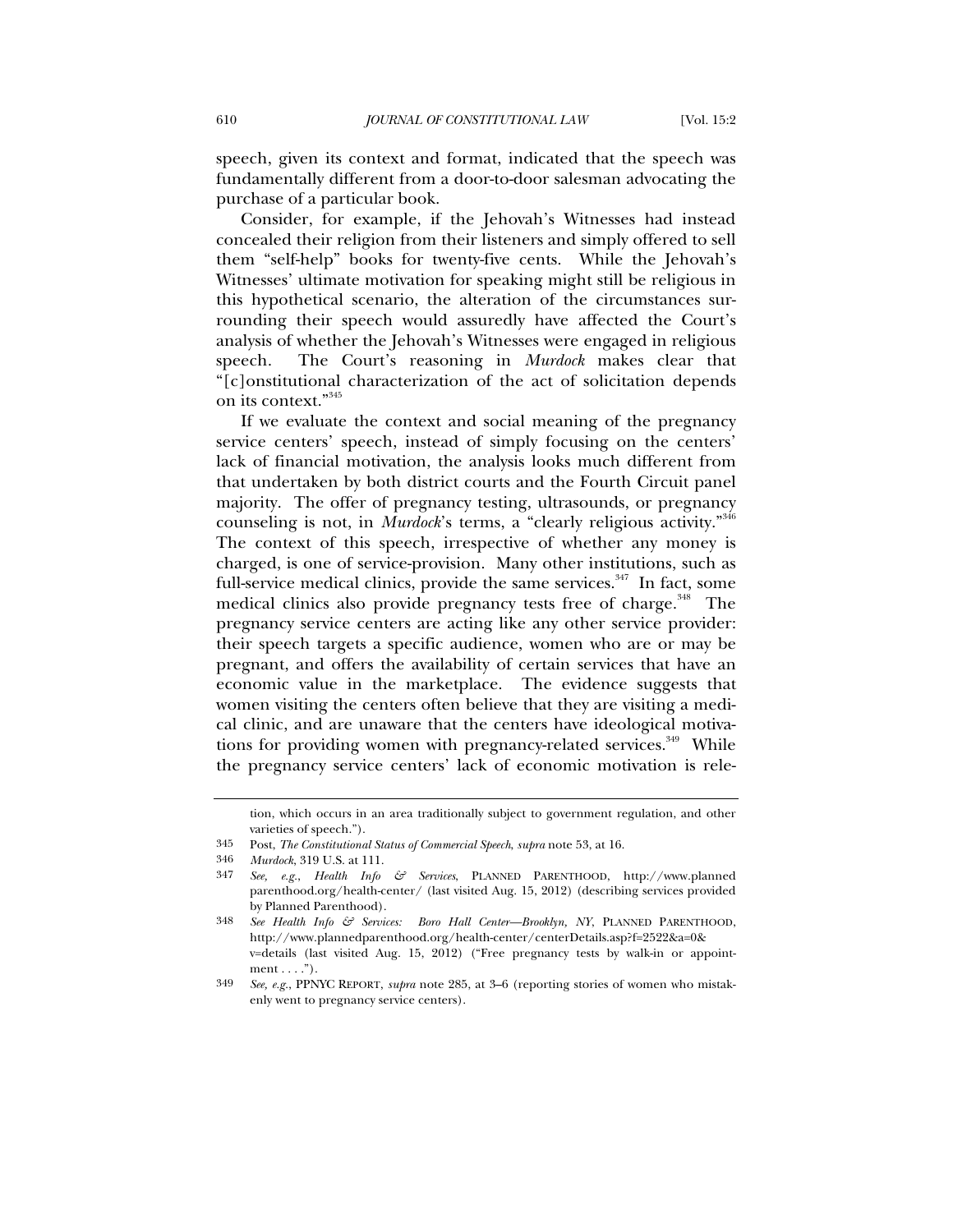vant, $350$  the overall context of the speech is still the offer of services in the commercial marketplace, not ideological speech in public discourse.

If the pregnancy service centers, however, did actually make clear in their advertisements and signage that their central goal is to engage in religious and ideological advocacy about the sanctity of human life, this would assuredly affect the contextual analysis of their speech, as this would affect the audience's perspective on whether the centers are just another service provider. If pregnancy service centers were clear about their motivations, the audience for their speech would be aware that the pregnancy service centers are not just providing services to pregnant women, and that the centers intend to advocate their ideological beliefs. Thus, in the contextual analysis, the visibility of the centers' ideological motivations to its audience matters, not just what the centers claim their motivations to be. It is the disguising of the centers' religious and ideological motivations that weighs in favor of classifying their speech as commercial speech.

The centers' efforts to engage in religious and ideological speech are certainly relevant to the commercial speech analysis. As the Court said in *Riley*, "[o]ur lodestars in deciding what level of scrutiny to apply to a compelled statement must be the nature of the speech taken as a whole and the effect of the compelled statement thereon."351 Here, however, the disclosures do not impact the centers' ability to engage in ideological advocacy.<sup>352</sup> The disclosures merely in-

<sup>350</sup> For example, the Court has made clear that a speaker who does have economic motivations for engaging in speech cannot immunize his speech from the commercial speech doctrine by "including reference to public issues." Bolger v. Youngs Drugs Prods. Corp., 463 U.S. 60, 68 (1983).

<sup>351</sup> Riley v. Nat'l Fed'n of the Blind, 487 U.S. 781, 796 (1988).

<sup>352</sup> The District of Maryland, without much analysis, concluded that the mandated signage meant that "[c]ontemporaneous with the center's initial communication is the presence of a stark and immediate statement about abortion and birth control," and that this statement "alters the course of a center's communications with a client or prospective client about abortion and birth-control." O'Brien v. Mayor of Balt., 768 F. Supp. 2d 804, 814 (D. Md. 2011). It is unclear how the statement that these services are not provided in any way alters the centers' ability to convey their ideological message. In fact, one study has found that informing women about the ideology of a pro-life center, which goes much further than the New York and Baltimore requirements that the centers inform women about the scope of their services, had no effect on women's decision-making. Kathryn Mardirosian et al., *The Effects of Enhanced Informed Consent in a Pro-Life Pregnancy Counseling Center*, 69 J. COUNSELING & DEV. 39, 40 (1990). This study examined the effects of telling women that the center they were visiting was pro-life, that the counselors and staff advocated a pro-life philosophy, that they might be shown a graphic videotape of an abortion, and that staff members were trained volunteers and not professional counselors. A control group was not told any of this information. The study found no signifi-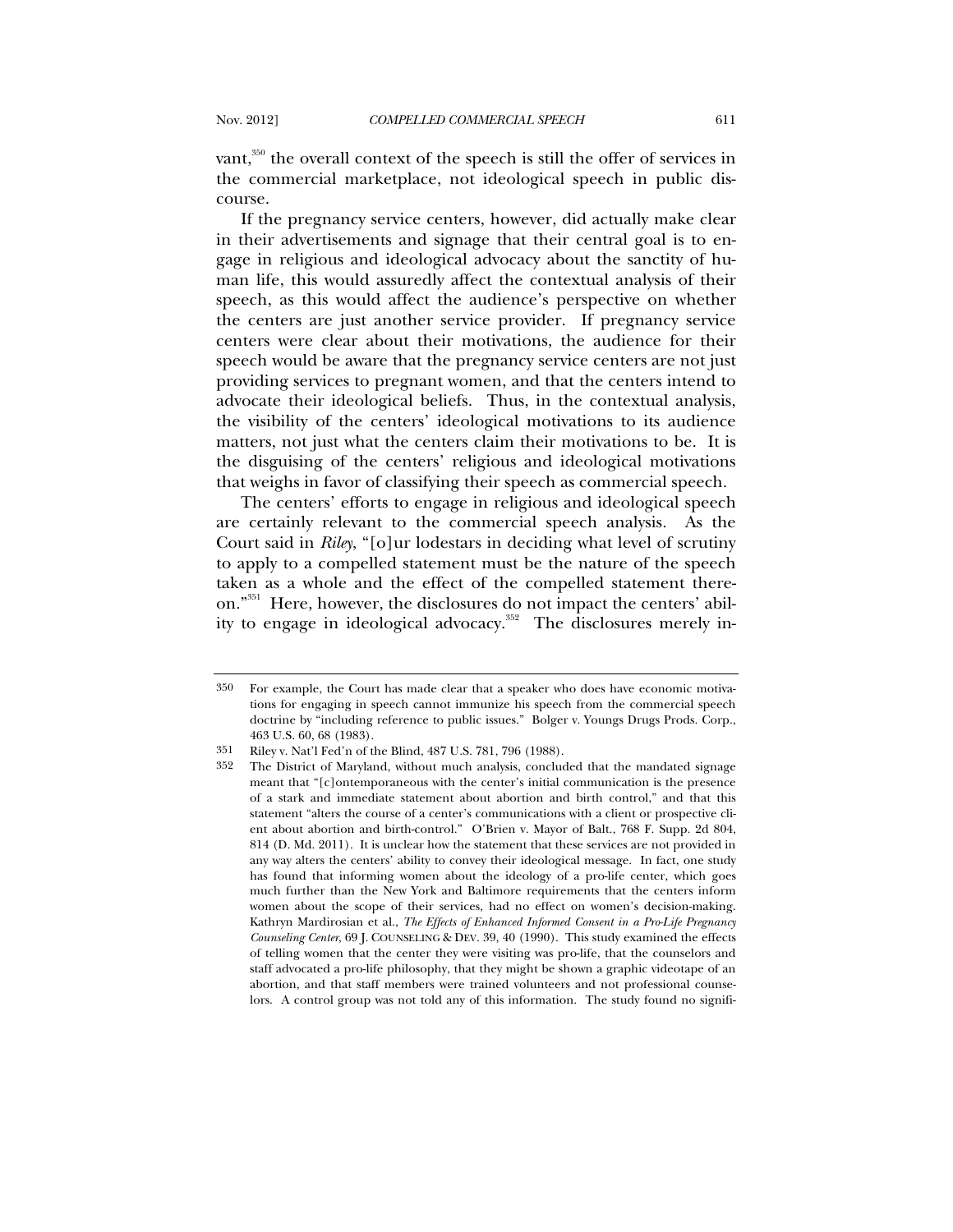form women what services they will be unable to receive at the center, curing any misconceptions they may have had about the types of services provided.353 In contrast, in *Riley*, the Court concluded that the law requiring professional fundraisers to disclose the percentage they retained as a fee was inextricably intertwined with the fundraiser's ideological advocacy because of the "reality that without solicitation the flow of such information and advocacy would likely cease."<sup>354</sup> The collection and solicitation of money at issue in *Riley* was integral to the charitable organizations' ability to engage in advocacy, and the Court concluded that the ordinance would "almost certainly hamper the legitimate efforts of professional fundraisers to raise money for the charities they represent."355 Here, however, the disclosures only prevent the centers from engaging in illegitimate efforts: the centers cannot mislead women into thinking that they are visiting a medical clinic that provides abortions or emergency contraception. There is nothing inextricable about the centers' offer to provide pregnancyrelated services and their ideological advocacy.<sup>356</sup> Thus, analyzing the effect of the compelled statements on the centers' speech as a whole suggests that the laws only impact the commercial aspect of the centers' speech.

New York's law, however, contains an additional requirement that impacts the centers' one-on-one conversations with individual wom-

cant difference between the groups in their intent to abort after the meeting with the pro-life counselors.

<sup>353</sup> This discussion is limited to the Baltimore ordinance and the first two disclosures required by New York City's ordinance. The third disclosure required by the New York ordinance, that the New York City Department of Health recommends that women who are or may be pregnant contact a licensed medical professional, goes beyond merely correcting misconceptions about the services the centers provide. I will discuss New York City's third disclosure in more detail in the next section. Building off of the analysis of the graphic tobacco labels, I conclude that the third disclosure requires the centers to repeat the state's normative message, and thus falls outside of "factual and uncontroversial information." N.Y.C., N.Y., ADMIN. CODE § 20-816.

<sup>354</sup> *Riley*, 487 U.S. at 796.

<sup>355</sup> *Id.* at 799.

<sup>356</sup> The Court reached a similar conclusion in analyzing whether Tupperware parties that included discussions of home economics and financial responsibility qualified as commercial speech. The Court rejected the plaintiffs' argument, based on *Riley*, that the noncommercial aspects of the presentations were intertwined with the commercial aspects: "there is nothing whatever 'inextricable' about the noncommercial aspects of these presentations. No law of man or of nature makes it impossible to sell housewares without teaching home economics, or to teach home economics without selling housewares. Nothing in the resolution prevents the speaker from conveying, or the audience from hearing, these noncommercial messages, and nothing in the nature of things requires them to be combined with commercial messages." Bd. of Trs. of State Univ. of N.Y. v. Fox, 492 U.S. 469, 474 (1989).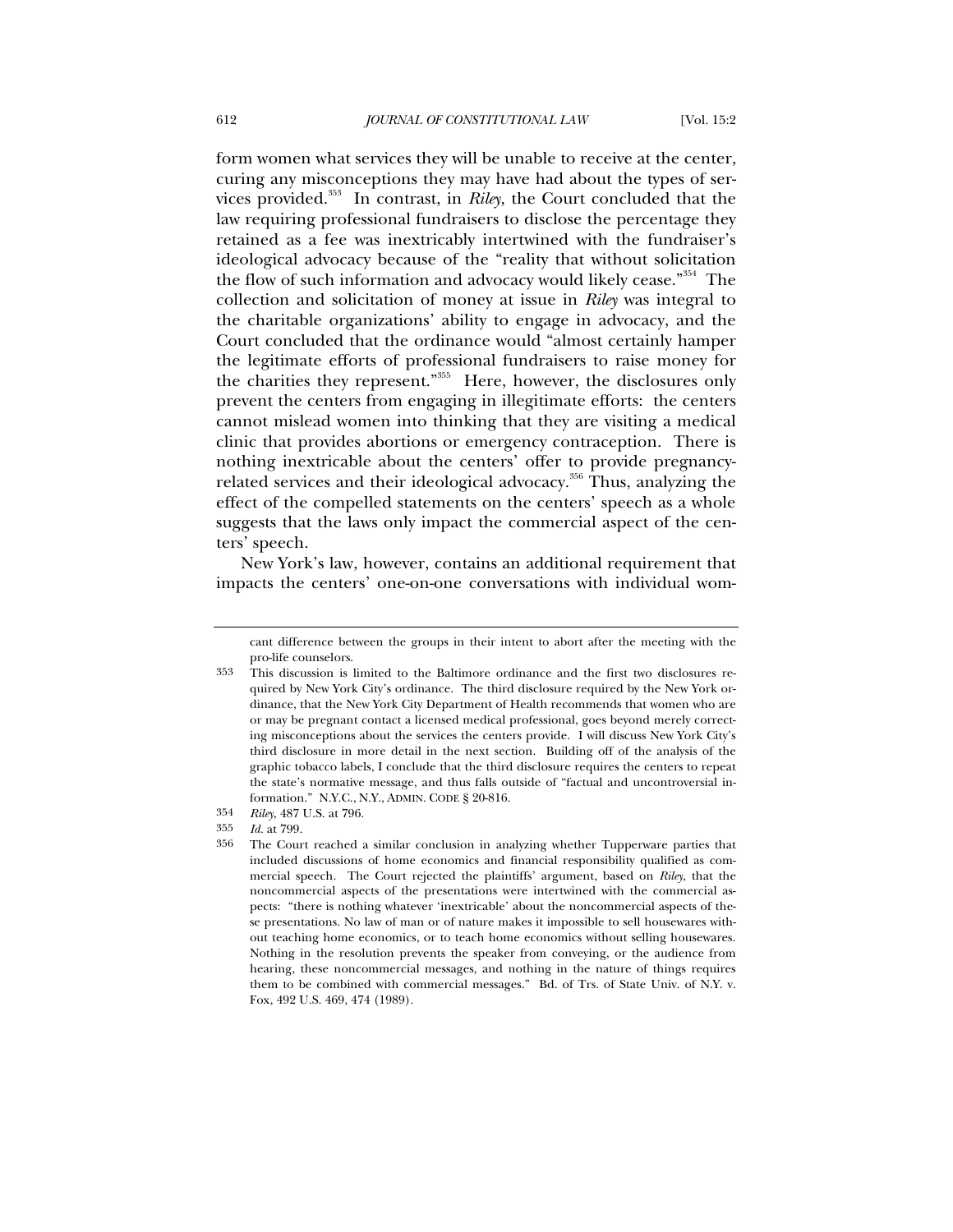en: the centers must also make the mandated disclosures orally if a woman requests an abortion, emergency contraception, or prenatal care.<sup>357</sup> The ordinance makes clear that the disclosure must be made whenever a client or prospective client makes such an oral request for these services, whether in person or on the phone.<sup>358</sup> While the oral disclosures, in the context of a telephone conversation with a prospective client, target the same "offer of services" discussed previously, a staff member will also be required to make these disclosures if a woman requests these services during her appointment. The oral disclosure, therefore, may have to be said alongside the centers' ideological speech, and while the content of this speech is commercial, the context of the speech is much more ideological once a woman is meeting with the centers' staff. While this requirement poses a closer question, analyzing the impact of the compelled statement on the centers' ideological speech leads to the same conclusion reached above: the compelled speech prevents the centers from lying about which services are provided and whether a medical provider is on staff. Presumably, any woman who requests these services during her appointment is under the mistaken impression that she is in the office of a non-ideologically motivated medical service provider. The disclosure still targets the centers' offer of services by requiring staff members to provide additional information about which services are provided—the disclosure in no way impacts the content of the centers' ideological speech.

In summary, a more nuanced analysis of the pregnancy service centers' speech leads to the conclusion that the New York City and Baltimore disclosure laws apply to commercial speech.

## *5.* Zauderer*'s Rational Basis Test*

Before considering how *Zauderer*'s rational basis test would apply to Baltimore's and New York City's laws, it is necessary to consider the requirement discussed in Part IV that the disclosure compel factual rather than normative speech. Although the disclosures informing women whether a medical professional is on staff and whether certain services are provided compel purely factual statements, the third disclosure required by New York City's ordinance compels normative speech. The third disclosure, which requires the centers to disclose that the New York City Department of Health recommends that

<sup>357</sup> *See* N.Y.C., N.Y., ADMIN. CODE § 20-816.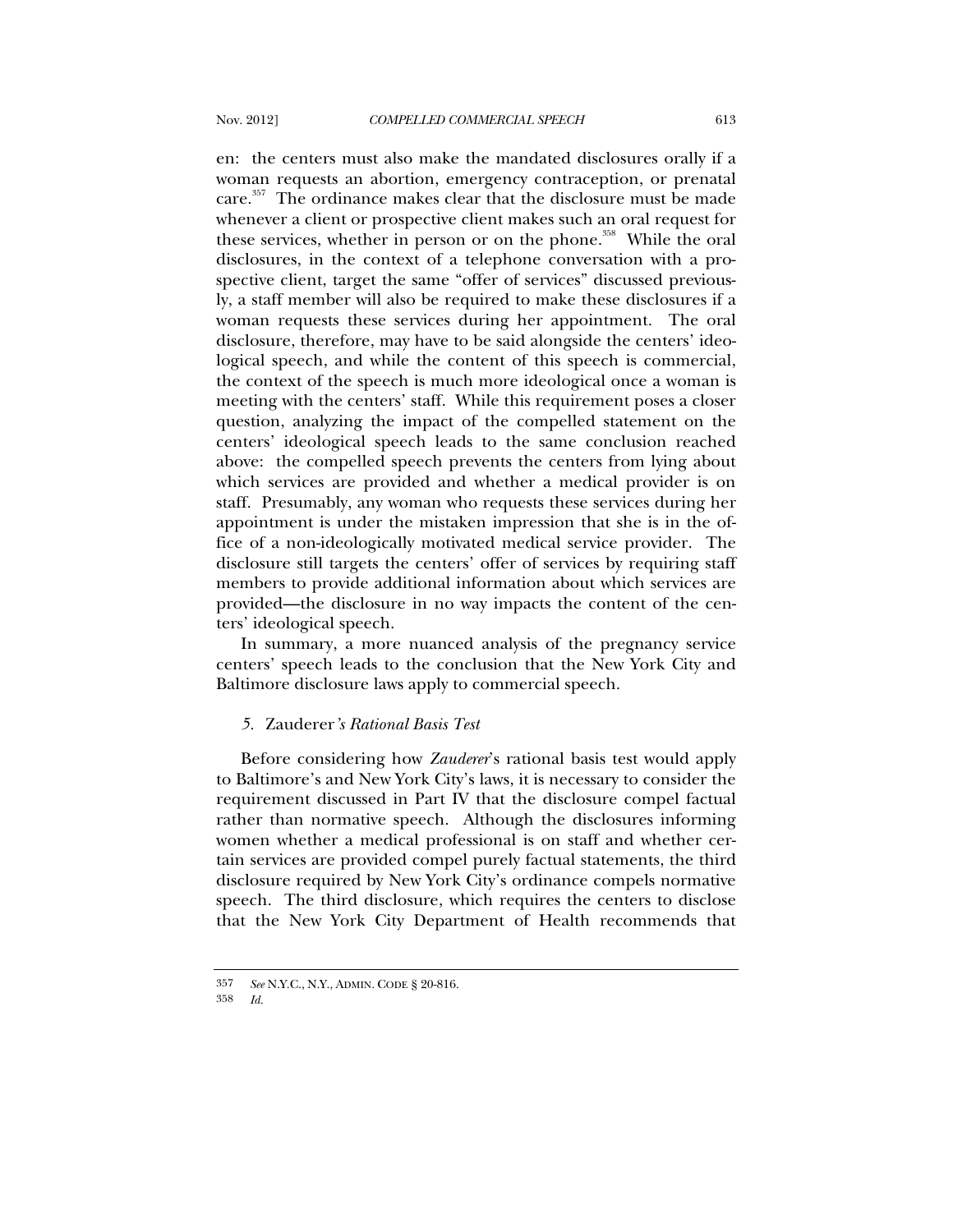women who are or may be pregnant consult a licensed medical provider, $359$  requires pregnancy service centers to act as a billboard for the city's normative message about how pregnant women should behave.<sup>360</sup> While the disclosure explicitly indicates that the recommendation comes from the New York City Department of Health, and thus does not require the centers to present the recommendation as though it is their own opinion, this disclosure still interferes with the centers' autonomy interests by forcing the centers to spread the government's message.<sup>361</sup> As a consequence, New York City's third disclosure falls outside of *Zauderer*, and should be subject to *Central Hudson*'s intermediate level of scrutiny.

Rational basis review does apply, however, to the ordinances' remaining disclosure requirements. In contrast to the visual tobacco labels, these compelled disclosures are purely factual: they require the centers to disclose which services are provided, and in the case of New York City, whether a medical provider is on staff. Informing women what services are provided at a pregnancy service center does not require the centers to spread any type of normative government message as their own.<sup>362</sup> Both New York City's and Baltimore's laws are rationally related to each city's interest in curing consumer deception and confusion about the scope of services that these centers provide, thus meeting even a narrow reading of the permissible state interests under *Zauderer*. 363 The Southern District of New York, in

<sup>359</sup> *Id.*

<sup>360</sup> Here, the normative nature of this speech is evident on the face of the disclosure. Accordingly, there is no need to look to the government's purpose in mandating the disclosure.

<sup>361</sup> For example, in *Wooley v. Maynard*, 430 U.S. 705, 715 (1977), it was equally clear that the state motto on New Hampshire's license plates was a mandated state message, and not the opinion of individual drivers. *Id.* at 721 (Rehnquist, J., dissenting) (noting that the format of state license plates is "known to all as having been prescribed by the State"). The requirement that the plaintiffs display the license plate, however, still offended their autonomy interests by requiring them to "use their private property as a 'mobile billboard' for the State's ideological message . . . [and] display 'Live Free or Die' to hundreds of people each day." *Id.* at 715. *Cf.* Hurley v. Irish-Am. Gay, Lesbian & Bisexual Grp. of Boston, 515 U.S. 557, 576 (1995) ("[W]hen dissemination of a view contrary to one's own is forced upon a speaker intimately connected with the communication advanced, the speaker's right to autonomy over the message is compromised.").

<sup>362</sup> Evergreen Ass'n, Inc. v. New York, 801 F. Supp. 2d 197, 206 (S.D.N.Y. 2011) (characterizing New York City's law as mandating "only factual disclosures").

<sup>363</sup> Moreover, as the Southern District of New York recognized, deception is not the only value at stake. The disclosures serve the city's significant interest in protecting public health: "the prevention of deception related to reproductive health care is of paramount importance. Lack of transparency and delay in prenatal care can gravely impact a woman's health." *Id.* at 207. Thus, given the discussion in Part III of the broad range of state interests justifying compelled disclosures, the city's interest in informing women in the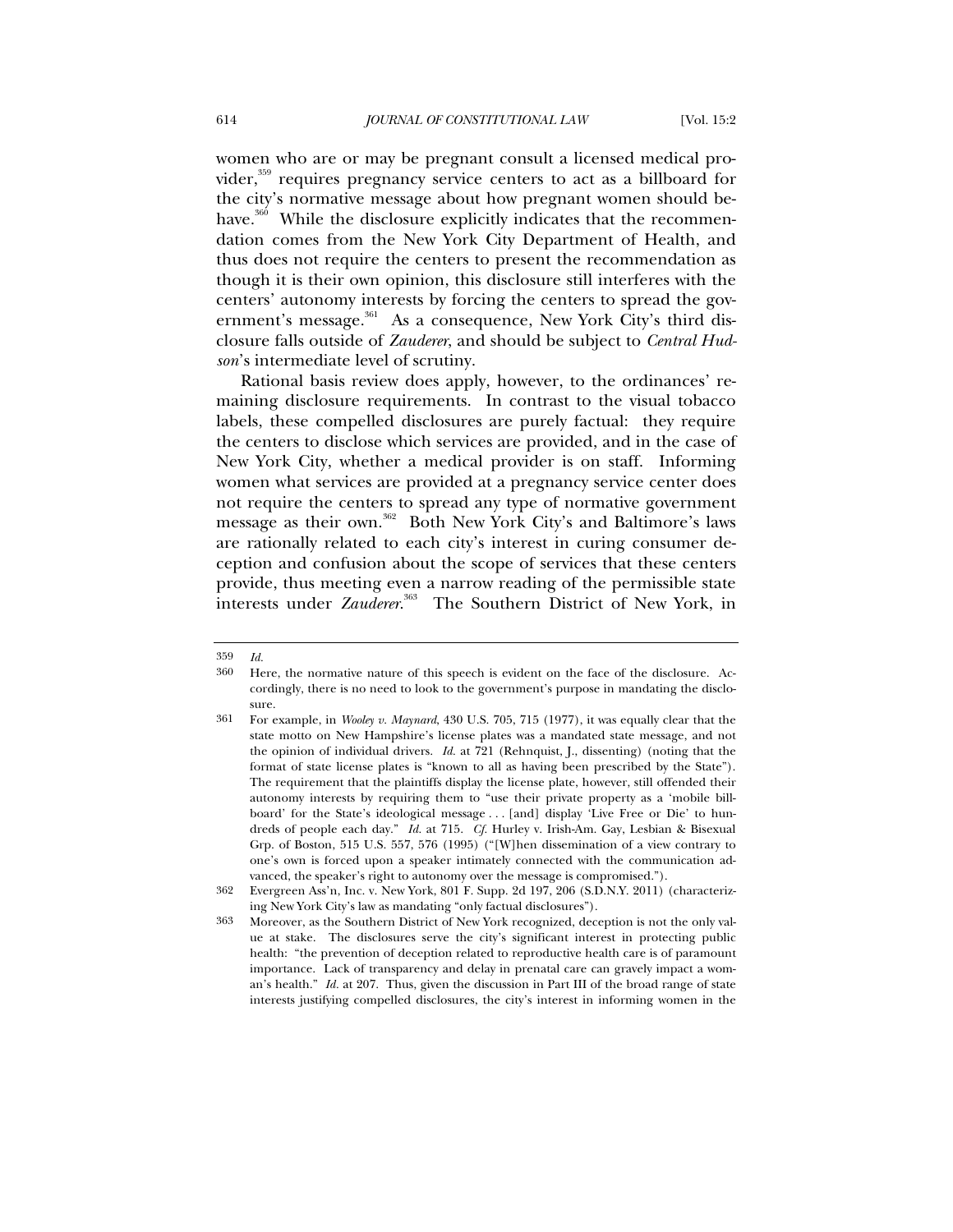fact, recognized the extent of the centers' deceptive practices: "[p]laintiff's categorical denial of the existence of any such deception—and refusal to acknowledge the potential misleading nature of certain conduct—feigns ignorance of the obvious."<sup>364</sup> Once the principles of the compelled commercial speech doctrine are applied to the pregnancy service center disclosure laws, the laws' constitutionality is easily established.

Given that the commercial speech doctrine seeks to protect the informational interests of its audience, the definition of commercial speech should not rely solely on the intentions and motivations of the speaker. The analysis of the context and content of the pregnancy service centers' speech demonstrates the need to engage in a more searching inquiry in determining what qualifies as commercial speech in order to ensure that the pertinent interests are being served.

## **CONCLUSION**

Although information disclosure policies have proliferated over the past twenty-seven years, the Court has given little consideration to the scope of *Zauderer*. If rational basis scrutiny only applied to compelled commercial speech that (1) proposes a commercial transaction, and (2) cures consumer deception, a large number of disclosures would violate the First Amendment. My proposed test, which requires a more nuanced analysis of what qualifies as commercial speech, and which recognizes the breadth of state interests justifying compelled speech as well as the distinction between factual and normative speech, sets forth a more workable method for analyzing the First Amendment implications of compelled commercial speech.

The recent developments in the case law illustrate the inability of the current doctrine to provide the lower courts with the tools to balance speakers' First Amendment rights against the state's substantial interests. On one side of the spectrum, we see completely factual disclosures informing women about the types of services provided at a clinic targeting pregnant women being enjoined simply because the clinics do not charge a fee for their services. If these clinics were forprofit institutions charging a fee, the disclosures would raise few First Amendment concerns. On the other side, we have gruesome images of the consequences of tobacco addiction being injected into the very

interest of public health could serve as an independent basis for the disclosure requirements.

<sup>364</sup> *Id.* at 208.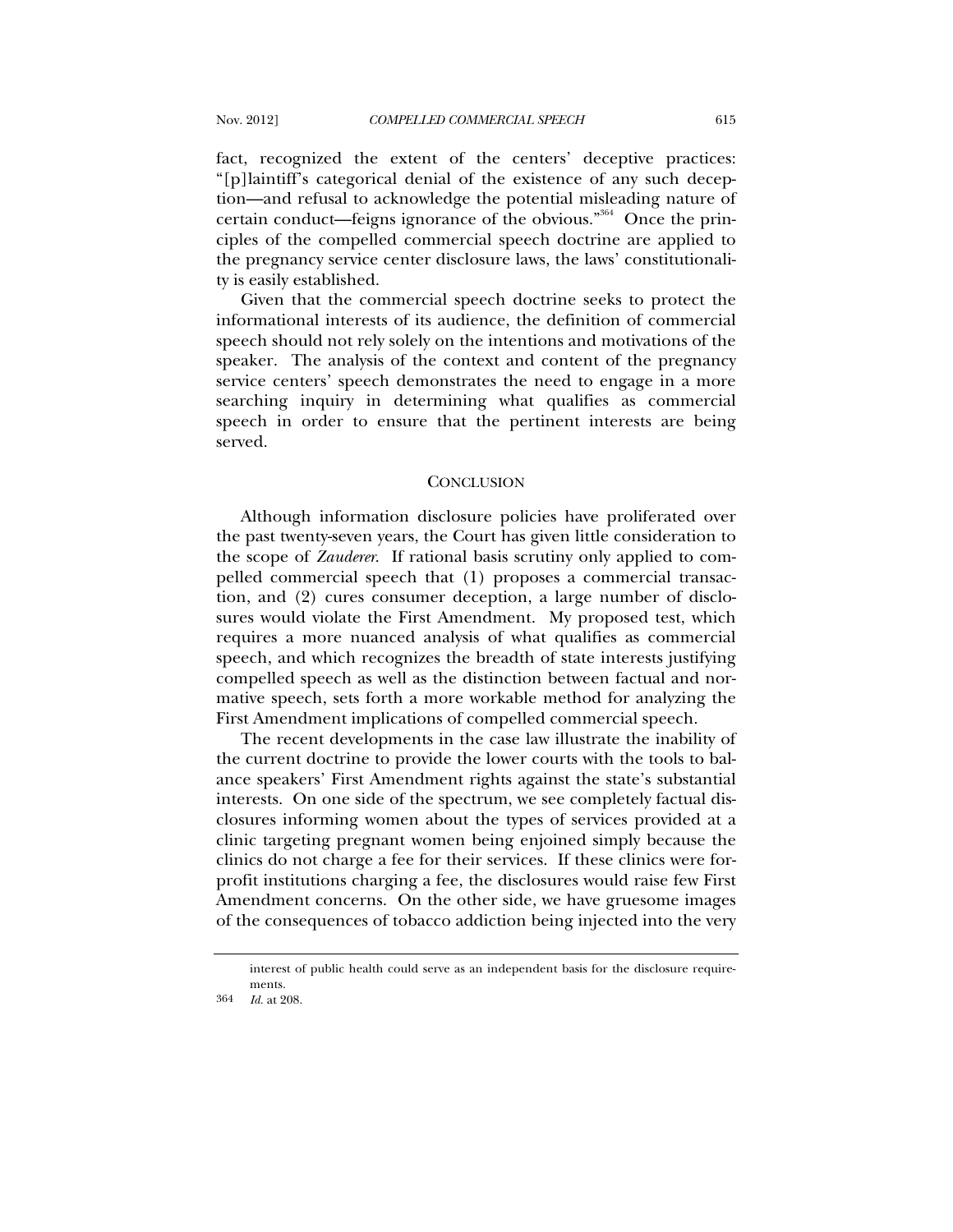essence of commercial speech: the sale of a commercial product. And in the middle, we have factual disclosures about the presence of mercury and the number of calories in restaurant foods being challenged because the disclosures do not target deceptive and misleading speech. As disclosure laws become an increasingly popular regulatory tool, courts will be forced to evaluate the First Amendment values implicated by compelled commercial speech, with little direction from the Supreme Court. Although rational basis scrutiny assuredly is not always the appropriate level of scrutiny, this Article has demonstrated that First Amendment values are in fact protected and served by an extension of *Zauderer*'s framework to other factual scenarios.

There are important limits to this doctrine, and this Article has highlighted one such limit on the type of speech that can be compelled. Another limit is the type of speech that can be required to carry such disclosures. *Zauderer* only applies to commercial speech while this Article has argued for a more contextual, multi-factored definition of what constitutes commercial speech, the rational basis test assuredly does not apply to state laws compelling a doctor to give certain information to his patient during the course of medical treatment,<sup>365</sup> or to laws that impose disclosure requirements on religious or political speech. The limits on compelled speech outside of the commercial speech arena are beyond the scope of this Article, but further analysis is certainly warranted given the increasing proliferation of state laws mandating physicians to give certain information, arguably ideological information, to women getting abortions.<sup>366</sup> Such compelled speech requirements, which affect the actual practice of the profession rather than just the offer of professional services, raise different First Amendment concerns beyond those protected by the commercial speech doctrine.<sup>367</sup>

<sup>365</sup> *See* Post, *The Constitutional Status of Commercial Speech*, *supra* note 53, at 23 ("Although the communication between a professional and her client might concern commercial matters, its regulation would almost certainly not be conceptualized as an issue of First Amendment commercial speech doctrine. This suggests that we should distinguish between 'impersonal' communications that sustain a public of independent strangers, and 'personalized communications' that constitute particular relationships of dependence.").

<sup>366</sup> *See* Post, *Informed Consent to Abortion*, *supra* note 63 (discussing the First Amendment issues raised by a South Dakota statute requiring physicians to inform women contemplating an abortion that the abortion will terminate the life of a whole, separate, unique, living human being, and that an increased risk of suicide and suicide ideation is a known medical risk of abortion).

<sup>367</sup> *See, e.g.*, Halberstam, *supra* note 83, at 784 ("The *Central Hudson* standard . . . does not limit the justifications for restrictions on commercial speech to the prevention of deception."). I evaluate the First Amendment issues raised by compelling physicians to engage